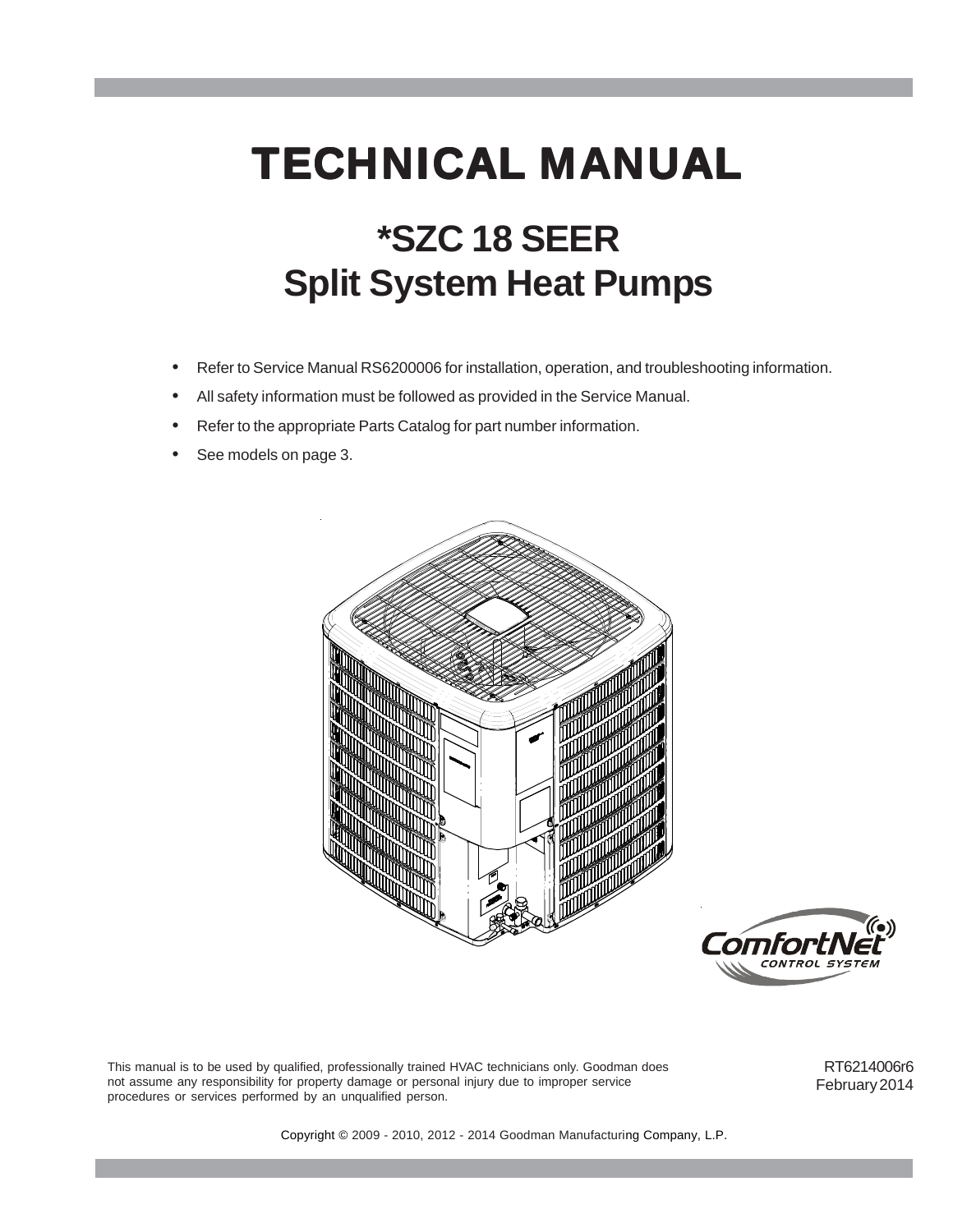# **PRODUCT IDENTIFICATION**

The model number is used for positive identification of component parts used in manufacturing. Please use this number when requesting service or parts information.



**Amanc** is registered trademark of Maytag Corporation or its related entities and is used under license. All rights reserved.

### **A** WARNING

### **HIGH VOLTAGE!**

**Disconnect ALL power before servicing or installing this unit. Multiple power sources may be present. Failure to do so may cause property damage, personal injury or death.**



**Goodman will not be responsible WARNING WARNING WARNING for any injury or property damage**

**arising from improper service or service procedures. If you install or perform service on this unit, you assume responsibility for any personal injury or property damage which may result. Many jurisdictions require a license to install or service heating and air conditioning equipment.**



**Installation and repair of this unit should be performed ONLY by individuals meeting the require-**

**ments of an "entry level technician", at a minimum, as specified by the Air-Conditioning, Heating, and Refrigeration Institute (AHRI). Attempting to install or repair this unit without such background may result in product damage, personal injury or death.**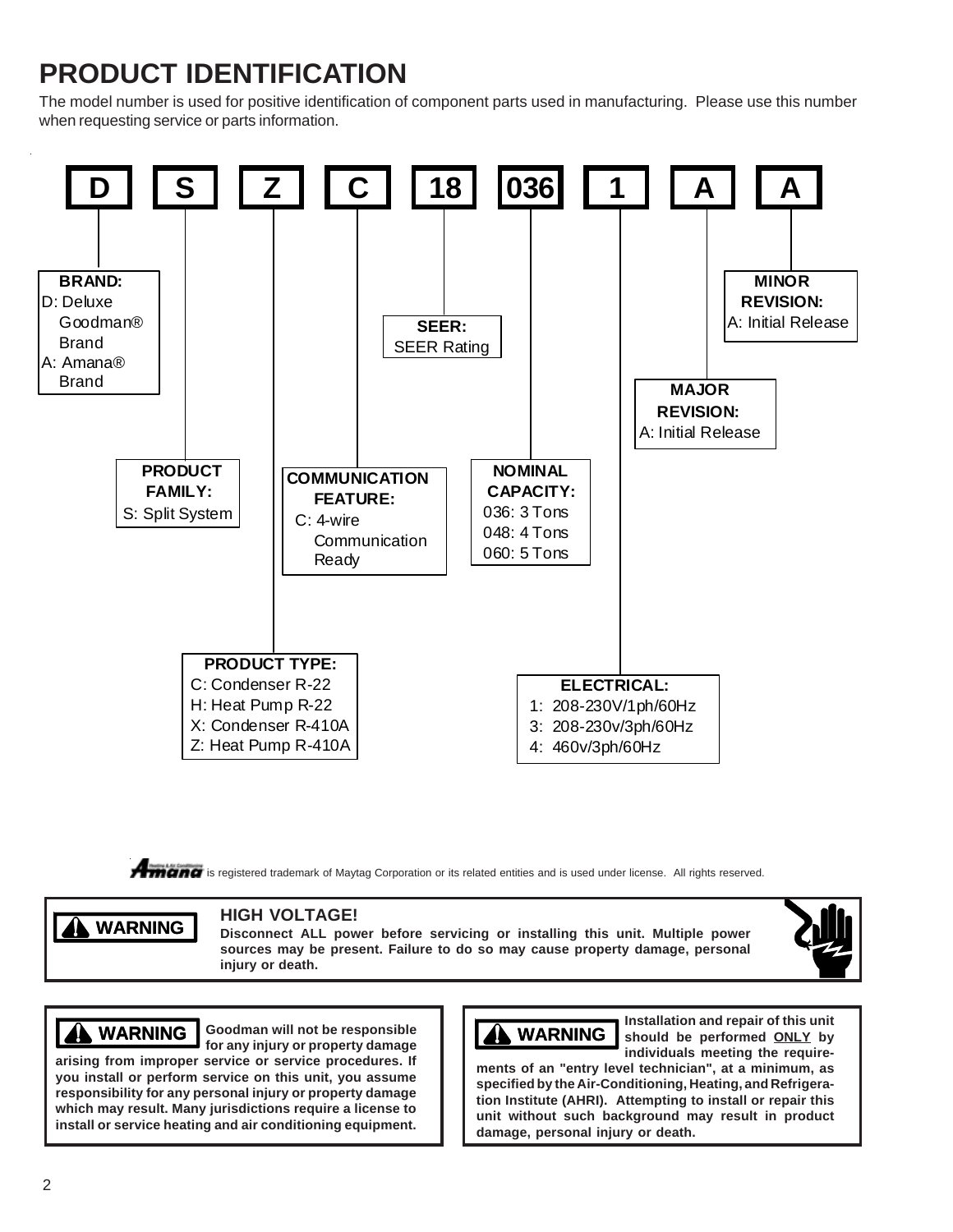# **PRODUCT IDENTIFICATION**

The model number is used for positive identification of component parts used in manufacturing. Please use this number when requesting service or parts information.

| ASZC180361A* | DSZC180361A* |
|--------------|--------------|
| ASZC180481A* | DSZC180481A* |
| ASZC180601A* | DSZC180601A* |
| ASZC180601B* | DSZC180601B* |

*\* Indicates minor revision & is not used for order entry or inventory management*



**The United States Environmental Protection Agency ("EPA") has issued various regulations regarding the introduction and disposal of refrigerants introduced into this unit. Failure to follow these regulations may harm the environment and can lead to the imposition of substantial fines. These regulations may vary by jurisdiction. Should questions arise, contact your local EPA office.**



**Do not connect or use any device that is not design certified by Goodman for use with this unit. WARNING**  $\begin{bmatrix} 100 \text{ not connect or use any device} \\ \text{the tree of decision certified by } \end{bmatrix}$  **To prevent the risk of property** 

**Serious property damage, personal injury, reduced unit performance and/or hazardous conditions may result from the use of such non-approved devices.**

**WARNING**

**damage, personal injury, or death, do not store combustible materials or use gasoline or other flammable liquids or vapors in the vicinity of this appliance.**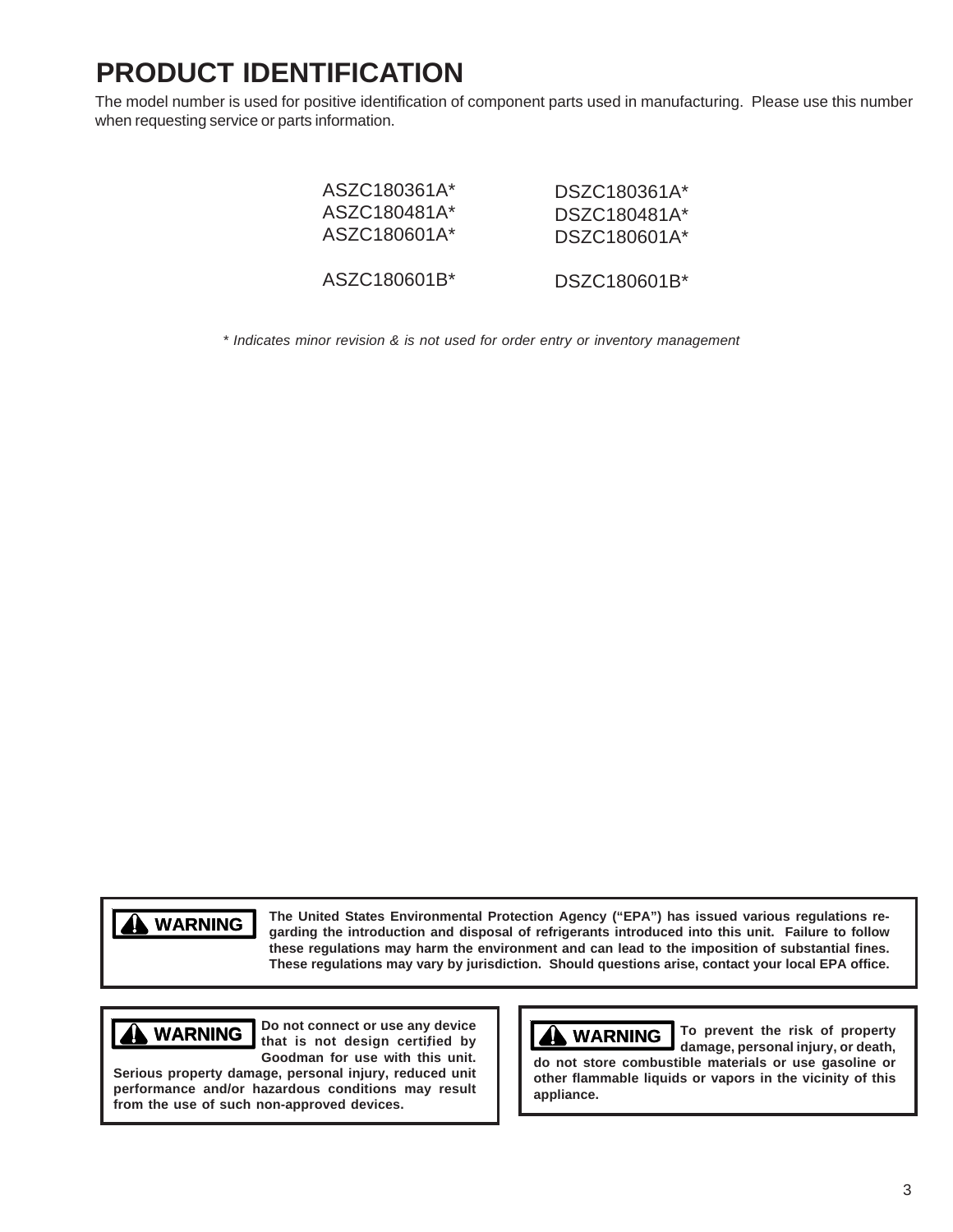# **PRODUCT DESIGN**

Models covered by this manual come with a new 4-wire communicating PCB. When paired with a compatible communicating indoor unit and a communicating thermostat, these models can support 4-wire communication protocol and provide more troubleshooting information. These models are also backward compatible with the legacy thermostat wiring.

\*SZC18 models are available in 3, 4 and 5 ton sizes and use R-410A refrigerant. They are designed for 208/230 volt single phase applications.

The condenser air is pulled through the condenser coil by a direct drive propeller fan. This condenser air is then discharged out of the top of the cabinet.

These units are designed for free air discharge, so no additional resistance like duct work shall be attached.

The suction and liquid line connections on present models are of the sweat type for field piping with refrigerant type copper. Front seating valves are factory installed to accept the field run copper. The total refrigerant charge for a normal installation is factory installed in the condensing unit. \*SZC units are charged for the matching evaporator coil and a 15 foot refrigerant line set.

Systems should be properly sized by heat gain and loss calculations made according to methods of the Air Conditioning Contractors Association (ACCA) or equivalent. It is the contractors responsibility to ensure the system has adequate capacity to heat or cool the conditioned space.

\*SZC models use high-efficiency Copeland® scroll "Ultratech" compressors which are specifically desgined for R-410A refrigerant. There are a number of design characteristics which are different from the scroll compared to the traditional reciprocating compressor.

"Ultratech" Series scroll compressors with Copeland® ComfortAlert diagnostics will not have a discharge thermostat. Some of the early model scroll compressors required discharge thermostats.

Due to their design Scroll compressors are inherently more tolerant of small quantities of liquid refrigerant.

*NOTE: Even though the compressor section of a Scroll compressor is more tolerant of liquid refrigerant, continued floodback or flooded start conditions may wash oil from the bearing surfaces causing premature bearing failure.*

"Ultratech" Series scroll compressors use "POE" or polyolester oil which is **NOT** compatible with mineral oil based lubricants like 3GS. "POE" oil must be used if additional oil is required.



**To avoid possible injury, explosion or death, practice safe handling of refrigerants.**

Operating pressures and amp draws may differ from standard reciprocating and/or scroll compressors. This information may be found in the "Cooling Performance Data" section.

This unit is for outdoor installation only. Refer to figure for minimum clearances from the sides of the unit to full walls and other objects.

**NOTE:** This unit cannot be completely enclosed. At least one side must be unrestricted.

These clearances will help avoid air recirculation. If installing two or more units at the same location, allow at least 24 inches between units. If only one side is restricted (for example, against the outside wall of a house), the unit may be placed as close as 8" to that one wall.

DO **NOT** locate the unit:

- \* Directly under a vent termination for a gas appliance.
- \* Within 3 feet of a clothes drier vent
- \* Where the refreezing of defrost water would create

a hazard

\* Where water may rise into the unit.



| <b>Minimum Airflow Clearance</b> |     |     |     |     |
|----------------------------------|-----|-----|-----|-----|
| <b>Model Type</b>                |     | в   |     | АΑ  |
| <b>Residential</b>               | 10" | 10" | 18" | 20" |
| <b>Light Commercial</b>          | 12" | 12" | 18" | 24" |

| Model                                | Dimensions - W x D x H                                    |
|--------------------------------------|-----------------------------------------------------------|
| *SZC180361A*                         | $35\frac{1}{2} \times 35\frac{1}{2} \times 38\frac{1}{4}$ |
| *SZC180481A*                         | $35\% \times 35\% \times 38\%$                            |
| $*$ SZC180601A $*$<br>$*SZC180601B*$ | $35\% \times 35\% \times 38\%$                            |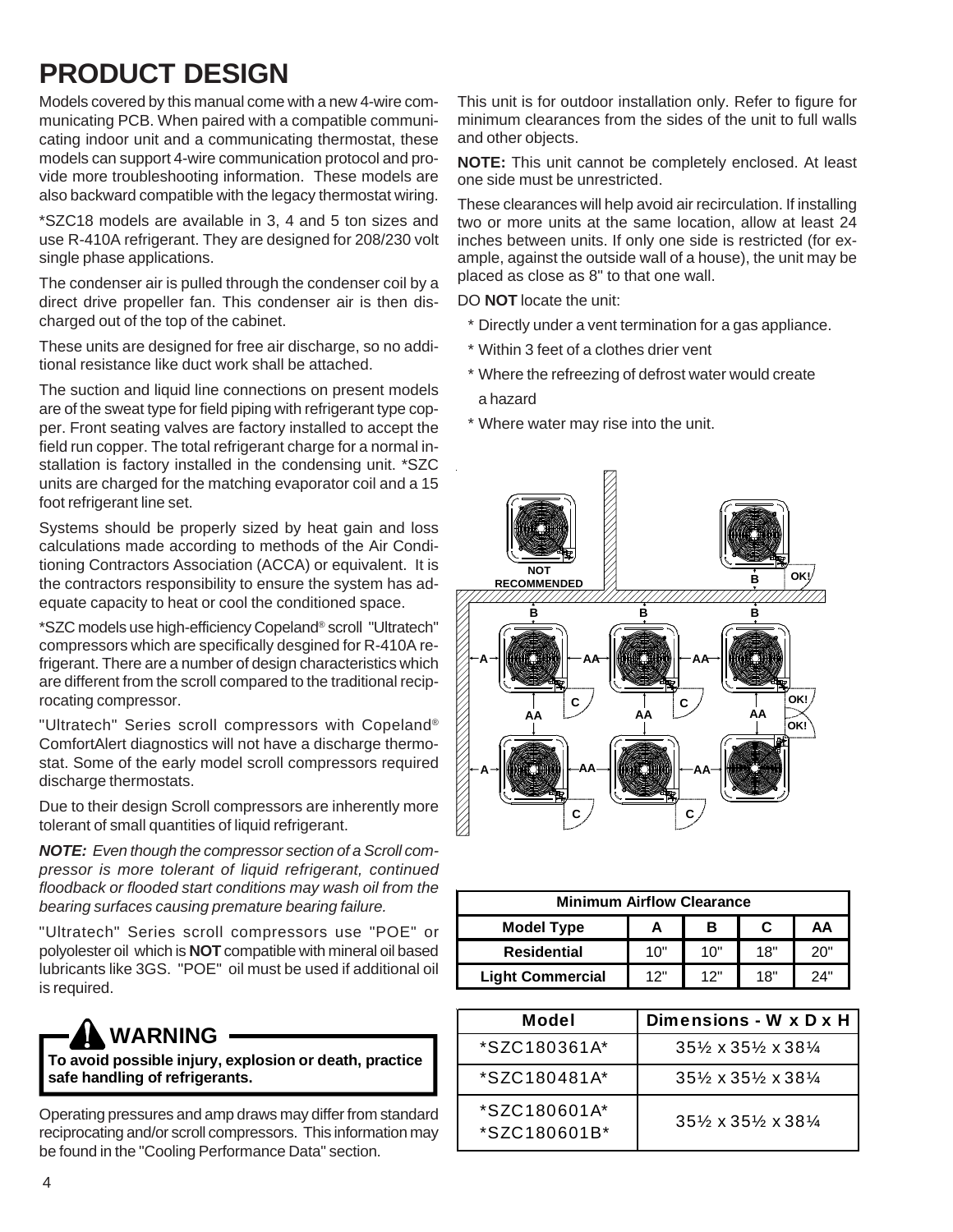### **HEAT PUMP SPECIFICATIONS**

### **\*SZC180361A\* - \*SZC180481A\***

|                                           | "SZC180361A"      | SZC180361AD       | "SZC180481A       | 'SZC180481AD      |
|-------------------------------------------|-------------------|-------------------|-------------------|-------------------|
| Cooling Capacity, BTUH                    | 35,000            | 35,000            | 47,000            | 47,000            |
| Compressor                                |                   |                   |                   |                   |
| R.L. Amps                                 | 16.7              | 15.3              | 21.2              | 21.2              |
| L.R. Amps                                 | 82.0              | 83.0              | 96.0              | 104.0             |
| Low Pressure Switch                       |                   |                   |                   |                   |
| Open                                      | $22 + 7 - 7$ PSIG | $22 + 7 - 7$ PSIG | $22 + 7 - 7$ PSIG | $22 + 7 - 7$ PSIG |
| Close                                     | $50 + / - 7$ PSIG | $50 + / - 7$ PSIG | $50 + (-7)$ PSIG  | $50 + / - 7$ PSIG |
| <b>High Pressure Switch</b>               |                   |                   |                   |                   |
| Open                                      | 610 PSIG          | 610 PSIG          | 610 PSIG          | 610 PSIG          |
| Close                                     | <b>420 PSIG</b>   | <b>420 PSIG</b>   | <b>420 PSIG</b>   | <b>420 PSIG</b>   |
| Condenser Fan Motor                       |                   |                   |                   |                   |
| Horsepower                                | 1/3               | 1/3               | 1/3               | 1/3               |
| F.L. Amps                                 | 2.8               | 2.8               | 2.8               | 2.8               |
| Liquid Line, Inches O.D.*                 | 3/8"              | 3/8"              | 3/8"              | 3/8"              |
| Suction Line, Inches O.D.*                | 7/8"              | 7/8"              | 11/8"             | 11/8"             |
| Refrigerant Charge                        | 188.0             | 188.0             | 278.0             | 278.0             |
| Power Supply                              | 208/230-60-1      | 208/230-60-1      | 208/230-60-1      | 208/230-60-1      |
| Minimum Circuit Ampacity <sup>(1)</sup>   | 23.7              | 21.9              | 29.3              | 29.3              |
| Maximum Overcurrent Device <sup>(2)</sup> | 40                | 35                | 50                | 50                |
| <b>Electrical Conduit Size</b>            |                   |                   |                   |                   |
| Power Supply (Inches)                     | $1/2$ or $3/4$    | $1/2$ or $3/4$    | 1/2 or 3/4        | $1/2$ or $3/4$    |
| Approximate Shipping Weight               | 268               | 268               | 330               | 330               |

\* Up to 24' in equivalent line length

(1) Wire size should be determined in accordance with National Electrical Codes; extensive wire runs will require larger wire sizes.

(2) Maximum Overcurrent Protection Device: **MUST** use Time Delay Fuse or HACR type Circuit Breaker of the same size as noted.

### **NOTES:**

- Always check the serial plate for electrical data on the unit being installed.
- Installer will need to supply 7/8" to 1-1/8" adapters for suction line connections (4 & 5 ton units).

• Installer will need to supply 3/4" to 7/8" adapters for suction line connections (3 ton unit).

- Unit is charged with refrigerant for 15' of 3/8" liquid line. System charge must be adjusted per Installation Instructions Final Charge Procedure.
- Installation of these units requires the specified TXV Kit to be installed on the indoor coil. THE SPECIFIED TXV IS DETERMINED BY THE OUTDOOR UNIT, NOT THE INDOOR COIL.

NOTE: This data is provided as a guide, it is important to electrically connect the unit and properly size fuses/circuit breakers and wires in accordance with all national and/or local electrical codes. Use copper wire only.

Unit specifications are subject to change without notice. **ALWAYS** refer to the unit's serial plate for the most up-to-date general and electrical information.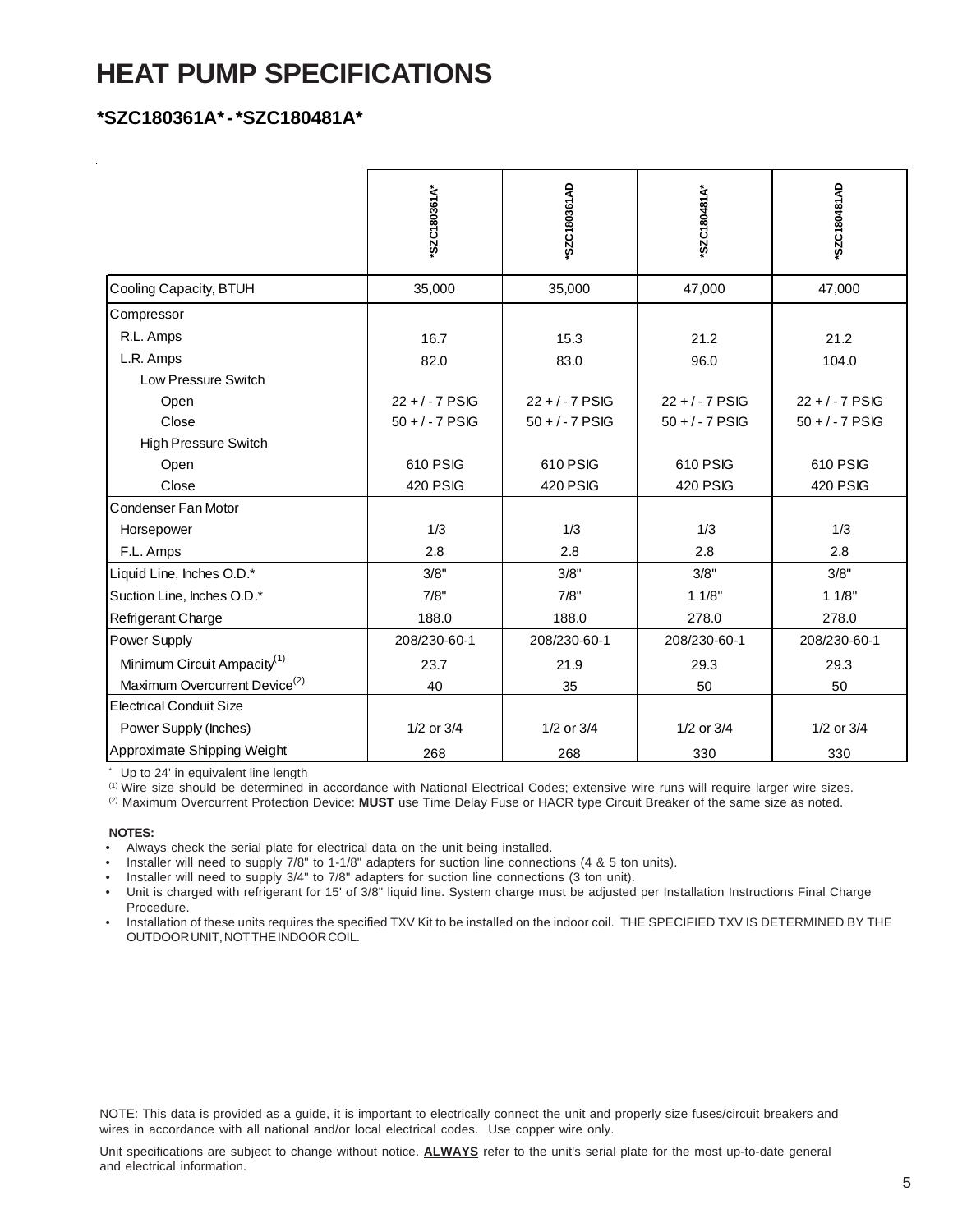### **HEAT PUMP SPECIFICATIONS**

### **\*SZC180601A\***

|                                           | "SZC180601A"      |
|-------------------------------------------|-------------------|
| Cooling Capacity, BTUH                    | 57,000            |
| Compressor                                |                   |
| R.L. Amps                                 | 25.6              |
| L.R. Amps                                 | 118.0             |
| Low Pressure Switch                       |                   |
| Open                                      | $22 + 7 - 7$ PSIG |
| Close                                     | $50 + 7$ PSIG     |
| <b>High Pressure Switch</b>               |                   |
| Open                                      | 610 PSIG          |
| Close                                     | 420 PSIG          |
| Condenser Fan Motor                       |                   |
| Horsepower                                | 1/3               |
| F.L. Amps                                 | 2.8               |
| Liquid Line, Inches O.D.*                 | 3/8"              |
| Suction Line, Inches O.D.*                | 11/8              |
| Refrigerant Charge                        | 278.0             |
| Power Supply                              | 208/230-60-1      |
| Minimum Circuit Ampacity <sup>(1)</sup>   | 34.8              |
| Maximum Overcurrent Device <sup>(2)</sup> | 60                |
| <b>Electrical Conduit Size</b>            |                   |
| Power Supply (Inches)                     | $1/2$ or $3/4$    |
| Approximate Shipping Weight               | 345               |

\* Up to 24' in equivalent line length

(1) Wire size should be determined in accordance with National Electrical Codes; extensive wire runs will require larger wire sizes.

(2) Maximum Overcurrent Protection Device: **MUST** use Time Delay Fuse or HACR type Circuit Breaker of the same size as noted.

### **NOTES:**

- Always check the serial plate for electrical data on the unit being installed.
- Installer will need to supply 7/8" to 1-1/8" adapters for suction line connections (4 & 5 ton units).
- Installer will need to supply 3/4" to 7/8" adapters for suction line connections (3 ton unit).
- Unit is charged with refrigerant for 15' of 3/8" liquid line. System charge must be adjusted per Installation Instructions Final Charge Procedure.
- Installation of these units requires the specified TXV Kit to be installed on the indoor coil. THE SPECIFIED TXV IS DETERMINED BY THE OUTDOOR UNIT, NOT THE INDOOR COIL.

NOTE: This data is provided as a guide, it is important to electrically connect the unit and properly size fuses/circuit breakers and wires in accordance with all national and/or local electrical codes. Use copper wire only.

Unit specifications are subject to change without notice. **ALWAYS** refer to the unit's serial plate for the most up-to-date general and electrical information.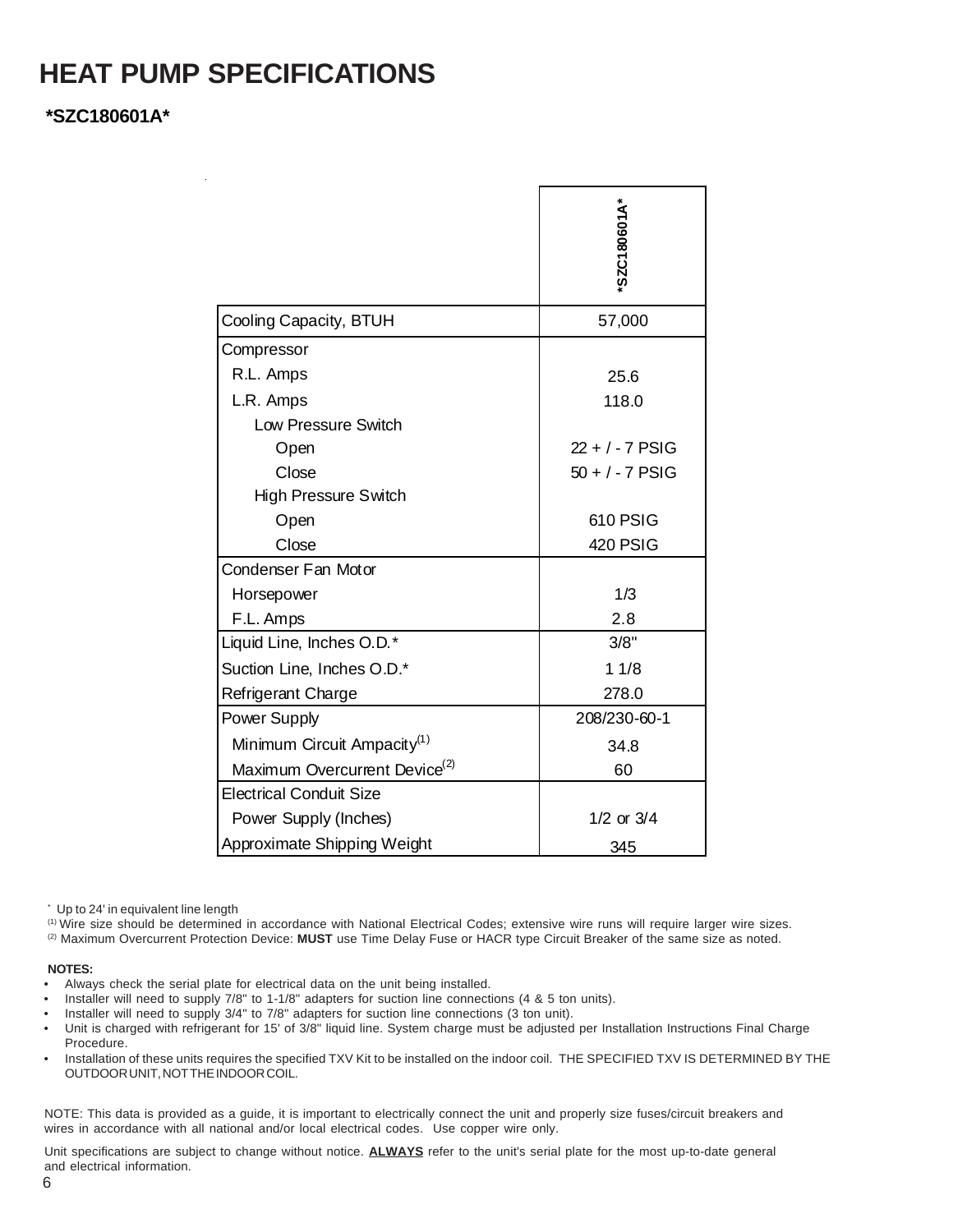### **HEAT PUMP SPECIFICATIONS**

### **\*SZC180601B\***

| "SZC180601B"      | SZC180601BB       |
|-------------------|-------------------|
| 57,000            | 57,000            |
|                   |                   |
| 23.0              | 28.8              |
| 118.0             | 152.9             |
|                   |                   |
| $22 + 7$ PSIG     | $22 + 7$ PSIG     |
| $50 + / - 7$ PSIG | $50 + / - 7$ PSIG |
|                   |                   |
| 610 PSIG          | 610 PSIG          |
| 420 PSIG          | <b>420 PSIG</b>   |
|                   |                   |
| 1/3               | 1/3               |
| 2.8               | 2.8               |
| 3/8"              | 3/8"              |
| 11/8              | 11/8              |
| 278.0             | 278.0             |
| 208/230-60-1      | 208/230-60-1      |
| 31.6              | 38.8              |
| 50                | 60                |
|                   |                   |
| 1/2 or 3/4        | 1/2 or 3/4        |
| 336               | 336               |
|                   |                   |

\* Up to 24' in equivalent line length

(1) Wire size should be determined in accordance with National Electrical Codes; extensive wire runs will require larger wire sizes.

(2) Maximum Overcurrent Protection Device: **MUST** use Time Delay Fuse or HACR type Circuit Breaker of the same size as noted.

### **NOTES:**

- Always check the serial plate for electrical data on the unit being installed.
- Installer will need to supply 7/8" to 1-1/8" adapters for suction line connections (4 & 5 ton units).
- Installer will need to supply 3/4" to 7/8" adapters for suction line connections (3 ton unit).
- Unit is charged with refrigerant for 15' of 3/8" liquid line. System charge must be adjusted per Installation Instructions Final Charge Procedure.
- Installation of these units requires the specified TXV Kit to be installed on the indoor coil. THE SPECIFIED TXV IS DETERMINED BY THE OUTDOOR UNIT, NOT THE INDOOR COIL.

NOTE: This data is provided as a guide, it is important to electrically connect the unit and properly size fuses/circuit breakers and wires in accordance with all national and/or local electrical codes. Use copper wire only.

Unit specifications are subject to change without notice. **ALWAYS** refer to the unit's serial plate for the most up-to-date general and electrical information.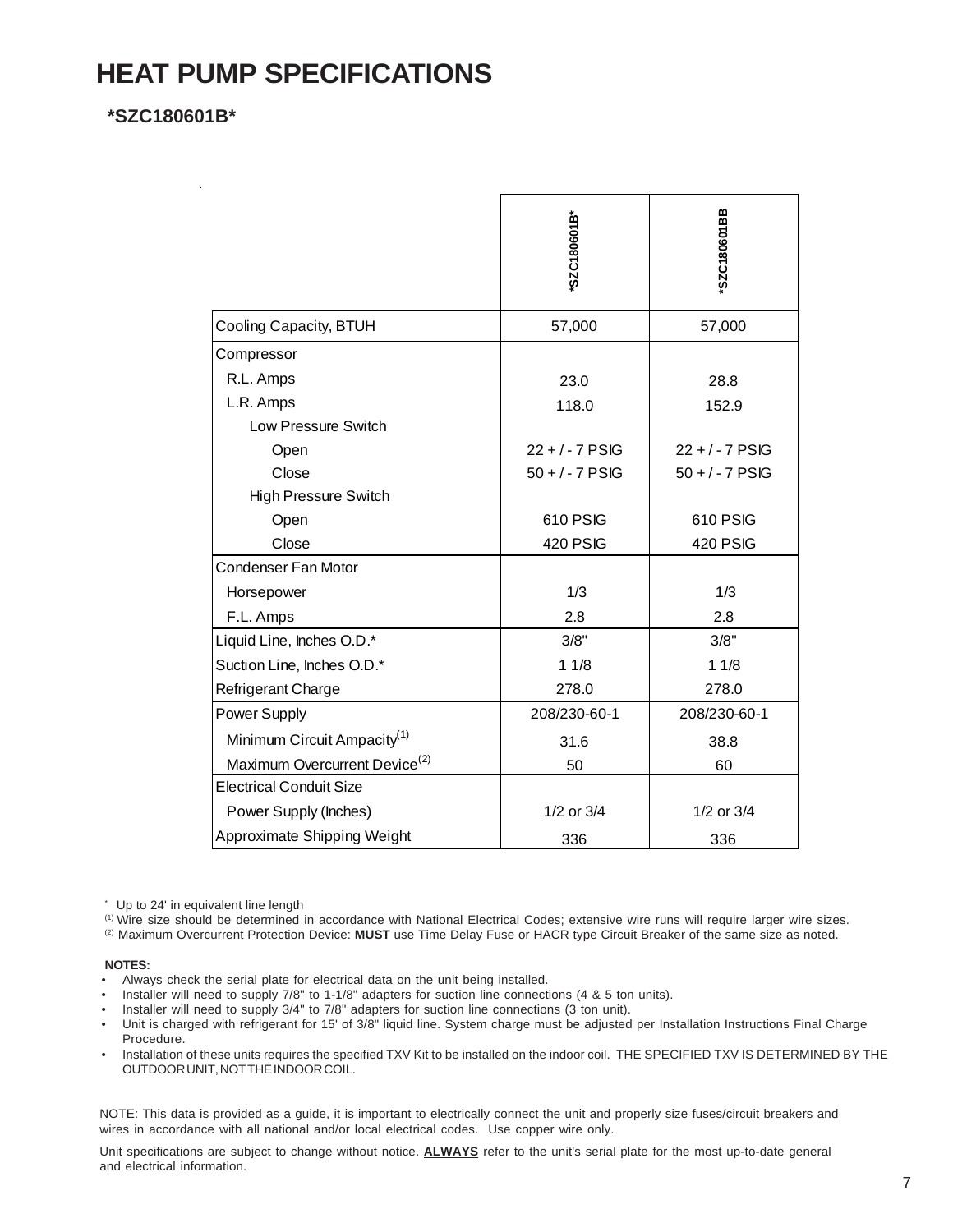| $\mathcal{L}^{\text{max}}_{\text{max}}$ and $\mathcal{L}^{\text{max}}_{\text{max}}$ and $\mathcal{L}^{\text{max}}_{\text{max}}$ |
|---------------------------------------------------------------------------------------------------------------------------------|
| ֚֚֚֚֬                                                                                                                           |
|                                                                                                                                 |
|                                                                                                                                 |
|                                                                                                                                 |
|                                                                                                                                 |
|                                                                                                                                 |
|                                                                                                                                 |
|                                                                                                                                 |
|                                                                                                                                 |
| ֚֚֚֬                                                                                                                            |
|                                                                                                                                 |
|                                                                                                                                 |
|                                                                                                                                 |
|                                                                                                                                 |
|                                                                                                                                 |
|                                                                                                                                 |
| I                                                                                                                               |
|                                                                                                                                 |
|                                                                                                                                 |
|                                                                                                                                 |
|                                                                                                                                 |
|                                                                                                                                 |
|                                                                                                                                 |
|                                                                                                                                 |
|                                                                                                                                 |
|                                                                                                                                 |

# COOLING OPERATION

| COOLING OPERATION<br>Design Subcooling 5 - 7 °F @ the liquid service valve, AHRI 95° F test conditions<br>XPANDED PERFORMANCE DATA<br>//ODEL: "SZC180361 A" / CA"F3743"6" + TXV / MBVC1 |
|-----------------------------------------------------------------------------------------------------------------------------------------------------------------------------------------|
|-----------------------------------------------------------------------------------------------------------------------------------------------------------------------------------------|

|                   |                                                           |                             | LING PI              |               |                    |                     |                |                 | ERFORMANCE DATA                                                                                                       |        |                     |     |                                                                                                                                                                                                                                                                                                                                                                                              |                   |           |                                  |                                                                        |     |            |                                                                       |                 |                  |     |                                                                                                                                                                                                                                                                             |                  |                                                                                                                                                                                                                                                                                                                                                                          |  |                                                                           |  |               |                                           |                          |      | *SZC180361A*-LOW STAGE                                                                                             |
|-------------------|-----------------------------------------------------------|-----------------------------|----------------------|---------------|--------------------|---------------------|----------------|-----------------|-----------------------------------------------------------------------------------------------------------------------|--------|---------------------|-----|----------------------------------------------------------------------------------------------------------------------------------------------------------------------------------------------------------------------------------------------------------------------------------------------------------------------------------------------------------------------------------------------|-------------------|-----------|----------------------------------|------------------------------------------------------------------------|-----|------------|-----------------------------------------------------------------------|-----------------|------------------|-----|-----------------------------------------------------------------------------------------------------------------------------------------------------------------------------------------------------------------------------------------------------------------------------|------------------|--------------------------------------------------------------------------------------------------------------------------------------------------------------------------------------------------------------------------------------------------------------------------------------------------------------------------------------------------------------------------|--|---------------------------------------------------------------------------|--|---------------|-------------------------------------------|--------------------------|------|--------------------------------------------------------------------------------------------------------------------|
|                   |                                                           |                             |                      |               |                    |                     |                |                 |                                                                                                                       |        |                     |     |                                                                                                                                                                                                                                                                                                                                                                                              |                   |           |                                  |                                                                        |     |            | <u> 기송</u>                                                            | Ξ               | $\frac{8}{18}$   | 0.8 | $\frac{434}{166}$                                                                                                                                                                                                                                                           | 24.0             | ≍ ≋                                                                                                                                                                                                                                                                                                                                                                      |  | $\frac{ a _4^4 \sum\limits_{i=1}^N \sum\limits_{j=1}^N  a_j ^2}{ a_j ^2}$ |  |               | $rac{8}{184}$                             | $rac{452}{173}$          |      |                                                                                                                    |
| COOLING OPERATION |                                                           |                             |                      | 5             |                    | $\frac{206}{0.47}$  |                | $\frac{12}{18}$ |                                                                                                                       | 유<br>효 |                     |     | <u>de de side side</u>                                                                                                                                                                                                                                                                                                                                                                       |                   | 88.1      |                                  | $\frac{15}{36}$                                                        |     |            | <u>ဒ္တို့အို မြန်မာ</u>                                               |                 |                  |     | <mark>နျွန္ပါပါတယ္။ ေတြ႕ေတြ ျဖ</mark> စ္ပြဲ<br><mark>(</mark> နယ္လုပ္သို႔ ေတြ႔ေတြ ျဖစ္ပြဲ ေတြ                                                                                                                                                                               |                  |                                                                                                                                                                                                                                                                                                                                                                          |  |                                                                           |  |               |                                           | 38                       |      | MPS=outdoor unit amps (comp. Han                                                                                   |
|                   |                                                           |                             | $\frac{511}{2}$      | ణ             |                    | $\frac{188}{0.67}$  |                |                 | els 4 월 <mark>호</mark>                                                                                                |        |                     |     | <u>gis a sigla di</u>                                                                                                                                                                                                                                                                                                                                                                        | $\frac{510}{210}$ |           |                                  | 되히                                                                     |     |            | $\frac{1}{2}$ $\frac{1}{2}$ $\frac{1}{2}$ $\frac{1}{2}$ $\frac{1}{2}$ |                 |                  |     | 넓일                                                                                                                                                                                                                                                                          |                  | <u>မြို့များ မြို့သူမြို့ မြို့များ</u>                                                                                                                                                                                                                                                                                                                                  |  |                                                                           |  |               |                                           | $rac{10}{4}$             | 671  |                                                                                                                    |
|                   | F test conditions                                         |                             |                      | န္တြ          |                    | $\frac{182}{0.81}$  |                |                 |                                                                                                                       |        |                     |     |                                                                                                                                                                                                                                                                                                                                                                                              |                   | Ë         |                                  | $\frac{25}{27}$                                                        |     | <b>S81</b> | $\frac{8}{2}$                                                         | $\frac{2}{12}$  |                  |     | 음원                                                                                                                                                                                                                                                                          |                  | <u>ခြို့မျိုးမြို့မြို့မြို့မြို့မြို့</u>                                                                                                                                                                                                                                                                                                                               |  |                                                                           |  |               |                                           | $rac{66}{92}$            | 0t l |                                                                                                                    |
|                   |                                                           |                             |                      | Z             |                    |                     |                |                 |                                                                                                                       |        |                     |     |                                                                                                                                                                                                                                                                                                                                                                                              |                   |           |                                  |                                                                        |     |            | $\frac{52.9}{0.40}$                                                   |                 | 인 $\frac{5}{2}$  |     | $\frac{66}{28}$                                                                                                                                                                                                                                                             | 25.9             | $2\frac{1}{2}$ $\frac{1}{2}$ $\frac{1}{2}$ $\frac{1}{2}$ $\frac{1}{2}$ $\frac{1}{2}$ $\frac{1}{2}$ $\frac{1}{2}$ $\frac{1}{2}$ $\frac{1}{2}$                                                                                                                                                                                                                             |  |                                                                           |  | 1.89          | 6.7                                       | 409                      | 167  |                                                                                                                    |
|                   |                                                           |                             | $\frac{501}{20}$     | ।৯            |                    | $\frac{223}{0.46}$  |                |                 | $\frac{5}{16}$                                                                                                        |        |                     |     | <u>Zadölölölölölölölölölölöl</u><br>Zadölölölölölölölölölölölöl                                                                                                                                                                                                                                                                                                                              |                   |           |                                  |                                                                        |     |            | $\frac{222}{0.62}$                                                    |                 |                  |     | $\frac{5}{16}$                                                                                                                                                                                                                                                              | 241              | FRI 5 2 3 5 6 6 7                                                                                                                                                                                                                                                                                                                                                        |  |                                                                           |  |               |                                           | $\frac{48}{92}$          |      |                                                                                                                    |
|                   |                                                           |                             |                      | lಙ            | $\frac{502}{1000}$ |                     |                |                 | $\frac{1}{8}$ $\frac{1}{8}$ $\frac{1}{8}$                                                                             |        | 220                 |     | <u> 다</u> 니게 화 <mark>크</mark>                                                                                                                                                                                                                                                                                                                                                                | $\frac{527}{16}$  |           | $\frac{18}{24}$                  |                                                                        | 142 |            | $\frac{180}{902}$                                                     |                 | <u>ম্ম</u>       |     | 직형 지                                                                                                                                                                                                                                                                        |                  | <u><u> 2000 - 2000 - 2000 - 20</u>00 - 2000 - 2000 - 2000 - 2000 - 2000 - 2000 - 2000 - 2000 - 2000 - 2000 - 2000 - 2000 - 20<br/>2000 - 2000 - 2000 - 2000 - 2000 - 2000 - 2000 - 2000 - 2000 - 2000 - 2000 - 2000 - 2000 - 2000 - 2000 </u>                                                                                                                            |  |                                                                           |  |               |                                           | 인슐                       |      |                                                                                                                    |
|                   |                                                           |                             |                      | 59            |                    | $\frac{196}{190}$   |                |                 | <u>ြိုင်းမြို့မျှ မြို့</u>                                                                                           |        |                     |     | <u>ျွို့ရွိခြိုင်မြို့မျိုး</u>                                                                                                                                                                                                                                                                                                                                                              | $rac{56}{25}$     | 1.71      |                                  | <u>너영</u> 술                                                            |     |            | $\frac{500}{1000}$                                                    |                 | $rac{22}{1.66}$  |     | <mark>ြို့အခြ</mark>                                                                                                                                                                                                                                                        |                  | <u>galar - 32 mga 26 mga 36</u>                                                                                                                                                                                                                                                                                                                                          |  |                                                                           |  |               |                                           |                          |      |                                                                                                                    |
|                   |                                                           |                             |                      |               |                    |                     |                |                 |                                                                                                                       |        |                     |     |                                                                                                                                                                                                                                                                                                                                                                                              |                   |           |                                  |                                                                        |     |            | $\frac{251}{0.38}$                                                    |                 | $\frac{1}{2}$    |     | <u>년왕</u> 업                                                                                                                                                                                                                                                                 |                  | <u><u> 2000 - 2000 - 2000 - 2000 - 2000 - 2000 - 2000 - 2000 - 2000 - 2000 - 2000 - 2000 - 2000 - 2000 - 2000 - 200</u><br/> -</u>                                                                                                                                                                                                                                       |  |                                                                           |  | <u>ि</u>      | $\overline{1}$                            | $\frac{361}{150}$        |      |                                                                                                                    |
| JAT               |                                                           |                             |                      | 6             |                    |                     |                |                 | <u>အိမ္က မြန္မာမြန္မာမွ အမွာမြန္မာမြန္မာမြန္မာမြန္မာမြန္မာမြန္မာမြန္မာမြန္မာမြန္မာမြန္မာမြန္မာမြန္မာမြန္မာမြန္မာမ</u> |        |                     |     |                                                                                                                                                                                                                                                                                                                                                                                              |                   | $\omega$  |                                  | $\frac{2}{12}$ $\frac{2}{12}$                                          |     |            | $\frac{234}{0.59}$                                                    |                 |                  |     |                                                                                                                                                                                                                                                                             |                  | FRF89 6586 F                                                                                                                                                                                                                                                                                                                                                             |  |                                                                           |  |               | $\frac{1}{2}$                             | $rac{340}{50}$           |      |                                                                                                                    |
| PERFORMANCE       | @ the liquid service valve, AHRI 95°                      | Outdoor Ambient Temperature | wet Bulb Temperature |               |                    | $\frac{214}{0.64}$  |                |                 |                                                                                                                       |        |                     |     |                                                                                                                                                                                                                                                                                                                                                                                              |                   |           | <u>eleela ja</u>                 |                                                                        |     |            | $\frac{62.0}{9.75}$                                                   |                 |                  |     | <mark>थ</mark> ह्नेड्डा <mark>४ ४ ४ ४ ४ ४ ४ ४ ४ ४ ५ ४ ७ %</mark>                                                                                                                                                                                                            |                  |                                                                                                                                                                                                                                                                                                                                                                          |  |                                                                           |  |               | <u>ခြေးမြို့</u>                          |                          |      | <w=total power<="" system="" td=""></w=total>                                                                      |
|                   | ٣<br>ŗ                                                    |                             |                      | င္ပြာ         |                    |                     |                |                 |                                                                                                                       |        |                     |     |                                                                                                                                                                                                                                                                                                                                                                                              | $\frac{1}{2}$ ನವಿ |           | $\frac{16}{16}$ $\frac{12}{128}$ |                                                                        |     |            | $rac{10}{20}$                                                         |                 |                  |     | $ 3  =  3 $                                                                                                                                                                                                                                                                 |                  | 85 2 5 2 5 2 3 3 3 2 4 5 5 -                                                                                                                                                                                                                                                                                                                                             |  |                                                                           |  |               |                                           | $\overline{\mathcal{B}}$ | ခြ   |                                                                                                                    |
|                   | 5                                                         |                             |                      |               |                    |                     |                |                 |                                                                                                                       |        |                     |     |                                                                                                                                                                                                                                                                                                                                                                                              |                   |           |                                  |                                                                        |     |            | $\frac{5.0}{9.35}$                                                    | $\frac{12}{16}$ |                  |     | $\frac{15}{25}$                                                                                                                                                                                                                                                             | 27.9<br>0.38     | $\frac{12}{1.70}$                                                                                                                                                                                                                                                                                                                                                        |  |                                                                           |  | $\frac{7}{1}$ | 6.9                                       | $\frac{319}{152}$        |      |                                                                                                                    |
|                   | Subcooling                                                |                             | Entering Indoor \    | 51            |                    |                     |                |                 |                                                                                                                       |        |                     |     |                                                                                                                                                                                                                                                                                                                                                                                              |                   |           |                                  | $rac{6}{8}$ $rac{8}{4}$                                                |     |            | $\frac{94.0}{0.58}$                                                   | ₽               | 160              |     | $rac{64}{84}$                                                                                                                                                                                                                                                               | $\frac{80}{100}$ | 는 음 이 일 <u>수 명</u> 이 일 이 일 <mark>~</mark>                                                                                                                                                                                                                                                                                                                                |  |                                                                           |  |               | $\frac{165}{67}$                          | $\frac{306}{143}$        |      |                                                                                                                    |
|                   |                                                           |                             |                      | င္မွာ         |                    | $\frac{21.9}{0.62}$ | $\overline{1}$ |                 | <u>ြို့ကျွံ့ကြီး အကြံ့</u>                                                                                            |        |                     |     | <u>는 이 이 원</u> 리 이 이 이 이 이 이 시<br>는 이 이 의 이 이 이 이 이 이 이 이 이 이 있다                                                                                                                                                                                                                                                                                                                             |                   | 158       |                                  | $rac{64}{80}$                                                          |     |            | $\frac{22.2}{0.76}$                                                   |                 | $\frac{21}{154}$ |     | $\frac{1}{28}$                                                                                                                                                                                                                                                              |                  | <u>ခြံပြီး မြံမြံမြံမြံမြံမြံမြံမြံမြံမြံမြံ</u>                                                                                                                                                                                                                                                                                                                         |  |                                                                           |  |               |                                           |                          |      |                                                                                                                    |
| $\mathbf{\Xi}$    | Design:                                                   |                             |                      | ြို့          |                    | $\frac{21.2}{0.75}$ |                |                 | <u>ခြင်းမြို့များ</u>                                                                                                 |        |                     |     | <u>ရွိမွို ချီးမြီးမြီးမြီးမြီးမြီးမြီးမြီး</u>                                                                                                                                                                                                                                                                                                                                              |                   |           |                                  |                                                                        |     |            | <u>5  8  5  5  5</u><br> 2  5  5  5                                   |                 |                  |     |                                                                                                                                                                                                                                                                             |                  |                                                                                                                                                                                                                                                                                                                                                                          |  |                                                                           |  |               |                                           |                          |      | door Dry Bulb Temperature                                                                                          |
| $\mathbf{\Xi}$    |                                                           |                             |                      |               |                    |                     |                |                 |                                                                                                                       |        |                     |     |                                                                                                                                                                                                                                                                                                                                                                                              |                   |           |                                  |                                                                        |     |            | $rac{36}{136}$                                                        |                 |                  |     | <u>ပြင်ပြင် မြို့ပြင် မြို့ပြင် မြို့ပြင် မြို့မြို့</u>                                                                                                                                                                                                                    |                  |                                                                                                                                                                                                                                                                                                                                                                          |  |                                                                           |  |               |                                           |                          | 146  |                                                                                                                    |
| EXPA              |                                                           |                             | 비                    | 5             |                    |                     |                |                 | <u>မြို့သူ မြို့များမြို့သူ မြို့သူ မြို့သူ မြို့သူ မြို့သူ မြို့များ</u>                                             |        |                     |     |                                                                                                                                                                                                                                                                                                                                                                                              |                   |           |                                  |                                                                        |     |            |                                                                       |                 |                  |     | <u>န္ကုဒ္မို႕ ျမန္မာမွာ အမြန္မာမွာ ျဖစ္ပြဲ ျမန္မာမွာ အမြား</u>                                                                                                                                                                                                              |                  |                                                                                                                                                                                                                                                                                                                                                                          |  |                                                                           |  |               |                                           |                          |      | DB: Entering                                                                                                       |
|                   |                                                           |                             |                      | ಙ             |                    | $\frac{2.5}{0.61}$  |                |                 | <mark>는 높은 것 =</mark>                                                                                                 |        | $\frac{244}{0.63}$  |     | <u>ျော် မြို့မြို့မျှ မြို့မြို့မျှမျှ မြို့မြို့မျှ မြို့မျှ မြို့မျှ မြို့မျှ မြို့မျှ မြို့မျှ မြို့မျှ မြို့</u>                                                                                                                                                                                                                                                                         |                   |           |                                  |                                                                        |     |            |                                                                       |                 |                  |     | 있습니 등 일정이                                                                                                                                                                                                                                                                   |                  | <u>ျော်ခြံခြံခြံမြို့မျိုးမြို့မြို့မြို့မြို့</u>                                                                                                                                                                                                                                                                                                                       |  |                                                                           |  |               |                                           |                          |      |                                                                                                                    |
|                   |                                                           |                             |                      | ႙ၟ            |                    |                     |                |                 | <u>မြို့ မြို့များ မြို့မြို့</u>                                                                                     |        |                     |     | $\frac{1}{2} \frac{1}{2} \frac{1}{2} \frac{1}{2} \frac{1}{2} \frac{1}{2} \frac{1}{2} \frac{1}{2} \frac{1}{2} \frac{1}{2} \frac{1}{2} \frac{1}{2} \frac{1}{2} \frac{1}{2} \frac{1}{2} \frac{1}{2} \frac{1}{2} \frac{1}{2} \frac{1}{2} \frac{1}{2} \frac{1}{2} \frac{1}{2} \frac{1}{2} \frac{1}{2} \frac{1}{2} \frac{1}{2} \frac{1}{2} \frac{1}{2} \frac{1}{2} \frac{1}{2} \frac{1}{2} \frac{$ |                   |           |                                  |                                                                        |     |            |                                                                       |                 |                  |     | <u> थुङ्के   अस्ति   अधि   अधि</u><br><u>ချိန္မွ တြန္း မြန္မာမြန္မာမြန္မာမြန္မာမြန္မာမြန္မာမြန္မာမြန္မာမြန္မာမြန္မာမြန္မာမြန္မာမြန္မာမြန္မာမြန္မာမြန္မ</u><br>မြန္မာမြန္မာမြန္မာမြန္မာမြန္မာမြန္မာမြန္မာမြန္မာမြန္မာမြန္မာမြန္မာမြန္မာမြန္မာမြန္မာမြန္မာမြန္မာမြန္မာမြန္မာမ |                  | $\frac{1}{2}$ $\frac{1}{2}$ $\frac{1}{2}$ $\frac{1}{2}$ $\frac{1}{2}$ $\frac{1}{2}$ $\frac{1}{2}$ $\frac{1}{2}$ $\frac{1}{2}$ $\frac{1}{2}$                                                                                                                                                                                                                              |  |                                                                           |  |               | <u> 예약 설명 정보</u><br><mark>생일 설명 설정</mark> |                          |      |                                                                                                                    |
|                   |                                                           |                             |                      | 49            |                    | $\frac{25.2}{0.41}$ |                |                 | <u>ခြင်ဖြစ်ဖြစ် အခြ</u>                                                                                               |        |                     |     | <u>ျခိုင္ပူတိုင္ကို ျမန္မာျခင္ကြက္လည္</u> ကြ                                                                                                                                                                                                                                                                                                                                                 |                   |           |                                  |                                                                        |     |            |                                                                       |                 |                  |     | $\frac{2}{3}$ $\frac{1}{3}$ $\frac{1}{3}$ $\frac{1}{3}$ $\frac{1}{3}$ $\frac{1}{3}$ $\frac{1}{3}$ $\frac{1}{3}$                                                                                                                                                             | 27.3             | <u>= မြို့များ  မြို့များ  မြို့</u>                                                                                                                                                                                                                                                                                                                                     |  |                                                                           |  |               |                                           |                          |      |                                                                                                                    |
|                   |                                                           |                             | 8                    | ශ             |                    | $\frac{10}{28}$     |                |                 | $\frac{1}{2}$ $\frac{1}{2}$ $\frac{1}{2}$ $\frac{1}{2}$ $\frac{1}{2}$                                                 |        | $\frac{24.9}{0.61}$ |     | $\frac{15}{12}$ $\frac{15}{12}$ $\frac{15}{12}$ $\frac{15}{12}$ $\frac{15}{12}$ $\frac{15}{12}$ $\frac{15}{12}$                                                                                                                                                                                                                                                                              |                   |           |                                  | $rac{1}{286}$                                                          |     |            |                                                                       |                 |                  |     | $\frac{1}{2}$ $\frac{1}{2}$ $\frac{1}{2}$ $\frac{1}{2}$ $\frac{1}{2}$ $\frac{1}{2}$ $\frac{1}{2}$ $\frac{1}{2}$ $\frac{1}{2}$                                                                                                                                               | 25.2             | $8\frac{1}{2}$ $\frac{1}{2}$ $8\frac{1}{2}$ $\frac{1}{2}$ $\frac{1}{2}$ $\frac{1}{2}$ $\frac{1}{2}$ $\frac{1}{2}$ $\frac{1}{2}$ $\frac{1}{2}$ $\frac{1}{2}$ $\frac{1}{2}$                                                                                                                                                                                                |  |                                                                           |  |               | $\frac{28}{35}$                           |                          |      |                                                                                                                    |
|                   |                                                           |                             |                      | န္တြ          | $\frac{222}{0.70}$ |                     |                |                 | <u>ခြင်းပြီး ခြ</u>                                                                                                   |        | $\frac{24.1}{0.73}$ |     | $\frac{1}{2}$ $\frac{1}{2}$ $\frac{1}{2}$ $\frac{1}{2}$ $\frac{1}{2}$ $\frac{1}{2}$ $\frac{1}{2}$ $\frac{1}{2}$ $\frac{1}{2}$ $\frac{1}{2}$                                                                                                                                                                                                                                                  |                   |           | $\frac{34}{25}$                  |                                                                        |     |            |                                                                       |                 |                  |     | 8 <mark>8825685</mark>                                                                                                                                                                                                                                                      |                  | $\frac{15}{10} \frac{1}{10} \frac{1}{10} \frac{1}{10} \frac{1}{10} \frac{1}{10} \frac{1}{10} \frac{1}{10} \frac{1}{10} \frac{1}{10} \frac{1}{10} \frac{1}{10} \frac{1}{10} \frac{1}{10} \frac{1}{10} \frac{1}{10} \frac{1}{10} \frac{1}{10} \frac{1}{10} \frac{1}{10} \frac{1}{10} \frac{1}{10} \frac{1}{10} \frac{1}{10} \frac{1}{10} \frac{1}{10} \frac{1}{10} \frac{$ |  |                                                                           |  |               | 8 8 2 2 3 4 2 5                           |                          |      |                                                                                                                    |
|                   |                                                           |                             |                      |               |                    |                     |                |                 | S <u>PSSSESSSI</u>                                                                                                    |        |                     |     | ▕<br>▏░▏▒▕▓▕ <u>▛</u>                                                                                                                                                                                                                                                                                                                                                                        |                   | <b>KW</b> |                                  | $\frac{\frac{\text{ANPS}}{\text{HIR}}}{\frac{\text{HIR}}{\text{DIR}}}$ |     |            |                                                                       |                 |                  |     | <b>MBR</b><br>ST RIVER<br>AMPR<br>LOFR                                                                                                                                                                                                                                      |                  | <b>SURVER SURVER</b><br>SURVER SURVER SURVER<br>SURVER SURVER                                                                                                                                                                                                                                                                                                            |  |                                                                           |  |               |                                           |                          |      |                                                                                                                    |
|                   |                                                           |                             |                      |               |                    |                     |                |                 |                                                                                                                       |        |                     |     |                                                                                                                                                                                                                                                                                                                                                                                              |                   |           |                                  |                                                                        |     |            |                                                                       |                 |                  |     |                                                                                                                                                                                                                                                                             |                  |                                                                                                                                                                                                                                                                                                                                                                          |  |                                                                           |  |               |                                           |                          |      |                                                                                                                    |
|                   | MODEL: *SZC180361A* / CA*F3743*6** + TXV / MBVC1600**-1** |                             |                      | <b>Aindow</b> |                    |                     |                | 744             |                                                                                                                       |        |                     | 850 |                                                                                                                                                                                                                                                                                                                                                                                              |                   | 956       |                                  |                                                                        |     |            |                                                                       |                 | 744              |     |                                                                                                                                                                                                                                                                             |                  | 850                                                                                                                                                                                                                                                                                                                                                                      |  |                                                                           |  | 956           |                                           |                          |      | Shaded area is ACCA (TVA) conditions<br>High and bw pressures are measured at the liquid and sudion service valves |
|                   |                                                           |                             |                      | È             |                    |                     |                |                 |                                                                                                                       |        |                     | R   |                                                                                                                                                                                                                                                                                                                                                                                              |                   |           |                                  |                                                                        |     |            |                                                                       |                 |                  |     |                                                                                                                                                                                                                                                                             |                  | 52                                                                                                                                                                                                                                                                                                                                                                       |  |                                                                           |  |               |                                           |                          |      |                                                                                                                    |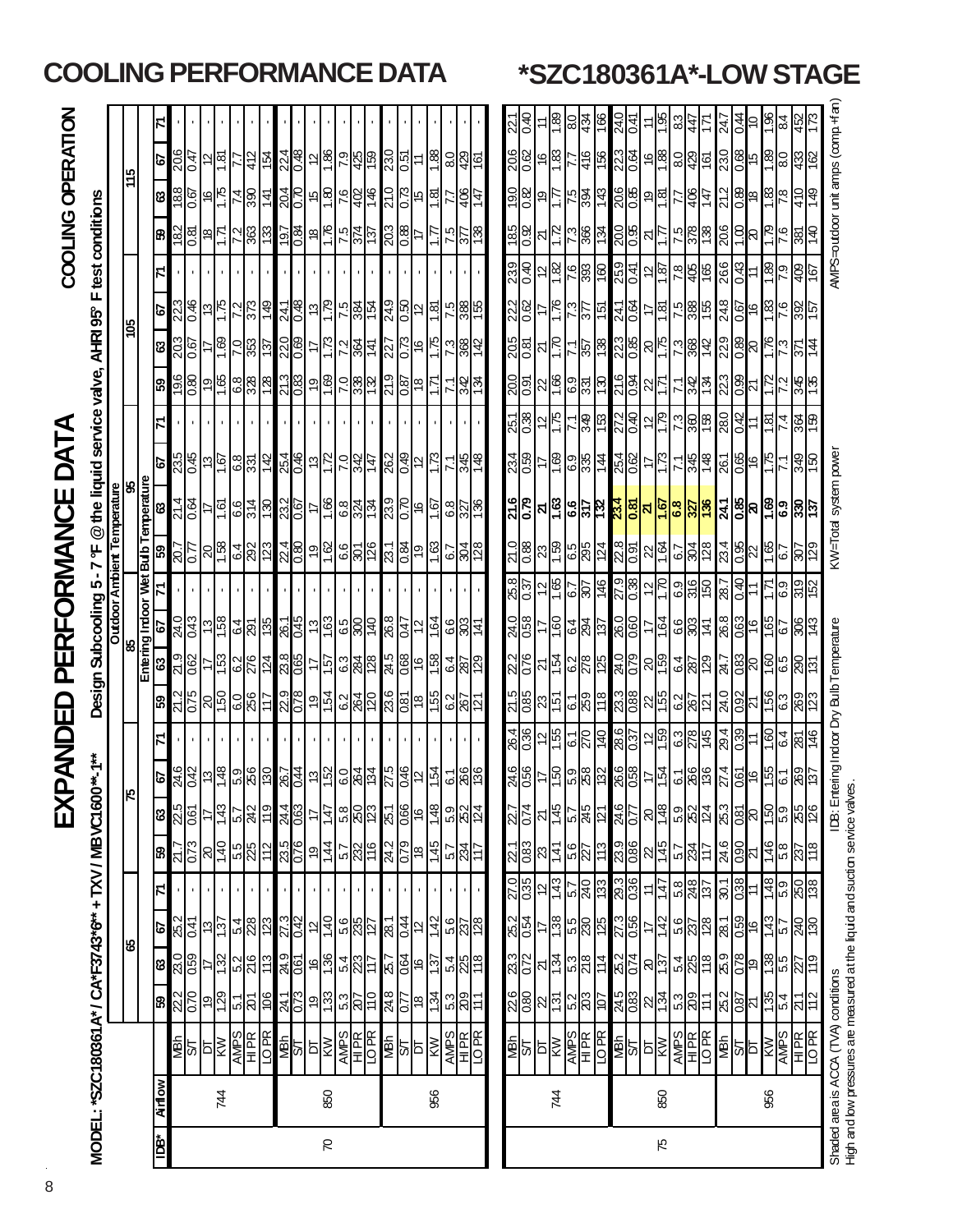|                                                                             |                                                               |                                                                                                                 |                                                                                                                               |                                                                                                               |                                                     |                                                         | 又                                                                     |                                                                                                                                                               | $\mathbf{H}$                                                          |                                                                                                                               | PERI                             |                              | FORMAN                               |                                                                   |                                                                                                   |                                                                                                   |                                                                                                                                                                                                |                                                                        |                                                                       |                                    | COOLING OPERATION                                                     |                                                                       |                                                                       |                    |
|-----------------------------------------------------------------------------|---------------------------------------------------------------|-----------------------------------------------------------------------------------------------------------------|-------------------------------------------------------------------------------------------------------------------------------|---------------------------------------------------------------------------------------------------------------|-----------------------------------------------------|---------------------------------------------------------|-----------------------------------------------------------------------|---------------------------------------------------------------------------------------------------------------------------------------------------------------|-----------------------------------------------------------------------|-------------------------------------------------------------------------------------------------------------------------------|----------------------------------|------------------------------|--------------------------------------|-------------------------------------------------------------------|---------------------------------------------------------------------------------------------------|---------------------------------------------------------------------------------------------------|------------------------------------------------------------------------------------------------------------------------------------------------------------------------------------------------|------------------------------------------------------------------------|-----------------------------------------------------------------------|------------------------------------|-----------------------------------------------------------------------|-----------------------------------------------------------------------|-----------------------------------------------------------------------|--------------------|
| MODEL: *SZC180361 A* / CA*F3743*6* + TXV / MBVC1600                         |                                                               |                                                                                                                 |                                                                                                                               |                                                                                                               |                                                     |                                                         |                                                                       |                                                                                                                                                               |                                                                       | Design                                                                                                                        | Subcooling 5-7                   |                              | ٣,                                   | @ the liquid service valve,                                       |                                                                                                   |                                                                                                   |                                                                                                                                                                                                | AHRI 95°                                                               |                                                                       |                                    | F test conditions                                                     |                                                                       |                                                                       |                    |
|                                                                             |                                                               |                                                                                                                 |                                                                                                                               |                                                                                                               |                                                     |                                                         |                                                                       |                                                                                                                                                               |                                                                       |                                                                                                                               |                                  |                              |                                      | <b>Cutdoor Ambient Temperature</b><br>Outdoor Ambient Temperature |                                                                                                   |                                                                                                   |                                                                                                                                                                                                |                                                                        |                                                                       |                                    |                                                                       |                                                                       |                                                                       |                    |
|                                                                             |                                                               |                                                                                                                 | ७                                                                                                                             |                                                                                                               |                                                     |                                                         |                                                                       |                                                                                                                                                               |                                                                       |                                                                                                                               | Entering Indoor Wet              |                              |                                      | <b>Bulb Temperature</b>                                           |                                                                                                   |                                                                                                   |                                                                                                                                                                                                | ∥≌                                                                     |                                                                       |                                    |                                                                       | la                                                                    |                                                                       |                    |
| <b>Airflow</b><br>à<br>E                                                    |                                                               |                                                                                                                 |                                                                                                                               |                                                                                                               |                                                     |                                                         |                                                                       | $\mathbf{z}$<br>2                                                                                                                                             | င္ပြာ                                                                 | 63                                                                                                                            | డ్                               |                              | 53                                   | S                                                                 | ଚ୍ଚ                                                                                               |                                                                                                   | င္ဟာ                                                                                                                                                                                           |                                                                        | ø                                                                     | Z                                  | 8                                                                     |                                                                       | ø                                                                     |                    |
|                                                                             |                                                               | <mark>န</mark> ္က ဒ္ကန္တုန္က မြန္လုပ္ရွိ အ                                                                      | <mark>အ</mark> အိမ္ကို အိမ္ကြဲ အိမ္ကြဲ ဆို                                                                                    | <u>اقام</u><br>198                                                                                            | E 86 = 1 = 12 3 3 - 13 e 14 0 8 8 9 8 5 = 1 0 8 8 5 | ន $\frac{15}{10}$ ន                                     | $\frac{1}{8}$ $\frac{1}{8}$ $\frac{1}{8}$ $\frac{1}{8}$ $\frac{1}{8}$ |                                                                                                                                                               |                                                                       |                                                                                                                               |                                  |                              |                                      |                                                                   |                                                                                                   |                                                                                                   |                                                                                                                                                                                                | $3\frac{1}{2}$ $\frac{1}{2}$ $\frac{1}{2}$ $\frac{1}{2}$ $\frac{1}{2}$ |                                                                       |                                    |                                                                       | အမြံ့ခြံ့ကြိုင်း                                                      |                                                                       |                    |
|                                                                             | <b>MBh</b><br>ST<br>NAMS<br>NAMPR<br>NBM<br>NBM<br>NBM<br>NBM |                                                                                                                 |                                                                                                                               |                                                                                                               |                                                     |                                                         |                                                                       | 800 - 600 - 800 - 600 - 600 - 600 - 600 - 600 - 600 - 600 - 600 - 600 - 600 - 600 - 600 - 600 - 600 - 600 - 60<br><u>မို့ဖြံ့သြီး မြန်မြို့များ မြန်မြို့</u> | $\frac{25}{25}$                                                       | $\frac{1}{8}$ $\frac{1}{8}$ $\frac{1}{8}$ $\frac{1}{8}$ $\frac{1}{8}$ $\frac{1}{8}$ $\frac{1}{8}$ $\frac{1}{8}$ $\frac{1}{8}$ | និង និង និង និង <mark>និង</mark> | $\frac{256}{98}$             | $\frac{2}{18}$ $\frac{1}{18}$        | <u> 일일 외국 일정 중 일일 원일 일</u> 일                                      | <u>အိုင္ကို ၁၉ ခုန္ကုန္က မွ</u><br>အိုင္တို ၁၉ ခုန္ကုန္က <mark>မွ အို</mark>                      | $\frac{11}{920}$                                                                                  |                                                                                                                                                                                                |                                                                        | $\frac{228}{108}$                                                     | $\frac{55}{25}$                    | ᢛॖ <mark>៝</mark> ឨऻଌ <mark>୲</mark> ៹                                |                                                                       | $\frac{205}{205}$                                                     | $\frac{20}{50}$    |
|                                                                             |                                                               |                                                                                                                 |                                                                                                                               |                                                                                                               |                                                     |                                                         |                                                                       |                                                                                                                                                               |                                                                       |                                                                                                                               |                                  |                              |                                      |                                                                   |                                                                                                   |                                                                                                   |                                                                                                                                                                                                |                                                                        |                                                                       |                                    |                                                                       |                                                                       | ∦≋                                                                    | ļΘ                 |
| 744                                                                         |                                                               |                                                                                                                 |                                                                                                                               |                                                                                                               |                                                     | $rac{25}{143}$                                          |                                                                       |                                                                                                                                                               |                                                                       |                                                                                                                               |                                  | 49 I                         |                                      |                                                                   |                                                                                                   |                                                                                                   |                                                                                                                                                                                                |                                                                        |                                                                       | $\frac{8}{8}$                      |                                                                       |                                                                       |                                                                       | J6 I               |
|                                                                             |                                                               |                                                                                                                 |                                                                                                                               |                                                                                                               |                                                     |                                                         |                                                                       |                                                                                                                                                               |                                                                       |                                                                                                                               |                                  | $\frac{67}{30}$              |                                      |                                                                   |                                                                                                   |                                                                                                   |                                                                                                                                                                                                |                                                                        |                                                                       |                                    |                                                                       |                                                                       |                                                                       |                    |
|                                                                             |                                                               |                                                                                                                 |                                                                                                                               | $ \mathbb{Z} $ ក្ដី <mark>ជំ</mark> ងឿ ឆ្នាំ                                                                  |                                                     | $\frac{66}{88}$                                         | 58722                                                                 |                                                                                                                                                               | $\frac{1}{2}$                                                         |                                                                                                                               |                                  |                              | <u>်ရွှေရွှာ</u>                     |                                                                   |                                                                                                   | $\frac{1}{2}$ $\frac{1}{2}$ $\frac{1}{2}$ $\frac{1}{2}$ $\frac{1}{2}$                             |                                                                                                                                                                                                |                                                                        |                                                                       | <u>့ြိုင်</u> ္ဂ                   | $\frac{52}{14}$                                                       | $rac{26}{68}$ $\frac{1}{4}$                                           | $\frac{\sqrt{2}}{82}$                                                 | 8                  |
|                                                                             |                                                               |                                                                                                                 |                                                                                                                               |                                                                                                               |                                                     |                                                         |                                                                       |                                                                                                                                                               |                                                                       |                                                                                                                               |                                  | 臣                            |                                      |                                                                   |                                                                                                   |                                                                                                   |                                                                                                                                                                                                |                                                                        |                                                                       |                                    |                                                                       |                                                                       |                                                                       | ⊠                  |
|                                                                             |                                                               |                                                                                                                 |                                                                                                                               |                                                                                                               |                                                     |                                                         |                                                                       |                                                                                                                                                               |                                                                       |                                                                                                                               |                                  |                              |                                      |                                                                   |                                                                                                   | 27.0                                                                                              |                                                                                                                                                                                                |                                                                        |                                                                       |                                    |                                                                       |                                                                       |                                                                       | 23.8               |
|                                                                             |                                                               | $\frac{249}{205}$                                                                                               |                                                                                                                               | 27.2                                                                                                          |                                                     | 24.3                                                    | 24.9                                                                  |                                                                                                                                                               | 23.7                                                                  |                                                                                                                               |                                  | $\frac{27.7}{0.55}$          | $\frac{2}{3}$                        |                                                                   |                                                                                                   | $\overline{c}0$                                                                                   |                                                                                                                                                                                                |                                                                        | <u> 수영법 정의 소</u>                                                      |                                    | $\frac{204}{1.00}$                                                    |                                                                       | $\frac{23}{8}$                                                        | 0.60               |
|                                                                             | <b>SARAS</b>                                                  | $8\frac{15}{15}$ $\frac{1}{25}$ $\frac{1}{25}$ $\frac{1}{25}$                                                   | 8882982                                                                                                                       | $8\frac{14}{14}$ $5\frac{1}{8}$                                                                               |                                                     | $\frac{8}{146}$ $\frac{12}{148}$                        | 8 2 3 3 3 3 3 4 5 6 8 2                                               |                                                                                                                                                               | <u> မမြို့မြို့မျှ မျှမျှမျှများမြို့များ</u>                         | <mark>ಸ</mark> ್ಮಣಿ ಪಟ್ಟಿ  ಪಟ್ಟಿ  ಸ                                                                                           | <u> 외례일이 정말이 거</u>               | 17                           | <u>ဗန္ဓြုိင္စြာ</u>                  |                                                                   | $\frac{1}{8}$ $\frac{1}{8}$ $\frac{1}{8}$ $\frac{1}{8}$ $\frac{1}{8}$ $\frac{1}{8}$ $\frac{1}{8}$ | <u> 다형법에</u>                                                                                      |                                                                                                                                                                                                | <u> ~ @ @  ~ @  ~  ~  ~  ~  ~ </u>                                     | <u> 외<mark>등</mark>능 원</u> 용 설명                                       | <u>ကြီးမြီးမြီးမြီး</u>            | $\frac{1}{2}$ $\frac{1}{2}$ $\frac{1}{2}$ $\frac{1}{2}$ $\frac{1}{2}$ | <u>ဒ္ဓိုမ္တုံ မြန္မုန္မုန္</u>                                        | $\frac{5}{8}$ $\frac{1}{8}$ $\frac{1}{8}$ $\frac{1}{8}$               | $\frac{15}{1}$     |
| 850<br>$\pmb{\otimes}$                                                      |                                                               |                                                                                                                 |                                                                                                                               |                                                                                                               |                                                     |                                                         |                                                                       |                                                                                                                                                               |                                                                       |                                                                                                                               |                                  | 71                           |                                      |                                                                   |                                                                                                   |                                                                                                   |                                                                                                                                                                                                |                                                                        |                                                                       |                                    |                                                                       |                                                                       |                                                                       |                    |
|                                                                             |                                                               |                                                                                                                 |                                                                                                                               |                                                                                                               |                                                     |                                                         |                                                                       |                                                                                                                                                               |                                                                       |                                                                                                                               |                                  | $rac{69}{280}$               |                                      |                                                                   |                                                                                                   |                                                                                                   |                                                                                                                                                                                                |                                                                        |                                                                       |                                    |                                                                       |                                                                       |                                                                       | $\frac{64}{36}$    |
|                                                                             |                                                               |                                                                                                                 |                                                                                                                               |                                                                                                               |                                                     |                                                         |                                                                       |                                                                                                                                                               |                                                                       |                                                                                                                               |                                  |                              |                                      |                                                                   |                                                                                                   |                                                                                                   |                                                                                                                                                                                                |                                                                        |                                                                       |                                    |                                                                       |                                                                       |                                                                       |                    |
|                                                                             |                                                               |                                                                                                                 |                                                                                                                               |                                                                                                               |                                                     |                                                         |                                                                       |                                                                                                                                                               |                                                                       |                                                                                                                               |                                  |                              |                                      |                                                                   |                                                                                                   |                                                                                                   |                                                                                                                                                                                                |                                                                        |                                                                       |                                    |                                                                       |                                                                       |                                                                       |                    |
|                                                                             |                                                               |                                                                                                                 |                                                                                                                               |                                                                                                               |                                                     |                                                         |                                                                       | 27.4                                                                                                                                                          |                                                                       |                                                                                                                               |                                  |                              | 8.82                                 | $\frac{5}{44}$ $\frac{1}{8}$ $\frac{1}{8}$                        | 26.0                                                                                              | 278                                                                                               |                                                                                                                                                                                                | $\frac{23}{10}$ ನ                                                      |                                                                       | 265                                | 21.0                                                                  | S12                                                                   |                                                                       | 315                |
|                                                                             |                                                               |                                                                                                                 |                                                                                                                               |                                                                                                               |                                                     |                                                         |                                                                       |                                                                                                                                                               |                                                                       |                                                                                                                               |                                  | $\frac{910}{980}$            |                                      |                                                                   | $\frac{8}{20}$                                                                                    |                                                                                                   |                                                                                                                                                                                                |                                                                        |                                                                       |                                    |                                                                       | <u>ទ្</u> រុ                                                          |                                                                       |                    |
|                                                                             |                                                               |                                                                                                                 |                                                                                                                               |                                                                                                               |                                                     |                                                         |                                                                       | <mark>င်ခြို့</mark> မြို့                                                                                                                                    |                                                                       |                                                                                                                               |                                  |                              | $\frac{2}{23}$                       |                                                                   |                                                                                                   | 89.8                                                                                              |                                                                                                                                                                                                |                                                                        |                                                                       | <u>ଟ୍ରିକ  କ୍</u>                   | <u>୍ମ</u> ି                                                           |                                                                       | $\frac{1}{2}$ $\frac{1}{2}$ $\frac{1}{2}$ $\frac{1}{2}$ $\frac{1}{2}$ | ပ္သူ့              |
| 98                                                                          |                                                               |                                                                                                                 |                                                                                                                               |                                                                                                               |                                                     |                                                         |                                                                       |                                                                                                                                                               |                                                                       | <u>ତି</u>                                                                                                                     | قا                               |                              | $\frac{8}{1}$                        | <u>Ris</u>                                                        |                                                                                                   |                                                                                                   |                                                                                                                                                                                                | ုဇ                                                                     | '।क्रृं।∙                                                             |                                    | <u>ାଞ୍</u>                                                            |                                                                       | ષ્ટિ                                                                  | န္ကြ               |
|                                                                             |                                                               |                                                                                                                 |                                                                                                                               |                                                                                                               |                                                     |                                                         |                                                                       |                                                                                                                                                               |                                                                       | G.3                                                                                                                           |                                  |                              | 8.9                                  |                                                                   |                                                                                                   | 57                                                                                                |                                                                                                                                                                                                |                                                                        |                                                                       | $_{\rm 8.0}$                       |                                                                       | <u>8 S</u>                                                            | ន1                                                                    | ಹ                  |
|                                                                             |                                                               |                                                                                                                 |                                                                                                                               |                                                                                                               |                                                     |                                                         |                                                                       |                                                                                                                                                               |                                                                       |                                                                                                                               | 인상[최                             |                              |                                      |                                                                   |                                                                                                   | <u> 196</u>                                                                                       |                                                                                                                                                                                                |                                                                        |                                                                       |                                    |                                                                       |                                                                       |                                                                       |                    |
|                                                                             | <b>SOLUTE SOLUTE</b>                                          | $\frac{1}{8}$ $\frac{1}{8}$ $\frac{1}{8}$ $\frac{1}{8}$ $\frac{1}{8}$ $\frac{1}{8}$ $\frac{1}{8}$ $\frac{1}{8}$ | <mark>န္လုဒ္</mark> ဆုံးများများ                                                                                              | $\frac{8}{8} \frac{1}{8} \frac{1}{8} \frac{1}{4} \frac{1}{8} \frac{1}{8} \frac{1}{8} \frac{1}{8} \frac{1}{8}$ |                                                     |                                                         |                                                                       | Ħ                                                                                                                                                             |                                                                       | ෆ                                                                                                                             |                                  | 53                           |                                      |                                                                   | 97                                                                                                | ≌                                                                                                 |                                                                                                                                                                                                | 375<br>145                                                             | 396<br>158                                                            | <u>ଞ</u>                           |                                                                       | <u>ର</u> ା                                                            | #%                                                                    |                    |
|                                                                             |                                                               |                                                                                                                 |                                                                                                                               |                                                                                                               |                                                     |                                                         |                                                                       |                                                                                                                                                               |                                                                       |                                                                                                                               |                                  |                              |                                      |                                                                   |                                                                                                   |                                                                                                   |                                                                                                                                                                                                |                                                                        |                                                                       |                                    |                                                                       |                                                                       |                                                                       |                    |
|                                                                             | 호 <mark>설화</mark>                                             |                                                                                                                 |                                                                                                                               |                                                                                                               |                                                     | $\frac{88}{14}$                                         |                                                                       |                                                                                                                                                               |                                                                       |                                                                                                                               |                                  |                              |                                      |                                                                   |                                                                                                   |                                                                                                   |                                                                                                                                                                                                |                                                                        |                                                                       |                                    |                                                                       |                                                                       |                                                                       |                    |
|                                                                             |                                                               |                                                                                                                 |                                                                                                                               |                                                                                                               |                                                     |                                                         |                                                                       |                                                                                                                                                               |                                                                       |                                                                                                                               |                                  |                              |                                      |                                                                   | $\frac{880}{255}$                                                                                 | $\frac{548}{9.71}$                                                                                | $\frac{207}{1.00}$                                                                                                                                                                             |                                                                        |                                                                       | $\frac{25}{25}$ $\frac{18}{25}$    |                                                                       | $\frac{1}{2}$ $\frac{1}{2}$ $\frac{1}{2}$ $\frac{1}{2}$ $\frac{1}{2}$ |                                                                       | $\frac{518}{6.75}$ |
|                                                                             |                                                               |                                                                                                                 |                                                                                                                               |                                                                                                               |                                                     |                                                         |                                                                       |                                                                                                                                                               |                                                                       |                                                                                                                               |                                  |                              |                                      |                                                                   |                                                                                                   |                                                                                                   |                                                                                                                                                                                                |                                                                        |                                                                       |                                    |                                                                       |                                                                       |                                                                       | ାର                 |
| 744                                                                         |                                                               |                                                                                                                 |                                                                                                                               |                                                                                                               |                                                     |                                                         | $\frac{33}{88}$                                                       |                                                                                                                                                               |                                                                       |                                                                                                                               |                                  |                              |                                      |                                                                   |                                                                                                   |                                                                                                   |                                                                                                                                                                                                |                                                                        | $\frac{1}{2}$ $\frac{1}{2}$ $\frac{1}{2}$ $\frac{1}{2}$ $\frac{1}{2}$ |                                    |                                                                       |                                                                       |                                                                       | ြို                |
|                                                                             |                                                               |                                                                                                                 |                                                                                                                               |                                                                                                               |                                                     |                                                         |                                                                       |                                                                                                                                                               |                                                                       |                                                                                                                               |                                  |                              |                                      |                                                                   |                                                                                                   |                                                                                                   |                                                                                                                                                                                                |                                                                        |                                                                       |                                    |                                                                       | $rac{6}{40}$                                                          |                                                                       | $\frac{8}{3}$ द    |
|                                                                             | $\frac{\overline{AMPS}}{IDR}$                                 | <u>များ မြို့များ</u>                                                                                           | $\frac{1}{2}$ $\frac{1}{2}$ $\frac{1}{2}$ $\frac{1}{2}$ $\frac{1}{2}$ $\frac{1}{2}$ $\frac{1}{2}$ $\frac{1}{2}$ $\frac{1}{2}$ | 8889988                                                                                                       | $\frac{1}{8}$                                       | $rac{25}{280}$                                          | $\frac{8}{58}$                                                        | $\frac{1}{8}$ $\frac{1}{8}$ $\frac{1}{8}$ $\frac{1}{8}$ $\frac{1}{8}$ $\frac{1}{8}$ $\frac{1}{8}$                                                             |                                                                       |                                                                                                                               | <u>အိုမ္အြံ မွာ ျမို့မြို့</u>   | <u>မျိုးဖြံ့ဖြံ့ဖြံ့ဖြံ့</u> | <u>ដនៃន្ទ្រីន្ទ្រី ដូ</u>            | <u>ျားဖြစ္ခြစ္ခြစ္ခြန္</u>                                        | 8  <mark>등 영信 </mark>                                                                             |                                                                                                   |                                                                                                                                                                                                | <u> {  ခ မြင  မြို့  မြို့</u>                                         |                                                                       | 보호                                 | <u>흰씱</u> 치기회의                                                        |                                                                       | <u>ဒိုမြို့မြို့မြို့မြို့</u>                                        |                    |
|                                                                             |                                                               |                                                                                                                 |                                                                                                                               |                                                                                                               |                                                     |                                                         |                                                                       | <u>နဲ့ အြံမြိုင် မြို့သူ မြို့အမြို့များ မြို့</u>                                                                                                            | <u> အိုမ္တို အိုမ္တြံ အခြံ အခြံ အိုမ္တြံ အိုမ္တို အိုမ္တို႔ အိုမ္</u> | <u>ြန္က ျပည္အတြက္ ျမန္မာျဖစ္ေတြ အျခားျခား ျဖစ္</u> ပြဲ ျဖစ္ပြဲ ျဖစ္ပြဲ ျဖစ္ပြဲ ျဖစ္ပြဲ ျဖစ္ပြဲ ျဖစ္ပြဲ ျဖစ္ပြဲ ျဖစ္ပြ         |                                  |                              |                                      |                                                                   |                                                                                                   | $ z _{\rm sc}^2 z _{\rm sc}^2 z _{\rm sc}^2 z _{\rm sc}$                                          | $ \mathbb{S} $ $\mathbb{S}$ $ \mathbb{S} $ $\mathbb{S}$ $ \mathbb{S} $ $ \mathbb{S} $ $ \mathbb{S} $ $ \mathbb{S} $ $ \mathbb{S} $ $ \mathbb{S} $ $ \mathbb{S} $ $ \mathbb{S} $ $ \mathbb{S} $ |                                                                        | <u> 노  앞  앞  양  와  상  양  상  양  성  성  상  상</u>   상  상  상               |                                    |                                                                       | 46                                                                    |                                                                       | <u>ී</u>           |
|                                                                             |                                                               |                                                                                                                 | 25.8                                                                                                                          | $\frac{27.1}{0.83}$                                                                                           |                                                     | 24.7                                                    | 25.2                                                                  |                                                                                                                                                               |                                                                       |                                                                                                                               |                                  | $\frac{27.5}{0.72}$          |                                      |                                                                   |                                                                                                   |                                                                                                   |                                                                                                                                                                                                |                                                                        |                                                                       | $\frac{255}{0.77}$                 |                                                                       |                                                                       |                                                                       | <u>536</u>         |
|                                                                             |                                                               | 8 <mark>88</mark> 83                                                                                            |                                                                                                                               |                                                                                                               |                                                     |                                                         |                                                                       |                                                                                                                                                               |                                                                       |                                                                                                                               | 88885858                         |                              |                                      | <u> ဒုဒ္ဒြါမခြိုင်မြီးမြီး</u>                                    | <u>ပ္ကိုစ္ကုံမွုျပည္ဆုံး မြွံ့ဖြံ့ဖြံ့ မြွံ့</u>                                                  |                                                                                                   |                                                                                                                                                                                                | $\frac{28}{10}$ $8\frac{1}{10}$                                        |                                                                       |                                    | <u>င်ခြိုမခြို</u>                                                    | <u> { ခြိုမခြိုင်]မြို့</u>                                           |                                                                       |                    |
|                                                                             |                                                               |                                                                                                                 |                                                                                                                               |                                                                                                               |                                                     | $rac{86}{148}$                                          |                                                                       |                                                                                                                                                               |                                                                       |                                                                                                                               |                                  | $\frac{21}{13}$              |                                      |                                                                   |                                                                                                   | $\frac{1}{2}$ $\frac{1}{2}$ $\frac{1}{2}$ $\frac{1}{2}$ $\frac{1}{2}$ $\frac{1}{2}$ $\frac{1}{2}$ |                                                                                                                                                                                                |                                                                        |                                                                       | ম $\frac{5}{1}$                    |                                                                       |                                                                       |                                                                       | $\frac{8}{2}$      |
| 850<br>88                                                                   |                                                               |                                                                                                                 |                                                                                                                               |                                                                                                               |                                                     |                                                         |                                                                       |                                                                                                                                                               |                                                                       |                                                                                                                               |                                  |                              |                                      |                                                                   |                                                                                                   |                                                                                                   |                                                                                                                                                                                                |                                                                        |                                                                       |                                    |                                                                       |                                                                       |                                                                       |                    |
|                                                                             |                                                               | $\frac{54}{20}$                                                                                                 |                                                                                                                               |                                                                                                               |                                                     | $\frac{59}{28}$                                         |                                                                       |                                                                                                                                                               |                                                                       |                                                                                                                               |                                  | $\frac{58}{25}$              |                                      |                                                                   |                                                                                                   |                                                                                                   |                                                                                                                                                                                                |                                                                        |                                                                       | $rac{6}{36}$                       | <u> 남</u> 왕                                                           |                                                                       |                                                                       | $\frac{5}{4}$ 한    |
|                                                                             |                                                               |                                                                                                                 |                                                                                                                               |                                                                                                               |                                                     |                                                         |                                                                       |                                                                                                                                                               |                                                                       |                                                                                                                               |                                  |                              |                                      |                                                                   |                                                                                                   |                                                                                                   |                                                                                                                                                                                                |                                                                        |                                                                       |                                    |                                                                       |                                                                       |                                                                       |                    |
|                                                                             |                                                               |                                                                                                                 | <mark> မမြို့ မျိုး မြို့မျိုး မြို့</mark>                                                                                   |                                                                                                               |                                                     |                                                         |                                                                       |                                                                                                                                                               |                                                                       |                                                                                                                               |                                  |                              |                                      |                                                                   |                                                                                                   |                                                                                                   |                                                                                                                                                                                                | <u> ∡ မြို့မှ ဗွိုဒ္ဓါမ္မျာ</u>                                        |                                                                       |                                    |                                                                       |                                                                       |                                                                       |                    |
|                                                                             |                                                               |                                                                                                                 |                                                                                                                               |                                                                                                               |                                                     |                                                         |                                                                       |                                                                                                                                                               |                                                                       |                                                                                                                               |                                  |                              |                                      |                                                                   |                                                                                                   |                                                                                                   |                                                                                                                                                                                                |                                                                        |                                                                       |                                    |                                                                       |                                                                       |                                                                       | 24.3               |
|                                                                             |                                                               | $\frac{261}{1.00}$                                                                                              |                                                                                                                               |                                                                                                               |                                                     | $\frac{85}{10}$ ಸ                                       |                                                                       |                                                                                                                                                               |                                                                       |                                                                                                                               |                                  | $\frac{3}{8}$ ನ್ನಡ           |                                      |                                                                   |                                                                                                   | $\frac{577}{278}$                                                                                 |                                                                                                                                                                                                |                                                                        |                                                                       |                                    | $\frac{14}{10}$                                                       |                                                                       | <u>ଅ୍ରାଥ</u>                                                          | $\sqrt{8}$         |
|                                                                             |                                                               |                                                                                                                 |                                                                                                                               |                                                                                                               |                                                     |                                                         |                                                                       | $\frac{27}{25}$                                                                                                                                               |                                                                       |                                                                                                                               |                                  |                              |                                      | $\frac{51}{18}$ $\frac{1}{18}$ $\frac{1}{18}$ $\frac{1}{18}$      |                                                                                                   |                                                                                                   |                                                                                                                                                                                                |                                                                        |                                                                       | <u><sup>ဇ္ဇု</sup>န္တုမ္ကူမ္ကု</u> |                                                                       | $\frac{18}{18}$                                                       |                                                                       | ღ                  |
| 986                                                                         |                                                               |                                                                                                                 |                                                                                                                               |                                                                                                               |                                                     |                                                         |                                                                       |                                                                                                                                                               |                                                                       |                                                                                                                               | 168                              |                              |                                      |                                                                   |                                                                                                   | Lg                                                                                                |                                                                                                                                                                                                |                                                                        |                                                                       |                                    | ⊠                                                                     |                                                                       | <u>ေ</u>                                                              | ωī                 |
|                                                                             | <b>SARA SERVE AND SERVE SERVE SERVE SERVE SE</b>              | $rac{1}{88}$ $rac{1}{88}$ $rac{1}{88}$ $rac{1}{88}$ $rac{1}{42}$                                                | $rac{1}{4}$ $\frac{1}{8}$ $\frac{1}{8}$ $\frac{1}{12}$                                                                        |                                                                                                               | <u>စ္ခါ ျခစ္သူမွာ ျဖစ္သြား မြန္မာျခစ္သြား</u>       | $\frac{2}{3}$ $\frac{8}{3}$ $\frac{1}{2}$ $\frac{1}{2}$ | ႜႜႜ <mark>ၛ႞</mark> ႍၣၟၣၣၣၣၣၣၣၣၣၣၣၣၣၣၣၣၣၣၣၣၣၣၣၣၣၣ                     | <u>အခြံ မြို့အမြို့ မြို့အမြို့မြို့</u>                                                                                                                      | 6.4                                                                   | <u>ေတြေ</u>                                                                                                                   | 8 9                              |                              | <u>ဗိုဒ္ဓြါမျှ မြေမြေမြေမြေမြေမြ</u> |                                                                   |                                                                                                   |                                                                                                   |                                                                                                                                                                                                |                                                                        |                                                                       | 08                                 |                                                                       |                                                                       | $\frac{82}{3}$                                                        |                    |
|                                                                             |                                                               |                                                                                                                 |                                                                                                                               |                                                                                                               |                                                     |                                                         |                                                                       |                                                                                                                                                               |                                                                       |                                                                                                                               | $rac{2}{145}$                    | 326                          |                                      |                                                                   |                                                                                                   | 입증                                                                                                |                                                                                                                                                                                                | <u>이수</u>                                                              | 하                                                                     |                                    |                                                                       |                                                                       | र्व ह                                                                 |                    |
|                                                                             |                                                               |                                                                                                                 |                                                                                                                               |                                                                                                               |                                                     |                                                         |                                                                       |                                                                                                                                                               |                                                                       |                                                                                                                               |                                  |                              |                                      |                                                                   |                                                                                                   |                                                                                                   |                                                                                                                                                                                                |                                                                        |                                                                       |                                    |                                                                       |                                                                       |                                                                       |                    |
| Shaded area is AHR Rating Conditions                                        |                                                               |                                                                                                                 |                                                                                                                               |                                                                                                               |                                                     |                                                         | IDB: Ent                                                              | ering Indoor Dry Bulb Temperature                                                                                                                             |                                                                       |                                                                                                                               |                                  |                              |                                      | KW=Total system power                                             |                                                                                                   |                                                                                                   |                                                                                                                                                                                                |                                                                        |                                                                       |                                    | AMPS=outdoor unit amps (comp. +fan                                    |                                                                       |                                                                       |                    |
| High and low pressures are measured at the liquid and sudtion service valve |                                                               |                                                                                                                 |                                                                                                                               |                                                                                                               |                                                     |                                                         |                                                                       |                                                                                                                                                               |                                                                       |                                                                                                                               |                                  |                              |                                      |                                                                   |                                                                                                   |                                                                                                   |                                                                                                                                                                                                |                                                                        |                                                                       |                                    |                                                                       |                                                                       |                                                                       |                    |

### **COOLING PERFORMANCE DATA \*SZC180361A\*-LOW STAGE**

9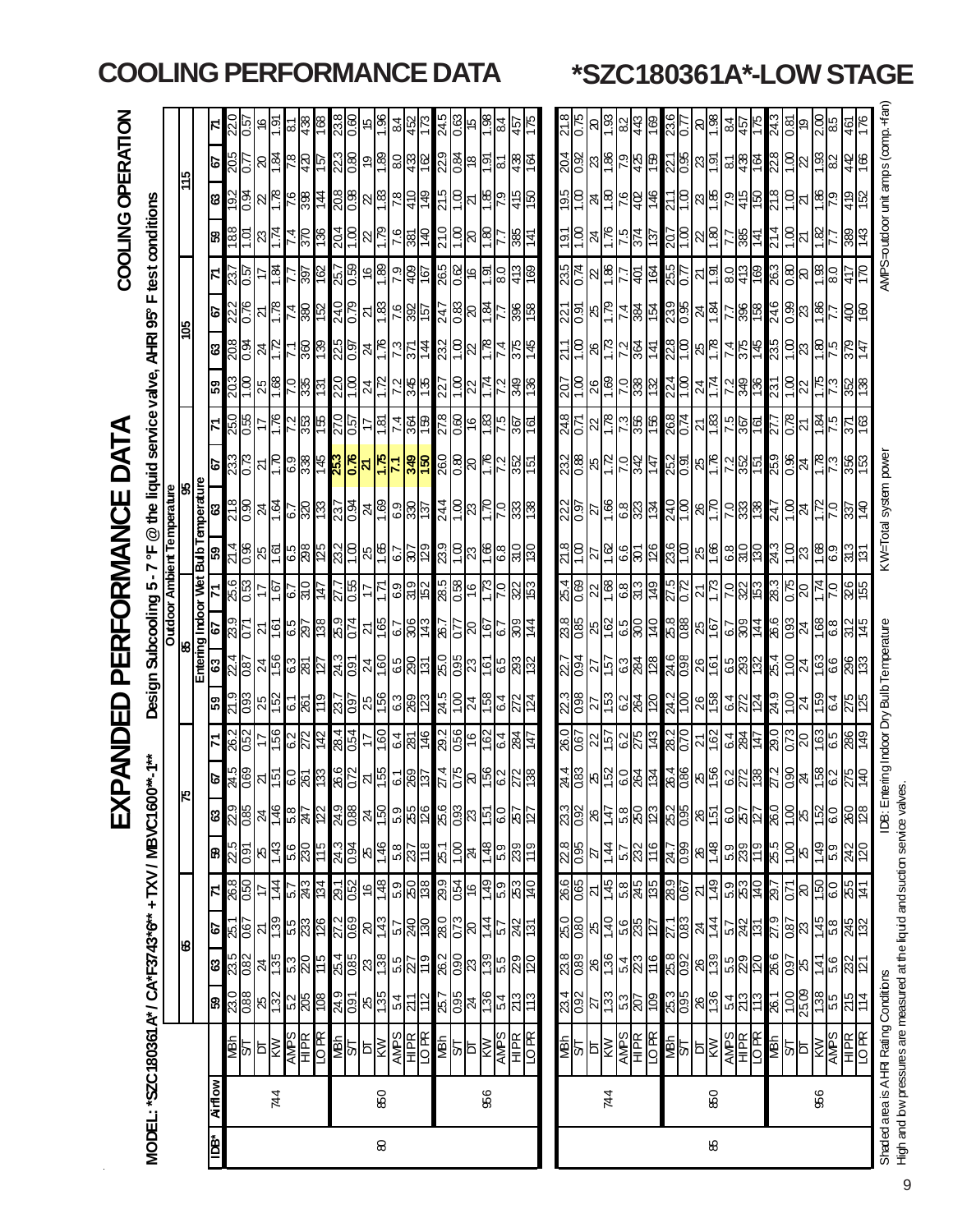# EXPANDED PERFORMANCE DATA

COOLING OPERATION

**EXPANDED PERFORMANCE DATA**<br>MODEL: \*SZC180481A\*/ CA\*F4961\*6\*\* +TXV/MBVC2000\*-1\*\* Design Subcooling 5 - 7°F @ the liquid service valve, AHRI 95 test conditions<br>| OO

| $rac{c}{\sqrt{1-\frac{1}{2}}}$<br>Design Subcooling 5 - 7°F @ the liquid service valve. AHRI 95 test conditions | <b>Outdoor Ambient</b> |
|-----------------------------------------------------------------------------------------------------------------|------------------------|
| V/MBVC2000**-1***                                                                                               |                        |
|                                                                                                                 |                        |

|     |                                      | 7        |                  |                    |                  |                                            |                    |                 |                 |             |            |                                                     |                 |                                 |                             |     |                                                         |                |                  |                  |                                          |                        |                            | 313                | ञ्<br>⊙                |                      | 2.63             | 5              | 434                     | 165              |
|-----|--------------------------------------|----------|------------------|--------------------|------------------|--------------------------------------------|--------------------|-----------------|-----------------|-------------|------------|-----------------------------------------------------|-----------------|---------------------------------|-----------------------------|-----|---------------------------------------------------------|----------------|------------------|------------------|------------------------------------------|------------------------|----------------------------|--------------------|------------------------|----------------------|------------------|----------------|-------------------------|------------------|
| 15  |                                      | 29       | 292              | \$0                | 5                | 2.51                                       | $\overline{c}$     | 412             | 153             | 31.6        | 0.48       | 57                                                  | 2.58            |                                 | 의화區                         |     | 326                                                     | $rac{50}{2}$   | $\overline{1}$   | 2.61             | $\overline{c}$                           | 429                    | 09 L                       | $\frac{29}{1}$     | ত<br>০                 | 9                    | 2.54             | δ              | 416                     | $\frac{15}{2}$   |
|     |                                      | ణి       | 266              | 0.67               | \$               | 243                                        | 5                  | 390             | <b>OFL</b>      | 289         | 0.69       | 10                                                  | 2.49            |                                 | <u>리영</u>                   | 145 | 297                                                     | 0.72           | $\frac{5}{2}$    | 2.52             | $\overline{c}$                           | 406                    | 146                        | 269                | 0.81                   | ē,                   | 2.45             | ā              | 166                     | $\frac{42}{5}$   |
|     |                                      | 8        | 257              | 8.0                | ₽                | 2.37                                       | င                  | 362             | 732             | 278         | 680        | ₽                                                   | 2.4             | $\overline{0}$                  | $\mathbb{S}^2$              | 98  | 287                                                     | $\frac{8}{2}$  | 17               | 2.46             | $\overline{0}$                           | 777                    | 137                        | 261                | চ<br>০                 | ম                    | 2.39             | ៍              | 366                     | 133              |
|     |                                      | 7        |                  |                    |                  |                                            |                    |                 |                 |             |            |                                                     |                 |                                 |                             |     |                                                         |                |                  |                  |                                          |                        |                            | $\frac{37}{3}$     | 0.39                   | 5                    | 253              | ៍              | 392                     | 159              |
|     |                                      | L9       | 315              | \$0                | 5                | 2.42                                       | $\mathbf{c}$       | 372             | 871             | 34.1        | 47         | $\overline{c}$                                      | 249             |                                 | 의쓃                          | 153 | 35.2                                                    |                | မျာ<br>၁         | 2.51             |                                          | ် နီ                   | 154                        | 314                | ত<br>০                 |                      | 2.44             | Σ              | 376                     | ទ្រ              |
| క్ష |                                      | S        | 28.8             | 8<br>0.66          | 7                | <b>724</b>                                 | ြ                  | 353             | $\frac{36}{5}$  | 312         | <b>890</b> | 9                                                   | 9.40            |                                 | <u>리엙</u>                   | 140 | 321                                                     | $\frac{2}{2}$  | $\frac{6}{5}$    | 2.43             | $\overline{0}$                           | 26Z                    | 141                        | 29.0               | 8                      | 8                    | 2.36             | ်              | 356                     | छ।               |
|     |                                      | 59       |                  | დ<br>ს             | Q)               | 87.78                                      | $\overline{\circ}$ | 328             | 128             | 301         | 28°0       | ó,                                                  | 2.35            | $\overline{C}$                  | $\frac{38}{5}$              | 131 | 31.0                                                    | $\frac{8}{2}$  | $\frac{8}{3}$    | <u>7.37</u>      |                                          | <u>이설</u>              | 821                        | 282                | 0.90                   | 22                   | 2.31             | ៑              | 331                     | 621              |
|     |                                      | 71       |                  |                    |                  |                                            |                    |                 |                 |             |            |                                                     |                 |                                 |                             |     |                                                         |                |                  |                  |                                          |                        |                            | $\frac{355}{0.38}$ |                        | $\overline{2}$       | 2.42             | Σ,             | 849                     | 152              |
|     |                                      | P.       | 332              | 0.44               |                  | ದ್ದ<br>ವಿಭ                                 |                    | <u>의일</u>       | 141             | 658         | $9 - 0$    |                                                     | $\frac{13}{28}$ |                                 | $\frac{54}{5}$              | 146 | 37.0                                                    | 0.48           | 2                | 2.40             |                                          | <u>이상</u>              | Δħ                         | 331                | 0.59                   | ₽                    | 2.34             | 5              | 334                     | $\frac{43}{5}$   |
| 8   |                                      | ణి       | 303              | 0.64               | 17               | 2.24                                       |                    | 일을              | 62              |             |            | $\frac{328}{0.66}$                                  | 2.30            |                                 | <u>ျဖွန္</u> က              |     | 338                                                     |                | <u>ခ</u> ျိန     | 2.32             |                                          | <u>୍ୱ</u> ାଞ୍ଜା        |                            |                    | $\frac{26}{30}$        | ম <mark>&amp;</mark> |                  |                | 적╣5                     |                  |
|     |                                      |          |                  |                    |                  |                                            |                    |                 |                 |             |            |                                                     |                 |                                 |                             |     |                                                         |                |                  |                  |                                          |                        |                            |                    |                        |                      |                  |                |                         |                  |
|     | Entering Indoor Wet Bulb Temperature | ၵ္တ      | 28               | 0.76               | Q                | 219                                        |                    | ୍ରାରି           | 122             | 31.6        | 62.0       | é,                                                  | 225             |                                 | <u>이행</u>                   |     | 8.<br>8                                                 | ଞ୍ଜ            | $\frac{8}{2}$    | $\overline{27}$  |                                          | <u>୍ଟ୍ର</u>            | 127                        | <u>ম</u><br>ষ      | 087                    | 23                   | 221              | ြ              | 294                     | $\frac{23}{2}$   |
|     |                                      | Ε        |                  |                    |                  |                                            |                    |                 |                 |             |            |                                                     |                 |                                 |                             |     |                                                         |                |                  |                  |                                          |                        |                            | $\frac{4}{8}$      | 037                    | $\frac{2}{3}$        | 229              | ြ              | 306                     | 145              |
|     |                                      | 5        | अ<br>अ           | 0.43               | 13               | 219                                        |                    | ୍ରାସି           | <b>SEL</b>      | 36.8        | 0.44       | 13                                                  | 225             |                                 | 의임                          | 68  | 37.9                                                    | $\frac{46}{5}$ | $\overline{2}$   | $\overline{27}$  | $\overline{c}$                           | $\overline{303}$       | 0t/                        | ಣ<br>8             | 057                    |                      | 221              | ြ              | 294                     | 136              |
|     |                                      | အ        | <u>ন্ত</u>       | 0.62               | 77               | 212                                        | $\overline{\circ}$ | 275             | 123             | 33.6        | <b>790</b> | $\frac{6}{5}$                                       | 812             |                                 | 의ង                          | -21 | अ.<br>अ                                                 | 0.67           | $\overline{6}$   | 220              |                                          | <u>୍ଜ୍ଞା</u><br>ଜା     |                            | $\frac{31.3}{5}$   | 0.75                   | 71                   | 214              | 5              | 872                     | 125              |
|     |                                      | 59       | .<br>ଅ           | 0.74               | Q)               | 207                                        | 5                  | 256             | 911             | 32.4        | 0.77       | Q                                                   | 213             |                                 | $\frac{1}{28}$              | 611 | 33.4                                                    | 0.80           | $\frac{8}{3}$    | 214              |                                          | $rac{1}{260}$          | IZ1                        | $\frac{4}{3}$      | 0.84                   | $\frac{22}{209}$     |                  | ៍              | 258                     | 1T               |
|     |                                      | ᡵ        |                  |                    |                  |                                            |                    | ı               |                 | J.          |            |                                                     |                 |                                 |                             |     |                                                         |                |                  |                  |                                          |                        |                            | 37.3               | 0.36                   | $\frac{2}{3}$        | 214              | ៍              | 269                     | <b>99</b>        |
|     |                                      | ß        | $\frac{34.8}{5}$ | 0.42               | $\frac{13}{205}$ |                                            |                    | $\frac{1}{256}$ | 129             | <u>Z 18</u> |            | $rac{1}{2}$                                         | 711             |                                 | <u>် ဖြို့</u>              |     | $\frac{38}{9}$                                          | $\frac{1}{5}$  |                  |                  |                                          | $rac{1}{260}$          | 135                        | $rac{8}{35}$       |                        | 47                   | 207              | $\frac{1}{28}$ |                         | $\frac{5}{3}$    |
|     |                                      | ශී       |                  | $\frac{8}{25}$     |                  | 198                                        |                    | $\frac{1}{2}$   | 61              |             |            | $rac{4}{36}$ $rac{1}{36}$ $rac{1}{36}$ $rac{1}{36}$ |                 |                                 | <u>ျမျှ</u> ာ               |     | 85<br>065<br>205                                        |                |                  |                  |                                          | <mark>ತ ಜ</mark> ಿಪ    |                            | $\frac{321}{0.73}$ |                        | ম $\frac{20}{2}$     |                  |                | 5 <mark>월</mark> 20     |                  |
|     |                                      | 59       |                  | $\frac{207}{0.72}$ |                  | $\frac{194}{ }$                            |                    | $rac{1}{25}$    | $\overline{11}$ |             |            | အ <mark>္တ</mark> ြင္ အြ                            |                 | $\frac{1}{2}$ $\frac{1}{2}$     |                             |     | $\frac{3}{8}$ $\frac{1}{8}$ $\frac{1}{8}$ $\frac{1}{8}$ |                |                  |                  |                                          |                        | $\mathbb{E} \mathbb{Z}^2 $ |                    | $rac{31.2}{0.82}$      |                      | $\frac{26}{195}$ | <u>୍ବା</u> ର   |                         | 113              |
|     |                                      | N        |                  |                    |                  |                                            |                    |                 |                 |             |            |                                                     |                 |                                 |                             |     |                                                         |                |                  |                  |                                          |                        |                            | $\frac{382}{0.34}$ |                        |                      | $\frac{861}{2}$  |                | $\frac{1}{28}$          |                  |
| 8   |                                      | <b>P</b> |                  | $\frac{357}{0.40}$ |                  | $\frac{13}{1.89}$                          |                    | <u>୍ବ</u> ାସ    | $\overline{23}$ |             |            | 882<br>882<br>882                                   |                 |                                 | $\frac{2}{3}$               |     | 39.8                                                    | 0.44           |                  | $\frac{2}{1.96}$ |                                          |                        | <u>୍ବା</u><br>ଜାନ୍ତ        |                    | $\frac{86}{33}$        | <u>isi</u>           |                  | $\overline{c}$ | 230                     | 124              |
|     |                                      | ଞ        |                  | $\frac{85}{9}$     |                  | -18                                        |                    | <u> 기</u> 층     | 112             |             |            | အ <mark>္တြ</mark> ိ မစ္ဆ                           |                 |                                 | $\frac{1}{2}$ $\frac{1}{2}$ |     | $rac{3}{2}$                                             |                | $\frac{63}{180}$ |                  |                                          | $\frac{1}{2}$          |                            | $\frac{1}{28}$     |                        | ଞ୍ଚ                  |                  | $\overline{c}$ | 8 kZ                    | $\frac{13}{2}$   |
|     |                                      | ඝි       |                  | $\frac{314}{070}$  |                  | $\frac{9}{179}$                            |                    | ୍ନାଟ            | 106             |             |            | <u>२१</u> ० वर्षे<br>अंधिक                          |                 |                                 | $\frac{1}{2}$               |     | $rac{35}{2}$                                            |                | $\frac{18}{180}$ |                  |                                          | ်ဖြ <mark>ို</mark> င် |                            | $\frac{9}{0.79}$   |                        |                      | $\frac{51}{180}$ |                | <u>리영<mark>의</mark></u> |                  |
|     |                                      |          |                  |                    |                  | <b>ARIS ARIS</b><br>ARIS ARIS<br>ARIS ARIS |                    |                 | <b>Ad OT</b>    |             |            | <u>ङ</u> ्का<br>बाह्य                               |                 | $\frac{\text{WPS}}{\text{HIR}}$ |                             |     | MBN                                                     |                | ৯∣≅∣             |                  | $\frac{\overline{AMPS}}{\overline{HPR}}$ |                        |                            |                    | ≸व <mark>ै</mark> द्धी |                      |                  | <b>SdNV</b>    | <b>HIPR</b>             | LO <sub>PR</sub> |
|     |                                      | Airlow   |                  |                    |                  | 1050                                       |                    |                 |                 |             |            |                                                     | 1200            |                                 |                             |     |                                                         |                |                  | 1350             |                                          |                        |                            |                    |                        |                      | 1050             |                |                         |                  |
|     |                                      |          |                  |                    |                  |                                            |                    |                 |                 |             |            |                                                     |                 |                                 |                             |     |                                                         |                |                  |                  |                                          |                        |                            |                    |                        |                      |                  |                |                         |                  |
|     |                                      | ∗£di     |                  |                    |                  |                                            |                    |                 |                 |             |            |                                                     | R               |                                 |                             |     |                                                         |                |                  |                  |                                          |                        |                            |                    |                        |                      |                  |                |                         |                  |

**COOLING PERFORMANCE DATA \*SZC180481A\*-LOW STAGE**

ю

∞

₹ ᢩ

र्

്റ്

è

៵ ⊠ 8

≻

 $\overline{5}$ 

ತ್ತ

3 ៍ 4

ঞ্<br>ূ

ञ<br>∾

នុ

 $\ddot{\circ}$ 

 $\overline{C}$ 일종

5 占| š

៵

⊱

5

त्रं

63.O

**BS:** 

R

ري<br>88

ङ

Σ

396

0.41

ગ્રંડ

ା

 $\approx$ 

 $\overline{\circ}$ 

9.<br>∪

ನ

ງອີ  $\overline{9}$ 

38<br>08

š

)37

Ë ম

ន<br>ខ

Ō,

Ж ম

Mah

₹. ā

 $\frac{141}{15}$ 

Shaded area is ACCA (TVA) conditions Indoor Dry Bulb Temperature KW=Total system power AMPS=outdoor UNIt amps (comp.+fan) High and bw pressures are measured at the liquid and sudtion service valves. High and low pressures are measured at the liquid and suction service valves.Shaded area is ACCA (TVA) conditions

AMPS

5

1350

H<br>H<br>H

LO P R

₹ 5 Б AMP S

⋛

1200

54

H<br>E<br>K<br>K

MBh 34.6 35.6 38.5 41.4 33.8 34.8 37.7 40.4 33.0 34.0 36.8 39.4 32.2 **33.1** 35.9 38.5 30.6 31.5 34.1 36.6 28.3 29.2 31.6 33.9 S/T 0.82 0.73 0.55 0.36 0.85 0.76 0.57 0.37 0.87 0.78 0.59 0.38 0.90 **0.80** 0.61 0.39 0.93 0.83 0.63 0.41 0.94 0.84 0.64 0.41 DT 22 20 16 11 22 20 17 11 22 20 17 11 22 **20** 17 12 22 20 16 11 20 19 15 11 75 1200 KW 1.85 1.89 1.96 2.03 2.01 2.05 2.13 2.20 2.15 2.20 2.27 2.35 2.27 **2.32** 2.40 2.49 2.37 2.43 2.51 2.60 2.46 2.52 2.61 2.70

0.1 0.1 0.1 0.1 0.1 0.1 0.1 0.1 0.1 0.1 0.1 0.1 0.1 **0.1** 0.1 0.1 0.1 0.1 0.1 0.1 0.1 0.1 0.1 0.1

៍

ä

ò

∼

è

 $\tilde{c}$ 86

 $\overline{c}$ 

ā

.<br>لا ā

₹  $\overline{a}$ 

 $\mathbf{c}$ 

 209 225 237 247 234 252 266 278 266 287 303 316 303 **327** 345 360 341 367 388 405 377 406 429 447 110 117 128 136 116 124 135 144 121 128 140 149 127 **135** 147 157 133 141 154 164 137 146 160 170 MBh 35.6 36.7 39.7 42.6 34.8 35.8 38.8 41.6 34.0 35.0 37.9 40.6 33.1 **34.1** 36.9 39.6 31.5 32.4 35.1 37.7 29.2 30.0 32.5 34.9 S/T 0.86 0.77 0.88 0.77 0.88 0.37 0.82 0.80 0.82 0.82 0.82 0.83 0.84 0.84 0.94 0.99 0.99 0.99 0.89 0.89 0.89 0.87 0.89 0.87 0.87 0.43 0.87 0.87 0.43 0.87 0.87 0.89 0.87 0.87 0.87 0.87 0.89 0.89 0.87 0.89 0.87 0.89 0.89 0.8 DT 21 19 16 11 21 19 16 11 21 19 16 11 21 **20** 16 11 21 19 16 11 20 18 15 10 1350 KW 1.87 1.91 1.98 2.05 2.03 2.07 2.14 2.22 2.16 2.22 2.29 2.37 2.29 **2.34** 2.42 2.51 2.39 2.45 2.53 2.63 2.48 2.54 2.63 2.73

ე<br>4 9<br>≌

4

 $\approx$ ...<br>88 ö

<u>ष्टा</u>

0.1 0.1 0.1 0.1 0.1 0.1 0.1 0.1 0.1 0.1 0.1 0.1 0.1 **0.1** 0.1 0.1 0.1 0.1 0.1 0.1 0.1 0.1 0.1 0.1

5

B

.<br>၁

OBC 45

 $\frac{86}{2}$ 

12

й

່ສັ .<br>၁

> ξ. ਨਿ

> > 29

S

엝

ЭŒ

330

KW=Total system power

IDB: Entering Indoor Dry Bulb Temperature

AMPS=outdoor unit amps (comp.+fan)

391

18

စ္ကုစ္က

ஆ

8

g

3

5

5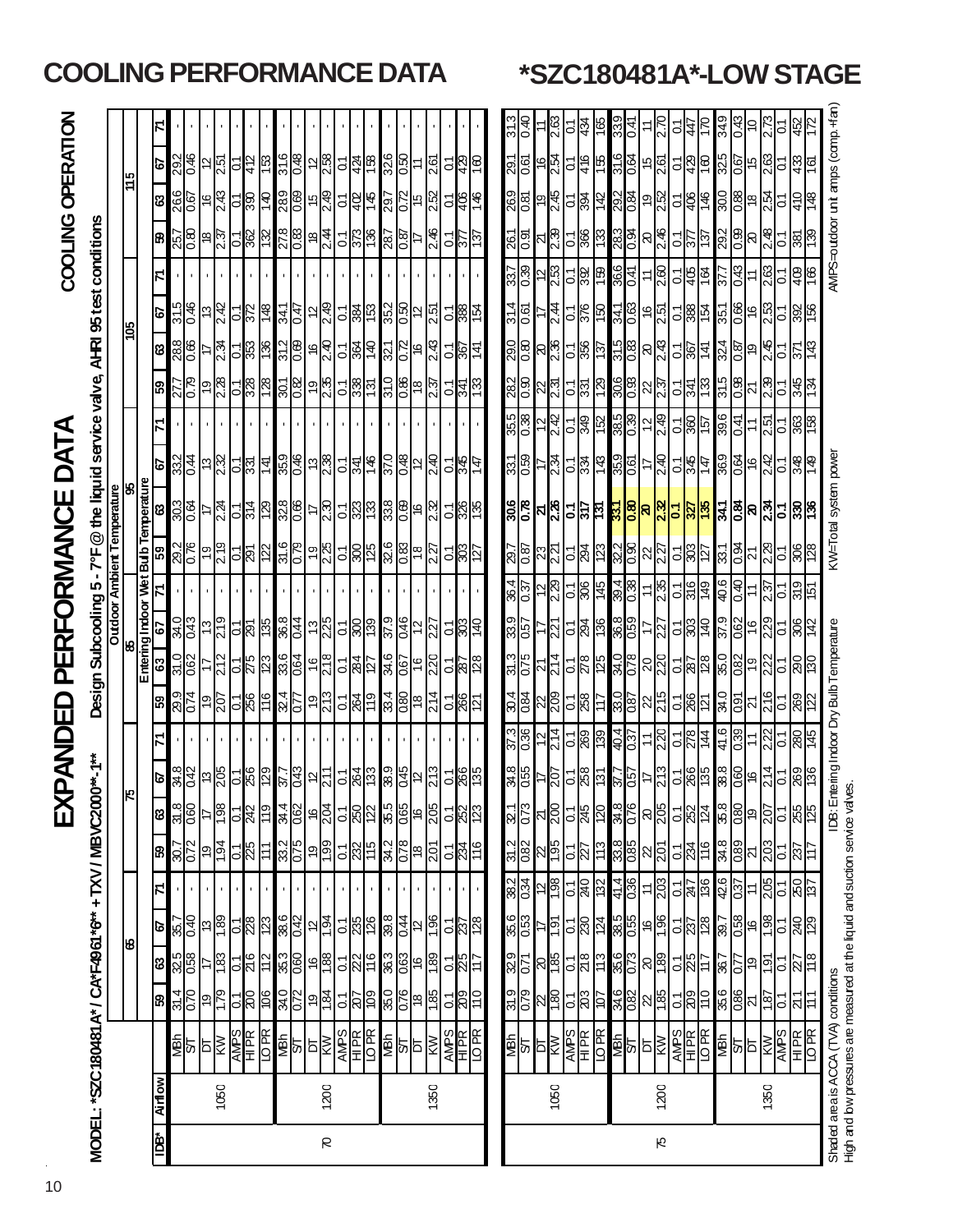|                          |              |                                                                                                                                                                                                                                          |                      |                                                                                     |                                                                                                                      |                                                                                                                                                                                                                                        |                                           | 又                                                                                                                    |                                              | 冚                                                                                                 |                                                                                                   | 문                                                              | Lĭ                                                      | RMAN                                                                                                     |                                                                                                                                                                                     |                                                                                                                                                                                                                        |                                                        |                                                                         |                                         |                                                                                                                            |                                                 | <b>COOLING</b>                                                        |                                                                         | <b>OPERATION</b>                           |                     |
|--------------------------|--------------|------------------------------------------------------------------------------------------------------------------------------------------------------------------------------------------------------------------------------------------|----------------------|-------------------------------------------------------------------------------------|----------------------------------------------------------------------------------------------------------------------|----------------------------------------------------------------------------------------------------------------------------------------------------------------------------------------------------------------------------------------|-------------------------------------------|----------------------------------------------------------------------------------------------------------------------|----------------------------------------------|---------------------------------------------------------------------------------------------------|---------------------------------------------------------------------------------------------------|----------------------------------------------------------------|---------------------------------------------------------|----------------------------------------------------------------------------------------------------------|-------------------------------------------------------------------------------------------------------------------------------------------------------------------------------------|------------------------------------------------------------------------------------------------------------------------------------------------------------------------------------------------------------------------|--------------------------------------------------------|-------------------------------------------------------------------------|-----------------------------------------|----------------------------------------------------------------------------------------------------------------------------|-------------------------------------------------|-----------------------------------------------------------------------|-------------------------------------------------------------------------|--------------------------------------------|---------------------|
|                          |              | MODEL: "SZC180481A" / CA"F4961 "6" + TXV / MBVC200                                                                                                                                                                                       |                      |                                                                                     |                                                                                                                      |                                                                                                                                                                                                                                        |                                           |                                                                                                                      |                                              |                                                                                                   | Design                                                                                            |                                                                | Subcooling 5-7°F                                        |                                                                                                          |                                                                                                                                                                                     | @ the liquid service valve,                                                                                                                                                                                            |                                                        |                                                                         |                                         | AHRI 95 test conditions                                                                                                    |                                                 |                                                                       |                                                                         |                                            |                     |
|                          |              |                                                                                                                                                                                                                                          |                      |                                                                                     |                                                                                                                      |                                                                                                                                                                                                                                        |                                           |                                                                                                                      |                                              |                                                                                                   |                                                                                                   |                                                                |                                                         |                                                                                                          | <b>Oudoor Ambient Temperature</b><br>85                                                                                                                                             |                                                                                                                                                                                                                        |                                                        |                                                                         |                                         |                                                                                                                            |                                                 |                                                                       |                                                                         |                                            |                     |
|                          |              |                                                                                                                                                                                                                                          |                      | 8                                                                                   |                                                                                                                      |                                                                                                                                                                                                                                        |                                           |                                                                                                                      |                                              |                                                                                                   |                                                                                                   |                                                                | Entering Indoor Wet                                     |                                                                                                          | <b>Bulb Temperature</b>                                                                                                                                                             |                                                                                                                                                                                                                        |                                                        |                                                                         |                                         | 105                                                                                                                        |                                                 |                                                                       |                                                                         | 94                                         |                     |
| $\mathbf{I}\mathbf{B}^*$ | <b>Mully</b> |                                                                                                                                                                                                                                          | 8                    |                                                                                     | ବା                                                                                                                   |                                                                                                                                                                                                                                        |                                           |                                                                                                                      | င                                            |                                                                                                   | ြို့                                                                                              | ြို့                                                           | ഄ                                                       |                                                                                                          | 53                                                                                                                                                                                  | S                                                                                                                                                                                                                      | ତ                                                      |                                                                         | 65                                      | S<br>ශී                                                                                                                    |                                                 | 8                                                                     | ශ                                                                       | ø                                          |                     |
|                          |              |                                                                                                                                                                                                                                          |                      |                                                                                     |                                                                                                                      |                                                                                                                                                                                                                                        |                                           |                                                                                                                      |                                              |                                                                                                   |                                                                                                   |                                                                |                                                         |                                                                                                          |                                                                                                                                                                                     |                                                                                                                                                                                                                        |                                                        |                                                                         |                                         |                                                                                                                            |                                                 |                                                                       |                                                                         |                                            |                     |
|                          |              |                                                                                                                                                                                                                                          |                      |                                                                                     |                                                                                                                      |                                                                                                                                                                                                                                        |                                           |                                                                                                                      |                                              | $\frac{150}{28}$                                                                                  |                                                                                                   |                                                                |                                                         | $\frac{26.0}{15.96}$                                                                                     |                                                                                                                                                                                     |                                                                                                                                                                                                                        |                                                        | $\frac{25}{12}$                                                         |                                         |                                                                                                                            | $\frac{235}{985}$                               |                                                                       |                                                                         |                                            | $\frac{20}{25}$     |
|                          |              |                                                                                                                                                                                                                                          |                      |                                                                                     |                                                                                                                      |                                                                                                                                                                                                                                        |                                           |                                                                                                                      |                                              |                                                                                                   |                                                                                                   |                                                                |                                                         |                                                                                                          |                                                                                                                                                                                     |                                                                                                                                                                                                                        |                                                        |                                                                         |                                         |                                                                                                                            |                                                 | $\frac{88}{108}$ $\frac{8}{14}$                                       |                                                                         | $\frac{80}{28}$ $\frac{8}{28}$             | ¦©                  |
|                          | 1050         |                                                                                                                                                                                                                                          |                      |                                                                                     |                                                                                                                      |                                                                                                                                                                                                                                        |                                           |                                                                                                                      |                                              |                                                                                                   |                                                                                                   |                                                                |                                                         |                                                                                                          |                                                                                                                                                                                     |                                                                                                                                                                                                                        |                                                        | 2.44                                                                    |                                         |                                                                                                                            |                                                 |                                                                       |                                                                         |                                            | 2.65                |
|                          |              |                                                                                                                                                                                                                                          |                      |                                                                                     |                                                                                                                      |                                                                                                                                                                                                                                        |                                           |                                                                                                                      | 88 28 28 3 26                                |                                                                                                   |                                                                                                   |                                                                |                                                         | $\frac{25}{10}$ $\frac{28}{10}$                                                                          |                                                                                                                                                                                     |                                                                                                                                                                                                                        |                                                        |                                                                         |                                         |                                                                                                                            |                                                 |                                                                       |                                                                         | <mark>င္မေနျဖန္မွာ မြန္မာ</mark>           | ।®<br>4<br>ప్       |
|                          |              |                                                                                                                                                                                                                                          |                      |                                                                                     |                                                                                                                      |                                                                                                                                                                                                                                        |                                           |                                                                                                                      |                                              |                                                                                                   |                                                                                                   |                                                                |                                                         |                                                                                                          |                                                                                                                                                                                     |                                                                                                                                                                                                                        |                                                        |                                                                         |                                         |                                                                                                                            |                                                 |                                                                       |                                                                         |                                            | Ιç                  |
|                          |              |                                                                                                                                                                                                                                          |                      |                                                                                     |                                                                                                                      |                                                                                                                                                                                                                                        |                                           |                                                                                                                      |                                              |                                                                                                   |                                                                                                   |                                                                |                                                         |                                                                                                          |                                                                                                                                                                                     |                                                                                                                                                                                                                        |                                                        |                                                                         |                                         |                                                                                                                            |                                                 |                                                                       |                                                                         |                                            |                     |
|                          |              |                                                                                                                                                                                                                                          |                      |                                                                                     |                                                                                                                      |                                                                                                                                                                                                                                        |                                           |                                                                                                                      |                                              |                                                                                                   |                                                                                                   |                                                                |                                                         |                                                                                                          |                                                                                                                                                                                     |                                                                                                                                                                                                                        |                                                        |                                                                         |                                         |                                                                                                                            |                                                 |                                                                       |                                                                         |                                            | 33 <mark>8</mark> ප |
|                          |              |                                                                                                                                                                                                                                          |                      |                                                                                     |                                                                                                                      |                                                                                                                                                                                                                                        |                                           |                                                                                                                      |                                              |                                                                                                   |                                                                                                   |                                                                |                                                         |                                                                                                          |                                                                                                                                                                                     |                                                                                                                                                                                                                        |                                                        |                                                                         |                                         |                                                                                                                            |                                                 |                                                                       |                                                                         |                                            |                     |
| 8                        | 1200         |                                                                                                                                                                                                                                          |                      |                                                                                     |                                                                                                                      |                                                                                                                                                                                                                                        |                                           |                                                                                                                      |                                              |                                                                                                   |                                                                                                   |                                                                |                                                         |                                                                                                          |                                                                                                                                                                                     |                                                                                                                                                                                                                        |                                                        |                                                                         |                                         |                                                                                                                            |                                                 |                                                                       |                                                                         |                                            |                     |
|                          |              |                                                                                                                                                                                                                                          |                      |                                                                                     |                                                                                                                      |                                                                                                                                                                                                                                        |                                           |                                                                                                                      |                                              |                                                                                                   |                                                                                                   |                                                                |                                                         |                                                                                                          |                                                                                                                                                                                     |                                                                                                                                                                                                                        |                                                        |                                                                         |                                         |                                                                                                                            |                                                 |                                                                       |                                                                         |                                            | 5                   |
|                          |              | <b>SARES SARES SARES SARES</b><br>SARES SARES SARES SARES SARES                                                                                                                                                                          |                      | 8 88 48 -88 88 46 -88 46                                                            | <u>န္ကိုင္တိုင္ကိုင္ကိုင္ကိုင္ကို အျခံခြန္း ျမန္မာျဖစ္ဖြင့္ အျခံ</u>                                                 | <u>စ္ပါတီ ေတြ မြန္မာ ေတြ ေတြ ေတြ ေတြ ေတြ ေတြ မြန္မာ</u>                                                                                                                                                                                |                                           | <b>2</b> 22 22 22 22 22 22 22 22 22 22 22 23 24 25 26 26 26 26 26 26 26 27 28 29 20 20 20 20 20 20 20 20 20 20 20 20 | ရွ <sup>မ္မ</sup>  ၁ ရွိ ဗို                 | <u>မို မိုးမြို့မြို့များဖြစ်</u>                                                                 | <u>ခ်ိန္တြိုးမွ အဖြစ္ထုတ္ထုတ္ထုတ္ထုတ္ထုတ္ထုတ္ထုတ္ထ</u>                                            | <u>င်းမြို့မျိုး မြို့မျိုးမြို့မျိုးမြို့မျိုး မြို့မျိုး</u> | <u>ိုင္ကို အတြက္ အတြက္ အတြက္ အခြ</u>                    | <u>အိုင္ဒုိမွန္တုိင္သူမွာ</u>                                                                            | $\frac{1}{28}$ $\frac{1}{28}$ $\frac{1}{28}$ $\frac{1}{28}$ $\frac{1}{28}$ $\frac{1}{28}$ $\frac{1}{28}$ $\frac{1}{28}$ $\frac{1}{28}$ $\frac{1}{28}$ $\frac{1}{28}$ $\frac{1}{28}$ | <u> ဗိုင္ကို မိုင္ကို မိုင္ကို မိုင္ကို မိုင္ကို မိုင္ကို မိုင္ကို မိုင္ကို မိုင္ကို မိုင္ကို မိုင္ကို မိုင္ကို မ</u><br>မိုင္ကို အိုင္လို ျပည္သြယ္တို သူမိုင္ကို သူမိုင္ကို မိုင္ကို မိုင္ကို မိုင္ကို မိုင္ကို မိုင္ | <u>82 2 2 8 2 8 3 <mark>8 9 2 9 2 9 2 8 4</mark> 2</u> | ငှုမှု အမြစ်ခြင်း မြစ်ခြင်း မြစ်ခြင်း<br>ငြိမ်ခြင်း မြစ်ခြင်း မြစ်ခြင်း |                                         | <u>သူမွ တြိုင္ပုိ ဆုဆိုင္ပုံ မွ ထုတ္လုိ႕ အျဖစ္ထုံး</u><br>အျပင္က ေတြ႔ေပး<br><u>38 48 5 8 8 5 8 8 4 5 5 8 4 6 6 7 8 8 8</u> | <u> မို – မြို့မြို့မျိုးမြို့ – မြို့မြို့</u> | ငြေမြို့ မျိုးပြုပြုပြုပြုပြုပြီး<br> - ငြေမြို့မျိုးပြုပြုပြုပြုပြီး |                                                                         | ୍ରାଞ୍ଜା <mark>ଚ</mark> ୍ଚ                  | 해도                  |
|                          |              |                                                                                                                                                                                                                                          |                      |                                                                                     |                                                                                                                      |                                                                                                                                                                                                                                        |                                           |                                                                                                                      |                                              |                                                                                                   |                                                                                                   |                                                                |                                                         |                                                                                                          |                                                                                                                                                                                     |                                                                                                                                                                                                                        |                                                        |                                                                         |                                         |                                                                                                                            |                                                 |                                                                       |                                                                         |                                            |                     |
|                          |              |                                                                                                                                                                                                                                          |                      |                                                                                     |                                                                                                                      |                                                                                                                                                                                                                                        |                                           |                                                                                                                      | $\overline{38}$                              | 41.3                                                                                              |                                                                                                   | 3.<br>3                                                        | <u>1 18</u>                                             | 40.3                                                                                                     |                                                                                                                                                                                     |                                                                                                                                                                                                                        |                                                        | 39.4                                                                    |                                         |                                                                                                                            | 374                                             |                                                                       | 30.3                                                                    | 324                                        | 34.6                |
|                          |              |                                                                                                                                                                                                                                          |                      |                                                                                     |                                                                                                                      |                                                                                                                                                                                                                                        |                                           |                                                                                                                      | $\overline{5}$                               | $rac{66}{16}$                                                                                     | $\frac{15}{15}$ $\frac{15}{15}$ $\frac{15}{15}$                                                   | $\frac{5}{25}$                                                 | $\frac{26}{20}$                                         | $rac{25}{16}$                                                                                            | $\frac{18}{25}$                                                                                                                                                                     |                                                                                                                                                                                                                        | $\frac{88}{368}$                                       | စြ <mark>ို့ေ</mark> မြို့                                              |                                         | $\frac{8}{8}$                                                                                                              | <u>ခြုံး</u>                                    | <u> ମ</u> ୍ବ                                                          | $\widetilde{\Xi}^{\text{ls}}$                                           | $\frac{8}{6}$                              | ရွိန                |
|                          |              |                                                                                                                                                                                                                                          |                      |                                                                                     |                                                                                                                      |                                                                                                                                                                                                                                        |                                           |                                                                                                                      |                                              |                                                                                                   |                                                                                                   |                                                                |                                                         |                                                                                                          |                                                                                                                                                                                     |                                                                                                                                                                                                                        |                                                        |                                                                         |                                         |                                                                                                                            |                                                 |                                                                       |                                                                         |                                            |                     |
|                          | 1350         |                                                                                                                                                                                                                                          |                      |                                                                                     |                                                                                                                      |                                                                                                                                                                                                                                        |                                           |                                                                                                                      | 216                                          | $\frac{24}{0.1}$                                                                                  |                                                                                                   |                                                                | 23'                                                     |                                                                                                          |                                                                                                                                                                                     | 2.36<br>$\overline{0.1}$                                                                                                                                                                                               | 2.45                                                   |                                                                         | 2.47<br>$\overline{241}$                | 2.56<br>$\overline{0}$                                                                                                     | 39.2<br>$\overline{0}$                          | 2.50<br>5                                                             | 2.56<br>5                                                               | 3.65                                       |                     |
|                          |              |                                                                                                                                                                                                                                          |                      |                                                                                     |                                                                                                                      |                                                                                                                                                                                                                                        |                                           |                                                                                                                      | $5\%$                                        |                                                                                                   |                                                                                                   |                                                                |                                                         |                                                                                                          |                                                                                                                                                                                     |                                                                                                                                                                                                                        |                                                        | $\overline{C}$                                                          | $L_{\rm O}$<br>$\overline{C}$           |                                                                                                                            |                                                 |                                                                       |                                                                         | $L_{\rm O}$                                | 5                   |
|                          |              |                                                                                                                                                                                                                                          |                      |                                                                                     |                                                                                                                      |                                                                                                                                                                                                                                        |                                           |                                                                                                                      |                                              |                                                                                                   |                                                                                                   | ပြိုင် થ્રિષ્ટિ                                                | $\frac{1}{2}$                                           | $\frac{1}{2}$ $\frac{1}{2}$ $\frac{1}{2}$ $\frac{1}{2}$                                                  | $\frac{68}{20}$                                                                                                                                                                     |                                                                                                                                                                                                                        | <u>ု မြို့မ</u>                                        | $\frac{1}{2}$                                                           |                                         | 행성                                                                                                                         | 8                                               |                                                                       | 414<br>श्चि                                                             | <u>၊ဒ္ဒါဒို</u>                            |                     |
|                          |              |                                                                                                                                                                                                                                          |                      |                                                                                     |                                                                                                                      |                                                                                                                                                                                                                                        |                                           |                                                                                                                      |                                              |                                                                                                   |                                                                                                   |                                                                |                                                         |                                                                                                          |                                                                                                                                                                                     |                                                                                                                                                                                                                        |                                                        |                                                                         |                                         |                                                                                                                            |                                                 |                                                                       |                                                                         |                                            |                     |
|                          |              |                                                                                                                                                                                                                                          |                      |                                                                                     |                                                                                                                      |                                                                                                                                                                                                                                        |                                           |                                                                                                                      |                                              |                                                                                                   |                                                                                                   |                                                                |                                                         |                                                                                                          |                                                                                                                                                                                     |                                                                                                                                                                                                                        |                                                        |                                                                         |                                         |                                                                                                                            |                                                 |                                                                       |                                                                         |                                            |                     |
|                          |              |                                                                                                                                                                                                                                          |                      |                                                                                     |                                                                                                                      |                                                                                                                                                                                                                                        |                                           |                                                                                                                      |                                              |                                                                                                   | <u>иер</u>                                                                                        |                                                                |                                                         |                                                                                                          | $\frac{30.5}{8.05}$                                                                                                                                                                 | $rac{914}{515}$                                                                                                                                                                                                        |                                                        |                                                                         |                                         | $\frac{31.2}{5.15}$<br>$\frac{00.1}{8.62}$                                                                                 |                                                 | $\frac{271}{1.00}$                                                    |                                                                         | $\frac{600}{682}$                          | $\frac{208}{10}$    |
|                          |              | <u>ङ</u> ्कान्धो<br>बु                                                                                                                                                                                                                   |                      |                                                                                     |                                                                                                                      |                                                                                                                                                                                                                                        |                                           |                                                                                                                      | နှစ္တ မ <u>ျှ</u><br>မျှ များ                | $\frac{12}{88}$                                                                                   | $\frac{27}{213}$                                                                                  | $\frac{21}{288}$                                               | $\frac{25}{38}$ $\frac{25}{38}$                         | $\frac{358}{258}$                                                                                        | $\frac{27}{25}$                                                                                                                                                                     | $\frac{8}{2}$                                                                                                                                                                                                          | $\frac{28}{328}$ 83                                    | $\frac{25}{10}$ $\frac{1}{2}$ $\frac{1}{2}$                             | $\frac{292}{188}$                       | $rac{25}{249}$<br>$\frac{8}{24}$                                                                                           | ន <mark>្លា</mark> ខ្លួ <mark>ន</mark>          |                                                                       | $\frac{18}{18}$ $\frac{18}{18}$                                         | $\frac{8}{2}$                              | $\frac{8}{20}$      |
|                          | 1050         |                                                                                                                                                                                                                                          | <u>ဗိုဒ္ဓြါမန္ဒြ</u> |                                                                                     |                                                                                                                      |                                                                                                                                                                                                                                        | $\frac{3}{8}$ $\frac{1}{8}$ $\frac{1}{8}$ | ន <mark>្លា</mark> ំឱ្យនន្ត្រី                                                                                       |                                              | $\frac{8}{218}$                                                                                   |                                                                                                   |                                                                |                                                         |                                                                                                          |                                                                                                                                                                                     |                                                                                                                                                                                                                        |                                                        |                                                                         |                                         |                                                                                                                            |                                                 | $\frac{1}{4}$                                                         |                                                                         |                                            |                     |
|                          |              |                                                                                                                                                                                                                                          |                      |                                                                                     |                                                                                                                      |                                                                                                                                                                                                                                        |                                           |                                                                                                                      |                                              |                                                                                                   |                                                                                                   |                                                                |                                                         |                                                                                                          |                                                                                                                                                                                     |                                                                                                                                                                                                                        |                                                        |                                                                         |                                         |                                                                                                                            |                                                 |                                                                       |                                                                         |                                            | 5                   |
|                          |              | <b>ANPIS SUBRES SUBRES SUBRES</b><br>THE SUBRES SUBRES SUBRES SUBRES SUBRES SUBRES SUBRES SUBRES SUBRES SUBRES SUBRES SUBRES SUBRES SUBRES SUBRES SU<br>AND SUBRES SUBRES SUBRES SUBRES SUBRES SUBRES SUBRES SUBRES SUBRES SUBRES SUBRES |                      | <u> ဗိုဗ္တိ မြို့ မြို့ မြို့ မြို့မြို့ မြို့မြို့ မြို့မြို့ မြို့မြို့ မြို့</u> | <u> 2008   2008   2009   2009   2009   2009   2009   2009   2009   2009   2009   2009   2009   2009   2009   200</u> | <u>် မြို့ပြ</u> င် မြို့ မြို့ မြို့ပြင် မြို့ပြင် မြို့ပြင် မြို့ပြင် မြို့ပြင် မြို့ပြင် မြို့ပြင် မြို့ပြင် မြို့<br>ကျွန်းပြင် မြို့ပြင် မြို့ပြင် မြို့ပြင် မြို့ပြင် မြို့ပြင် မြို့ပြင် မြို့ပြင် မြို့ပြင် မြို့ပြင် မြို့ပြင | 085 898899085 895890                      |                                                                                                                      | ြုပ္ကူး                                      | <u>이 분 등 명 이 가 있다</u><br>이 문화 이 정도                                                                | 285                                                                                               | 의ង법                                                            | 588 8845                                                | <u>이성</u>                                                                                                | <u>ြခြိုင် အခြံခြိုင်း</u>                                                                                                                                                          | <u>୍ୱାଞ୍ଜାକ</u>                                                                                                                                                                                                        | <u>၁မို မွ ဗွီမြိုးမြို့ မြို့မြို့မြို့များ</u>       | <u> 일</u> % 표                                                           | <u>다않다</u>                              | <u>ြန္က မြန္မာမွတ္ကို အမြ</u><br><u> 일</u> 입                                                                               | <u>리형의</u>                                      | $\frac{5}{8}$                                                         | 의승녀                                                                     | 의화區                                        | ¥<br>4<br>88        |
|                          |              |                                                                                                                                                                                                                                          |                      |                                                                                     |                                                                                                                      |                                                                                                                                                                                                                                        |                                           |                                                                                                                      |                                              |                                                                                                   | Z KC                                                                                              |                                                                |                                                         |                                                                                                          |                                                                                                                                                                                     |                                                                                                                                                                                                                        |                                                        |                                                                         |                                         |                                                                                                                            |                                                 | 293                                                                   |                                                                         | $\frac{313}{21}$                           |                     |
|                          |              |                                                                                                                                                                                                                                          |                      |                                                                                     |                                                                                                                      |                                                                                                                                                                                                                                        |                                           |                                                                                                                      | $\frac{1}{25}$ $\frac{1}{25}$ $\frac{1}{25}$ |                                                                                                   |                                                                                                   |                                                                |                                                         |                                                                                                          |                                                                                                                                                                                     |                                                                                                                                                                                                                        |                                                        |                                                                         |                                         | $\frac{25}{25}$                                                                                                            | $\frac{367}{108}$ $\frac{87}{108}$              |                                                                       | <u>စ္ပုဒ္ကုဒ္ကုန္</u>                                                   |                                            |                     |
|                          |              |                                                                                                                                                                                                                                          |                      |                                                                                     |                                                                                                                      |                                                                                                                                                                                                                                        |                                           |                                                                                                                      |                                              |                                                                                                   |                                                                                                   |                                                                |                                                         |                                                                                                          |                                                                                                                                                                                     |                                                                                                                                                                                                                        |                                                        |                                                                         | $\frac{8}{3}$  त्र $\frac{1}{3}$        |                                                                                                                            |                                                 | <u>୍ରା</u> ଧାର୍                                                       |                                                                         | ड <mark>ाँ</mark> श्र <mark>ी</mark> ष्ठी  | $\frac{18}{18}$     |
| $\pmb{\mathcal{S}}$      | 1200         |                                                                                                                                                                                                                                          |                      |                                                                                     |                                                                                                                      |                                                                                                                                                                                                                                        |                                           |                                                                                                                      |                                              |                                                                                                   |                                                                                                   |                                                                |                                                         |                                                                                                          |                                                                                                                                                                                     |                                                                                                                                                                                                                        |                                                        |                                                                         |                                         |                                                                                                                            |                                                 |                                                                       |                                                                         |                                            |                     |
|                          |              |                                                                                                                                                                                                                                          |                      |                                                                                     |                                                                                                                      |                                                                                                                                                                                                                                        |                                           |                                                                                                                      |                                              |                                                                                                   |                                                                                                   |                                                                |                                                         |                                                                                                          |                                                                                                                                                                                     |                                                                                                                                                                                                                        |                                                        |                                                                         |                                         |                                                                                                                            |                                                 |                                                                       |                                                                         |                                            | $\overline{c}$      |
|                          |              |                                                                                                                                                                                                                                          |                      |                                                                                     |                                                                                                                      |                                                                                                                                                                                                                                        |                                           |                                                                                                                      | $rac{1}{25}$                                 |                                                                                                   | $\frac{2}{3}$ $\frac{2}{3}$ $\frac{2}{3}$ $\frac{2}{3}$ $\frac{2}{3}$                             |                                                                | $rac{28}{28}$                                           | 80 의 의 의 원 <mark>성</mark> 정                                                                              | $\frac{1}{25}$                                                                                                                                                                      | <u>ဒိုဒ္ဒြါ မျမျိုး မြန္မျိန္မ</u>                                                                                                                                                                                     |                                                        | <u>នីដ្ឋាញនៅខ្ទុំ ខ្ទុំ ខ្ទុំ ខ្ទុំ</u>                                 | <u>ျွမ္မွုမွ ဗွိုင္ပုံၾမြိဳ႕ ဗြိုမွ</u> | $\frac{58}{28}$<br>2 2 3 3 4 3 4 3 4 3 4 4 5                                                                               | $rac{1}{100}$                                   | $rac{1}{288}$                                                         | $rac{1}{2}$ $rac{1}{2}$ $rac{1}{2}$ $rac{1}{2}$ $rac{1}{2}$ $rac{1}{2}$ | $\frac{1}{2}$                              | 8                   |
|                          |              |                                                                                                                                                                                                                                          |                      |                                                                                     |                                                                                                                      |                                                                                                                                                                                                                                        |                                           |                                                                                                                      |                                              |                                                                                                   |                                                                                                   |                                                                |                                                         |                                                                                                          |                                                                                                                                                                                     |                                                                                                                                                                                                                        |                                                        |                                                                         |                                         | 34.8                                                                                                                       | 37.1                                            | 302                                                                   |                                                                         |                                            | 34.4                |
|                          |              |                                                                                                                                                                                                                                          |                      |                                                                                     |                                                                                                                      |                                                                                                                                                                                                                                        |                                           |                                                                                                                      |                                              |                                                                                                   |                                                                                                   |                                                                | $\frac{1}{3}$ $\frac{1}{3}$ $\frac{1}{3}$ $\frac{1}{3}$ |                                                                                                          |                                                                                                                                                                                     |                                                                                                                                                                                                                        |                                                        | ြွှင့်ခြွဖြို့                                                          |                                         |                                                                                                                            |                                                 |                                                                       |                                                                         | $\frac{218}{258}$ $\approx$ $\frac{8}{25}$ |                     |
|                          |              |                                                                                                                                                                                                                                          |                      |                                                                                     |                                                                                                                      |                                                                                                                                                                                                                                        |                                           |                                                                                                                      |                                              |                                                                                                   |                                                                                                   |                                                                |                                                         |                                                                                                          |                                                                                                                                                                                     |                                                                                                                                                                                                                        |                                                        |                                                                         |                                         |                                                                                                                            | $\frac{1}{2}$ $\frac{1}{2}$                     | $\frac{1}{2}$ $\frac{1}{2}$ $\frac{1}{2}$ $\frac{1}{2}$               | $\frac{1}{2}$ $\frac{1}{2}$ $\frac{1}{2}$ $\frac{1}{2}$                 |                                            | စ္တစ္တ              |
|                          | 1350         |                                                                                                                                                                                                                                          |                      |                                                                                     |                                                                                                                      |                                                                                                                                                                                                                                        |                                           |                                                                                                                      | 88825                                        | $\frac{1}{3}$ $\frac{1}{3}$ $\frac{1}{3}$ $\frac{1}{3}$ $\frac{1}{3}$ $\frac{1}{3}$ $\frac{1}{3}$ | $\frac{1}{8}$ $\frac{1}{8}$ $\frac{1}{8}$ $\frac{1}{8}$ $\frac{1}{8}$ $\frac{1}{8}$ $\frac{1}{8}$ |                                                                |                                                         | $\frac{1}{15}$ $\frac{1}{15}$ $\frac{1}{15}$ $\frac{1}{15}$ $\frac{1}{15}$ $\frac{1}{15}$ $\frac{1}{15}$ | <u>န္တုဒ္ကုဒ္ကုဒ္ကုဒ္ကုဒ</u>                                                                                                                                                        | $\frac{15}{10}$ $\frac{1}{2}$ $\frac{1}{2}$ $\frac{1}{2}$ $\frac{1}{2}$ $\frac{1}{2}$                                                                                                                                  |                                                        |                                                                         |                                         | <u>ြိုး မြို့ မြို့</u>                                                                                                    |                                                 |                                                                       |                                                                         |                                            |                     |
|                          |              |                                                                                                                                                                                                                                          |                      |                                                                                     |                                                                                                                      |                                                                                                                                                                                                                                        |                                           |                                                                                                                      |                                              |                                                                                                   |                                                                                                   |                                                                | $\circ$                                                 |                                                                                                          |                                                                                                                                                                                     |                                                                                                                                                                                                                        | $\overline{0}$                                         |                                                                         |                                         |                                                                                                                            | ်                                               | ်                                                                     | 5                                                                       | ြ                                          | Ö                   |
|                          |              | <b>HIPR</b>                                                                                                                                                                                                                              | 113                  |                                                                                     |                                                                                                                      |                                                                                                                                                                                                                                        |                                           |                                                                                                                      |                                              |                                                                                                   |                                                                                                   |                                                                |                                                         |                                                                                                          |                                                                                                                                                                                     |                                                                                                                                                                                                                        | 355                                                    |                                                                         |                                         |                                                                                                                            | <u>ප</u>                                        | 382<br>142                                                            | 817<br>ù٥                                                               | 442<br>164                                 |                     |
|                          |              | Shaded area is AHRI Rating Conditions                                                                                                                                                                                                    |                      |                                                                                     |                                                                                                                      |                                                                                                                                                                                                                                        |                                           |                                                                                                                      |                                              |                                                                                                   | සි                                                                                                |                                                                |                                                         |                                                                                                          |                                                                                                                                                                                     | syster                                                                                                                                                                                                                 |                                                        |                                                                         |                                         |                                                                                                                            |                                                 |                                                                       |                                                                         |                                            |                     |

## **COOLING PERFORMANCE DATA \*SZC180481A\*-LOW STAGE**

11

High and bw pressures are measured at the liquid and suction service valves. High and low pressures are measured at the liquid and suction service valves.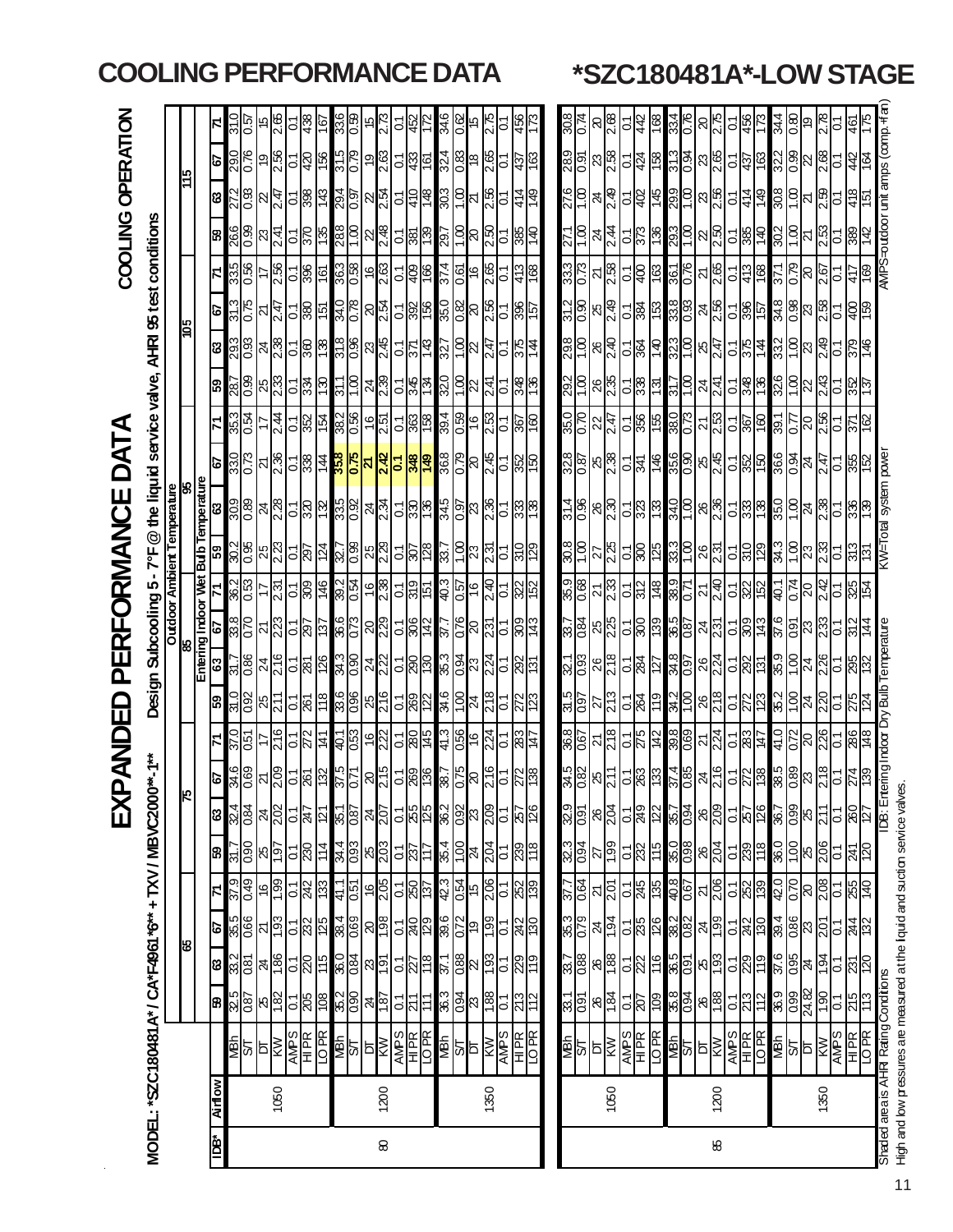# EXPANDED PERFORMANCE DATA

| COOLING OPERATION                      |                                                                          |  |
|----------------------------------------|--------------------------------------------------------------------------|--|
| $\mathbf 1$<br>XPANDED PERFORMANCE DAT | Design Subcooling 5-7 °F @ the liquid service valve, AHRI 95 test condi- |  |
|                                        | MODEL: *SZC180601A* / CA*F4961*6** + TXV / MB VC2                        |  |
|                                        |                                                                          |  |

| <b>COCO tudt YouTu Q 2002 Reserved Cliffs Quites As Colleged My Cliffs As Cliffs As A</b> | Danyo Kilo |
|-------------------------------------------------------------------------------------------|------------|
| N がAIDA BA DAN IAS コ                                                                      | $\ddotsc$  |
| Í<br>/61^6^^ + IXV / MBVCZ000^^-1^^                                                       |            |

|     |         |                                                                        |                                                                                     | ပ္စ                                                     |                                 |                                  |                                                                                                                              | Įю                                                                    |                                                                                        |                                                                                                                                                                     |                                                                       |                                                                                                  |                                                                                                                                                                                                                                                                                                                                                                                              | $\begin{array}{r l}\n & \text{85} \\  \hline\n & \text{Empring} & \text{Indop} \\  \hline\n & \text{63} & \text{67} & \text{71} & \text{F} \\  \hline\n & \text{85} & \text{87} & \text{97} & \text{10} \\  \hline\n & \text{96} & \text{100} & \text{71} & \text{F} & \text{11} \\  \hline\n & \text{11} & \text{12} & \text{13} & \text{15} & \text{16} & \text{17} \\  \hline\n & \text{13} & \text{14} & \text{15} & \text{1$ |                                                                                                                                                               |                                                                                     |                                                                       | <u>sol</u>                             |               |                                                |                                                  | $\frac{51}{11}$                    |                             |
|-----|---------|------------------------------------------------------------------------|-------------------------------------------------------------------------------------|---------------------------------------------------------|---------------------------------|----------------------------------|------------------------------------------------------------------------------------------------------------------------------|-----------------------------------------------------------------------|----------------------------------------------------------------------------------------|---------------------------------------------------------------------------------------------------------------------------------------------------------------------|-----------------------------------------------------------------------|--------------------------------------------------------------------------------------------------|----------------------------------------------------------------------------------------------------------------------------------------------------------------------------------------------------------------------------------------------------------------------------------------------------------------------------------------------------------------------------------------------|-----------------------------------------------------------------------------------------------------------------------------------------------------------------------------------------------------------------------------------------------------------------------------------------------------------------------------------------------------------------------------------------------------------------------------------|---------------------------------------------------------------------------------------------------------------------------------------------------------------|-------------------------------------------------------------------------------------|-----------------------------------------------------------------------|----------------------------------------|---------------|------------------------------------------------|--------------------------------------------------|------------------------------------|-----------------------------|
|     |         |                                                                        |                                                                                     |                                                         |                                 |                                  |                                                                                                                              |                                                                       |                                                                                        |                                                                                                                                                                     |                                                                       |                                                                                                  |                                                                                                                                                                                                                                                                                                                                                                                              |                                                                                                                                                                                                                                                                                                                                                                                                                                   |                                                                                                                                                               |                                                                                     |                                                                       |                                        |               |                                                |                                                  |                                    |                             |
| šal | Airflow |                                                                        | ඹ                                                                                   | ශ                                                       | 29                              |                                  | 65                                                                                                                           | S9                                                                    | 29                                                                                     | 65                                                                                                                                                                  |                                                                       |                                                                                                  |                                                                                                                                                                                                                                                                                                                                                                                              |                                                                                                                                                                                                                                                                                                                                                                                                                                   | S                                                                                                                                                             | 69                                                                                  | ಣ                                                                     | 49                                     |               | 8                                              | ಔ                                                | 49                                 |                             |
|     |         | ⊠ख                                                                     | $\frac{37.3}{6.05}$                                                                 | $rac{98.6}{0.55}$                                       | $rac{42.3}{0.38}$               |                                  |                                                                                                                              | 57.7                                                                  |                                                                                        |                                                                                                                                                                     |                                                                       |                                                                                                  |                                                                                                                                                                                                                                                                                                                                                                                              |                                                                                                                                                                                                                                                                                                                                                                                                                                   |                                                                                                                                                               |                                                                                     | 341<br>0.62                                                           | $\frac{374}{6}$                        |               |                                                | $\frac{316}{0.63}$                               | $\frac{346}{0.43}$                 |                             |
|     |         |                                                                        |                                                                                     |                                                         |                                 |                                  | $\frac{896}{796}$                                                                                                            | 0.57                                                                  |                                                                                        | $rac{850}{8}$<br>$rac{92}{9}$                                                                                                                                       | $\frac{960}{70}$                                                      |                                                                                                  |                                                                                                                                                                                                                                                                                                                                                                                              |                                                                                                                                                                                                                                                                                                                                                                                                                                   | 39.4                                                                                                                                                          | $\frac{32.9}{0.75}$                                                                 |                                                                       |                                        |               | $\frac{305}{0.75}$                             |                                                  |                                    |                             |
|     |         | Þ                                                                      |                                                                                     |                                                         | $\overline{\mathbf{r}}$         |                                  |                                                                                                                              |                                                                       |                                                                                        | $\overline{6}$                                                                                                                                                      |                                                                       |                                                                                                  |                                                                                                                                                                                                                                                                                                                                                                                              |                                                                                                                                                                                                                                                                                                                                                                                                                                   |                                                                                                                                                               |                                                                                     |                                                                       | 4                                      |               |                                                |                                                  |                                    |                             |
|     | 1050    | $\frac{\frac{\sqrt{100}}{\sqrt{100}}}{\frac{\sqrt{100}}{\sqrt{100}}}}$ | $ \pi _M^\infty$ $ \mathbb{S} $ $ \mathbb{S} $                                      | <u>ြို့မျှ မျှမျှ များ</u>                              |                                 |                                  | $\frac{1}{\sqrt{2}}\frac{\log\left \frac{1}{\sqrt{2}}\right }{\log\left \frac{1}{\sqrt{2}}\right }\approx\frac{1}{\sqrt{2}}$ | <mark>ၣ</mark> ႜႜႜႜၛၟႜႜၜႜၛႜႜႜၛႜ                                       |                                                                                        | $\frac{1}{28}$                                                                                                                                                      |                                                                       |                                                                                                  | $\frac{1}{2} \frac{1}{2} \frac{1}{2} \frac{1}{2} \frac{1}{2} \frac{1}{2} \frac{1}{2} \frac{1}{2} \frac{1}{2} \frac{1}{2} \frac{1}{2} \frac{1}{2} \frac{1}{2} \frac{1}{2} \frac{1}{2} \frac{1}{2} \frac{1}{2} \frac{1}{2} \frac{1}{2} \frac{1}{2} \frac{1}{2} \frac{1}{2} \frac{1}{2} \frac{1}{2} \frac{1}{2} \frac{1}{2} \frac{1}{2} \frac{1}{2} \frac{1}{2} \frac{1}{2} \frac{1}{2} \frac{$ |                                                                                                                                                                                                                                                                                                                                                                                                                                   |                                                                                                                                                               |                                                                                     |                                                                       |                                        |               |                                                |                                                  | 3.21                               |                             |
|     |         |                                                                        |                                                                                     |                                                         |                                 |                                  |                                                                                                                              |                                                                       |                                                                                        |                                                                                                                                                                     |                                                                       |                                                                                                  |                                                                                                                                                                                                                                                                                                                                                                                              |                                                                                                                                                                                                                                                                                                                                                                                                                                   |                                                                                                                                                               |                                                                                     |                                                                       |                                        |               |                                                |                                                  | 134                                |                             |
|     |         |                                                                        |                                                                                     |                                                         | $\frac{240}{98}$                |                                  |                                                                                                                              |                                                                       |                                                                                        |                                                                                                                                                                     |                                                                       |                                                                                                  |                                                                                                                                                                                                                                                                                                                                                                                              |                                                                                                                                                                                                                                                                                                                                                                                                                                   |                                                                                                                                                               |                                                                                     |                                                                       |                                        |               |                                                |                                                  | 411                                |                             |
|     |         |                                                                        |                                                                                     |                                                         | 117                             |                                  |                                                                                                                              |                                                                       |                                                                                        | $\frac{512}{1012}$<br>111                                                                                                                                           | $\frac{1}{2}$ $\frac{1}{2}$ $\frac{1}{2}$ $\frac{1}{2}$ $\frac{1}{2}$ |                                                                                                  | $rac{91}{1}$                                                                                                                                                                                                                                                                                                                                                                                 | <u>မိခြံခြံမျိုး မြို့</u>                                                                                                                                                                                                                                                                                                                                                                                                        | $\frac{48.5}{28.5}$                                                                                                                                           | $\frac{1}{2}$ $\frac{1}{2}$ $\frac{1}{2}$ $\frac{1}{2}$ $\frac{1}{2}$ $\frac{1}{2}$ | <u>ခြန္တုဒ္မုန္တုခြ</u>                                               |                                        |               | <u>   ၁  ၁  ၁  ၁  ၁</u>                        | $\frac{25}{25}$                                  | 971                                |                             |
|     |         |                                                                        |                                                                                     | 41.8                                                    | $\frac{1}{2}$                   |                                  |                                                                                                                              | $rac{1}{60}$                                                          |                                                                                        |                                                                                                                                                                     |                                                                       |                                                                                                  |                                                                                                                                                                                                                                                                                                                                                                                              |                                                                                                                                                                                                                                                                                                                                                                                                                                   |                                                                                                                                                               |                                                                                     |                                                                       |                                        |               |                                                |                                                  |                                    |                             |
|     |         |                                                                        |                                                                                     |                                                         |                                 |                                  |                                                                                                                              |                                                                       |                                                                                        |                                                                                                                                                                     |                                                                       |                                                                                                  |                                                                                                                                                                                                                                                                                                                                                                                              |                                                                                                                                                                                                                                                                                                                                                                                                                                   |                                                                                                                                                               |                                                                                     |                                                                       |                                        |               |                                                |                                                  |                                    |                             |
|     |         |                                                                        |                                                                                     |                                                         |                                 |                                  |                                                                                                                              |                                                                       |                                                                                        |                                                                                                                                                                     |                                                                       |                                                                                                  |                                                                                                                                                                                                                                                                                                                                                                                              |                                                                                                                                                                                                                                                                                                                                                                                                                                   |                                                                                                                                                               |                                                                                     |                                                                       |                                        |               |                                                |                                                  |                                    |                             |
| R   | 1200    |                                                                        |                                                                                     |                                                         |                                 |                                  |                                                                                                                              |                                                                       |                                                                                        |                                                                                                                                                                     |                                                                       |                                                                                                  |                                                                                                                                                                                                                                                                                                                                                                                              |                                                                                                                                                                                                                                                                                                                                                                                                                                   |                                                                                                                                                               |                                                                                     |                                                                       |                                        |               |                                                |                                                  |                                    |                             |
|     |         |                                                                        |                                                                                     | <mark>ြို့မ</mark> ည္လုပ္မွုမည္ဟု ဆ                     |                                 |                                  |                                                                                                                              |                                                                       |                                                                                        |                                                                                                                                                                     |                                                                       |                                                                                                  |                                                                                                                                                                                                                                                                                                                                                                                              |                                                                                                                                                                                                                                                                                                                                                                                                                                   |                                                                                                                                                               |                                                                                     |                                                                       |                                        |               |                                                |                                                  |                                    |                             |
|     |         |                                                                        |                                                                                     |                                                         | $rac{6}{28}$                    |                                  |                                                                                                                              |                                                                       |                                                                                        |                                                                                                                                                                     |                                                                       |                                                                                                  |                                                                                                                                                                                                                                                                                                                                                                                              |                                                                                                                                                                                                                                                                                                                                                                                                                                   |                                                                                                                                                               |                                                                                     |                                                                       |                                        |               |                                                |                                                  |                                    |                             |
|     |         | <b>SUBRITE</b>                                                         |                                                                                     |                                                         |                                 |                                  |                                                                                                                              | 티 <u>형 =   호</u> 리의                                                   |                                                                                        |                                                                                                                                                                     | <u> 성의 수업 중심 정도 중심 중심</u>                                             |                                                                                                  | <u>ိုင္တုိင္ကုိ ျခားသြား အတြက္ ျခား</u><br>ေတြက ေတြက ေတြက ေတြ                                                                                                                                                                                                                                                                                                                                | <u>အိုမြို့ အခြံခြံခြံခြံခြံခြံ</u>                                                                                                                                                                                                                                                                                                                                                                                               | <u> 경영 주요 영원을 중심 중</u>                                                                                                                                        | <u>န္တိုင္ကို အျခစ္က ေဆြးေဆြးေတြ</u>                                                | <u>ိမ္တိုေမြးဆြဲ များအြဲ မြေမြ</u>                                    | <u>မိခြံ မိမြံခြံမြံခြံ မြံခြံမြံ</u>  |               | <u>မ္လူမွ မျိုးမြဲမြဲ မူမြဲမြဲ မြ</u>          | <u>အိုမြိုင် မြို့မြို့မြို့မျိုး မြို့မြို့</u> | <u>မြို့ခြံမြို့ခြံခြံခြံမြို့</u> |                             |
|     |         | <b>NBN</b><br>ST                                                       | $rac{6}{45}$<br>$rac{1}{25}$                                                        | $\frac{43.1}{0.59}$                                     | $\frac{47.2}{0.41}$             |                                  |                                                                                                                              |                                                                       |                                                                                        |                                                                                                                                                                     |                                                                       |                                                                                                  |                                                                                                                                                                                                                                                                                                                                                                                              |                                                                                                                                                                                                                                                                                                                                                                                                                                   |                                                                                                                                                               |                                                                                     |                                                                       |                                        |               |                                                |                                                  |                                    |                             |
|     |         |                                                                        |                                                                                     |                                                         |                                 |                                  |                                                                                                                              |                                                                       |                                                                                        |                                                                                                                                                                     |                                                                       |                                                                                                  |                                                                                                                                                                                                                                                                                                                                                                                              |                                                                                                                                                                                                                                                                                                                                                                                                                                   |                                                                                                                                                               |                                                                                     |                                                                       |                                        |               |                                                |                                                  |                                    |                             |
|     |         | ÞГ                                                                     |                                                                                     | H                                                       | $\frac{1}{2}$                   |                                  |                                                                                                                              | $\frac{18}{2.61}$                                                     |                                                                                        |                                                                                                                                                                     |                                                                       |                                                                                                  |                                                                                                                                                                                                                                                                                                                                                                                              |                                                                                                                                                                                                                                                                                                                                                                                                                                   |                                                                                                                                                               |                                                                                     |                                                                       |                                        |               |                                                |                                                  | $\frac{12}{3.33}$                  |                             |
|     | 1350    | ⊠                                                                      |                                                                                     | 241                                                     | 249                             |                                  |                                                                                                                              |                                                                       |                                                                                        |                                                                                                                                                                     |                                                                       |                                                                                                  |                                                                                                                                                                                                                                                                                                                                                                                              |                                                                                                                                                                                                                                                                                                                                                                                                                                   |                                                                                                                                                               |                                                                                     |                                                                       |                                        |               |                                                |                                                  |                                    |                             |
|     |         |                                                                        | $\frac{1}{200}$                                                                     | $\frac{94}{25}$                                         | $\frac{5}{8}$                   |                                  | $\frac{9}{234}$                                                                                                              | $\frac{10.2}{86}$                                                     | <b>982</b>                                                                             | $\frac{1}{2}$                                                                                                                                                       | $\frac{15}{28}$                                                       |                                                                                                  |                                                                                                                                                                                                                                                                                                                                                                                              | 788                                                                                                                                                                                                                                                                                                                                                                                                                               | $rac{12.3}{345}$                                                                                                                                              |                                                                                     | $\frac{25}{26}$                                                       | $rac{58}{28}$                          |               | $\frac{151}{251}$                              | $\frac{1}{2}$                                    | 139                                |                             |
|     |         |                                                                        |                                                                                     |                                                         |                                 |                                  |                                                                                                                              |                                                                       |                                                                                        |                                                                                                                                                                     |                                                                       |                                                                                                  |                                                                                                                                                                                                                                                                                                                                                                                              |                                                                                                                                                                                                                                                                                                                                                                                                                                   |                                                                                                                                                               |                                                                                     |                                                                       |                                        |               |                                                |                                                  |                                    |                             |
|     |         | $\frac{\overline{APS}}{\overline{HPR}}$                                | 30 <sub>1</sub>                                                                     | $\frac{2}{11}$                                          |                                 |                                  | 111                                                                                                                          |                                                                       |                                                                                        |                                                                                                                                                                     |                                                                       |                                                                                                  | 121                                                                                                                                                                                                                                                                                                                                                                                          |                                                                                                                                                                                                                                                                                                                                                                                                                                   | 141                                                                                                                                                           |                                                                                     |                                                                       |                                        |               | ISL                                            | 0t l                                             | $rac{428}{152}$                    |                             |
|     |         |                                                                        |                                                                                     |                                                         |                                 |                                  |                                                                                                                              |                                                                       |                                                                                        |                                                                                                                                                                     |                                                                       |                                                                                                  |                                                                                                                                                                                                                                                                                                                                                                                              |                                                                                                                                                                                                                                                                                                                                                                                                                                   |                                                                                                                                                               |                                                                                     |                                                                       |                                        |               |                                                |                                                  |                                    |                             |
|     |         |                                                                        |                                                                                     |                                                         | 42.2                            | 45.3                             | 37.0                                                                                                                         |                                                                       |                                                                                        |                                                                                                                                                                     |                                                                       |                                                                                                  |                                                                                                                                                                                                                                                                                                                                                                                              |                                                                                                                                                                                                                                                                                                                                                                                                                                   |                                                                                                                                                               |                                                                                     |                                                                       |                                        |               |                                                |                                                  |                                    |                             |
|     |         |                                                                        | <mark>ិដ្ឋ ผ</mark> ลิ <mark>ด</mark> ส                                             | $\frac{1}{8}$ $\frac{1}{8}$ $\frac{1}{8}$ $\frac{1}{8}$ | 0.50                            |                                  | $\frac{1}{2}$                                                                                                                | $\frac{1}{8}$ $\frac{1}{8}$ $\frac{1}{8}$ $\frac{1}{8}$ $\frac{1}{8}$ |                                                                                        | $\frac{2}{3}$ $\frac{1}{2}$ $\frac{1}{2}$ $\frac{1}{2}$ $\frac{1}{2}$ $\frac{1}{2}$ $\frac{1}{2}$ $\frac{1}{2}$ $\frac{1}{2}$<br><mark>နှင့် မြို့ဖြစ်</mark> မြို့ | <u>ဒုဒ္တြခြမ္က</u>                                                    |                                                                                                  | ន <mark>្លា</mark> ន <mark>ដូ</mark> ង និង                                                                                                                                                                                                                                                                                                                                                   |                                                                                                                                                                                                                                                                                                                                                                                                                                   |                                                                                                                                                               |                                                                                     | $\frac{15}{36}$ k $\frac{15}{36}$ k $\frac{15}{36}$ k $\frac{15}{36}$ | 350 0 0 0 0 0 0 0<br>350 0 0 0 0 0 0 0 |               |                                                |                                                  | $rac{246}{388}$                    | 있 <mark>않</mark> 는          |
|     |         |                                                                        |                                                                                     |                                                         |                                 |                                  |                                                                                                                              |                                                                       |                                                                                        |                                                                                                                                                                     |                                                                       |                                                                                                  |                                                                                                                                                                                                                                                                                                                                                                                              |                                                                                                                                                                                                                                                                                                                                                                                                                                   |                                                                                                                                                               |                                                                                     |                                                                       |                                        |               |                                                |                                                  |                                    |                             |
|     | 1050    |                                                                        |                                                                                     |                                                         | 243                             |                                  |                                                                                                                              |                                                                       |                                                                                        |                                                                                                                                                                     |                                                                       |                                                                                                  |                                                                                                                                                                                                                                                                                                                                                                                              |                                                                                                                                                                                                                                                                                                                                                                                                                                   |                                                                                                                                                               |                                                                                     |                                                                       |                                        |               |                                                |                                                  | 3.24                               | 3.36<br>14.0                |
|     |         |                                                                        |                                                                                     |                                                         |                                 |                                  |                                                                                                                              |                                                                       |                                                                                        |                                                                                                                                                                     |                                                                       |                                                                                                  |                                                                                                                                                                                                                                                                                                                                                                                              |                                                                                                                                                                                                                                                                                                                                                                                                                                   |                                                                                                                                                               |                                                                                     |                                                                       |                                        |               |                                                |                                                  |                                    |                             |
|     |         |                                                                        |                                                                                     | $rac{1}{278}$                                           | $\frac{94}{280}$                |                                  | $8\frac{9}{219}$ $8\frac{1}{21}$ $8\frac{1}{21}$                                                                             | $rac{9}{244}$                                                         |                                                                                        |                                                                                                                                                                     | $\frac{11.1}{294}$                                                    |                                                                                                  |                                                                                                                                                                                                                                                                                                                                                                                              |                                                                                                                                                                                                                                                                                                                                                                                                                                   |                                                                                                                                                               |                                                                                     |                                                                       |                                        |               |                                                |                                                  | $\frac{135}{416}$                  | 434                         |
|     |         |                                                                        | 102                                                                                 | 80                                                      | $\frac{8}{118}$                 |                                  |                                                                                                                              |                                                                       |                                                                                        | 611                                                                                                                                                                 |                                                                       |                                                                                                  | 117                                                                                                                                                                                                                                                                                                                                                                                          |                                                                                                                                                                                                                                                                                                                                                                                                                                   |                                                                                                                                                               |                                                                                     |                                                                       |                                        |               |                                                |                                                  | 8+1                                | $\frac{58}{5}$              |
|     |         | <u>ङ</u> ्का⊨<br>बुध∥बङ्क                                              | 41.1                                                                                | $\frac{1}{2}$                                           | \$8<br>\$8<br>\$8<br>\$9<br>\$9 | <u>ဖြံ များဖြံ များဖြံ့ များ</u> | $rac{1}{100}$ $\frac{10}{100}$                                                                                               | 41.3                                                                  | <u>နိုင္ပြဲ ခုတ္လြိမ္က မြန္မာပြဲ ခုတ္လြိမ္က မြန္မာ</u><br>ျပည္သြား အေန ေတြ ေတြ ေတြ ေတြ | <u> ဒုံဂျွံးကျွှံးကြွှာ မြ</u><br>ၛၜၟ႞ၯၯၟ႞ၣၛၟ<br><mark>ၯၟၯၟၯၟၯၟ</mark>                                                                                              | <u>ခံ အိုမြိုခံခြံမြိုင်းမြို့</u>                                    | <u>do Longlobo a alglobo a la do</u><br><u>do Longlobo</u> a alglob <mark>o a la do</mark> la do | <mark>မ</mark> ္ကုန္တုန္တုန္တု <u>မ</u> ္ကုန္တုန္း<br>မြန္မာ့အျခင္း                                                                                                                                                                                                                                                                                                                          | <u>အိုင်အြံ့မြိုင် မြို့မြို့မြို့မြို့မြို့</u>                                                                                                                                                                                                                                                                                                                                                                                  | ႕ဝို႕မို႕မို႕ မိုင္ပုိ႕မို႕မို႔ မိုင္ပုံ<br>ျမန္မာျဖစ္တြင္ ျမန္မာျဖစ္ေတြ ျမန္မာျဖစ္<br>ၑၟ႞႘ၟ႞ၜ <u>႞ၛၟၯၟ႞ၛၟၣၛၯၯၯၟၣႍ႞ၛၟၣ</u><br>ၯၟႜႜႜႜႜႜႜႜႜႜႜႜႜႜၜ႞ၯၟၣၟၣၟၣၣၣၣၣၣၣ | <u>ဗိုဇ္ကြီးမြို့မြို့ မြို့မြို့များမြို့</u><br>ဗို <u>ဇ္ကြီးမြို့မြို့မြို့</u>  |                                                                       | <u> ဒုံမြံ့ခြံမြံ့ခြံမြိုင်</u>        |               | <u>ခိုန္တာ အခြဲခြဲခြဲခြဲခြဲခြဲခြဲခြဲခြဲခြဲ</u> | <u>ဗိုင္ကြ မြန္မြန္ကြ မြန္မြင္ကြ မြန္မြန္မြ</u>  | <u>8일</u> =13                      | 402                         |
|     |         |                                                                        | 777                                                                                 |                                                         |                                 |                                  |                                                                                                                              | 0.72                                                                  |                                                                                        |                                                                                                                                                                     |                                                                       |                                                                                                  |                                                                                                                                                                                                                                                                                                                                                                                              |                                                                                                                                                                                                                                                                                                                                                                                                                                   |                                                                                                                                                               |                                                                                     |                                                                       |                                        |               |                                                |                                                  |                                    |                             |
|     |         |                                                                        |                                                                                     |                                                         |                                 |                                  |                                                                                                                              | ၛ <mark>င</mark> ္ကုံဒုံမြန္မူေ                                       |                                                                                        |                                                                                                                                                                     |                                                                       |                                                                                                  |                                                                                                                                                                                                                                                                                                                                                                                              |                                                                                                                                                                                                                                                                                                                                                                                                                                   |                                                                                                                                                               |                                                                                     |                                                                       |                                        |               |                                                |                                                  |                                    | $\frac{1}{2}$ $\frac{1}{2}$ |
| Ю   | 1200    |                                                                        |                                                                                     |                                                         |                                 |                                  |                                                                                                                              |                                                                       |                                                                                        |                                                                                                                                                                     |                                                                       |                                                                                                  |                                                                                                                                                                                                                                                                                                                                                                                              |                                                                                                                                                                                                                                                                                                                                                                                                                                   |                                                                                                                                                               |                                                                                     |                                                                       |                                        |               |                                                |                                                  |                                    |                             |
|     |         | $\frac{\text{APSS}}{\text{BER}}$                                       |                                                                                     |                                                         | 92<br>2012                      |                                  | $\frac{11}{38}$                                                                                                              |                                                                       |                                                                                        |                                                                                                                                                                     |                                                                       |                                                                                                  |                                                                                                                                                                                                                                                                                                                                                                                              |                                                                                                                                                                                                                                                                                                                                                                                                                                   |                                                                                                                                                               |                                                                                     |                                                                       |                                        |               |                                                |                                                  |                                    | $rac{4}{36}$                |
|     |         |                                                                        |                                                                                     |                                                         |                                 |                                  |                                                                                                                              |                                                                       |                                                                                        |                                                                                                                                                                     |                                                                       |                                                                                                  |                                                                                                                                                                                                                                                                                                                                                                                              |                                                                                                                                                                                                                                                                                                                                                                                                                                   |                                                                                                                                                               |                                                                                     |                                                                       |                                        |               |                                                |                                                  |                                    |                             |
|     |         |                                                                        | $\frac{1}{8}$ $\frac{1}{8}$ $\frac{1}{8}$ $\frac{1}{8}$ $\frac{1}{8}$ $\frac{1}{8}$ | $\frac{94}{25}$                                         |                                 | $\frac{10.1}{247}$               |                                                                                                                              |                                                                       |                                                                                        |                                                                                                                                                                     |                                                                       |                                                                                                  |                                                                                                                                                                                                                                                                                                                                                                                              |                                                                                                                                                                                                                                                                                                                                                                                                                                   |                                                                                                                                                               |                                                                                     |                                                                       |                                        |               |                                                |                                                  |                                    |                             |
|     |         | $rac{1}{2}$                                                            | $\frac{423}{681}$                                                                   | $\frac{43.5}{0.72}$                                     | $\frac{47.1}{0.55}$             | 50.6<br>0.35                     | 41.3                                                                                                                         | $rac{62}{975}$                                                        |                                                                                        | $rac{12}{9}$<br>$rac{3}{1086}$                                                                                                                                      | $\frac{4.9}{0.58}$                                                    |                                                                                                  | $\frac{3}{8}$                                                                                                                                                                                                                                                                                                                                                                                |                                                                                                                                                                                                                                                                                                                                                                                                                                   |                                                                                                                                                               |                                                                                     |                                                                       | 41.7                                   |               | $\frac{346}{0.33}$                             | $\frac{356}{0.83}$                               | $\frac{38}{48}$                    | 41.4                        |
|     |         |                                                                        |                                                                                     |                                                         |                                 |                                  | 0.84                                                                                                                         |                                                                       |                                                                                        |                                                                                                                                                                     |                                                                       |                                                                                                  |                                                                                                                                                                                                                                                                                                                                                                                              |                                                                                                                                                                                                                                                                                                                                                                                                                                   |                                                                                                                                                               | $\frac{8}{3}$                                                                       |                                                                       | <b>@0</b>                              | $\frac{1}{2}$ |                                                |                                                  |                                    | $\frac{40}{2}$              |

**COOLING PERFORMANCE DATA \*SZC180601A\*-LOW STAGE**

DT 23 21 18 12 24 22 18 12 24 22 18 12 24 **22** 18 12 23 22 18 12 22 20 17 11 1350 KW 2.37 2.43 2.51 2.60 2.58 2.64 2.73 2.83 2.76 2.82 2.92 3.03 2.91 **2.98** 3.09 3.20 3.05 3.12 3.24 3.35 3.17 3.24 3.36 3.48 AMPS 9.2 9.5 9.8 10.2 10.0 10.3 10.6 11.0 10.9 11.2 11.6 12.0 11.7 **12.0** 12.4 12.9 12.5 12.8 13.2 13.7 13.2 13.6 14.0 14.6

≌

∞

Ŋ

24

 $\infty$ 

ଅ ာ်

ଧ୍ୟ

 $\frac{6}{5}$  $\frac{1}{2}$ <u>|4</u>

δű

င့် ⊇

RΩ

ር<br>ኢ

∶ٌ 355

ວ<br>⊇ 237

ກ່

S<u>dNV</u>

1350

<u>ო</u>

<u>ရွိသ</u>

KW=Total system power

IDB: Entering Indoor Dry Bulb Temperature

AMPS=outdoor unit amps (comp. +fan)

Ş  $\frac{1}{4}$ 5

 $\frac{40}{3}$  $\frac{43}{3}$ ľ¥

136  $\frac{1}{4}$ 

> 409 89

 $\frac{5}{2}$ ∣଼ œε

x<br>N

<u>უ</u><br>2 363 Iго

 $\frac{4}{2}$ 848 ₹

<u>ြီး ခြ</u> 1%

३⊈

R

R

Shaded area is ACCA (TVA) conditions Indoor Dry Bulb Temperature KW=Total System power AMPS=outdoor Dry Bulb Temperature KW=Total system power AMPS=outdoor unit amps (CDA CCA (TVA) condit amps than) High and low pressures are measured at the Iquid and suction service valves. High and low pressures are measured at the liquid and suction service valves.Shaded area is ACCA (TVA) conditions

HI P R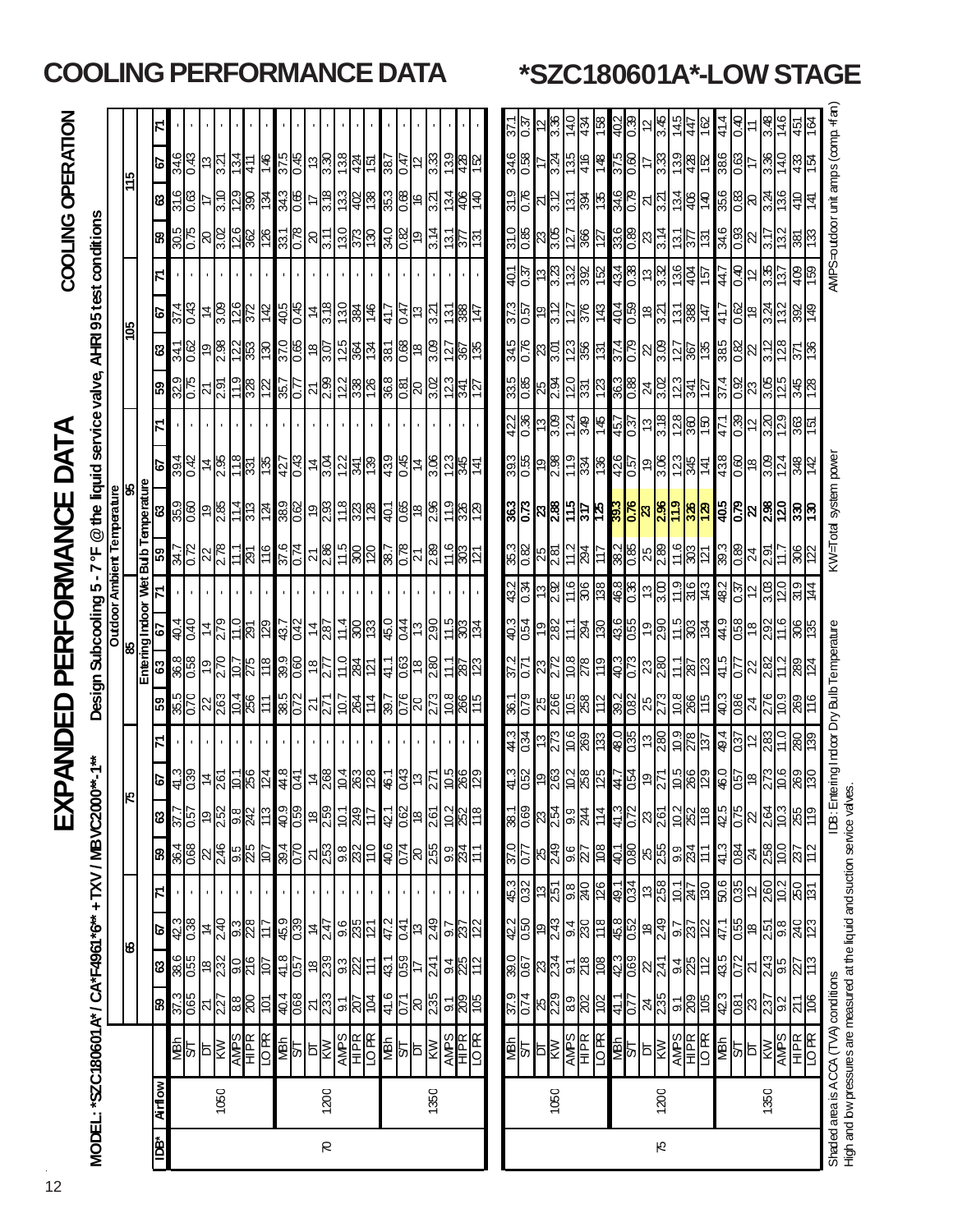|                     |                |                                                     |                                                                                       |                                                                                                    |                                                                                                                               |                                                |                                      | 又                                                                          | ラ<br><br>く<br>Δ                    | 요<br>미                    |                                                                                       | PER                                       | D                   | RMANC                    | щ                               |                                                                          | Ę                                       |                                                                       |                                                         |                                                                                     |                                     | <b>COOLING</b>                     | OPERATION                            |                                                                       |                    |
|---------------------|----------------|-----------------------------------------------------|---------------------------------------------------------------------------------------|----------------------------------------------------------------------------------------------------|-------------------------------------------------------------------------------------------------------------------------------|------------------------------------------------|--------------------------------------|----------------------------------------------------------------------------|------------------------------------|---------------------------|---------------------------------------------------------------------------------------|-------------------------------------------|---------------------|--------------------------|---------------------------------|--------------------------------------------------------------------------|-----------------------------------------|-----------------------------------------------------------------------|---------------------------------------------------------|-------------------------------------------------------------------------------------|-------------------------------------|------------------------------------|--------------------------------------|-----------------------------------------------------------------------|--------------------|
|                     |                | MODEL: "SZC180601 A* / CA*F4961 *6" + TXV / MBVC200 |                                                                                       |                                                                                                    |                                                                                                                               |                                                |                                      |                                                                            |                                    |                           |                                                                                       |                                           | Design Subcooling 5 | ٣<br>$\blacksquare$      |                                 | @ the liquid service valve,                                              |                                         |                                                                       |                                                         |                                                                                     |                                     | AHRI 95 test conditions            |                                      |                                                                       |                    |
|                     |                |                                                     |                                                                                       |                                                                                                    |                                                                                                                               |                                                |                                      |                                                                            |                                    |                           |                                                                                       |                                           | <b>Dutdoor</b>      |                          | <b>Ambient Temperature</b>      |                                                                          |                                         |                                                                       |                                                         |                                                                                     |                                     |                                    |                                      |                                                                       |                    |
|                     |                |                                                     |                                                                                       | ೪                                                                                                  |                                                                                                                               |                                                |                                      |                                                                            |                                    |                           |                                                                                       |                                           |                     |                          |                                 | ୫                                                                        |                                         |                                                                       |                                                         | ខ្ញុំ                                                                               |                                     |                                    |                                      |                                                                       |                    |
|                     |                |                                                     |                                                                                       |                                                                                                    |                                                                                                                               |                                                |                                      |                                                                            |                                    |                           |                                                                                       |                                           | Entering Indoor Wet | <u>J qne</u>             | emperature                      |                                                                          |                                         |                                                                       |                                                         |                                                                                     |                                     |                                    |                                      |                                                                       |                    |
| idã*                | <b>Airflow</b> |                                                     | <b>SS</b>                                                                             | $rac{68}{108}$                                                                                     | <u>79</u>                                                                                                                     | $\overline{\mathbf{z}}$                        | <b>B</b>                             | 85<br>885<br>89                                                            | ĉ,                                 | 71                        | 63<br>င္ဟာ                                                                            | 79                                        |                     | 59                       | ෂ                               | ତ                                                                        |                                         | 59                                                                    | 88<br>848<br>83                                         | <b>P</b>                                                                            | KI                                  | 31.6<br>ജ                          | S)                                   | ø                                                                     | 36.9<br>지          |
|                     |                | <b>SOLUTER</b><br>SOLUTER                           | <mark>ိန္ကုန္တုန္တုန္တုန္</mark> ကုန္တု                                               |                                                                                                    |                                                                                                                               | <mark>မြိုင် မြို့မြို့မြို့</mark>            | $rac{9}{2.75}$                       |                                                                            | 0.65                               | $\frac{6}{10}$            | $\frac{18}{100}$ $\frac{12}{10}$ $\frac{12}{10}$ $\frac{12}{10}$<br>$\frac{180}{895}$ | $\frac{40.2}{0.66}$                       | $rac{6}{6}$         | ್ಲಿ ಹಿ <mark>ಜಿ</mark> ಸ | $\frac{967}{196}$               | <u>မွိုင္ကို မွိုင္ကို မွ</u> ိုင္ကို မွိုင္ကို                          | 500                                     | $\frac{341}{0.93}$                                                    |                                                         | $\frac{372}{71}$                                                                    | <u>အိုင္မုိ ေမြ႕ေနြ႔</u>            | ю0.<br>Э                           | $\frac{323}{0.88}$ $\frac{15}{0.28}$ | $rac{12}{575}$                                                        | 0.53               |
|                     |                |                                                     |                                                                                       |                                                                                                    |                                                                                                                               |                                                |                                      |                                                                            |                                    |                           |                                                                                       |                                           |                     |                          |                                 |                                                                          |                                         |                                                                       |                                                         |                                                                                     |                                     |                                    |                                      |                                                                       |                    |
|                     | 1050           |                                                     |                                                                                       | $\frac{18}{10}$ $\frac{12}{10}$ $\frac{12}{10}$                                                    |                                                                                                                               |                                                | $\frac{28}{25}$                      | $\frac{25}{25}$                                                            | କ୍ଷ <mark>ୁ</mark> ଞ୍ଜାଞ୍ଜା        | $\frac{15}{25}$           | <u>ြို့အမြို့</u>                                                                     | $\frac{28}{24}$                           | ခ္∦                 |                          | $\frac{25}{28}$                 |                                                                          | $\frac{19}{3.12}$                       | $\frac{1}{2}$ $\frac{1}{2}$ $\frac{1}{2}$ $\frac{1}{2}$ $\frac{1}{2}$ | $\frac{5}{25}$                                          | $\frac{2}{3}$ $\frac{2}{3}$ $\frac{2}{3}$ $\frac{2}{3}$ $\frac{2}{3}$ $\frac{1}{4}$ |                                     | $\frac{18}{3}$                     |                                      | $\frac{1}{2}$ $\frac{1}{2}$ $\frac{1}{2}$ $\frac{1}{2}$ $\frac{1}{2}$ | 3.39<br>14.2       |
|                     |                |                                                     |                                                                                       |                                                                                                    |                                                                                                                               |                                                | $\frac{5}{28}$                       |                                                                            |                                    |                           |                                                                                       | $\mathbb{E}$ छि                           | : ;<br>=            |                          |                                 |                                                                          |                                         |                                                                       |                                                         |                                                                                     |                                     |                                    |                                      |                                                                       |                    |
|                     |                |                                                     |                                                                                       |                                                                                                    |                                                                                                                               |                                                |                                      |                                                                            |                                    |                           |                                                                                       |                                           | န္ကြ                | $\overline{25}$          |                                 |                                                                          |                                         |                                                                       |                                                         |                                                                                     |                                     | $\frac{1}{2}$                      |                                      |                                                                       | 83.                |
|                     |                |                                                     |                                                                                       |                                                                                                    |                                                                                                                               |                                                | $\overline{109}$                     | 911                                                                        | 126                                | $\overline{134}$          | 20<br>511                                                                             | <u>ist</u>                                | 014                 | 611                      | 126                             |                                                                          | $\frac{15}{28}$                         |                                                                       | $\frac{5}{25}$                                          |                                                                                     | 154                                 | <u>නු</u>                          | 137                                  | Gt L                                                                  | ය)                 |
|                     |                |                                                     |                                                                                       |                                                                                                    |                                                                                                                               |                                                | 8.0                                  | $\frac{1}{4}$                                                              | 9.11                               | 47.6                      | 40.7                                                                                  | 43.5                                      |                     | 38.9                     |                                 | 424                                                                      |                                         |                                                                       | <u>277</u>                                              | 403                                                                                 | LEV                                 | 34<br>34                           |                                      | 37.3                                                                  | တ္တ                |
|                     |                |                                                     |                                                                                       |                                                                                                    |                                                                                                                               |                                                | 0.88                                 | 0.82                                                                       |                                    | 0.50                      | $\frac{98}{60}$                                                                       | 690                                       | $\frac{465}{65}$    |                          |                                 |                                                                          |                                         | $\frac{369}{0.36}$                                                    | <b>0.90</b>                                             |                                                                                     |                                     | 0.97                               | $\frac{250}{350}$                    | <b>V.O</b>                                                            | 33.0               |
|                     |                |                                                     |                                                                                       |                                                                                                    |                                                                                                                               |                                                |                                      |                                                                            |                                    | $\frac{18}{2.83}$         | $\frac{8}{3}$ 82<br>$\frac{27}{2.76}$                                                 | ଅ $\frac{8}{2}$                           | $\frac{18}{303}$    | $\frac{8}{28}$           |                                 | $\frac{1}{2}$ ka $\frac{1}{2}$ $\frac{1}{2}$ $\frac{1}{2}$ $\frac{1}{2}$ |                                         |                                                                       | $\frac{26}{3.72}$                                       |                                                                                     | ဥ္ပူခ်ဳပ္ကြ                         | श्र $\frac{1}{2}$                  | $ \mathbb{F}_q $ ng                  | ಸ $\frac{8}{3}$                                                       |                    |
| 8                   | 1200           |                                                     |                                                                                       |                                                                                                    |                                                                                                                               |                                                |                                      |                                                                            |                                    |                           |                                                                                       |                                           |                     |                          |                                 |                                                                          |                                         |                                                                       |                                                         |                                                                                     |                                     |                                    |                                      |                                                                       | ≆<br>ಬ             |
|                     |                |                                                     |                                                                                       |                                                                                                    |                                                                                                                               |                                                |                                      |                                                                            | 10.6                               | 11.0                      | <b>6.0L</b>                                                                           | 11.6                                      | $\frac{2.0}{219}$   | $\frac{1}{2}$            |                                 |                                                                          |                                         |                                                                       |                                                         |                                                                                     | 137                                 | 132                                |                                      | 140                                                                   | 146                |
|                     |                | E FERES                                             | <mark>흑 동 정 정 정 정 정 정 정 정</mark>                                                      | င် <mark>မြို့မျှ မျှပြ</mark> ောင်                                                                | <mark>မိုမ္မိ</mark> ု ရွားခြင်းမြ                                                                                            | <mark>ို့မျှို့မျှို့မျှို့မျှို့မျှ</mark>    | $\frac{258}{258}$                    | <u>နမြီးမြီးမြီး</u>                                                       | $\frac{1}{28}$                     | 80<br>139                 | $\frac{2}{100}$ $\frac{2}{10}$<br>88                                                  | $\frac{306}{136}$                         |                     | 306                      | <mark>္ကြ</mark> ဲ ေမြေျခအြမ္ကြ |                                                                          |                                         | <u> ႗ႜႜႜႜၛၟ႞ၛၟႜႜႜၛႜ</u>                                               | $\frac{1}{2}$ $\frac{1}{2}$ $\frac{1}{2}$ $\frac{1}{2}$ | <u>င္ခုံၓျပ္ရျပ္မျပ္စုခ</u>                                                         | 육명                                  | န္ကုဒ္မ                            | 410                                  | 482<br>48                                                             | 451                |
|                     |                |                                                     |                                                                                       |                                                                                                    |                                                                                                                               |                                                |                                      |                                                                            |                                    |                           | 116<br>11                                                                             |                                           | $\frac{44}{3}$      |                          |                                 | $\frac{1}{2}$                                                            |                                         |                                                                       |                                                         |                                                                                     |                                     |                                    | $\frac{41}{3}$                       |                                                                       | ł9 I               |
|                     |                | Ч <sub>е</sub> м                                    | 43.0                                                                                  | 44.0                                                                                               | 47.0                                                                                                                          |                                                | 42.0                                 | 43.0                                                                       | 45.9                               | 49.1                      | 41.9<br>0 lt                                                                          | 8 #                                       | 6.4                 | 0.0                      | 40.9                            | 43.7                                                                     | 467                                     | 38.0                                                                  | 389                                                     | 415                                                                                 | 44.4                                | 352                                | 36.0                                 | 38.5                                                                  |                    |
|                     |                | <b>SE ESPERE</b>                                    | $\frac{1}{\sqrt{2}}\begin{bmatrix} 1 & 0 & 0 \\ 0 & 0 & 0 \\ 0 & 0 & 0 \end{bmatrix}$ | $\frac{1}{88}$ $\frac{1}{8}$ $\frac{1}{8}$ $\frac{1}{8}$ $\frac{1}{8}$ $\frac{1}{8}$ $\frac{1}{8}$ | <mark>ိမ္</mark> ကို အမွာ အမြဲ<br>မြန္မာ အမြဲ                                                                                 | $rac{2}{150}$                                  | <mark>္တု</mark> ိးမြွင့             | $\frac{1}{88}$ $\frac{1}{88}$ $\frac{1}{88}$ $\frac{1}{88}$ $\frac{1}{88}$ | 0.70                               | $rac{18}{18}$             | $rac{98}{25}$<br>$\frac{0.94}{26}$                                                    | 0.72                                      | $\frac{18}{18}$     | $rac{5}{27}$             | $\frac{5}{2}$ k $\frac{15}{2}$  | $\frac{1}{2}$ 8 $\frac{1}{2}$ $\frac{1}{2}$                              | <mark>န္တုိ မျိဳး</mark><br>မြို့       | <u>ခြိုင်းမြို့</u>                                                   | $\frac{8}{3}$ $\frac{1}{3}$                             | $\frac{1}{2}$ $\frac{1}{2}$ $\frac{1}{2}$ $\frac{1}{2}$ $\frac{1}{2}$               | $rac{28}{17}$                       | 음 $\mathbb{R}$                     | 8825                                 | <mark>ျွိုငွ</mark> ေ မြို့ကို အ                                      | 0.58               |
|                     |                |                                                     |                                                                                       |                                                                                                    |                                                                                                                               |                                                |                                      |                                                                            |                                    |                           |                                                                                       | 22                                        |                     |                          |                                 |                                                                          |                                         |                                                                       |                                                         |                                                                                     |                                     |                                    |                                      |                                                                       | 9,                 |
|                     | 1350           |                                                     |                                                                                       |                                                                                                    |                                                                                                                               | <b><u>ြို့သူ</u><br/>မြို့သူ</b>               |                                      |                                                                            | $\frac{5}{10}$                     | 286                       | 285                                                                                   | $\vec{B}$                                 | 30 E                | <u>ଅ</u>                 |                                 |                                                                          |                                         |                                                                       |                                                         |                                                                                     | $\frac{88}{139}$                    | 3.19                               |                                      |                                                                       | 35.<br>3           |
|                     |                |                                                     |                                                                                       |                                                                                                    |                                                                                                                               |                                                |                                      |                                                                            |                                    |                           |                                                                                       |                                           | ن⊴ا                 |                          | ৈ                               |                                                                          |                                         |                                                                       | ြိ                                                      |                                                                                     |                                     | l2                                 |                                      |                                                                       | 4                  |
|                     |                |                                                     |                                                                                       |                                                                                                    |                                                                                                                               |                                                | 239                                  |                                                                            |                                    | $rac{3}{40}$              | $\frac{22}{25}$                                                                       | 603                                       | 322                 | 309                      | <u>အ္တိုက</u>                   | 이술                                                                       | <u>ន្ត្រីន្</u> ទ្រ                     | 348                                                                   |                                                         | 396                                                                                 |                                     |                                    |                                      | 437                                                                   |                    |
|                     |                |                                                     |                                                                                       |                                                                                                    |                                                                                                                               |                                                |                                      |                                                                            |                                    |                           |                                                                                       |                                           |                     |                          |                                 |                                                                          |                                         |                                                                       |                                                         |                                                                                     | <u>ទ</u>                            |                                    |                                      | ∣ጅ                                                                    |                    |
|                     |                |                                                     |                                                                                       |                                                                                                    |                                                                                                                               |                                                |                                      |                                                                            |                                    |                           |                                                                                       |                                           |                     |                          |                                 |                                                                          |                                         |                                                                       |                                                         |                                                                                     |                                     |                                    |                                      |                                                                       |                    |
|                     |                | $rac{1}{2}$                                         |                                                                                       |                                                                                                    |                                                                                                                               |                                                |                                      | $\frac{1}{38}$                                                             |                                    |                           | 37.4                                                                                  |                                           | 유이<br>이             | 36.5                     |                                 | $\frac{390}{0.82}$                                                       | $\frac{416}{ }$                         |                                                                       |                                                         |                                                                                     |                                     |                                    |                                      | $rac{34.3}{0.86}$                                                     | $\frac{366}{0.68}$ |
|                     |                |                                                     |                                                                                       |                                                                                                    |                                                                                                                               |                                                |                                      |                                                                            | $rac{1}{3}$                        | ငြိ<br>$\frac{437}{0.63}$ | $\frac{2}{88}$ $\frac{8}{8}$ $\frac{8}{8}$ $\frac{1}{8}$                              | $\frac{620}{100}$                         |                     | 0.94                     | $\frac{372}{97}$                |                                                                          | $\frac{99.0}{2}$                        | $\frac{1}{2}$                                                         | $\frac{354}{0.94}$                                      | $\frac{370}{0.55}$                                                                  | $\frac{\log}{\log  \mathcal{S} }$ အ | <u>थे </u><br>थे                   | $\frac{327}{0.95}$                   |                                                                       |                    |
|                     |                | b $\overline{\mathsf{K}}$                           |                                                                                       |                                                                                                    |                                                                                                                               |                                                |                                      |                                                                            |                                    |                           | န္တ                                                                                   | <u>ଅଞ୍ଚ</u>                               | $\frac{24}{29}$     | $\frac{3}{28}$           | $\frac{28}{2}$                  |                                                                          |                                         |                                                                       |                                                         |                                                                                     |                                     |                                    |                                      |                                                                       |                    |
|                     | 1050           |                                                     |                                                                                       |                                                                                                    |                                                                                                                               |                                                |                                      |                                                                            | $\frac{8}{268}$                    | 271                       |                                                                                       |                                           |                     |                          |                                 |                                                                          |                                         |                                                                       |                                                         |                                                                                     |                                     | 3.11                               |                                      | $ 8\frac{8}{3}\rangle$                                                | 3.42               |
|                     |                | $\frac{\overline{AMPS}}{HPR}$                       | <mark>ၛႜ</mark> ၛၟၜၛၟၣၣၣၣ                                                             | <mark>္မွ</mark> ို္င္သူအို ျပည္သူ                                                                 | $\frac{1}{2}$ $\frac{1}{2}$ $\frac{1}{2}$ $\frac{1}{2}$ $\frac{1}{2}$ $\frac{1}{2}$ $\frac{1}{2}$ $\frac{1}{2}$ $\frac{1}{2}$ | 48 <u>%86%6</u>                                | <mark>န္ကုန္တု</mark> ံ႕ မွတ္လုံးတဲ့ | $\frac{101}{249}$                                                          | 288                                | $\frac{8}{218}$           | $\frac{10}{281}$<br>$\frac{15}{28}$                                                   | $\frac{3}{2}$ $\frac{1}{2}$ $\frac{1}{2}$ | 11.8                | $\frac{25}{28}$          | <u>ငှုဗွူမြို့ချွိမျှ</u>       | <u>မြို့မြို့ မြို့မြို့</u>                                             | <u>5 0 6 8 4 5 6</u><br>5 0 6 9 4 5 6 9 | <u>ြွေမျှ မျှမျှ မျှ</u>                                              |                                                         | $rac{9}{138}$<br>$rac{12}{138}$                                                     | $\frac{135}{400}$                   | $\frac{130}{373}$                  |                                      | $\frac{28}{24}$                                                       | 43<br>स            |
|                     |                |                                                     |                                                                                       |                                                                                                    |                                                                                                                               |                                                |                                      |                                                                            |                                    |                           |                                                                                       |                                           | 312                 |                          |                                 |                                                                          |                                         |                                                                       |                                                         |                                                                                     |                                     |                                    |                                      |                                                                       | 45                 |
|                     |                |                                                     |                                                                                       |                                                                                                    |                                                                                                                               |                                                |                                      |                                                                            |                                    |                           |                                                                                       |                                           | Į∄                  |                          |                                 |                                                                          |                                         |                                                                       |                                                         |                                                                                     | 55                                  | ၉                                  |                                      |                                                                       | ∣⊚                 |
|                     |                | <b>SE E SE E DR</b><br>SE E SIDER<br>SE E SIDER     | 425                                                                                   | #8824982                                                                                           | $\frac{454}{0.77}$                                                                                                            | <mark>နှင့</mark> ် အ <mark>မျှင့်</mark> များ | $\frac{41.5}{0.92}$                  | $\frac{42.3}{0.89}$                                                        | 08                                 | 47.3                      | $\frac{150}{14}$<br>$\frac{160}{900}$                                                 | $\frac{433}{082}$                         | ଏ≈<br>ବା            | $\frac{39.6}{0.97}$      |                                 |                                                                          |                                         | 37.6<br>1.00                                                          |                                                         | $\mathbb{E}^{\boxtimes}_{\mathbb{S}}$                                               | $rac{428}{0.71}$                    | $\frac{348}{1.00}$                 |                                      | 372<br>0.89                                                           | 39.6               |
|                     |                |                                                     |                                                                                       |                                                                                                    |                                                                                                                               |                                                |                                      |                                                                            |                                    |                           |                                                                                       | 22                                        |                     |                          |                                 |                                                                          |                                         |                                                                       |                                                         |                                                                                     |                                     | P.                                 |                                      |                                                                       | $\mathbb{R}$       |
| $\pmb{\mathcal{S}}$ | 1200           |                                                     |                                                                                       |                                                                                                    |                                                                                                                               |                                                | $\frac{28}{2.60}$                    | $\frac{29}{2.66}$                                                          |                                    | $\frac{24}{2.86}$         | $\frac{28}{285}$<br>$\frac{29}{2.78}$                                                 | $\frac{8}{25}$                            | $\frac{24}{300}$    | $\frac{29}{29}$          |                                 |                                                                          |                                         |                                                                       | $\frac{29}{5}$                                          |                                                                                     | $\frac{8}{3}$                       | $\frac{1}{3}$                      |                                      | $\frac{8}{3}$                                                         | $\frac{52}{3}$     |
|                     |                |                                                     | <mark> ၈ </mark> ၈  ၈  ၁                                                              |                                                                                                    | $\frac{1}{2}$ $\frac{1}{2}$ $\frac{1}{2}$ $\frac{1}{2}$ $\frac{1}{2}$ $\frac{1}{2}$                                           |                                                |                                      |                                                                            |                                    | 11.1                      |                                                                                       |                                           |                     |                          | 8 <mark>မိုင်မြီး</mark>        | <u>의 등업 정도</u>                                                           |                                         | <u>  အမြီး အမြ</u>                                                    |                                                         | $\frac{1}{2}$                                                                       |                                     |                                    | <u> ମଧୁର୍ଥି କୁଣ୍ଡ</u> ା              |                                                                       |                    |
|                     |                |                                                     |                                                                                       |                                                                                                    |                                                                                                                               |                                                | $\frac{100}{285}$                    | $\frac{104}{257}$                                                          | $\approx$                          |                           | $\frac{3}{285}$<br>$\frac{110}{272}$                                                  | <u>415</u><br>2011                        | $\frac{5}{28}$      | $\frac{28}{28}$          |                                 |                                                                          |                                         |                                                                       |                                                         |                                                                                     | $rac{13}{25}$                       | $\frac{1}{28}$                     |                                      | $rac{45}{25}$                                                         | 추월동                |
|                     |                |                                                     |                                                                                       |                                                                                                    |                                                                                                                               |                                                |                                      |                                                                            |                                    | 83                        |                                                                                       |                                           |                     |                          |                                 |                                                                          | <u>  ဒါဗါဗိုဗြ</u>                      |                                                                       | $\frac{1}{25}$                                          |                                                                                     |                                     |                                    |                                      |                                                                       |                    |
|                     |                | <b>MBN</b>                                          | 438                                                                                   | 44.6                                                                                               | 46.8                                                                                                                          | 49.9                                           | 42.8                                 | 43.6                                                                       | - 31                               | 48.7                      | 42.6<br>$\frac{4}{18}$                                                                | 9.17                                      | 47.6                | 40.7                     | 41.5                            | 43.5                                                                     | 464                                     | 387                                                                   | 395                                                     | 41.3                                                                                | 441                                 | 359                                | S <sub>0</sub> 8                     | 38.3                                                                  | 8.0#               |
|                     |                | 하지                                                  | $\frac{0.93}{27.74}$                                                                  | $\frac{0.90}{27}$                                                                                  |                                                                                                                               |                                                | $\frac{8}{68}$                       |                                                                            | 0.84                               | $\frac{8}{23}$            | $\frac{8}{8}$<br>$\frac{9}{28}$                                                       | 0.86                                      | $\overline{0.70}$   | $\frac{8}{10}$           | 0.98                            | $\frac{8}{28}$                                                           | $\frac{22}{23}$                         | $\frac{8}{10}$                                                        | 8                                                       | ୱିଞ୍ଜ                                                                               | $\frac{1}{2}$ $\frac{1}{2}$         |                                    | $\frac{8}{18}$ ន                     | $\frac{8}{6}$ र्थ                                                     | 0.75               |
|                     |                |                                                     |                                                                                       |                                                                                                    |                                                                                                                               |                                                |                                      |                                                                            |                                    |                           |                                                                                       | 82                                        | 23                  |                          | 82                              |                                                                          |                                         |                                                                       | 12                                                      |                                                                                     |                                     | $\frac{8}{5}$ र्ष                  |                                      |                                                                       |                    |
|                     | 1350           | <b>KW</b>                                           | <u>성<mark>을 성</mark>송</u><br>성식                                                       | $\frac{1}{2}$ $\frac{1}{2}$ $\frac{1}{2}$ $\frac{1}{2}$ $\frac{1}{2}$ $\frac{1}{2}$ $\frac{1}{2}$  | $\frac{1}{88}$ $\frac{1}{88}$ $\frac{1}{88}$ $\frac{1}{88}$ $\frac{1}{88}$                                                    | $\frac{1}{2}$                                  | 2.62                                 | <mark>ြို့အမြို့မျှ မြို့သူ</mark>                                         |                                    | 28 <sup>2</sup><br>288    | 2.87                                                                                  | 298                                       | 3.08                | 297                      | $\frac{1}{2}$ $\frac{1}{2}$     | 3. S                                                                     | 3.26                                    | 0r.g                                                                  | 8. S                                                    | <u>မြို့မှု မြို့</u>                                                               | 3.42                                | 3.Z                                | ®.3                                  | 3.42                                                                  | 3.55               |
|                     |                | <b>AMPS</b><br>HIPK<br>JOR                          |                                                                                       |                                                                                                    |                                                                                                                               |                                                |                                      |                                                                            | °⊙                                 | ب<br>11                   | न<br>न                                                                                | $\frac{8}{11}$                            | 12.3                |                          |                                 | 126                                                                      | $\overline{3}$                          | $\overline{12}$                                                       | 0.51                                                    |                                                                                     | 14.0                                | 135                                | 138                                  | 14.3                                                                  | 이<br>그             |
|                     |                |                                                     |                                                                                       |                                                                                                    |                                                                                                                               |                                                | $\frac{51}{14}$                      |                                                                            |                                    | 286<br>141                | 295                                                                                   | 312<br>138                                | 147<br>925          | $\frac{3}{3}$            | 836<br>133                      | 355                                                                      |                                         |                                                                       |                                                         |                                                                                     | 4<br>4                              |                                    | $\overline{48}$                      | 44<br>157                                                             | 46                 |
|                     |                |                                                     |                                                                                       |                                                                                                    |                                                                                                                               |                                                |                                      |                                                                            |                                    |                           |                                                                                       |                                           |                     |                          |                                 |                                                                          |                                         |                                                                       |                                                         |                                                                                     |                                     |                                    | l#                                   |                                                                       |                    |
|                     |                | Shaded area is AHR Rating Conditions                |                                                                                       |                                                                                                    |                                                                                                                               |                                                |                                      | IDB: Ent                                                                   | tering Indoor Dry Bulb Temperature |                           |                                                                                       |                                           |                     |                          |                                 | KW=Total system powe                                                     |                                         |                                                                       |                                                         |                                                                                     |                                     | AMPS=outdoor unit amps (comp. +far |                                      |                                                                       |                    |

## **COOLING PERFORMANCE DATA \*SZC180601A\*-LOW STAGE**

o leaded are not in the light of the light of and sudion service valves.<br>High and bw pressures are measured at the liquid and sudion service valves. High and low pressures are measured at the liquid and suction service valves.

13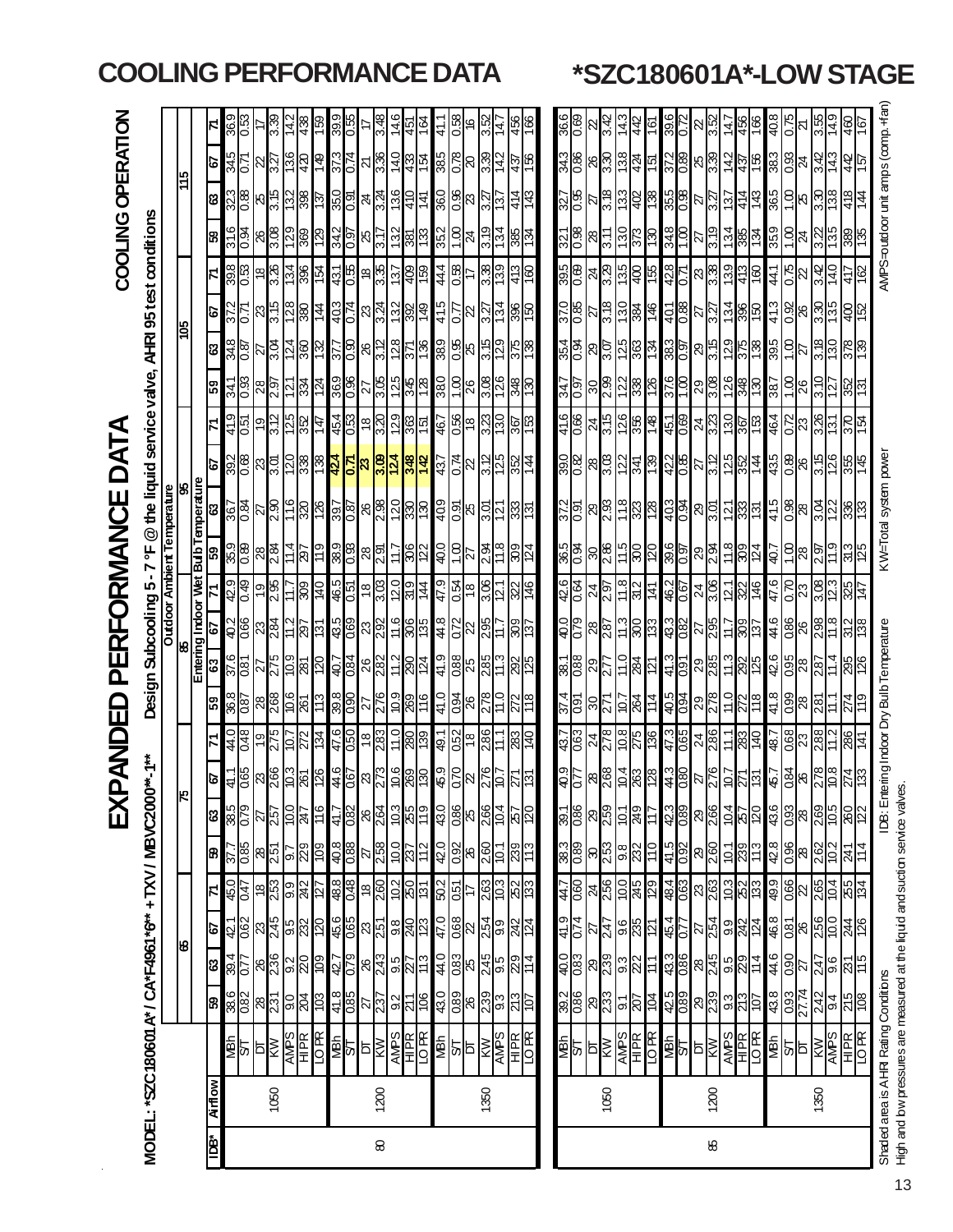|                 |         |                                                                      |                                                        |                     |                     |                                   |                                                                                                              | Ш                 | <u>ո</u>                                                                                                                                       | Z<br>K            | $\Box$<br>Ш                                               | <u>ሲ</u>                                                              | Щ<br>ER<br>L                     | R<br>O                   | Z<br>K<br>Σ                                                                                      |                       | $\mathbf \Omega$<br>ш | ⋖                                     |                                |                     |                       |                         |                        |                        |                   |
|-----------------|---------|----------------------------------------------------------------------|--------------------------------------------------------|---------------------|---------------------|-----------------------------------|--------------------------------------------------------------------------------------------------------------|-------------------|------------------------------------------------------------------------------------------------------------------------------------------------|-------------------|-----------------------------------------------------------|-----------------------------------------------------------------------|----------------------------------|--------------------------|--------------------------------------------------------------------------------------------------|-----------------------|-----------------------|---------------------------------------|--------------------------------|---------------------|-----------------------|-------------------------|------------------------|------------------------|-------------------|
|                 |         | <b>MODEL: *SZC180601B*</b>                                           |                                                        |                     |                     | <b>CAPF4961D6</b>                 |                                                                                                              | MB                | C2000A                                                                                                                                         |                   | <b>NOT</b>                                                | STAGE                                                                 |                                  |                          |                                                                                                  |                       |                       |                                       |                                |                     | COOLING               | $\frac{a}{c}$           | ER.                    | <b>NOILY</b>           |                   |
|                 |         |                                                                      |                                                        |                     |                     |                                   |                                                                                                              |                   |                                                                                                                                                |                   |                                                           |                                                                       |                                  | Outdoor Ambient          |                                                                                                  | Temperature           |                       |                                       |                                |                     |                       |                         |                        |                        |                   |
|                 |         |                                                                      |                                                        |                     | 65                  |                                   |                                                                                                              | $\overline{ }$    | ю                                                                                                                                              |                   |                                                           | 85                                                                    |                                  |                          |                                                                                                  | 95                    |                       |                                       |                                | $\frac{105}{ }$     |                       |                         | 115                    |                        |                   |
|                 |         |                                                                      |                                                        |                     |                     |                                   |                                                                                                              |                   |                                                                                                                                                |                   |                                                           |                                                                       |                                  | Entering Indoor Wet Bulb |                                                                                                  | Temperatur            | Φ                     |                                       |                                |                     |                       |                         |                        |                        |                   |
| ăai             | Airflow |                                                                      | 53                                                     | 63                  | 5                   |                                   | 53                                                                                                           | 63                | 5                                                                                                                                              |                   | 59                                                        |                                                                       |                                  |                          | 63<br>59                                                                                         | မြ                    |                       | 59                                    | 63                             | 5                   |                       | 53                      | 63                     | 5                      | ᠷ                 |
|                 |         | <b>MBN</b><br>5                                                      | 8.58<br>0.67                                           | 0.56<br>37.2        | 0.39<br>$-10.7$     |                                   | 35.0<br>0.70                                                                                                 | 0.58<br>36.       | 39.8<br>0.40                                                                                                                                   |                   | 34.2<br>0.72                                              | 3.5E<br>0.60                                                          | 38.8                             |                          | 34.6<br>0.62<br>33.4<br>0.74                                                                     | 37.9<br>0.43          |                       | 0.77<br>$\frac{1}{3}$                 | 8.28<br>0.64                   | 0.98<br>0.44        |                       | 29.4<br>77              | 0.65<br>30.4           | 33.3<br>0.45           |                   |
|                 |         | Delta                                                                | $\overline{21}$                                        | $\frac{8}{3}$       | $\frac{4}{1}$       |                                   | 21                                                                                                           | $\frac{9}{2}$     |                                                                                                                                                |                   | $\frac{1}{2}$                                             | ခြ                                                                    | $\frac{1}{4}$                    |                          | 22                                                                                               | $\frac{4}{1}$         |                       | $\frac{1}{2}$                         | $\frac{8}{18}$                 | $\frac{4}{4}$       |                       | ္လ                      | 7                      | $\frac{3}{2}$          |                   |
|                 | 1050    |                                                                      | 2.15                                                   |                     |                     |                                   |                                                                                                              |                   |                                                                                                                                                |                   |                                                           |                                                                       |                                  |                          | $\frac{19}{2.68}$                                                                                | 2.77                  |                       |                                       |                                |                     |                       |                         |                        |                        |                   |
|                 |         | <b>SHNV</b><br>WN                                                    | 7.6                                                    | $\frac{2.20}{7.8}$  | $\frac{2.27}{8.0}$  |                                   |                                                                                                              |                   |                                                                                                                                                |                   |                                                           |                                                                       |                                  |                          |                                                                                                  | $\frac{10.0}{327}$    |                       |                                       | $\frac{2.79}{10.3}$            | $\frac{2.89}{10.7}$ |                       |                         |                        | $\frac{3.00}{1.7}$     |                   |
|                 |         | HIPR<br>LO <sub>PR</sub>                                             | $\frac{501}{103}$                                      | 213                 | $\overline{225}$    |                                   | $\left \frac{33}{8}\right $ $\left \frac{2}{8}\right $ $\left \frac{2}{8}\right $ $\left \frac{2}{8}\right $ | $\frac{314}{810}$ | $\frac{2.46}{8.7}$                                                                                                                             |                   | $rac{48}{8}$<br>$rac{1}{8}$<br>$rac{1}{8}$<br>$rac{1}{8}$ | $\frac{3}{8}$ $\frac{1}{8}$ $\frac{1}{8}$ $\frac{1}{8}$ $\frac{1}{2}$ | $\frac{2.67}{2.5}$               |                          | 310<br>$\left \frac{10}{10}\right $ $\frac{10}{10}$ $\left \frac{10}{10}\right $ $\frac{10}{10}$ |                       |                       | $\frac{2.73}{10.1}$ $\frac{324}{125}$ |                                | 368                 |                       | $\frac{83}{2.07}$       | $\frac{25}{100}$       |                        |                   |
|                 |         |                                                                      |                                                        | $\frac{1}{2}$       | $\frac{120}{20}$    |                                   |                                                                                                              |                   |                                                                                                                                                |                   |                                                           |                                                                       |                                  |                          | $\frac{127}{2}$                                                                                  | 138                   |                       |                                       | $\frac{133}{2}$                |                     |                       |                         |                        | $\frac{0.91}{2}$       |                   |
|                 |         | NBh                                                                  | 38.9                                                   | 40.3                | 44.1                |                                   | 38.0                                                                                                         | 39.7              | 43.1                                                                                                                                           |                   | 37.1                                                      | 38.4                                                                  | 42.1                             |                          | 3.75<br>36.2                                                                                     | 41.1                  |                       | 34.3                                  | 35.6                           | 39.0                |                       | 31.8                    | 33.0                   | 36.1                   |                   |
|                 |         | 5/7                                                                  | 0.70                                                   | 0.58                | 0.40                |                                   | 0.72                                                                                                         | 0.6               | 0.42                                                                                                                                           |                   | 0.74                                                      | 0.62                                                                  | 0.43                             |                          | 0.64<br>777                                                                                      | 0.44                  |                       | 0.80                                  | 0.66                           | 0.46                |                       | 0.80                    | 0.67                   | 0.46                   |                   |
|                 |         | L eµəd                                                               | $\overline{z}$                                         | $\frac{8}{1}$       | $\frac{4}{4}$       |                                   | $\overline{2}$                                                                                               | 18                |                                                                                                                                                |                   | $\overline{2}$                                            | $\frac{8}{10}$                                                        | $\frac{4}{1}$                    |                          | 8 <sub>1</sub><br>$\overline{\mathcal{S}}$                                                       | $\frac{4}{4}$         |                       | $\overline{2}$ 1                      | $\overset{\circ}{\phantom{0}}$ | $\frac{4}{4}$       |                       | $\overline{20}$         | $\ddot{ }$             | $\frac{1}{2}$          |                   |
| $\overline{70}$ | 1200    | $\frac{KW}{\frac{A MPS}{H IR}}$                                      | $\sqrt{\frac{27}{18}}$                                 | $\frac{2.26}{8.0}$  | $\frac{2.33}{8.3}$  |                                   | $\frac{2.39}{8.4}$                                                                                           | $\frac{2.4}{8.6}$ | $\frac{1}{2}$ $\frac{1}{2}$ $\frac{1}{2}$ $\frac{1}{2}$ $\frac{1}{2}$ $\frac{1}{2}$ $\frac{1}{2}$                                              |                   | 2.55                                                      | $\frac{2.60}{2.80}$                                                   | 2.69                             |                          | $\frac{15}{25}$<br>$\frac{89}{29}$<br>$\frac{8}{29}$                                             | $\frac{2.84}{10.3}$   |                       | $\frac{ 5 }{2 4 }$                    | $\frac{87}{2.89}$              | 2.97                |                       | $\sqrt{\frac{51}{100}}$ | $\frac{2.98}{11.2}$    | 3.08                   |                   |
|                 |         |                                                                      |                                                        |                     |                     |                                   |                                                                                                              |                   |                                                                                                                                                |                   | $\frac{9.1}{260}$                                         |                                                                       | $\overline{9.7}$                 |                          |                                                                                                  |                       |                       |                                       |                                | 0.11                |                       |                         |                        | $\frac{611}{419}$      |                   |
|                 |         |                                                                      |                                                        |                     | 232                 |                                   | 229                                                                                                          | $\frac{246}{6}$   |                                                                                                                                                |                   |                                                           |                                                                       | 296                              |                          |                                                                                                  | 337                   |                       |                                       |                                | $\frac{82}{3}$      |                       |                         | 397                    |                        |                   |
|                 |         | LO <sub>PR</sub>                                                     |                                                        | 113                 | 124                 |                                   |                                                                                                              | 120               |                                                                                                                                                |                   | 717                                                       | 124                                                                   |                                  |                          | 131                                                                                              | 143                   |                       |                                       | 137                            | 149                 |                       |                         | 142                    | 155                    |                   |
|                 |         | NBN                                                                  | 40.0                                                   | 41.5                | 45.5                |                                   | 39.1                                                                                                         | 40.5              | 44.4                                                                                                                                           |                   | 38.2                                                      | 39.6                                                                  | 43.3                             |                          | 38.6<br>37.2                                                                                     | 42.3                  |                       | 35.4                                  | 36.7                           | 40.2                |                       | 32.8                    | 34.0                   | 37.2                   |                   |
|                 |         | ZS                                                                   | 0.73                                                   | 0.61                | 0.42                |                                   | 0.76                                                                                                         | $rac{6}{5}$       | 0.44                                                                                                                                           |                   | 82.0                                                      | 0.65                                                                  | 0.45                             |                          | 0.67<br>$\frac{0.80}{0.80}$                                                                      | 0.47                  |                       | 0.83                                  | 0.70                           | 0.48                |                       | 0.84                    | 0.70                   | 0.49                   |                   |
|                 |         | Delta T                                                              | 20                                                     | $\ddot{ }$          | $\frac{3}{2}$       |                                   | $\overline{20}$                                                                                              | $\frac{8}{18}$    |                                                                                                                                                |                   | $20\,$                                                    | $\frac{8}{2}$                                                         | 51                               |                          | $\frac{8}{18}$<br>$\overline{20}$                                                                | 13                    |                       | $20$                                  | $\ddot{ }$                     | $\frac{3}{2}$       |                       | 6 <sub>1</sub>          | $\frac{6}{5}$          | $\frac{1}{2}$          |                   |
|                 | 1350    |                                                                      |                                                        | 2.27                | $\frac{2.35}{8.3}$  |                                   |                                                                                                              | $\frac{4}{2}$     |                                                                                                                                                |                   | 2.57                                                      | 2.63                                                                  | 2.72                             |                          | 2.77<br>2.71                                                                                     | 2.87                  |                       |                                       | 2.90                           | 3.00                |                       | 2.93                    | 3.00                   | 3.11                   |                   |
|                 |         | $\frac{\frac{\text{KW}}{\text{NIPS}}}{\frac{\text{HIR}}{\text{N}}}}$ | $\frac{2.22}{7.9}$                                     | 8.1                 |                     |                                   | $\frac{2.41}{8.5}$                                                                                           | 1.8               | $\left \frac{\sigma}{\sigma}\Big _{\alpha=0}^{\infty}\right  \frac{\sigma}{\sigma}\left \frac{\sigma}{\alpha}\Big _{\alpha=0}^{\infty}\right $ |                   | $\frac{9.2}{263}$                                         | $\frac{9.4}{283}$                                                     | 1.6                              |                          | $\frac{10.1}{322}$<br>$\frac{9.8}{300}$                                                          | 40.4                  |                       | $\frac{2.83}{10.5}$                   | 7.01                           | 1.1                 |                       | 1.11                    | 11.3                   | 7.17                   |                   |
|                 |         |                                                                      | 206                                                    | 222                 | 234                 |                                   | 231                                                                                                          | 249               |                                                                                                                                                |                   |                                                           |                                                                       | 299                              |                          |                                                                                                  | 340                   |                       |                                       | 363                            | 383                 |                       | 372                     | 401                    | 423                    |                   |
|                 |         |                                                                      | 107                                                    | 114                 | 125                 |                                   | 114                                                                                                          | $\frac{1}{2}$     |                                                                                                                                                |                   | 118                                                       | 126                                                                   | 137                              |                          | 132<br>124                                                                                       | 144                   |                       | 130                                   | 138                            | 151                 |                       | 134                     | 143                    | 156                    |                   |
|                 |         |                                                                      |                                                        |                     |                     |                                   |                                                                                                              |                   |                                                                                                                                                |                   |                                                           |                                                                       |                                  |                          |                                                                                                  |                       |                       |                                       |                                |                     |                       |                         |                        |                        |                   |
|                 |         | MBh                                                                  | 36.5                                                   | 37.6                | 40.7                | 43.6                              | 35.6                                                                                                         | 36.               | <b>S9.7</b>                                                                                                                                    | 42.6              | 8.18                                                      | 35.8                                                                  | 38.8                             | 41.6                     | 34.9<br>33.9                                                                                     | 8.25                  | 40.6                  | 32.2                                  | 33.2                           | 35.9                | 38.6                  | 29.9                    | 50.7                   | 33.3                   | 35.               |
|                 |         | 5                                                                    | 0.77                                                   | 0.69                | 0.52                | 0.33                              | 0.79                                                                                                         | 0.7               | 0.54                                                                                                                                           | 0.35              | 0.81                                                      | 0.73                                                                  | 0.55                             | 0.35                     | 0.75<br>0.84                                                                                     | 0.57                  | 0.37                  | 0.87                                  | 0.78                           | 0.59                | 0.38                  | 0.88                    | 0.79                   | 0.60                   | 0.38              |
|                 |         | $\frac{NN}{1}$                                                       | $\frac{24}{2.17}$                                      | $\frac{23}{2.22}$   | $\frac{18}{2.29}$   | $\frac{13}{2.37}$                 | $\frac{25}{2.35}$                                                                                            | $\frac{23}{2.4}$  | $\frac{19}{2.48}$                                                                                                                              | $\frac{13}{2.56}$ |                                                           | $\frac{23}{2.56}$                                                     | $\frac{19}{2.65}$                | $\frac{3}{2}$            | $\frac{23}{2.70}$<br>$\frac{25}{2.64}$                                                           | $\overline{6}$        | $\frac{13}{2.89}$     | $\frac{25}{2.76}$                     | $\frac{23}{2.82}$              | $\frac{19}{2.92}$   | $\frac{13}{3.02}$     | $\frac{23}{2.86}$       | $\frac{21}{2.92}$      | $rac{17}{3.03}$        |                   |
|                 | 1050    |                                                                      |                                                        |                     |                     |                                   |                                                                                                              |                   |                                                                                                                                                |                   | $\frac{25}{2.50}$                                         |                                                                       |                                  | 2.74                     |                                                                                                  | 2.79                  |                       |                                       |                                |                     |                       |                         |                        |                        | 3.13              |
|                 |         | <b>AMPS</b>                                                          | $\frac{2}{7}$                                          | 7.9                 | $\overline{8}$ .    | 8.4                               | 8.3                                                                                                          | 8.5               | 8.7                                                                                                                                            | $\overline{9}$ .  |                                                           | 9.2                                                                   | 9.5                              | 9.8                      | $\frac{8}{9}$<br>$\frac{6}{9}$                                                                   | 10.1                  | 10.5                  | 10.2                                  | 10.4                           | 10.8                | 11.2                  | 10.8                    | 11.0                   | 11.4                   | ة.<br>11          |
|                 |         | HIPR<br>IO PR                                                        | 200                                                    | 215                 | <b>227</b><br>121   | <b>237</b><br>129                 | 224                                                                                                          | $rac{241}{117}$   | 255                                                                                                                                            | 266               | 255<br>114                                                | 275                                                                   | 290                              | 302                      | 313<br>$\frac{291}{120}$                                                                         | 330                   | 344                   | 327                                   | 352                            | 372                 | 388                   | $\frac{361}{130}$       | 889<br>139             | 411                    | 428               |
|                 |         |                                                                      | 104                                                    | $\frac{1}{11}$      |                     |                                   |                                                                                                              |                   |                                                                                                                                                |                   |                                                           |                                                                       | $\frac{13}{3}$                   | 142                      | 128                                                                                              | 140                   | $\frac{6}{149}$       |                                       |                                | 146                 |                       |                         |                        | $\frac{151}{2}$        | <u>iel</u>        |
|                 |         | NBN                                                                  | $\frac{39.5}{0.79}$                                    | 40.7                | 44.0                | 47.3                              | 38.6                                                                                                         | 39.               | $\frac{43.0}{0.56}$                                                                                                                            | 46.2              | 7.7                                                       | 38.8                                                                  | 42.0                             | 45.1                     | 37.9<br>36.8                                                                                     | 41.0                  | 44.0                  | 34.9                                  | 36.0                           | 38.9                | 8.14                  | 32.4                    | 33.3                   | 36.1                   | 38.               |
|                 |         | LS                                                                   |                                                        | 0.71                | 0.54                | $\frac{1}{0.35}$<br>$\frac{3}{2}$ | 0.82<br>$\overline{24}$                                                                                      | $\overline{0}$ .  |                                                                                                                                                | 0.36              | 0.84                                                      | $\frac{0.76}{2}$                                                      | $\frac{1}{20}$<br>$\frac{8}{18}$ | 0.37                     | 0.78<br>0.8                                                                                      | 0.59                  | 0.38                  | $\overline{0.90}$                     | 0.81                           | 0.61                | 0.39<br>$\frac{3}{2}$ | $\frac{1}{0.91}$        | 0.82<br>$\overline{2}$ | 0.62<br>$\overline{1}$ | 0.40<br>₽         |
| 75              | 1200    | $\frac{\mathsf{M}\mathsf{M}}{\mathsf{M}\mathsf{M}}$                  |                                                        |                     |                     | 2.43                              | 2.41                                                                                                         | $\frac{22}{2.4}$  |                                                                                                                                                | $\frac{13}{2.63}$ | $\frac{24}{2.57}$                                         |                                                                       | 2.72                             | $\frac{13}{2.81}$        | $\frac{23}{2.77}$<br>$\frac{25}{2.71}$                                                           | $\frac{19}{2.87}$     | $\frac{13}{2.97}$     |                                       |                                | $\frac{18}{3.00}$   | 3.10                  | $\frac{23}{2.93}$       | 3.00                   | 3.11                   | $\frac{22}{3.22}$ |
|                 |         | $\frac{\overline{AMPS}}{\overline{HIR}}$                             | $rac{24}{2!}$ $rac{23}{7}$ $rac{96}{8}$ $rac{27}{107}$ | $\frac{22}{2.28}$   | $rac{8.35}{18}$     | 8.6                               | $\frac{1}{8}$                                                                                                | 1.8               | $\left \frac{\mathfrak{G}}{\mathfrak{G}}\right _2^2$ အဆ                                                                                        | 6.6               |                                                           | $\left \frac{1}{2}\right \frac{1}{2}$                                 | $-6.7$                           | 10.1                     | $\frac{1}{10}$                                                                                   | 10.4                  | 8.0                   | $\frac{24}{2!8!}$                     | $\frac{22}{2.90}$              | 11.1                | 11.5                  | 11.1                    | 11.3                   | $\frac{11}{2}$         | 12.2              |
|                 |         |                                                                      |                                                        |                     |                     |                                   | 231                                                                                                          |                   |                                                                                                                                                |                   |                                                           |                                                                       |                                  | 312                      |                                                                                                  | 341                   |                       |                                       |                                |                     |                       |                         |                        |                        | 441               |
|                 |         |                                                                      |                                                        | 222<br>114          | 234                 | <b>244</b><br>133                 | 114                                                                                                          | $\frac{248}{121}$ |                                                                                                                                                | 274<br>140        | $rac{9}{263}$                                             |                                                                       | 299                              | 146                      | $\frac{322}{132}$<br>$\frac{8}{9}$ $\frac{8}{2}$                                                 | 144                   | 355<br>153            |                                       | 363<br>138                     | 383<br>151          | $\frac{400}{161}$     | 372<br>134              | $\frac{401}{143}$      | 423                    | 166               |
|                 |         | NBN                                                                  | 40.7                                                   | $\frac{6.19}{6.15}$ | $\frac{45.4}{0.56}$ | 48.7                              | $\frac{8}{39.8}$                                                                                             | 40.               | 44.3                                                                                                                                           | 47.6              | 38.8                                                      | 40.0                                                                  | 43.3                             | 46.4                     | 39.0<br>$\frac{37.9}{ }$                                                                         | 42.2                  | 45.3                  | 36.0                                  | 37.0                           | 40.1                | 43.0                  | 33.3                    | 34.3                   | 1.78                   | 39.9              |
|                 |         | 15                                                                   | 0.83                                                   |                     |                     | 0.36                              | 0.86                                                                                                         | ls.               | 0.58                                                                                                                                           | 0.38              | $\frac{89}{2}$                                            | $\frac{62}{10}$                                                       | 0.60                             | 0.39                     | 0.82<br>0.91                                                                                     | 0.62                  | 0.40                  | 0.95                                  | 0.85                           | 0.64                | 0.41                  | 0.96                    | 0.86                   | 0.65                   | 0.42              |
|                 |         | Delta T                                                              | $\frac{23}{2.24}$                                      | $\frac{21}{2.29}$   | $\overline{1}$      | $\frac{1}{2}$                     | 23                                                                                                           | $\frac{22}{24}$   | $\frac{18}{2.57}$                                                                                                                              | $\frac{12}{2.66}$ | $\frac{23}{2.59}$                                         | $\frac{22}{2.65}$                                                     | $\frac{8}{1}$                    | $\frac{2}{1}$            | $\frac{22}{2.80}$<br>$\overline{24}$                                                             | $\frac{18}{2.89}$     | $\frac{1}{2}$         | $\frac{23}{2.85}$                     | 21                             | $\frac{8}{18}$      | $\frac{2}{1}$         | $\frac{22}{2.96}$       | 20                     | $\frac{6}{1}$          | Ξ                 |
|                 | 1350    | $\leq$                                                               |                                                        |                     | 2.37                | $\frac{1}{2.45}$                  | 2.43                                                                                                         |                   |                                                                                                                                                |                   |                                                           |                                                                       | 2.74                             | 2.84                     | 2.73                                                                                             |                       | $\frac{1}{3.00}$      |                                       | 2.92                           | $\frac{3.02}{ }$    | 3.13                  |                         | $\frac{3.03}{2}$       | 3.14                   | 3.25              |
|                 |         |                                                                      | 0.8                                                    | $\overline{8}.1$    | 8.4                 | 8.7                               | 8.6                                                                                                          | $\frac{8}{6}$     | $rac{1}{266}$                                                                                                                                  | 9.4               | $rac{9.3}{266}$                                           | $\frac{9.5}{286}$                                                     | 9.8                              | 10.2                     | 10.2<br>9.9                                                                                      | 10.5                  | 10.9                  | 10.6                                  | 10.8                           |                     |                       | $\frac{2}{11}$          | $\frac{4}{1}$          | 11.8                   | 12.3              |
|                 |         | $\frac{\overline{AMPS}}{\overline{HIR}}$                             | 208<br>109                                             | 224<br>115          | 237<br>126          | 247<br>134                        | 234<br>115                                                                                                   | $\frac{251}{122}$ |                                                                                                                                                | $\overline{27}$   |                                                           | .<br>21                                                               | 302                              | 315<br>$\frac{4}{4}$     | 326<br>303                                                                                       | 344<br>$\frac{45}{5}$ | 359<br>155            | 340<br>131                            | 366<br>140                     | 387<br>152          | 404                   | 376                     | 405                    | 158<br>427             | 446               |
|                 |         |                                                                      |                                                        |                     |                     |                                   |                                                                                                              |                   |                                                                                                                                                |                   |                                                           |                                                                       |                                  |                          |                                                                                                  |                       |                       |                                       |                                |                     |                       |                         |                        |                        |                   |
|                 |         | Shaded area is ACCA (TVA) conditions                                 |                                                        |                     |                     |                                   |                                                                                                              | ġ                 | Entering Indoor Dry                                                                                                                            |                   |                                                           | <b>Bulb Temperature</b>                                               |                                  |                          | KW=Total system pow                                                                              |                       | $\overline{\Phi}$     |                                       |                                |                     | AMPS=outdoor unit     |                         | amps (comp.+f          |                        | an)               |
|                 |         | High and low pressures are measured at the liquid and suction ser    |                                                        |                     |                     |                                   |                                                                                                              |                   | vice valves                                                                                                                                    |                   |                                                           |                                                                       |                                  |                          |                                                                                                  |                       |                       |                                       |                                |                     |                       |                         |                        |                        |                   |

**COOLING PERFORMANCE DATA \*SZC180601B\*-LOW STAGE**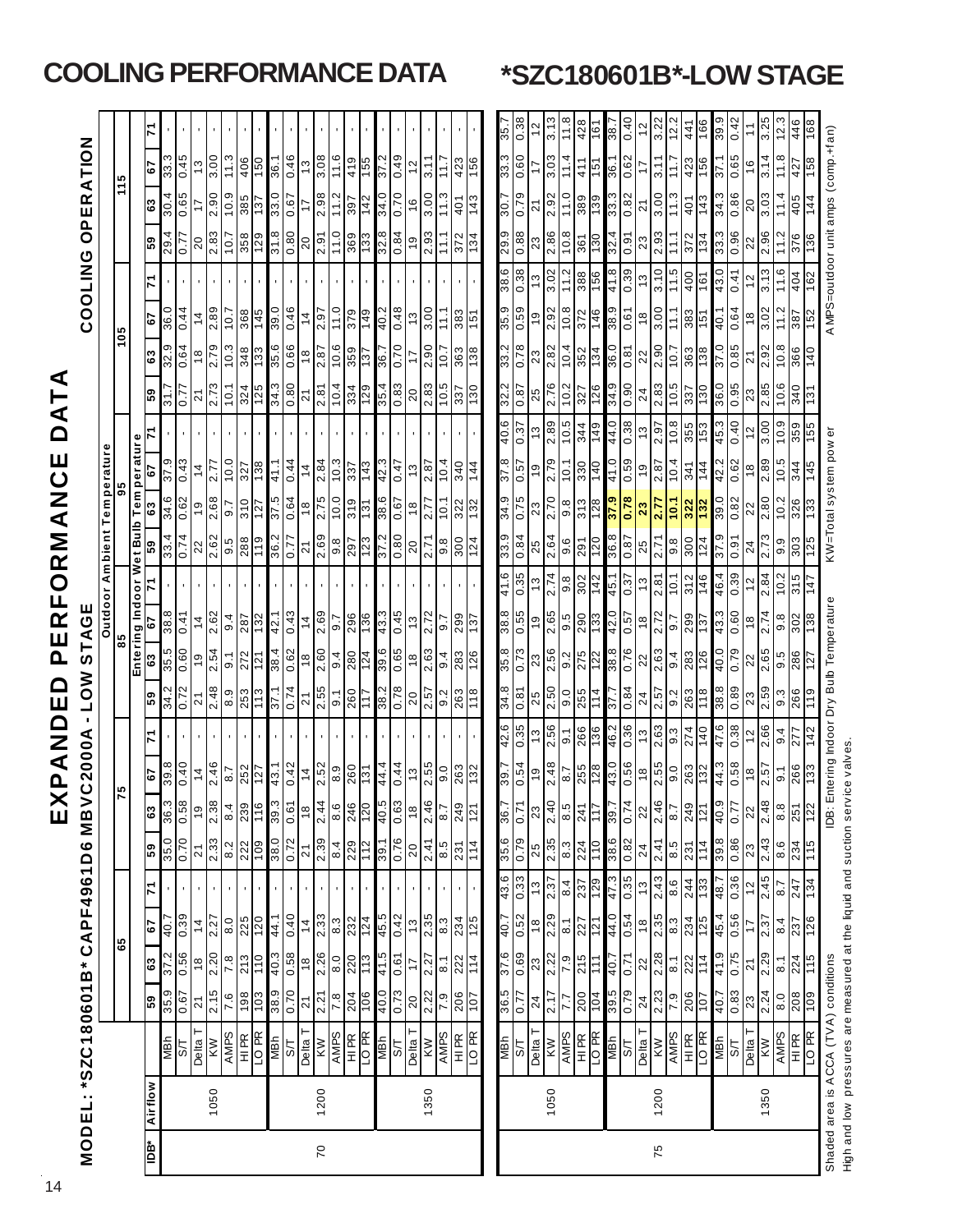|      |         |                                                 |                     |                     |                                                                        |                                            |                     | $\mathbf{\widehat{u}}$                            | Z<br>K<br><u>ِم</u>                                                                                                                                                                                                                                                                                                 | $\Box$              | Ш                                                                                               | ≃<br>Ш<br><u>n</u>                                                                                                                                                                                                                                                                                                  | O<br>Щ                                                                              | <b>IN</b>                                                                                                                                                                                                                                                                                                                                                                                                                                                                       | Ž<br>∢                                                                                                                                                                                                            | Ш                                            | DAT                               | ⋖                                        |                                                                                           |                                                                                                                 |                     |                     |                                                   |                                                         |                |
|------|---------|-------------------------------------------------|---------------------|---------------------|------------------------------------------------------------------------|--------------------------------------------|---------------------|---------------------------------------------------|---------------------------------------------------------------------------------------------------------------------------------------------------------------------------------------------------------------------------------------------------------------------------------------------------------------------|---------------------|-------------------------------------------------------------------------------------------------|---------------------------------------------------------------------------------------------------------------------------------------------------------------------------------------------------------------------------------------------------------------------------------------------------------------------|-------------------------------------------------------------------------------------|---------------------------------------------------------------------------------------------------------------------------------------------------------------------------------------------------------------------------------------------------------------------------------------------------------------------------------------------------------------------------------------------------------------------------------------------------------------------------------|-------------------------------------------------------------------------------------------------------------------------------------------------------------------------------------------------------------------|----------------------------------------------|-----------------------------------|------------------------------------------|-------------------------------------------------------------------------------------------|-----------------------------------------------------------------------------------------------------------------|---------------------|---------------------|---------------------------------------------------|---------------------------------------------------------|----------------|
|      |         | MODEL: *SZC180601B* CAPF4961D6                  |                     |                     |                                                                        |                                            |                     | MBVC                                              | 2000A                                                                                                                                                                                                                                                                                                               | <b>NOT</b>          | n                                                                                               | AGE                                                                                                                                                                                                                                                                                                                 |                                                                                     |                                                                                                                                                                                                                                                                                                                                                                                                                                                                                 |                                                                                                                                                                                                                   |                                              |                                   |                                          |                                                                                           |                                                                                                                 | <b>COOLING</b>      | $\circ$             | PERATION                                          |                                                         |                |
|      |         |                                                 |                     |                     |                                                                        |                                            |                     |                                                   |                                                                                                                                                                                                                                                                                                                     |                     |                                                                                                 |                                                                                                                                                                                                                                                                                                                     |                                                                                     | Outdoor Ambient Temperature                                                                                                                                                                                                                                                                                                                                                                                                                                                     |                                                                                                                                                                                                                   |                                              |                                   |                                          |                                                                                           |                                                                                                                 |                     |                     |                                                   |                                                         |                |
|      |         |                                                 |                     |                     | မိ                                                                     |                                            |                     |                                                   |                                                                                                                                                                                                                                                                                                                     |                     |                                                                                                 |                                                                                                                                                                                                                                                                                                                     |                                                                                     |                                                                                                                                                                                                                                                                                                                                                                                                                                                                                 |                                                                                                                                                                                                                   | 59                                           |                                   |                                          |                                                                                           | కి                                                                                                              |                     |                     | 5<br>÷                                            |                                                         |                |
|      |         |                                                 |                     |                     |                                                                        |                                            |                     |                                                   |                                                                                                                                                                                                                                                                                                                     |                     |                                                                                                 | Entering Indoor W                                                                                                                                                                                                                                                                                                   |                                                                                     | <b>Bulb</b><br>ö                                                                                                                                                                                                                                                                                                                                                                                                                                                                |                                                                                                                                                                                                                   | Temperature                                  |                                   |                                          |                                                                                           |                                                                                                                 |                     |                     |                                                   |                                                         |                |
| iDB* | Airflow |                                                 | 59                  | 3                   | 57                                                                     | 2                                          | និ                  | ෂ                                                 | 5                                                                                                                                                                                                                                                                                                                   | 71                  | 59                                                                                              | e<br>ශ                                                                                                                                                                                                                                                                                                              |                                                                                     | 59                                                                                                                                                                                                                                                                                                                                                                                                                                                                              | $\boldsymbol{\mathsf{s}}$                                                                                                                                                                                         | 5                                            | 7                                 | 8                                        |                                                                                           | 57                                                                                                              | 71                  | 53                  | 3                                                 | <b>e7</b>                                               | 지              |
|      |         | МBИ                                             | 75.                 | $rac{37.9}{0.78}$   | 40.5                                                                   |                                            |                     | $\mathbb{E}$                                      |                                                                                                                                                                                                                                                                                                                     |                     | 35.4                                                                                            |                                                                                                                                                                                                                                                                                                                     | 38.6                                                                                | 343                                                                                                                                                                                                                                                                                                                                                                                                                                                                             | 35.                                                                                                                                                                                                               |                                              | - 07                              |                                          | ន $\frac{15}{3}$ ន្ត្រី                                                                   | 35.8                                                                                                            | 88.                 | 70.Z                | ল                                                 |                                                         | 35.            |
|      |         | $rac{\text{S/T}}{\text{N}}$                     | $\frac{12}{180}$    |                     | 0.64                                                                   | $\frac{81}{80}$                            | 0.87                | $\frac{25}{27}$                                   | $rac{67}{23}$                                                                                                                                                                                                                                                                                                       | $\frac{81}{18}$     | 0.89                                                                                            | $\frac{2}{27}$                                                                                                                                                                                                                                                                                                      | $rac{81}{150}$<br>$\frac{68}{23}$                                                   | $\frac{82}{50}$                                                                                                                                                                                                                                                                                                                                                                                                                                                                 | $rac{86}{1}$                                                                                                                                                                                                      | $\frac{0.70}{23}$                            | 0.53                              | $\frac{0.96}{27}$                        |                                                                                           | $\frac{62}{23}$                                                                                                 | $\frac{8}{18}$      | $\frac{0.97}{26}$   | $\frac{92}{25}$                                   | $\frac{5}{27}$                                          | 0.55           |
|      |         |                                                 |                     |                     | $\frac{2}{3}$                                                          |                                            |                     |                                                   |                                                                                                                                                                                                                                                                                                                     |                     |                                                                                                 |                                                                                                                                                                                                                                                                                                                     |                                                                                     |                                                                                                                                                                                                                                                                                                                                                                                                                                                                                 |                                                                                                                                                                                                                   |                                              |                                   |                                          |                                                                                           |                                                                                                                 |                     |                     |                                                   |                                                         |                |
|      | 1050    | <b>KW<br/>AMPS</b>                              | 2.19                | $\frac{2.24}{7.9}$  | $2.\overline{31}$                                                      | 2.39                                       | 2.37                | 2.42                                              | 2.50                                                                                                                                                                                                                                                                                                                | 2.59                | $\frac{2.52}{9.1}$                                                                              |                                                                                                                                                                                                                                                                                                                     | $\frac{2.76}{9.9}$                                                                  | $\frac{86}{9.7}$                                                                                                                                                                                                                                                                                                                                                                                                                                                                | $\frac{6}{9.9}$                                                                                                                                                                                                   |                                              | 2.92                              | $\frac{2.78}{10.3}$                      | $\frac{2.84}{10.5}$                                                                       | $\frac{2.94}{10.9}$                                                                                             | 3.05                |                     | 11.1                                              | 3.05                                                    | 3.16           |
|      |         |                                                 | 7.7                 |                     | $\overline{82}$                                                        | $\frac{6}{8}$                              | $\frac{4}{3}$       | $\frac{8.5}{8}$                                   | $\frac{8}{250}$                                                                                                                                                                                                                                                                                                     | <u>[م</u>           |                                                                                                 | $\frac{2.58}{9.3}$                                                                                                                                                                                                                                                                                                  | $\frac{15}{26}$ $\frac{1}{8}$ $\frac{1}{8}$ $\frac{1}{24}$                          |                                                                                                                                                                                                                                                                                                                                                                                                                                                                                 |                                                                                                                                                                                                                   | $\frac{2.82}{10.2}$                          |                                   |                                          |                                                                                           |                                                                                                                 | $\frac{1}{13}$      | $\frac{88}{109}$    |                                                   | 11.5                                                    |                |
|      |         | HIPR<br>IO PR                                   | 202                 | 717<br>17           |                                                                        | 239                                        | 227<br>111          |                                                   |                                                                                                                                                                                                                                                                                                                     | <b>881</b>          | <b>258</b>                                                                                      |                                                                                                                                                                                                                                                                                                                     | 884                                                                                 | 7294                                                                                                                                                                                                                                                                                                                                                                                                                                                                            | 316                                                                                                                                                                                                               |                                              | 348                               | 330                                      |                                                                                           | 375                                                                                                             | $\frac{126}{165}$   |                     | 393<br>140                                        | 415<br>153                                              | 433            |
|      |         | MBN                                             |                     |                     | $\frac{1}{25}$                                                         |                                            |                     | $\frac{244}{118}$                                 |                                                                                                                                                                                                                                                                                                                     |                     |                                                                                                 |                                                                                                                                                                                                                                                                                                                     |                                                                                     |                                                                                                                                                                                                                                                                                                                                                                                                                                                                                 |                                                                                                                                                                                                                   |                                              | 43.7                              |                                          |                                                                                           |                                                                                                                 |                     |                     |                                                   |                                                         | $\frac{38}{3}$ |
|      |         | LS                                              | $\frac{40.2}{0.87}$ | $\frac{41.1}{0.82}$ |                                                                        | 46.9                                       | $\frac{060}{6565}$  |                                                   |                                                                                                                                                                                                                                                                                                                     | $\frac{45.9}{0.52}$ |                                                                                                 |                                                                                                                                                                                                                                                                                                                     | $\frac{44.8}{0.53}$<br>$\frac{41.9}{0.71}$                                          |                                                                                                                                                                                                                                                                                                                                                                                                                                                                                 |                                                                                                                                                                                                                   | $\frac{40.9}{0.73}$                          |                                   | $\frac{35.5}{0.99}$                      |                                                                                           |                                                                                                                 | $\frac{41.5}{0.57}$ | $\frac{32.9}{1.00}$ |                                                   | 35.9<br>0.76                                            | 0.57           |
|      |         |                                                 |                     |                     |                                                                        |                                            |                     |                                                   | $rac{42.9}{0.69}$                                                                                                                                                                                                                                                                                                   |                     | $\frac{12}{38}$ $\frac{12}{38}$ $\frac{12}{38}$ $\frac{12}{38}$ $\frac{12}{38}$ $\frac{12}{38}$ |                                                                                                                                                                                                                                                                                                                     |                                                                                     |                                                                                                                                                                                                                                                                                                                                                                                                                                                                                 |                                                                                                                                                                                                                   |                                              | $\frac{0.55}{18}$                 |                                          |                                                                                           | $\frac{38.8}{0.76}$                                                                                             | $\frac{18}{3.13}$   |                     | $\frac{6}{30}$<br>$\frac{1}{2}$<br>$\frac{1}{20}$ | $\overline{z}$                                          |                |
| 80   | 1200    | Delta T<br>KW                                   | $\frac{27}{2.24}$   | $\frac{26}{2.29}$   | $\frac{22}{2.37}$                                                      | $\frac{18}{2.45}$                          | $\frac{27}{2.43}$   | 26,48                                             |                                                                                                                                                                                                                                                                                                                     | $18 \over 2.66$     |                                                                                                 |                                                                                                                                                                                                                                                                                                                     | $\frac{ z ^2}{ z ^2}$<br>$\frac{23}{2.74}$                                          |                                                                                                                                                                                                                                                                                                                                                                                                                                                                                 |                                                                                                                                                                                                                   | $\frac{23}{2.89}$                            |                                   | $\frac{27}{2.86}$<br>$\frac{2.86}{2.81}$ |                                                                                           |                                                                                                                 |                     | $\frac{25}{2.96}$   |                                                   | 3.14                                                    | 3.25           |
|      |         | SdMV                                            | 0.8                 | $\overline{6}$      |                                                                        | $\frac{12}{347}$                           | 8.6                 |                                                   |                                                                                                                                                                                                                                                                                                                     | $rac{1}{277}$       |                                                                                                 |                                                                                                                                                                                                                                                                                                                     |                                                                                     |                                                                                                                                                                                                                                                                                                                                                                                                                                                                                 |                                                                                                                                                                                                                   | $rac{10.5}{344}$                             | $\frac{10.9}{355}$                |                                          |                                                                                           |                                                                                                                 | $\frac{11.6}{ }$    | $\frac{1}{11}$      | 11.4                                              | 11.8                                                    | $\ddot{\sim}$  |
|      |         |                                                 | $\frac{208}{109}$   |                     |                                                                        |                                            | 234                 | $rac{88}{251}$                                    |                                                                                                                                                                                                                                                                                                                     |                     |                                                                                                 |                                                                                                                                                                                                                                                                                                                     |                                                                                     |                                                                                                                                                                                                                                                                                                                                                                                                                                                                                 |                                                                                                                                                                                                                   |                                              |                                   |                                          |                                                                                           |                                                                                                                 |                     |                     |                                                   |                                                         | 446            |
|      |         |                                                 |                     | $\frac{224}{116}$   |                                                                        |                                            |                     |                                                   |                                                                                                                                                                                                                                                                                                                     | 142                 |                                                                                                 |                                                                                                                                                                                                                                                                                                                     |                                                                                     |                                                                                                                                                                                                                                                                                                                                                                                                                                                                                 |                                                                                                                                                                                                                   |                                              |                                   |                                          |                                                                                           |                                                                                                                 | $rac{404}{162}$     | 376<br>136          |                                                   | 428<br>158                                              | řŏ             |
|      |         |                                                 |                     |                     |                                                                        |                                            |                     |                                                   |                                                                                                                                                                                                                                                                                                                     |                     |                                                                                                 |                                                                                                                                                                                                                                                                                                                     |                                                                                     |                                                                                                                                                                                                                                                                                                                                                                                                                                                                                 |                                                                                                                                                                                                                   |                                              |                                   |                                          |                                                                                           |                                                                                                                 |                     |                     |                                                   |                                                         | 39.            |
|      |         | 모 <u>이 지</u> 리<br>그 모두<br>그 모두                  | $\frac{16.0}{714}$  | 42.3                | $\frac{84}{87}$<br>$\frac{237}{28}$<br>$\frac{49}{8}$<br>$\frac{2}{8}$ | 48.4<br>0.52                               | $rac{960}{500}$     | $\frac{41.4}{0.89}$                               | $\frac{1}{9}$ $\frac{1}{8}$ $\frac{1}{8}$ $\frac{1}{8}$ $\frac{1}{2}$ $\frac{1}{2}$ $\frac{1}{2}$ $\frac{1}{2}$ $\frac{1}{2}$ $\frac{1}{2}$ $\frac{1}{2}$ $\frac{1}{2}$ $\frac{1}{2}$ $\frac{1}{2}$ $\frac{1}{2}$ $\frac{1}{2}$ $\frac{1}{2}$ $\frac{1}{2}$ $\frac{1}{2}$ $\frac{1}{2}$ $\frac{1}{2}$ $\frac{1}{2}$ | $\frac{47.2}{0.54}$ | $\frac{15}{30}$ $\frac{15}{20}$ $\frac{15}{20}$ $\frac{15}{20}$ $\frac{15}{20}$                 | $\frac{1}{28}$ $\frac{1}{28}$ $\frac{1}{28}$ $\frac{1}{28}$ $\frac{1}{28}$ $\frac{1}{28}$ $\frac{1}{28}$ $\frac{1}{28}$ $\frac{1}{28}$ $\frac{1}{28}$ $\frac{1}{28}$ $\frac{1}{28}$ $\frac{1}{28}$                                                                                                                  | 46.1<br>$\frac{ 8 }{ 8 8 8}$ $\frac{8}{ 8 8 7}$ $\frac{1}{ 4 8 8}$ $\frac{1}{ 8 7}$ | $\frac{374}{396}$                                                                                                                                                                                                                                                                                                                                                                                                                                                               | $\frac{1}{8}$ $\frac{1}{8}$ $\frac{1}{8}$ $\frac{1}{8}$ $\frac{1}{8}$ $\frac{1}{8}$ $\frac{1}{8}$ $\frac{1}{8}$ $\frac{1}{8}$ $\frac{1}{8}$ $\frac{1}{8}$ $\frac{1}{8}$ $\frac{1}{8}$ $\frac{1}{8}$ $\frac{1}{8}$ | 42.1<br>0. <i>77</i>                         | $rac{205}{180}$<br>$rac{18}{150}$ | $rac{6}{100}$ $rac{8}{200}$              | $\frac{37.4}{1.00}$ $\frac{8}{2.35}$                                                      | $\frac{12}{18}$ $\frac{12}{18}$ $\frac{12}{18}$ $\frac{12}{18}$ $\frac{12}{18}$ $\frac{12}{18}$ $\frac{12}{18}$ | $\frac{42.7}{0.59}$ | $\frac{33.9}{1.00}$ | $rac{44}{14}$<br>$rac{4}{100}$                    | $\frac{80}{370}$<br>$\frac{80}{275}$                    | 0.60           |
|      |         |                                                 |                     |                     |                                                                        | 4                                          |                     |                                                   |                                                                                                                                                                                                                                                                                                                     |                     |                                                                                                 |                                                                                                                                                                                                                                                                                                                     |                                                                                     |                                                                                                                                                                                                                                                                                                                                                                                                                                                                                 |                                                                                                                                                                                                                   |                                              |                                   |                                          |                                                                                           |                                                                                                                 |                     | 3                   |                                                   |                                                         |                |
|      | 1350    | $\frac{\text{Delta}}{\text{KW}}$                | 26<br>2.26          | $\frac{25}{2.31}$   |                                                                        | $\frac{1}{2.47}$                           | 26<br>2.45          | $8\frac{1}{2}$                                    | $\frac{22}{2.59}$                                                                                                                                                                                                                                                                                                   | 2.68                |                                                                                                 |                                                                                                                                                                                                                                                                                                                     | 2.86                                                                                |                                                                                                                                                                                                                                                                                                                                                                                                                                                                                 |                                                                                                                                                                                                                   | $\frac{22}{2.92}$                            |                                   |                                          |                                                                                           |                                                                                                                 | 3.16                | $\frac{99}{2}$      | $\frac{24}{3.06}$                                 |                                                         |                |
|      |         |                                                 | 0.8                 |                     |                                                                        | 8.8                                        | 78                  |                                                   | 5.1                                                                                                                                                                                                                                                                                                                 | 9.5                 |                                                                                                 |                                                                                                                                                                                                                                                                                                                     | 0.3                                                                                 | $\frac{100}{1}$                                                                                                                                                                                                                                                                                                                                                                                                                                                                 | 5.01                                                                                                                                                                                                              | 10.6                                         |                                   | $\circ$                                  | 0.9                                                                                       |                                                                                                                 |                     |                     |                                                   | $\frac{9}{1}$                                           |                |
|      |         |                                                 | 210                 |                     |                                                                        |                                            | 236                 |                                                   | 268                                                                                                                                                                                                                                                                                                                 | 280                 |                                                                                                 |                                                                                                                                                                                                                                                                                                                     | $rac{9.9}{9.6}$                                                                     | 306                                                                                                                                                                                                                                                                                                                                                                                                                                                                             |                                                                                                                                                                                                                   | z                                            |                                   |                                          |                                                                                           |                                                                                                                 | 408                 |                     |                                                   |                                                         |                |
|      |         | AMPS<br>HIPR<br>LO PR                           | $\frac{1}{2}$       | $\frac{226}{117}$   | $\frac{1}{2\sqrt{3}}\frac{1}{8\sqrt{3}}$                               | 249<br>136                                 | $\frac{9}{10}$      |                                                   |                                                                                                                                                                                                                                                                                                                     | <u>ਤ</u>            |                                                                                                 | $rac{6}{280}$                                                                                                                                                                                                                                                                                                       |                                                                                     |                                                                                                                                                                                                                                                                                                                                                                                                                                                                                 |                                                                                                                                                                                                                   | $\overline{4}$                               |                                   |                                          | $\frac{4}{4}$                                                                             | <u>និក្រ្</u> ម                                                                                                 |                     | $rac{15}{137}$      | $\frac{9}{146}$                                   | $\frac{432}{159}$                                       |                |
|      |         |                                                 |                     |                     |                                                                        |                                            |                     |                                                   |                                                                                                                                                                                                                                                                                                                     |                     |                                                                                                 |                                                                                                                                                                                                                                                                                                                     |                                                                                     |                                                                                                                                                                                                                                                                                                                                                                                                                                                                                 |                                                                                                                                                                                                                   |                                              |                                   |                                          |                                                                                           |                                                                                                                 |                     |                     |                                                   |                                                         |                |
|      |         | $\frac{1}{2}$                                   | $\frac{88.0}{825}$  | $\frac{38.5}{0.85}$ | 40.3                                                                   | 43.0                                       | $\frac{16.0}{0.91}$ | 37.6                                              | <b>79.4</b>                                                                                                                                                                                                                                                                                                         | $\frac{42.0}{0.65}$ | $\frac{36.0}{0.36}$                                                                             | $\frac{96.7}{1.96}$                                                                                                                                                                                                                                                                                                 | $rac{10}{0.66}$<br>$\frac{28.0}{9.85}$                                              | 1.55                                                                                                                                                                                                                                                                                                                                                                                                                                                                            | $\frac{35.8}{0.33}$                                                                                                                                                                                               | $\frac{18.0}{9.25}$                          | $\frac{890}{0.00}$                | $\frac{33.4}{1.00}$                      | $\frac{16.0}{0.95}$                                                                       | $rac{18.6}{0.87}$                                                                                               | $\frac{12.0}{0.85}$ | $\frac{30.1}{6.05}$ | $rac{960}{915}$                                   | $\frac{33.0}{0.88}$                                     | $\frac{35}{3}$ |
|      |         |                                                 |                     |                     | 77                                                                     | 0.62                                       |                     | $\frac{88}{0}$                                    | 0.80                                                                                                                                                                                                                                                                                                                |                     |                                                                                                 |                                                                                                                                                                                                                                                                                                                     |                                                                                     | 0.97                                                                                                                                                                                                                                                                                                                                                                                                                                                                            |                                                                                                                                                                                                                   |                                              |                                   |                                          |                                                                                           |                                                                                                                 |                     |                     |                                                   |                                                         |                |
|      |         | Telta <sup>-</sup>                              | $\overline{8}$      | 29                  | 27                                                                     | 23                                         | œ                   | 82                                                | $\overline{z}$                                                                                                                                                                                                                                                                                                      | 24                  | 30                                                                                              | R<br>$\mathcal{R}$                                                                                                                                                                                                                                                                                                  | 24                                                                                  | 0 <sub>0</sub>                                                                                                                                                                                                                                                                                                                                                                                                                                                                  | 29                                                                                                                                                                                                                | 28                                           | $\overline{2}$                    | $\mathbb{S}^2$                           | 82                                                                                        | 77                                                                                                              | 24                  | 77                  | Ñ                                                 | 25                                                      |                |
|      | 1050    | <b>MX</b>                                       | 2.21                | 2.26                | 2.33                                                                   | 2.41                                       | 2.39                | 2.44                                              | 2.52                                                                                                                                                                                                                                                                                                                | 2.61                | 2.54                                                                                            | 2.60                                                                                                                                                                                                                                                                                                                | 2.79<br>2.69                                                                        | 2.69                                                                                                                                                                                                                                                                                                                                                                                                                                                                            | 2.75                                                                                                                                                                                                              | 2.84                                         | 2.94                              | 2.80                                     | 2.87                                                                                      | 7.97                                                                                                            | 3.07                | 2.91                | 2.98                                              | 80.8                                                    | <u>ვ. ვ</u>    |
|      |         | SdMV                                            | 7.8                 | 8.0                 | 8.3                                                                    | 8.5                                        | $\frac{84}{3}$      | 8.6                                               |                                                                                                                                                                                                                                                                                                                     | 6.6                 |                                                                                                 |                                                                                                                                                                                                                                                                                                                     |                                                                                     | $\overline{5}$                                                                                                                                                                                                                                                                                                                                                                                                                                                                  | $\frac{100}{379}$                                                                                                                                                                                                 |                                              |                                   | 10.4                                     |                                                                                           | 11.0                                                                                                            | $\frac{11.4}{1}$    | $\frac{0}{11}$      | 11.2                                              | 11.6                                                    | $\frac{1}{2}$  |
|      |         |                                                 | $\frac{204}{106}$   | 220                 |                                                                        | 242                                        | 229                 | 246                                               |                                                                                                                                                                                                                                                                                                                     | 71                  | 의임                                                                                              |                                                                                                                                                                                                                                                                                                                     | $rac{100}{90}$<br>$\frac{57}{88}$                                                   |                                                                                                                                                                                                                                                                                                                                                                                                                                                                                 |                                                                                                                                                                                                                   |                                              | $\frac{10.7}{351}$                | 334                                      | $rac{26}{150}$                                                                            | 379                                                                                                             | 395                 | 369                 | $rac{141}{1}$                                     | 419                                                     | 437            |
|      |         | 모 <mark>르 동</mark><br>그 <u>동</u>                |                     | 41.7                | $\frac{22}{124}$<br>$\frac{17}{49}$                                    |                                            | 112                 |                                                   | $\frac{1}{8}$ $\frac{1}{8}$ $\frac{1}{8}$ $\frac{1}{8}$ $\frac{1}{8}$ $\frac{1}{8}$ $\frac{1}{8}$ $\frac{1}{8}$ $\frac{1}{8}$                                                                                                                                                                                       | 139                 |                                                                                                 | $\frac{1}{9}$ $\frac{1}{8}$ $\frac{1}{8}$ $\frac{1}{8}$ $\frac{1}{8}$ $\frac{1}{8}$ $\frac{1}{8}$ $\frac{1}{8}$ $\frac{1}{8}$ $\frac{1}{8}$ $\frac{1}{8}$ $\frac{1}{8}$ $\frac{1}{8}$ $\frac{1}{8}$ $\frac{1}{8}$ $\frac{1}{8}$ $\frac{1}{8}$ $\frac{1}{8}$ $\frac{1}{8}$ $\frac{1}{8}$ $\frac{1}{8}$ $\frac{1}{8}$ |                                                                                     | $ \tilde{z} $                                                                                                                                                                                                                                                                                                                                                                                                                                                                   | 131                                                                                                                                                                                                               | $\frac{10.3}{10.8}$<br>$\frac{40.87}{40.87}$ |                                   |                                          |                                                                                           |                                                                                                                 |                     | 133                 |                                                   | $\frac{154}{35.8}$<br>$\frac{8}{37}$<br>$\frac{16}{37}$ | 38.7<br>ö      |
|      |         |                                                 | $\frac{40.9}{0.91}$ | $\frac{88}{ }$      |                                                                        | 46.6                                       | $\frac{40.0}{0.95}$ |                                                   |                                                                                                                                                                                                                                                                                                                     | 45.5<br>0.67        | $\frac{28.0}{0.97}$                                                                             |                                                                                                                                                                                                                                                                                                                     |                                                                                     |                                                                                                                                                                                                                                                                                                                                                                                                                                                                                 | 38.8<br>0.97                                                                                                                                                                                                      |                                              | $rac{43.4}{0.71}$                 |                                          |                                                                                           | $\frac{16.0}{9.86}$                                                                                             | $\frac{41.2}{0.74}$ | $\frac{33.5}{1.00}$ | 34.2                                              |                                                         |                |
|      |         |                                                 |                     |                     |                                                                        |                                            |                     |                                                   |                                                                                                                                                                                                                                                                                                                     |                     |                                                                                                 |                                                                                                                                                                                                                                                                                                                     |                                                                                     |                                                                                                                                                                                                                                                                                                                                                                                                                                                                                 |                                                                                                                                                                                                                   |                                              |                                   |                                          |                                                                                           |                                                                                                                 |                     |                     |                                                   |                                                         |                |
| 85   | 1200    | $\frac{1}{2}$ Delta T                           | 29<br>2.26          | $\frac{28}{2.31}$   | $\frac{27}{2.39}$                                                      | 23<br>2.47                                 | 29<br>245           | $rac{1}{4}$ $rac{5}{6}$ $\frac{8}{1}$ $rac{5}{1}$ |                                                                                                                                                                                                                                                                                                                     | $\frac{23}{2.68}$   | $\frac{1}{28}$                                                                                  |                                                                                                                                                                                                                                                                                                                     | $\frac{44.4}{0.69}$ $\frac{23}{2.86}$<br>$rac{17}{285}$<br>$rac{28}{277}$           |                                                                                                                                                                                                                                                                                                                                                                                                                                                                                 |                                                                                                                                                                                                                   | $\frac{27}{2.92}$                            | 24<br>3.02                        |                                          |                                                                                           | $rac{27}{3.05}$                                                                                                 | $\frac{23}{3.16}$   | $\frac{26}{2.99}$   | 26<br>3.06                                        |                                                         | $\frac{28}{3}$ |
|      |         | <b>SHNV</b>                                     | 0.8                 | 8.2                 |                                                                        |                                            | 8.7                 | 6.8                                               |                                                                                                                                                                                                                                                                                                                     | ခြိ                 |                                                                                                 |                                                                                                                                                                                                                                                                                                                     | 10.3                                                                                |                                                                                                                                                                                                                                                                                                                                                                                                                                                                                 |                                                                                                                                                                                                                   |                                              |                                   | $\frac{36.2}{1.00}$<br>$\frac{28}{2.88}$ | $\frac{36.9}{1.08}$ $\frac{8}{2}$ $\frac{8}{2}$ $\frac{1}{2}$ $\frac{1}{2}$ $\frac{1}{2}$ | 11.3                                                                                                            | 2.11                | 11.3                | $-11.5$                                           | 11.9                                                    | $\frac{1}{2}$  |
|      |         |                                                 | 210                 |                     |                                                                        |                                            |                     |                                                   |                                                                                                                                                                                                                                                                                                                     |                     |                                                                                                 |                                                                                                                                                                                                                                                                                                                     |                                                                                     |                                                                                                                                                                                                                                                                                                                                                                                                                                                                                 |                                                                                                                                                                                                                   |                                              |                                   |                                          |                                                                                           |                                                                                                                 |                     |                     |                                                   |                                                         | 450            |
|      |         | TD<br><b>DPR</b><br>NB <sub>A</sub><br>SA<br>SA | 011                 | $rac{226}{117}$     | $rac{6}{20}$<br>$rac{1}{20}$<br>$rac{1}{20}$                           | $rac{8.8}{249}$                            | 236                 | <b>34</b> 20<br>42.0<br>42.0                      | $rac{268}{288}$                                                                                                                                                                                                                                                                                                     | $\frac{280}{143}$   | $\frac{94}{268}$                                                                                |                                                                                                                                                                                                                                                                                                                     | $rac{318}{149}$<br>9.9<br>805<br>9.9<br>9.9<br>9.9<br>9.9<br>9.9<br>9.9             | $\frac{\sqrt{2}}{\sqrt{2}}\frac{\sqrt{2}}{\sqrt{2}}\frac{\sqrt{2}}{\sqrt{2}}\frac{\sqrt{2}}{\sqrt{2}}\frac{\sqrt{2}}{\sqrt{2}}\frac{\sqrt{2}}{\sqrt{2}}\frac{\sqrt{2}}{\sqrt{2}}\frac{\sqrt{2}}{\sqrt{2}}\frac{\sqrt{2}}{\sqrt{2}}\frac{\sqrt{2}}{\sqrt{2}}\frac{\sqrt{2}}{\sqrt{2}}\frac{\sqrt{2}}{\sqrt{2}}\frac{\sqrt{2}}{\sqrt{2}}\frac{\sqrt{2}}{\sqrt{2}}\frac{\sqrt{2}}{\sqrt{2}}\frac{\sqrt{2}}{\sqrt{2}}\frac{\sqrt{2}}{\sqrt{2}}\frac{\sqrt{2}}{\sqrt{2}}\frac{\sqrt$ | $\frac{88}{28720}$                                                                                                                                                                                                | $\frac{158}{25}$                             | $\frac{11.0}{362}$                | $rac{13}{133}$                           | $rac{370}{141}$                                                                           | $rac{26}{25}$                                                                                                   | $\frac{408}{164}$   | <b>137</b>          | $rac{9}{146}$                                     | $432$<br>$159$<br>$36.8$                                |                |
|      |         |                                                 | 42.2                | 43.0                |                                                                        | 48.0                                       | 41.2                |                                                   | 44.0                                                                                                                                                                                                                                                                                                                | 46.9                | $\frac{1}{40}$                                                                                  | 41.0                                                                                                                                                                                                                                                                                                                | 45.8                                                                                |                                                                                                                                                                                                                                                                                                                                                                                                                                                                                 | 40.0                                                                                                                                                                                                              | 41.9                                         | 44.7                              |                                          | 38.0                                                                                      |                                                                                                                 | 42.4                | 34.5                | 35.2                                              |                                                         |                |
|      |         |                                                 | 0.96                | 0.92                | 0.83                                                                   | 0.68                                       | 660                 |                                                   | 0.86                                                                                                                                                                                                                                                                                                                | 0.70                | $\overline{\mathbf{S}}$                                                                         | 0.98                                                                                                                                                                                                                                                                                                                | 0.72                                                                                |                                                                                                                                                                                                                                                                                                                                                                                                                                                                                 | $\frac{8}{1}$                                                                                                                                                                                                     | $\frac{92}{2}$                               | 0.74                              | $\overline{5}$                           | $\frac{100}{100}$                                                                         | 0.95                                                                                                            | に<br>0.             | 1.00                | 00.1                                              | 0.96                                                    |                |
|      |         | <u>L</u> eµəd                                   | 28                  | 27                  | 26                                                                     | $\mathbf{z}$                               | 28                  | 72                                                |                                                                                                                                                                                                                                                                                                                     |                     | 72                                                                                              | Z.                                                                                                                                                                                                                                                                                                                  | $\infty$                                                                            | 27                                                                                                                                                                                                                                                                                                                                                                                                                                                                              | 27                                                                                                                                                                                                                | 26                                           |                                   | 25                                       | 26                                                                                        | 26                                                                                                              | 22                  | 24                  | 24                                                | $\overline{2}$                                          |                |
|      | 1350    | <b>KW</b>                                       | 2.28                | $\frac{23}{8}$      | 2.41                                                                   |                                            | 2.47                | 2.53                                              | 2.61                                                                                                                                                                                                                                                                                                                | 2.70                | 2.64                                                                                            | 2.7<br>2.70                                                                                                                                                                                                                                                                                                         | 88.7                                                                                | 82.2                                                                                                                                                                                                                                                                                                                                                                                                                                                                            | 2.85                                                                                                                                                                                                              | 2.95                                         | 3.05                              | 2.9'                                     | 7.97                                                                                      | 80.8                                                                                                            |                     | .<br>მა             | 803                                               | 3.19                                                    |                |
|      |         | AMPS                                            | $\overline{8}$ .    |                     | 8.5                                                                    | $\frac{50}{8}$ $\frac{9}{8}$ $\frac{1}{8}$ | 87                  | $rac{1}{85}$                                      | 9.2                                                                                                                                                                                                                                                                                                                 | 9.6                 | 5.6                                                                                             | $\overline{5}$                                                                                                                                                                                                                                                                                                      | 10.4<br>10.0                                                                        | 10.1                                                                                                                                                                                                                                                                                                                                                                                                                                                                            | 10.4                                                                                                                                                                                                              | $\frac{1}{2}$                                |                                   | $\frac{1}{2}$                            |                                                                                           |                                                                                                                 |                     |                     |                                                   | $\frac{20}{496}$                                        |                |
|      |         | HIPR<br>IO <sub>FR</sub>                        | 212                 | 229                 | $\frac{541}{29}$                                                       |                                            | $\frac{238}{117}$   |                                                   | 22                                                                                                                                                                                                                                                                                                                  |                     | 77                                                                                              | $\frac{29}{20}$                                                                                                                                                                                                                                                                                                     | <u>ង្គ្រ</u> ៃ<br>$\frac{8}{141}$                                                   | $\frac{309}{2}$                                                                                                                                                                                                                                                                                                                                                                                                                                                                 |                                                                                                                                                                                                                   | မ္ဘ                                          |                                   | 34                                       |                                                                                           | $rac{15}{155}$                                                                                                  |                     | $\frac{384}{138}$   | $\frac{413}{147}$                                 |                                                         |                |
|      |         |                                                 |                     |                     |                                                                        |                                            |                     |                                                   |                                                                                                                                                                                                                                                                                                                     |                     |                                                                                                 |                                                                                                                                                                                                                                                                                                                     |                                                                                     |                                                                                                                                                                                                                                                                                                                                                                                                                                                                                 |                                                                                                                                                                                                                   |                                              |                                   |                                          |                                                                                           |                                                                                                                 |                     |                     |                                                   |                                                         |                |
|      |         | Shaded area is ACCA (TVA) conditions            |                     |                     |                                                                        |                                            |                     | iDB:                                              | Entering                                                                                                                                                                                                                                                                                                            | Indoor              |                                                                                                 | Dry Bulb Temperature                                                                                                                                                                                                                                                                                                |                                                                                     |                                                                                                                                                                                                                                                                                                                                                                                                                                                                                 |                                                                                                                                                                                                                   | KW=Total system power                        |                                   |                                          |                                                                                           | AMPS=outdoor                                                                                                    |                     |                     | unitamps (comp.+fan)                              |                                                         |                |

# **EYPANDED PEREORMANCE DATA**

ł,

## **COOLING PERFORMANCE DATA \*SZC180601B\*-LOW STAGE**

High and bw pressures are measured at the liquid and suction service valves. High and low pressures are measured at the liquid and suction service valves.

15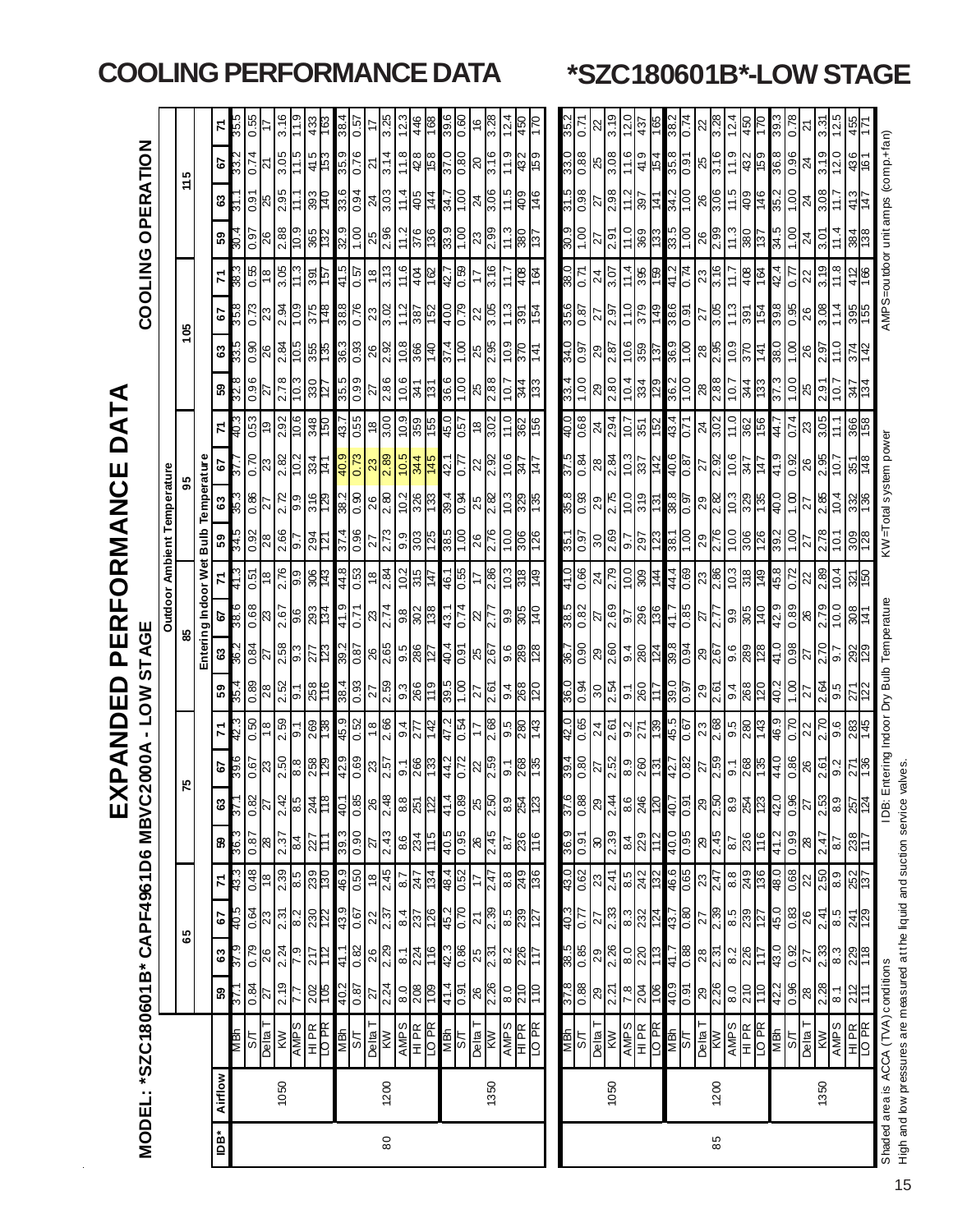|               |             |                                                                              |                         |                                                                                     |                                                                                           |                                                        |                                                                                     | 只                                                                                                                                           | മ                                 | ANDED                                                |                                                                                                                                           |                                                                                                                     |                                                                                             |                                                                                                                                                                               | PERFORMANCE                                                    |                                                                                 |                                                                                                                                                                                                                                                                                                                        |                                                      |                                                                                                                       |                                               |                                                                            | COOLING OPERATION                                                                                                                                                                                                                                                                                                              |                                             |                    |
|---------------|-------------|------------------------------------------------------------------------------|-------------------------|-------------------------------------------------------------------------------------|-------------------------------------------------------------------------------------------|--------------------------------------------------------|-------------------------------------------------------------------------------------|---------------------------------------------------------------------------------------------------------------------------------------------|-----------------------------------|------------------------------------------------------|-------------------------------------------------------------------------------------------------------------------------------------------|---------------------------------------------------------------------------------------------------------------------|---------------------------------------------------------------------------------------------|-------------------------------------------------------------------------------------------------------------------------------------------------------------------------------|----------------------------------------------------------------|---------------------------------------------------------------------------------|------------------------------------------------------------------------------------------------------------------------------------------------------------------------------------------------------------------------------------------------------------------------------------------------------------------------|------------------------------------------------------|-----------------------------------------------------------------------------------------------------------------------|-----------------------------------------------|----------------------------------------------------------------------------|--------------------------------------------------------------------------------------------------------------------------------------------------------------------------------------------------------------------------------------------------------------------------------------------------------------------------------|---------------------------------------------|--------------------|
|               |             | MODEL: "SZC180361A" / CA*F3743*6" + TXV / MBVC1600"-1"                       |                         |                                                                                     |                                                                                           |                                                        |                                                                                     |                                                                                                                                             |                                   |                                                      | Design Subcooling 5-7 °F                                                                                                                  |                                                                                                                     |                                                                                             |                                                                                                                                                                               |                                                                | @the liquid service valve, AHRI 95 test conditions.                             |                                                                                                                                                                                                                                                                                                                        |                                                      |                                                                                                                       |                                               |                                                                            |                                                                                                                                                                                                                                                                                                                                |                                             |                    |
|               |             |                                                                              |                         | 18                                                                                  |                                                                                           |                                                        |                                                                                     |                                                                                                                                             |                                   |                                                      |                                                                                                                                           |                                                                                                                     |                                                                                             |                                                                                                                                                                               | <b>Outdoor Ambient Temperature</b>                             | န္တ                                                                             |                                                                                                                                                                                                                                                                                                                        |                                                      | <b>Sol</b>                                                                                                            |                                               |                                                                            |                                                                                                                                                                                                                                                                                                                                |                                             |                    |
|               |             |                                                                              |                         |                                                                                     |                                                                                           |                                                        |                                                                                     |                                                                                                                                             |                                   |                                                      |                                                                                                                                           | 88                                                                                                                  |                                                                                             |                                                                                                                                                                               |                                                                |                                                                                 |                                                                                                                                                                                                                                                                                                                        |                                                      |                                                                                                                       |                                               |                                                                            | 위                                                                                                                                                                                                                                                                                                                              |                                             |                    |
| 阊             | <b>WOWR</b> |                                                                              | ඹ                       |                                                                                     | ত                                                                                         | N                                                      | B,                                                                                  | 63                                                                                                                                          | 79                                |                                                      |                                                                                                                                           |                                                                                                                     |                                                                                             |                                                                                                                                                                               | Entering Indoor Wet Bulb Temperature<br>63   67   71   59   63 |                                                                                 | B)                                                                                                                                                                                                                                                                                                                     | 8                                                    | <b>P</b>                                                                                                              | Z.                                            | 8                                                                          | ශ                                                                                                                                                                                                                                                                                                                              | Ø                                           |                    |
|               |             | RE<br><u>PES</u><br>RESERE                                                   | 6 DE                    | 8 8 9 9 5 5 8 9 3 9 8                                                               |                                                                                           |                                                        |                                                                                     | <u>ှုမြို့များ များများများ</u>                                                                                                             |                                   |                                                      | <mark>ြစ္မွ</mark> ု မွုျဖစ္လုပ္ကူးေတြ ျပည့္လူမွာ                                                                                         | <u>မိုမိုမြို့များ မြို့ပြုပြုပြုပြုပြုပြုပြုပြုပြုပြ</u>                                                           | <u>ှိမ္မာ မြို့များ မြို့များ မြို့များ မြို့</u>                                           |                                                                                                                                                                               |                                                                | <mark>၉ မြို့ခြင်းမြို့မျှ မြို့ခြင်းမြို့မြို့</mark>                          |                                                                                                                                                                                                                                                                                                                        | <u>ိုးဖြံ့မြို့ပြုံမြို့ဖြံ့ဖြံ့ဖြံ့ဖြံ့ဖြံ့ဖြံ့</u> | <u>ခိုင် မြိုင် မြို့ မြို့မြို့ မြို့မြို့</u>                                                                       |                                               |                                                                            | <u>ျှင် မြိုင်ခြိုင် မြိုင်ခြိုင် မြိုင်ခြိုင်</u>                                                                                                                                                                                                                                                                             | $\frac{988}{10.46}$                         |                    |
|               |             |                                                                              | $\frac{55}{20}$         |                                                                                     | <u>ဗိုဒ္ဓြို႕မွ မြန္မာမြ</u>                                                              |                                                        | $\frac{302}{20}$                                                                    |                                                                                                                                             | <u>အိုမျှ များဖြံ့ဖြံ့ဖြံ့</u>    |                                                      |                                                                                                                                           |                                                                                                                     |                                                                                             |                                                                                                                                                                               | $\frac{10}{10}$                                                |                                                                                 | $\frac{273}{108}$ $\frac{1}{8}$ $\frac{1}{8}$ $\frac{1}{8}$ $\frac{1}{8}$ $\frac{1}{8}$ $\frac{1}{8}$ $\frac{1}{8}$ $\frac{1}{8}$ $\frac{1}{8}$ $\frac{1}{8}$ $\frac{1}{8}$ $\frac{1}{8}$ $\frac{1}{8}$ $\frac{1}{8}$ $\frac{1}{8}$ $\frac{1}{8}$ $\frac{1}{8}$ $\frac{1}{8}$ $\frac{1}{8}$ $\frac{1}{8}$ $\frac{1}{8$ |                                                      |                                                                                                                       |                                               |                                                                            |                                                                                                                                                                                                                                                                                                                                |                                             |                    |
|               | 1094        |                                                                              |                         |                                                                                     |                                                                                           |                                                        |                                                                                     |                                                                                                                                             |                                   |                                                      |                                                                                                                                           |                                                                                                                     |                                                                                             |                                                                                                                                                                               |                                                                |                                                                                 |                                                                                                                                                                                                                                                                                                                        |                                                      |                                                                                                                       |                                               |                                                                            |                                                                                                                                                                                                                                                                                                                                | 281                                         |                    |
|               |             |                                                                              |                         |                                                                                     |                                                                                           |                                                        |                                                                                     |                                                                                                                                             |                                   |                                                      |                                                                                                                                           |                                                                                                                     |                                                                                             |                                                                                                                                                                               |                                                                |                                                                                 |                                                                                                                                                                                                                                                                                                                        |                                                      |                                                                                                                       |                                               |                                                                            |                                                                                                                                                                                                                                                                                                                                | 11.3                                        |                    |
|               |             |                                                                              |                         |                                                                                     |                                                                                           |                                                        |                                                                                     |                                                                                                                                             |                                   |                                                      |                                                                                                                                           |                                                                                                                     |                                                                                             |                                                                                                                                                                               |                                                                |                                                                                 |                                                                                                                                                                                                                                                                                                                        |                                                      |                                                                                                                       |                                               |                                                                            |                                                                                                                                                                                                                                                                                                                                |                                             |                    |
|               |             |                                                                              |                         |                                                                                     |                                                                                           |                                                        | $\frac{81}{88}$                                                                     |                                                                                                                                             |                                   |                                                      |                                                                                                                                           |                                                                                                                     |                                                                                             |                                                                                                                                                                               |                                                                |                                                                                 |                                                                                                                                                                                                                                                                                                                        |                                                      |                                                                                                                       |                                               |                                                                            |                                                                                                                                                                                                                                                                                                                                | $\frac{1}{2}$                               |                    |
|               |             |                                                                              | $\frac{\log 2}{\log 2}$ |                                                                                     |                                                                                           |                                                        |                                                                                     |                                                                                                                                             |                                   |                                                      |                                                                                                                                           |                                                                                                                     |                                                                                             |                                                                                                                                                                               |                                                                |                                                                                 |                                                                                                                                                                                                                                                                                                                        |                                                      |                                                                                                                       |                                               |                                                                            |                                                                                                                                                                                                                                                                                                                                | $rac{31.2}{0.48}$                           |                    |
|               |             |                                                                              |                         |                                                                                     |                                                                                           |                                                        |                                                                                     |                                                                                                                                             |                                   |                                                      |                                                                                                                                           |                                                                                                                     |                                                                                             |                                                                                                                                                                               |                                                                |                                                                                 |                                                                                                                                                                                                                                                                                                                        |                                                      |                                                                                                                       |                                               |                                                                            |                                                                                                                                                                                                                                                                                                                                |                                             |                    |
|               |             |                                                                              | $\frac{18}{2.08}$       |                                                                                     |                                                                                           |                                                        |                                                                                     |                                                                                                                                             |                                   |                                                      |                                                                                                                                           |                                                                                                                     |                                                                                             |                                                                                                                                                                               |                                                                |                                                                                 |                                                                                                                                                                                                                                                                                                                        |                                                      |                                                                                                                       |                                               |                                                                            |                                                                                                                                                                                                                                                                                                                                |                                             |                    |
| $\mathcal{R}$ | 1250        |                                                                              |                         | မြွေခြွန်မြှု                                                                       | <u>န္ကုန္တုန္ကုန္ကုန္ကုန္ကုန္ကုန္</u>                                                     |                                                        | <u>သူမြွ မြွေးမြှေ</u>                                                              | $\frac{15}{10}$                                                                                                                             | <u>မြို့ချိုင်မြို့အမြို့</u>     |                                                      | $\frac{18}{10}$ $\frac{12}{10}$ $\frac{12}{10}$                                                                                           |                                                                                                                     |                                                                                             |                                                                                                                                                                               | ၜ <u>ၛၟႜႜႜၜႜၛၟၛႜၛၛၟၣႜၛၯ</u>                                    |                                                                                 |                                                                                                                                                                                                                                                                                                                        |                                                      |                                                                                                                       |                                               |                                                                            |                                                                                                                                                                                                                                                                                                                                | $=\frac{15}{18}$                            |                    |
|               |             |                                                                              | $\frac{77}{217}$        |                                                                                     |                                                                                           |                                                        |                                                                                     |                                                                                                                                             |                                   |                                                      |                                                                                                                                           |                                                                                                                     |                                                                                             |                                                                                                                                                                               |                                                                |                                                                                 |                                                                                                                                                                                                                                                                                                                        |                                                      |                                                                                                                       |                                               |                                                                            |                                                                                                                                                                                                                                                                                                                                |                                             |                    |
|               |             |                                                                              | 90L                     |                                                                                     |                                                                                           |                                                        |                                                                                     |                                                                                                                                             |                                   |                                                      |                                                                                                                                           |                                                                                                                     |                                                                                             |                                                                                                                                                                               |                                                                |                                                                                 |                                                                                                                                                                                                                                                                                                                        |                                                      |                                                                                                                       |                                               |                                                                            |                                                                                                                                                                                                                                                                                                                                |                                             |                    |
|               |             | MBh                                                                          |                         |                                                                                     |                                                                                           |                                                        |                                                                                     |                                                                                                                                             |                                   |                                                      |                                                                                                                                           |                                                                                                                     |                                                                                             |                                                                                                                                                                               |                                                                |                                                                                 |                                                                                                                                                                                                                                                                                                                        |                                                      |                                                                                                                       |                                               |                                                                            |                                                                                                                                                                                                                                                                                                                                |                                             |                    |
|               |             |                                                                              | $\frac{34.5}{0.76}$     |                                                                                     |                                                                                           |                                                        | $rac{25}{108}$                                                                      |                                                                                                                                             | $\frac{3}{8}$<br>$\frac{4}{8}$    |                                                      |                                                                                                                                           |                                                                                                                     |                                                                                             |                                                                                                                                                                               |                                                                |                                                                                 |                                                                                                                                                                                                                                                                                                                        |                                                      |                                                                                                                       |                                               |                                                                            |                                                                                                                                                                                                                                                                                                                                | $\frac{321}{0.50}$                          |                    |
|               |             | $\frac{1}{2}$                                                                |                         | 88654885                                                                            | $\frac{1}{38}$ $\frac{1}{38}$ $\frac{1}{38}$ $\frac{1}{38}$ $\frac{1}{38}$ $\frac{1}{38}$ |                                                        |                                                                                     | ၜ႞ၜႜၜ႞ႜ႞ၛၟၜႜၛႜႜၛ<br>ႜႜႜႜႜႜၛ႞                                                                                                                |                                   |                                                      | $\frac{1}{3} \left  \frac{1}{3} \right  \ge \left  \frac{1}{2} \right  \ge \left  \frac{1}{3} \right  \ge \left  \frac{1}{3} \right  \ge$ |                                                                                                                     | $rac{21}{25}$ $rac{1}{25}$ $rac{1}{25}$ $rac{1}{25}$ $rac{1}{25}$ $rac{1}{25}$ $rac{1}{25}$ |                                                                                                                                                                               | <u>이 나이</u>                                                    | $\frac{15}{15}$ $\frac{15}{15}$ $\frac{15}{15}$ $\frac{15}{15}$ $\frac{15}{15}$ |                                                                                                                                                                                                                                                                                                                        | <u>မို့မြို့မြို့များ</u>                            | $\frac{16}{15}$ $\frac{12}{15}$ $\frac{12}{15}$ $\frac{12}{15}$ $\frac{12}{15}$                                       |                                               | $\frac{1}{88}$ $\frac{1}{88}$ $\frac{1}{88}$ $\frac{1}{88}$ $\frac{1}{88}$ |                                                                                                                                                                                                                                                                                                                                |                                             |                    |
|               | 1406        |                                                                              | 2.10                    |                                                                                     |                                                                                           |                                                        |                                                                                     |                                                                                                                                             |                                   |                                                      |                                                                                                                                           |                                                                                                                     |                                                                                             |                                                                                                                                                                               |                                                                |                                                                                 |                                                                                                                                                                                                                                                                                                                        |                                                      |                                                                                                                       |                                               |                                                                            |                                                                                                                                                                                                                                                                                                                                |                                             |                    |
|               |             |                                                                              | $\frac{20}{812}$        |                                                                                     |                                                                                           |                                                        | $\frac{28}{28}$ $\frac{12}{28}$                                                     |                                                                                                                                             | $= 89.88$                         |                                                      |                                                                                                                                           |                                                                                                                     |                                                                                             |                                                                                                                                                                               | <u>ပြီး မြို့</u>                                              |                                                                                 |                                                                                                                                                                                                                                                                                                                        |                                                      |                                                                                                                       |                                               |                                                                            |                                                                                                                                                                                                                                                                                                                                | <mark>는 일</mark> 등 용이                       |                    |
|               |             |                                                                              |                         |                                                                                     |                                                                                           |                                                        |                                                                                     |                                                                                                                                             |                                   |                                                      |                                                                                                                                           |                                                                                                                     |                                                                                             |                                                                                                                                                                               |                                                                |                                                                                 |                                                                                                                                                                                                                                                                                                                        |                                                      |                                                                                                                       |                                               |                                                                            |                                                                                                                                                                                                                                                                                                                                |                                             |                    |
|               |             | $rac{HR}{10}$                                                                |                         |                                                                                     |                                                                                           |                                                        |                                                                                     |                                                                                                                                             |                                   |                                                      |                                                                                                                                           |                                                                                                                     |                                                                                             |                                                                                                                                                                               |                                                                |                                                                                 |                                                                                                                                                                                                                                                                                                                        |                                                      |                                                                                                                       |                                               |                                                                            |                                                                                                                                                                                                                                                                                                                                |                                             |                    |
|               |             |                                                                              |                         |                                                                                     |                                                                                           |                                                        |                                                                                     |                                                                                                                                             |                                   |                                                      |                                                                                                                                           |                                                                                                                     |                                                                                             |                                                                                                                                                                               |                                                                |                                                                                 |                                                                                                                                                                                                                                                                                                                        |                                                      |                                                                                                                       |                                               |                                                                            |                                                                                                                                                                                                                                                                                                                                |                                             |                    |
|               |             |                                                                              | $\frac{31.5}{0.79}$     | $\frac{24}{12}$                                                                     |                                                                                           |                                                        |                                                                                     |                                                                                                                                             |                                   |                                                      |                                                                                                                                           |                                                                                                                     |                                                                                             |                                                                                                                                                                               |                                                                |                                                                                 |                                                                                                                                                                                                                                                                                                                        |                                                      |                                                                                                                       |                                               |                                                                            |                                                                                                                                                                                                                                                                                                                                |                                             | $rac{8}{20}$       |
|               |             |                                                                              |                         |                                                                                     |                                                                                           |                                                        |                                                                                     |                                                                                                                                             |                                   |                                                      |                                                                                                                                           |                                                                                                                     |                                                                                             |                                                                                                                                                                               |                                                                |                                                                                 |                                                                                                                                                                                                                                                                                                                        |                                                      |                                                                                                                       |                                               |                                                                            |                                                                                                                                                                                                                                                                                                                                |                                             | 04.0               |
|               |             | 횡의설                                                                          | $\frac{1}{\sqrt{2}}$ মু | $\frac{9}{20}$                                                                      |                                                                                           |                                                        |                                                                                     |                                                                                                                                             |                                   |                                                      |                                                                                                                                           |                                                                                                                     |                                                                                             |                                                                                                                                                                               |                                                                |                                                                                 |                                                                                                                                                                                                                                                                                                                        |                                                      |                                                                                                                       |                                               |                                                                            | $\frac{265}{281}$                                                                                                                                                                                                                                                                                                              |                                             | $\varepsilon$ ကြီး |
|               | 1094        |                                                                              |                         |                                                                                     |                                                                                           |                                                        |                                                                                     |                                                                                                                                             |                                   |                                                      |                                                                                                                                           |                                                                                                                     |                                                                                             |                                                                                                                                                                               |                                                                |                                                                                 |                                                                                                                                                                                                                                                                                                                        |                                                      |                                                                                                                       |                                               |                                                                            |                                                                                                                                                                                                                                                                                                                                |                                             |                    |
|               |             | <b>SER SERVER</b>                                                            | $\frac{5}{25}$          | 778                                                                                 | <u>ဗိုဇ္ဓိုေဒြ မြန္မာမြန္မာမြန္မာမြန္မာမြန္မာ</u>                                         | <u>ိမ္ကို – တိုဆိုင္ကို မြန္မိုမို – တိုဆိုမိုမို </u> | <u>ြို့မျှ များများများ</u>                                                         | $\frac{1}{2}$ $\frac{1}{2}$ $\frac{1}{2}$ $\frac{1}{2}$ $\frac{1}{2}$ $\frac{1}{2}$ $\frac{1}{2}$ $\frac{1}{2}$ $\frac{1}{2}$ $\frac{1}{2}$ | ၛၟႜၛၟႝၜႜၛၟၣႜႜႜႜႜႜႜႜႍ႞ႜၛၟၜၛၟၜၛၟၯၟႜ |                                                      | 88 <u>22892558826986</u>                                                                                                                  |                                                                                                                     | <u>အိုင္တြို႕ေမွ မြန္မာမြန္မာမြန္မာမြန္မာမြန္မာ</u>                                         |                                                                                                                                                                               | <u>ဖြစ္တြို႔မွာ အမြန္အျခားအျခစ္အျခား</u>                       | <u>ိုင္ပိုင္ပိုင္ပိုင္ကိုင္ကိုင္ကိုင္ကိုင္ကိုင္ကိုင္ကိုင္</u>                   | <u>ိုင္ကို တြင္လုပ္သည္ အတြက္ အတြက္လည္း</u><br>အခ်ိဳ႕ အတြက္ အခ်ိဳ႕ အခ်ိဳ႕ အခ်ိဳ႕ အခ်ိဳ႕ အခ်ိဳ႕ အခ်ိဳ႕ အခ်ိဳ႕ အခ်ိဳ႕ အခ်ိဳ႕ အခ်ိဳ႕ အခ်ိဳ႕ အခ်ိဳ႕ အခ်ိဳ႕ အခ်ိဳ႕                                                                                                                                                           | <u>ဖွစ်ခြင်းခြင်းမြစ်ခြင်းမြစ်</u> ခြင်းမြစ်         |                                                                                                                       | <u>88 = 8 전부 8 영원 = 인정화 8</u>                 |                                                                            |                                                                                                                                                                                                                                                                                                                                | $\frac{14}{15}$                             | ္                  |
|               |             |                                                                              |                         |                                                                                     |                                                                                           |                                                        |                                                                                     |                                                                                                                                             |                                   |                                                      |                                                                                                                                           |                                                                                                                     |                                                                                             |                                                                                                                                                                               |                                                                |                                                                                 |                                                                                                                                                                                                                                                                                                                        |                                                      |                                                                                                                       |                                               |                                                                            |                                                                                                                                                                                                                                                                                                                                |                                             | $rac{160}{150}$    |
|               |             |                                                                              |                         |                                                                                     |                                                                                           |                                                        |                                                                                     |                                                                                                                                             |                                   |                                                      |                                                                                                                                           |                                                                                                                     |                                                                                             |                                                                                                                                                                               |                                                                |                                                                                 |                                                                                                                                                                                                                                                                                                                        |                                                      |                                                                                                                       |                                               |                                                                            |                                                                                                                                                                                                                                                                                                                                | 31.1                                        |                    |
|               |             |                                                                              | $rac{24.1}{0.82}$       | $\frac{220}{1.35}$                                                                  |                                                                                           |                                                        | $rac{933}{0.85}$                                                                    |                                                                                                                                             |                                   |                                                      |                                                                                                                                           |                                                                                                                     |                                                                                             |                                                                                                                                                                               |                                                                |                                                                                 |                                                                                                                                                                                                                                                                                                                        |                                                      |                                                                                                                       |                                               |                                                                            |                                                                                                                                                                                                                                                                                                                                |                                             | 33.41<br>0.41      |
|               |             |                                                                              |                         |                                                                                     |                                                                                           |                                                        |                                                                                     |                                                                                                                                             |                                   |                                                      |                                                                                                                                           |                                                                                                                     |                                                                                             |                                                                                                                                                                               |                                                                |                                                                                 |                                                                                                                                                                                                                                                                                                                        |                                                      |                                                                                                                       |                                               |                                                                            |                                                                                                                                                                                                                                                                                                                                |                                             |                    |
| 75            | 1250        |                                                                              | $\frac{21}{2.10}$       |                                                                                     |                                                                                           |                                                        |                                                                                     |                                                                                                                                             |                                   |                                                      |                                                                                                                                           |                                                                                                                     |                                                                                             |                                                                                                                                                                               |                                                                |                                                                                 |                                                                                                                                                                                                                                                                                                                        |                                                      |                                                                                                                       |                                               |                                                                            |                                                                                                                                                                                                                                                                                                                                |                                             | $\frac{10}{3.07}$  |
|               |             |                                                                              | $\frac{56}{25}$         | $\frac{1}{2}$ $\frac{1}{2}$ $\frac{1}{2}$ $\frac{1}{2}$ $\frac{1}{2}$ $\frac{1}{2}$ |                                                                                           |                                                        | $\frac{1}{2}$ $\frac{1}{2}$ $\frac{1}{2}$ $\frac{1}{2}$ $\frac{1}{2}$ $\frac{1}{2}$ | ျွိုင္ပိုုခ္နယ္တြိုုင္တုုပ္ကုု                                                                                                              |                                   |                                                      |                                                                                                                                           |                                                                                                                     |                                                                                             |                                                                                                                                                                               |                                                                |                                                                                 |                                                                                                                                                                                                                                                                                                                        |                                                      |                                                                                                                       |                                               |                                                                            |                                                                                                                                                                                                                                                                                                                                |                                             | $\frac{2}{9}$      |
|               |             |                                                                              |                         |                                                                                     |                                                                                           |                                                        |                                                                                     |                                                                                                                                             |                                   |                                                      |                                                                                                                                           |                                                                                                                     |                                                                                             |                                                                                                                                                                               |                                                                |                                                                                 |                                                                                                                                                                                                                                                                                                                        |                                                      |                                                                                                                       |                                               |                                                                            |                                                                                                                                                                                                                                                                                                                                |                                             |                    |
|               |             |                                                                              |                         | l 36                                                                                | 391                                                                                       | 420                                                    |                                                                                     |                                                                                                                                             |                                   | <u>မိမိခြင်း မြို့မြို့များ မြို့မြို့မြို့မြို့</u> |                                                                                                                                           | <u>ခိုင္တုိင္တုိင္ ျမန္မာျခင္း ျမန္မာျဖစ္ ျမန္မာျဖစ္ထား</u><br>ခ်က္တင္တုိ႔ ျမန္မာျခင္း ျမန္မာျခင္း ျမန္မာျဖစ္ေတြ အေ |                                                                                             | <u>807 - 21 804 - 809 - 800 - 80 - 800 - 800 - 800 - 80</u><br>807 - 21 800 - 800 - 800 - 800 - 800 - 800 - 800 - 800 - 800 - 800 - 800 - 800 - 800 - 800 - 800 - 800 - 800 - |                                                                |                                                                                 |                                                                                                                                                                                                                                                                                                                        |                                                      | <u>ြို့ငွံ မြို့ပြီး မြို့ပြီး မြို့ပြီး မြို့ပြီး မြို့ပြီး မြို့ပြီး မြို့ပြီး မြို့ပြီး မြို့ပြီး မြို့ပြီး မြ</u> | <b>LZE</b>                                    |                                                                            | $\left  \frac{1}{2} \right $ $\frac{1}{2}$ $\frac{1}{2}$ $\frac{1}{2}$ $\frac{1}{2}$ $\frac{1}{2}$ $\frac{1}{2}$ $\frac{1}{2}$ $\frac{1}{2}$ $\frac{1}{2}$ $\frac{1}{2}$ $\frac{1}{2}$ $\frac{1}{2}$ $\frac{1}{2}$ $\frac{1}{2}$ $\frac{1}{2}$ $\frac{1}{2}$ $\frac{1}{2}$ $\frac{1}{2}$ $\frac{1}{2}$ $\frac{1}{2}$ $\frac{1$ | <u>ခြိုချိုင်ခြံခြံမြို့မြိုင်ခြံမြိုင်</u> | 165                |
|               |             | MBh                                                                          | <b>1</b> 92             |                                                                                     |                                                                                           |                                                        | 34.3                                                                                | 35.3                                                                                                                                        |                                   |                                                      |                                                                                                                                           |                                                                                                                     |                                                                                             |                                                                                                                                                                               |                                                                |                                                                                 |                                                                                                                                                                                                                                                                                                                        |                                                      |                                                                                                                       |                                               |                                                                            |                                                                                                                                                                                                                                                                                                                                |                                             | 34.4               |
|               |             |                                                                              |                         |                                                                                     |                                                                                           |                                                        |                                                                                     |                                                                                                                                             |                                   |                                                      |                                                                                                                                           |                                                                                                                     |                                                                                             |                                                                                                                                                                               |                                                                |                                                                                 |                                                                                                                                                                                                                                                                                                                        |                                                      |                                                                                                                       |                                               | $\frac{28}{89}$                                                            |                                                                                                                                                                                                                                                                                                                                |                                             | 0.43               |
|               | 1406        |                                                                              |                         |                                                                                     |                                                                                           |                                                        |                                                                                     |                                                                                                                                             |                                   |                                                      |                                                                                                                                           |                                                                                                                     |                                                                                             |                                                                                                                                                                               |                                                                |                                                                                 |                                                                                                                                                                                                                                                                                                                        |                                                      |                                                                                                                       |                                               |                                                                            |                                                                                                                                                                                                                                                                                                                                |                                             | $\mathbb{R}$       |
|               |             | $\frac{1}{\sqrt{\frac{1}{2}}\cdot\frac{1}{2}}$                               | $\frac{1}{2}$           | <mark>ြို့မှု မြို့မှု မြို့</mark>                                                 | <mark>္ထြ</mark> ို့ေတြ အတြက္<br>မြန္မာ အတြက္                                             | <u>မြို့မြို့မြို့</u>                                 | 8888982                                                                             | $\frac{1}{2}$ $\frac{1}{2}$ $\frac{1}{2}$ $\frac{1}{2}$ $\frac{1}{2}$ $\frac{1}{2}$ $\frac{1}{2}$                                           | <u>ိမ္ကိုဒ္တိုင္က ဘြန္ကုန္ကု</u>  |                                                      | <u>န္ကုန္တုန္ထုန္ထုန္ထု</u>                                                                                                               |                                                                                                                     | <u>မိုးခြိုင် ဗြို့ချိုမ်း</u>                                                              |                                                                                                                                                                               | <u>8  8  8  8  8  8  8  8  </u>                                | $\frac{126}{84}$                                                                | <u>္ဗိုဒ္တိုဒ္က မြွံ့ဆြန္</u>                                                                                                                                                                                                                                                                                          | <u>ှိ မြို့များ မြို့များ</u>                        |                                                                                                                       | $\frac{1}{3}$ = $\frac{1}{3}$ $\frac{1}{3}$ = |                                                                            |                                                                                                                                                                                                                                                                                                                                |                                             |                    |
|               |             | $\frac{R}{1}$                                                                |                         |                                                                                     |                                                                                           |                                                        |                                                                                     |                                                                                                                                             |                                   |                                                      |                                                                                                                                           |                                                                                                                     |                                                                                             |                                                                                                                                                                               |                                                                |                                                                                 |                                                                                                                                                                                                                                                                                                                        |                                                      |                                                                                                                       | 87                                            |                                                                            | 总与                                                                                                                                                                                                                                                                                                                             |                                             |                    |
|               |             | <b>DBE</b>                                                                   | <u>ଧ୍ୟ</u><br>ଜା        |                                                                                     |                                                                                           |                                                        |                                                                                     |                                                                                                                                             |                                   |                                                      |                                                                                                                                           |                                                                                                                     |                                                                                             |                                                                                                                                                                               |                                                                | $rac{365}{145}$                                                                 |                                                                                                                                                                                                                                                                                                                        |                                                      |                                                                                                                       |                                               | ဖွဲ့ဖြ                                                                     |                                                                                                                                                                                                                                                                                                                                | 원                                           |                    |
|               |             | Shaded area is ACCA (TVA) conditions                                         |                         |                                                                                     |                                                                                           |                                                        |                                                                                     | 108. Ent                                                                                                                                    |                                   |                                                      | ering Indoor Dry Bulb Temperature                                                                                                         |                                                                                                                     |                                                                                             |                                                                                                                                                                               |                                                                | W-Total system power                                                            |                                                                                                                                                                                                                                                                                                                        |                                                      |                                                                                                                       |                                               |                                                                            | WIPS=outdoor unit amps (comp.+fan                                                                                                                                                                                                                                                                                              |                                             |                    |
|               |             | High and low pressures are measured at the liquid and suction service valves |                         |                                                                                     |                                                                                           |                                                        |                                                                                     |                                                                                                                                             |                                   |                                                      |                                                                                                                                           |                                                                                                                     |                                                                                             |                                                                                                                                                                               |                                                                |                                                                                 |                                                                                                                                                                                                                                                                                                                        |                                                      |                                                                                                                       |                                               |                                                                            |                                                                                                                                                                                                                                                                                                                                |                                             |                    |

## **COOLING PERFORMANCE DATA \*SZC180361A\*-HIGH STAGE**

16

 $\hat{\mathcal{L}}$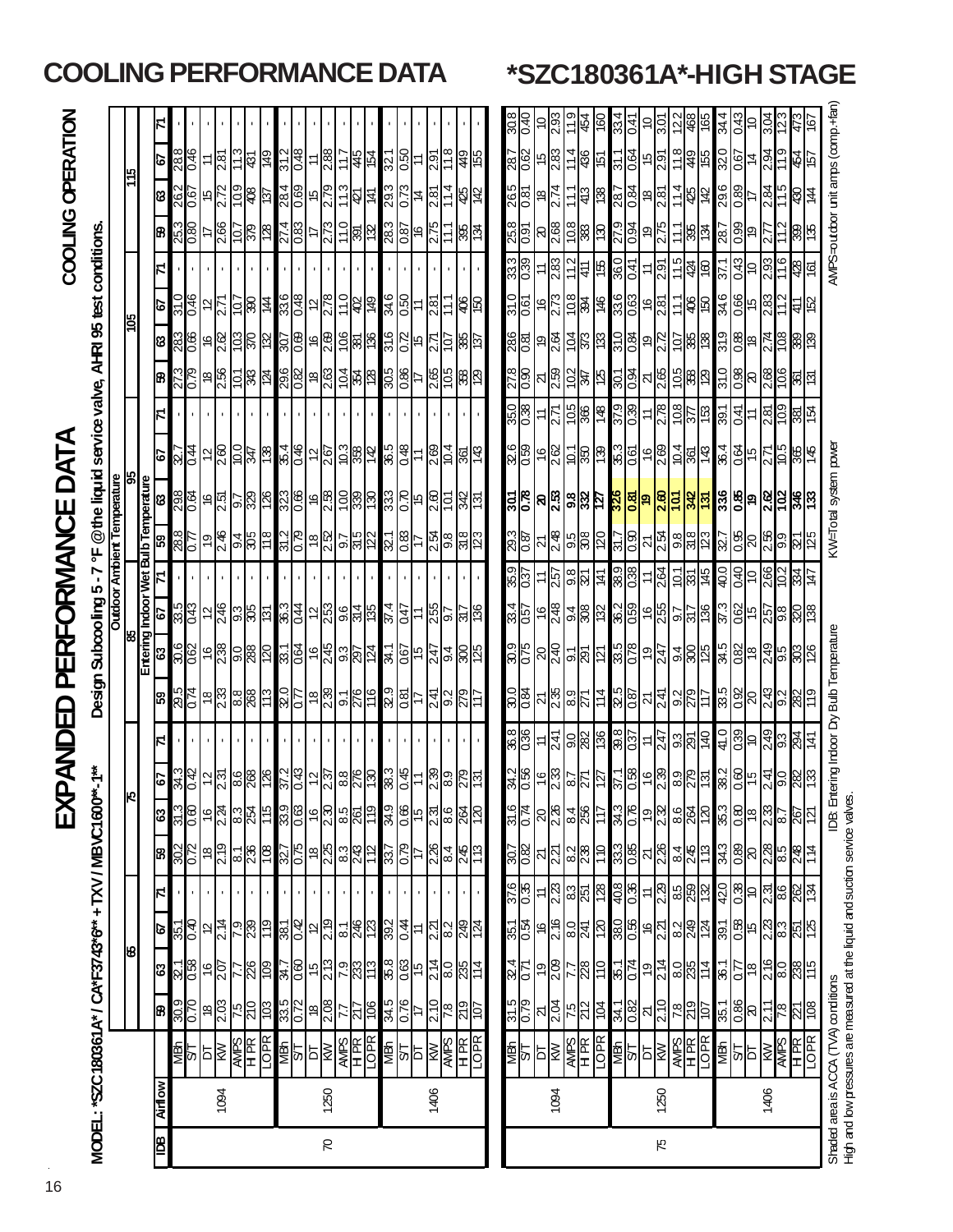|                                                                              |              |                                 |                                                                                                                                                                                                                                                                                                       |                                                                                                                  |                                                 |                                                         |                                                                                                   | 区                                           |                                                                           | OBONDED                                            |                                                                                     | PERFORMANCE                                |                                                            |                                     |                                    |                                                                                                                                                                                                                                                                                                                     | DATA                                                       |                          |                                                                                                                             |                                      |                                      |                                                 |                                                       | COOLING OPERATION                                                                                 |                         |  |
|------------------------------------------------------------------------------|--------------|---------------------------------|-------------------------------------------------------------------------------------------------------------------------------------------------------------------------------------------------------------------------------------------------------------------------------------------------------|------------------------------------------------------------------------------------------------------------------|-------------------------------------------------|---------------------------------------------------------|---------------------------------------------------------------------------------------------------|---------------------------------------------|---------------------------------------------------------------------------|----------------------------------------------------|-------------------------------------------------------------------------------------|--------------------------------------------|------------------------------------------------------------|-------------------------------------|------------------------------------|---------------------------------------------------------------------------------------------------------------------------------------------------------------------------------------------------------------------------------------------------------------------------------------------------------------------|------------------------------------------------------------|--------------------------|-----------------------------------------------------------------------------------------------------------------------------|--------------------------------------|--------------------------------------|-------------------------------------------------|-------------------------------------------------------|---------------------------------------------------------------------------------------------------|-------------------------|--|
| MODEL: *SZC180361 A* / CA*F3743*6** + TXV / MBVC1600*                        |              |                                 |                                                                                                                                                                                                                                                                                                       |                                                                                                                  |                                                 |                                                         |                                                                                                   |                                             | <b>**1</b>                                                                |                                                    |                                                                                     |                                            |                                                            |                                     |                                    | Design Subcooling 5-7 °F @the liquid service valve, AHRI 95 test conditions                                                                                                                                                                                                                                         |                                                            |                          |                                                                                                                             |                                      |                                      |                                                 |                                                       |                                                                                                   |                         |  |
|                                                                              |              |                                 |                                                                                                                                                                                                                                                                                                       |                                                                                                                  |                                                 |                                                         |                                                                                                   |                                             |                                                                           |                                                    |                                                                                     |                                            |                                                            |                                     |                                    | <b>Outdoor Ambiert Temperature</b><br>95                                                                                                                                                                                                                                                                            |                                                            |                          |                                                                                                                             |                                      |                                      |                                                 |                                                       |                                                                                                   |                         |  |
|                                                                              |              |                                 |                                                                                                                                                                                                                                                                                                       | ४                                                                                                                |                                                 |                                                         |                                                                                                   | ⊮                                           |                                                                           |                                                    |                                                                                     | Entering Indoor Wet Bulb Temperature<br>।୫ |                                                            |                                     |                                    |                                                                                                                                                                                                                                                                                                                     |                                                            |                          |                                                                                                                             | <u>ggr</u>                           |                                      |                                                 |                                                       | <u>di</u>                                                                                         |                         |  |
| ≹¤l                                                                          | <b>Airik</b> |                                 |                                                                                                                                                                                                                                                                                                       |                                                                                                                  |                                                 |                                                         | ශි                                                                                                |                                             |                                                                           |                                                    |                                                                                     |                                            | 5                                                          |                                     | 65                                 |                                                                                                                                                                                                                                                                                                                     |                                                            | FI                       |                                                                                                                             |                                      |                                      |                                                 | ଞ                                                     | ø                                                                                                 |                         |  |
|                                                                              |              | 화의형                             |                                                                                                                                                                                                                                                                                                       | <mark>ଞ୍ଚାଧୁଞ୍</mark> ଜାଧାଧ୍ୟ                                                                                    | <mark>ႄ</mark> ႞္ကိုမ္ယူေဆြ                     | $\frac{374}{50}$                                        | $\frac{31.3}{0.80}$                                                                               | <mark>အ</mark> ခြစ္ကြုပ္သူမွု               |                                                                           |                                                    | <mark>ြို့အမြှုံး အမြှုံး</mark>                                                    | $\frac{2}{3}$ $\frac{2}{3}$ $\frac{2}{3}$  | <u>အိုင်ခြင်းမြို့မျှနေ မြို့မြို့မြို့မျှမျှမျှ မြို့</u> | <u>န္ကုဒ္မုန္ကုဒ္</u> က             | $\frac{88}{15}$                    | $\frac{1}{2}$ $\frac{1}{2}$ $\frac{1}{2}$ $\frac{1}{2}$ $\frac{1}{2}$ $\frac{1}{2}$ $\frac{1}{2}$ $\frac{1}{2}$ $\frac{1}{2}$ $\frac{1}{2}$ $\frac{1}{2}$ $\frac{1}{2}$ $\frac{1}{2}$ $\frac{1}{2}$ $\frac{1}{2}$ $\frac{1}{2}$ $\frac{1}{2}$ $\frac{1}{2}$ $\frac{1}{2}$ $\frac{1}{2}$ $\frac{1}{2}$ $\frac{1}{2}$ | <mark>ၟ</mark> ၣၛၟ <mark>ၟၣၛၛၟၣၛၟႜႜၛၟႜၛၟႜၛၟႜၛၟႜၛၟႜၛ</mark> | $\frac{348}{356}$        | <mark>ଞ୍ଜ</mark> ାଞ୍ଜାଣ୍ଡା ସାସ୍ଥା ସାକ୍ଷ୍ମା ସାକ୍ଷ୍ମା ସାକ୍ଷ୍ମା ସାକ୍ଷ୍ମା ସାକ୍ଷ୍ମା ସାକ୍ଷ୍ମା ସାକ୍ଷ୍ମା ସାକ୍ଷ୍ମା ସାକ୍ଷ୍ମା ସାକ୍ଷ୍ମା | 8 <u>8 8 8 8 5 8 8 8 8 8 8 8 8 8</u> | $\frac{68}{28}$                      | <mark>္ကြ</mark> စ္ယူေဆြ                        | $\frac{268}{0.34}$<br><mark>କ</mark> ୍ଷାସ୍ଥିତ୍ରା ଧାରା | 28.6                                                                                              | 30.6<br>$\overline{50}$ |  |
|                                                                              |              |                                 |                                                                                                                                                                                                                                                                                                       |                                                                                                                  |                                                 |                                                         |                                                                                                   |                                             |                                                                           |                                                    |                                                                                     |                                            |                                                            |                                     |                                    |                                                                                                                                                                                                                                                                                                                     |                                                            |                          |                                                                                                                             |                                      |                                      |                                                 |                                                       |                                                                                                   |                         |  |
|                                                                              | 1094         |                                 |                                                                                                                                                                                                                                                                                                       |                                                                                                                  |                                                 |                                                         | $\frac{1}{2}$                                                                                     |                                             |                                                                           |                                                    |                                                                                     |                                            |                                                            |                                     | $\frac{1}{25}$                     |                                                                                                                                                                                                                                                                                                                     |                                                            |                          |                                                                                                                             |                                      | $\frac{2.76}{5}$                     |                                                 | $\frac{276}{2}$                                       | $\frac{8}{2.86}$                                                                                  | $\frac{15}{2.96}$       |  |
|                                                                              |              | <b>ARES</b>                     |                                                                                                                                                                                                                                                                                                       |                                                                                                                  |                                                 |                                                         |                                                                                                   |                                             |                                                                           |                                                    |                                                                                     |                                            |                                                            |                                     |                                    |                                                                                                                                                                                                                                                                                                                     |                                                            |                          |                                                                                                                             |                                      |                                      |                                                 |                                                       |                                                                                                   | $\frac{20}{2}$          |  |
|                                                                              |              |                                 | $\frac{5}{14}$                                                                                                                                                                                                                                                                                        | $\frac{1}{28}$                                                                                                   |                                                 |                                                         | 있습는                                                                                               | <u>အခြံခြ</u>                               |                                                                           |                                                    | $\frac{15}{25}$                                                                     |                                            |                                                            |                                     | $\frac{1}{25}$                     |                                                                                                                                                                                                                                                                                                                     |                                                            |                          |                                                                                                                             |                                      |                                      |                                                 | $\frac{5}{18}$                                        | 저렴하                                                                                               | 38                      |  |
|                                                                              |              |                                 |                                                                                                                                                                                                                                                                                                       |                                                                                                                  |                                                 |                                                         |                                                                                                   |                                             |                                                                           |                                                    |                                                                                     |                                            |                                                            |                                     |                                    |                                                                                                                                                                                                                                                                                                                     |                                                            |                          |                                                                                                                             |                                      |                                      |                                                 |                                                       |                                                                                                   |                         |  |
|                                                                              |              | <u>पश</u> ्च<br>बा              |                                                                                                                                                                                                                                                                                                       |                                                                                                                  |                                                 |                                                         |                                                                                                   |                                             |                                                                           |                                                    |                                                                                     |                                            |                                                            |                                     |                                    |                                                                                                                                                                                                                                                                                                                     |                                                            |                          |                                                                                                                             |                                      |                                      | င်းခြစ် မြို့<br>မြို့သူ မြို့ခြင်း             | $\frac{1}{28}$ $\frac{1}{28}$ $\frac{1}{27}$          | $\frac{1}{2}$ $\frac{1}{2}$ $\frac{1}{2}$ $\frac{1}{2}$ $\frac{1}{2}$ $\frac{1}{2}$ $\frac{1}{2}$ | 331                     |  |
|                                                                              |              |                                 |                                                                                                                                                                                                                                                                                                       |                                                                                                                  |                                                 |                                                         |                                                                                                   |                                             |                                                                           |                                                    |                                                                                     |                                            |                                                            |                                     |                                    |                                                                                                                                                                                                                                                                                                                     |                                                            |                          |                                                                                                                             |                                      |                                      |                                                 |                                                       |                                                                                                   | $\frac{6}{25}$          |  |
|                                                                              |              |                                 |                                                                                                                                                                                                                                                                                                       |                                                                                                                  |                                                 |                                                         |                                                                                                   |                                             |                                                                           |                                                    |                                                                                     |                                            |                                                            |                                     |                                    |                                                                                                                                                                                                                                                                                                                     |                                                            |                          |                                                                                                                             |                                      |                                      |                                                 |                                                       |                                                                                                   |                         |  |
| $\pmb{\otimes}$                                                              | 1250         | <b>ANS</b><br>ANS<br>ANS<br>ANS | $\frac{1}{3}$ $\frac{1}{3}$ $\frac{1}{3}$ $\frac{1}{3}$ $\frac{1}{3}$ $\frac{1}{3}$ $\frac{1}{3}$ $\frac{1}{3}$ $\frac{1}{3}$ $\frac{1}{3}$ $\frac{1}{3}$ $\frac{1}{3}$ $\frac{1}{3}$ $\frac{1}{3}$ $\frac{1}{3}$ $\frac{1}{3}$ $\frac{1}{3}$ $\frac{1}{3}$ $\frac{1}{3}$ $\frac{1}{3}$ $\frac{1}{3}$ | $\frac{1}{36}$ $\frac{1}{8}$ $\frac{1}{8}$ $\frac{1}{8}$ $\frac{1}{8}$ $\frac{1}{8}$ $\frac{1}{8}$ $\frac{1}{8}$ | <u>ႜႃ႞ၛၟႜၛၟၛၟႜၛၟႜၛၛၟႜႜႜႜၛႜ</u>                  |                                                         | 38888988                                                                                          | ន <u>្លុ</u> ឌីន្ត្ <mark>ទី នូង និង</mark> |                                                                           |                                                    | <u>န္က မွုတ္တုိင္ကုိ မြန္မာ</u>                                                     | <u>ျွေရွာ မွာ မြို့သူ မြို့မျှ မြို့</u>   |                                                            | <u>이외동 영</u> 업 이 영 <mark>성 설</mark> | <u>ងន្ទ្រីនន្ទ្រីនន្ទ្រីន្ទ្រី</u> |                                                                                                                                                                                                                                                                                                                     |                                                            |                          |                                                                                                                             |                                      | 008 4 5 6 6 6 6 6 7 5 6              |                                                 | <u>ျှံ႕ မြွှူဒ္ဓါတ္တ မြွှူင် မြို့န</u>               |                                                                                                   | 123<br>3.O4             |  |
|                                                                              |              |                                 |                                                                                                                                                                                                                                                                                                       |                                                                                                                  |                                                 |                                                         |                                                                                                   |                                             |                                                                           |                                                    |                                                                                     |                                            |                                                            |                                     |                                    |                                                                                                                                                                                                                                                                                                                     |                                                            |                          |                                                                                                                             |                                      |                                      |                                                 |                                                       |                                                                                                   | 473                     |  |
|                                                                              |              |                                 |                                                                                                                                                                                                                                                                                                       |                                                                                                                  |                                                 |                                                         |                                                                                                   |                                             |                                                                           |                                                    |                                                                                     |                                            |                                                            |                                     |                                    |                                                                                                                                                                                                                                                                                                                     |                                                            |                          |                                                                                                                             |                                      |                                      | $rac{26}{10}$                                   | <u>는 영</u> 원                                          | <u>이화</u><br>하다                                                                                   | 167                     |  |
|                                                                              |              |                                 |                                                                                                                                                                                                                                                                                                       |                                                                                                                  |                                                 | 41.7                                                    |                                                                                                   |                                             |                                                                           |                                                    |                                                                                     |                                            |                                                            |                                     |                                    |                                                                                                                                                                                                                                                                                                                     |                                                            |                          |                                                                                                                             |                                      |                                      |                                                 |                                                       |                                                                                                   | 34.1                    |  |
|                                                                              |              |                                 |                                                                                                                                                                                                                                                                                                       |                                                                                                                  |                                                 |                                                         |                                                                                                   |                                             |                                                                           |                                                    |                                                                                     |                                            |                                                            |                                     |                                    |                                                                                                                                                                                                                                                                                                                     |                                                            |                          |                                                                                                                             |                                      |                                      |                                                 |                                                       | $\frac{1}{2}$ $\frac{1}{2}$ $\frac{1}{2}$                                                         | 0.62                    |  |
|                                                                              |              | 활일                              | $\frac{15}{35}$                                                                                                                                                                                                                                                                                       | $\frac{15}{36}$                                                                                                  | $\frac{1}{28}$                                  | <u>여</u> 년 3 <mark>일</mark><br> 일 <mark>일 3</mark> 일    | <mark>ျှေဒ</mark> ါအဆြီး                                                                          |                                             |                                                                           |                                                    | <u>ଆରୁ ମଧ୍ୟ</u> ଅ                                                                   |                                            |                                                            |                                     | <u>အခြံများ</u>                    | $\frac{1}{3}$ $\frac{1}{3}$ $\frac{1}{3}$ $\frac{1}{3}$ $\frac{1}{3}$ $\frac{1}{3}$ $\frac{1}{3}$ $\frac{1}{3}$ $\frac{1}{3}$ $\frac{1}{3}$                                                                                                                                                                         | $\frac{1}{28}$                                             | မ္ကြင္ခြင္ခြင့္အျမင္ဆုံး | $\frac{15}{10}$                                                                                                             | <u>အခြံမြိုင်း</u>                   | <u>ងន<mark>្ទ</mark>ី ១ ន្ទ្រី :</u> | $rac{368}{150}$                                 | $\frac{6}{10}$                                        |                                                                                                   | ź                       |  |
|                                                                              | 1406         | <b>KW</b><br>AVIPS              |                                                                                                                                                                                                                                                                                                       |                                                                                                                  |                                                 |                                                         |                                                                                                   |                                             |                                                                           |                                                    |                                                                                     |                                            |                                                            |                                     |                                    |                                                                                                                                                                                                                                                                                                                     |                                                            |                          |                                                                                                                             |                                      |                                      | 2.96                                            | 2.80                                                  |                                                                                                   | 3.07                    |  |
|                                                                              |              |                                 |                                                                                                                                                                                                                                                                                                       |                                                                                                                  |                                                 |                                                         |                                                                                                   |                                             |                                                                           |                                                    |                                                                                     |                                            |                                                            |                                     |                                    |                                                                                                                                                                                                                                                                                                                     |                                                            |                          |                                                                                                                             |                                      |                                      |                                                 |                                                       | $\frac{2.96}{12.0}$                                                                               | $\mathsf{N}$            |  |
|                                                                              |              | $\frac{H}{10R}$                 | $\frac{279}{278}$                                                                                                                                                                                                                                                                                     | 240                                                                                                              | $rac{25}{127}$                                  | $\frac{265}{136}$                                       | $rac{250}{15}$                                                                                    | <u>မြို့ချီး မြို့ချီမြို့</u>              | 8여                                                                        | <u>ခုံမြွှေများများ</u>                            | 85                                                                                  | <u>နှိုဒွိုzှင်းမြို့မြို့</u>             | <u>မျှငျှိချီမျှမျှမျှ</u>                                 | 338                                 | $\frac{34}{26}$                    | $rac{1}{86}$                                                                                                                                                                                                                                                                                                        | 8点                                                         | $\frac{385}{150}$        | $\frac{1}{28}$                                                                                                              | $\frac{1}{28}$                       | $rac{45}{60}$                        | \$                                              | $rac{48}{5}$<br>$\frac{1}{2}$                         | 458                                                                                               | 478                     |  |
|                                                                              |              |                                 |                                                                                                                                                                                                                                                                                                       |                                                                                                                  |                                                 |                                                         |                                                                                                   |                                             |                                                                           |                                                    |                                                                                     |                                            |                                                            |                                     |                                    |                                                                                                                                                                                                                                                                                                                     |                                                            |                          |                                                                                                                             |                                      |                                      |                                                 |                                                       |                                                                                                   | 69                      |  |
|                                                                              |              | <b>MBN</b>                      | 326                                                                                                                                                                                                                                                                                                   |                                                                                                                  |                                                 | 37.1                                                    |                                                                                                   |                                             |                                                                           |                                                    | $\frac{1}{2}$                                                                       | $\frac{12}{5}$                             |                                                            |                                     | $\frac{3}{2}$                      |                                                                                                                                                                                                                                                                                                                     |                                                            |                          |                                                                                                                             |                                      | $\overline{307}$                     | 26.7<br>328                                     | $\frac{27.2}{ }$                                      |                                                                                                   | 30.4                    |  |
|                                                                              |              |                                 |                                                                                                                                                                                                                                                                                                       |                                                                                                                  |                                                 |                                                         |                                                                                                   |                                             |                                                                           |                                                    |                                                                                     |                                            |                                                            |                                     |                                    |                                                                                                                                                                                                                                                                                                                     | $\frac{324}{087}$                                          | $\frac{345}{0.71}$       |                                                                                                                             |                                      |                                      | 0.73                                            | 1.00                                                  |                                                                                                   | 0.74                    |  |
|                                                                              |              | 일의                              |                                                                                                                                                                                                                                                                                                       |                                                                                                                  |                                                 | $\frac{8}{10}$                                          | $\frac{25}{10}$                                                                                   |                                             |                                                                           |                                                    | $\frac{58}{25}$                                                                     |                                            |                                                            |                                     |                                    |                                                                                                                                                                                                                                                                                                                     | z                                                          |                          |                                                                                                                             |                                      |                                      | ଟ                                               |                                                       | $\frac{15}{80}$ $\frac{15}{80}$<br>$\tilde{\mathbb{S}}^{[2]}$                                     |                         |  |
|                                                                              | 1094         |                                 | $\frac{5}{3}$ 8 $\frac{8}{3}$                                                                                                                                                                                                                                                                         | <u>အိုမ္အေမြ႕ေမြ႕ေမြ</u>                                                                                         | <u>န္တုင္ထုမျိဳင္ပုံ</u>                        |                                                         |                                                                                                   | <mark>န</mark> ှို့အမြစ်မြို့               |                                                                           |                                                    | 230                                                                                 |                                            |                                                            |                                     | <u>ခြံများများ</u>                 |                                                                                                                                                                                                                                                                                                                     |                                                            |                          |                                                                                                                             |                                      | 388                                  | 2.88                                            | 2.79<br>2.73                                          | 2.88                                                                                              | 2.98                    |  |
|                                                                              |              |                                 |                                                                                                                                                                                                                                                                                                       |                                                                                                                  |                                                 |                                                         |                                                                                                   |                                             |                                                                           |                                                    |                                                                                     |                                            |                                                            |                                     |                                    |                                                                                                                                                                                                                                                                                                                     |                                                            |                          |                                                                                                                             |                                      |                                      | $\frac{14}{1}$                                  | 8 L L                                                 |                                                                                                   |                         |  |
|                                                                              |              | <b>SEER</b>                     | $rac{6}{100}$                                                                                                                                                                                                                                                                                         |                                                                                                                  | $\frac{46}{123}$                                | $\frac{2}{3}$ $\frac{1}{3}$ $\frac{1}{3}$ $\frac{1}{2}$ | $\frac{23}{8}$ $\frac{24}{8}$ $\frac{12}{12}$                                                     |                                             |                                                                           |                                                    | $\frac{1}{25}$                                                                      |                                            |                                                            |                                     |                                    |                                                                                                                                                                                                                                                                                                                     |                                                            | $\frac{25}{25}$          |                                                                                                                             |                                      |                                      | <u>ଞ୍ଜାଙ୍</u><br>$\frac{1}{2}$                  |                                                       | $rac{4}{5}$                                                                                       | र्द्धैदि                |  |
|                                                                              |              |                                 |                                                                                                                                                                                                                                                                                                       |                                                                                                                  |                                                 |                                                         |                                                                                                   |                                             |                                                                           |                                                    |                                                                                     |                                            |                                                            |                                     |                                    |                                                                                                                                                                                                                                                                                                                     |                                                            |                          |                                                                                                                             |                                      |                                      |                                                 |                                                       |                                                                                                   |                         |  |
|                                                                              |              |                                 | 35.3                                                                                                                                                                                                                                                                                                  |                                                                                                                  |                                                 |                                                         |                                                                                                   | 135                                         |                                                                           |                                                    |                                                                                     |                                            |                                                            |                                     |                                    |                                                                                                                                                                                                                                                                                                                     |                                                            | 374                      |                                                                                                                             |                                      |                                      |                                                 |                                                       | $\frac{8}{20}$                                                                                    | 329                     |  |
|                                                                              |              | 확실                              | $\frac{0.95}{25}$                                                                                                                                                                                                                                                                                     | <u>မ္လုချိဳ႕မွ ထို</u>                                                                                           | $\frac{25}{25}$ $\frac{25}{25}$ $\frac{25}{25}$ | $\frac{1}{3}$                                           | <mark>ಭ</mark> ್ರತಿ <mark>ಗಳ</mark> ಬೆಜೆ                                                          | 828282                                      | <u>မြို့အမြို့အမြို့မျှ အမြို့အမြို့</u><br>မြို့အမြို့အမြို့အမြို့အမြို့ | <u>မြို့မြို့များမြို့များ မြို့မြို့များမြို့</u> | <u>ង ၁ ၂၂၂၂၁ </u>                                                                   | 8236249                                    | <u>ဖြံ့ခြီး ဖြံ့ခြီး မြံ့ခြံ့ခြံ့ခြံ</u>                   | <u> ୡୗୡୗଌୗଵୗଌୗଽୄୄୄଌ୲ଌୗ୰</u>         | <u> 예정설 없음</u>                     | <u>ြို့ချိုးများများများများများများ</u>                                                                                                                                                                                                                                                                            | <u>ြိုင္ပုံ အမြန္မွု ျခင္သြားသြား ဆြန္</u> မြ              | $\frac{288}{281}$        |                                                                                                                             | <u>ြိုဒ္ကြံရခြံခြံရခြံခြံရခြံခြံ</u> | <mark>င္ခုခြန္ မျခန္း</mark> မျခန္း  | $\frac{15}{35}$ $\frac{15}{35}$ $\frac{15}{35}$ | <u> 최후 이승에 있습</u><br><u>이 이 시 이 다</u><br>이 이 시 이 시 다  | $\frac{5}{20}$                                                                                    | ღ<br>$\overline{0.7}$   |  |
| 88                                                                           | 1250         | 图图                              | $\frac{2.13}{7.9}$                                                                                                                                                                                                                                                                                    |                                                                                                                  |                                                 |                                                         |                                                                                                   |                                             |                                                                           |                                                    |                                                                                     |                                            |                                                            | 268<br>10.3                         |                                    |                                                                                                                                                                                                                                                                                                                     |                                                            |                          |                                                                                                                             |                                      |                                      |                                                 |                                                       | 2.96                                                                                              | 3.07                    |  |
|                                                                              |              |                                 |                                                                                                                                                                                                                                                                                                       |                                                                                                                  |                                                 |                                                         |                                                                                                   |                                             |                                                                           |                                                    |                                                                                     |                                            |                                                            |                                     |                                    |                                                                                                                                                                                                                                                                                                                     |                                                            |                          |                                                                                                                             |                                      | 11.7                                 |                                                 |                                                       |                                                                                                   | 57                      |  |
|                                                                              |              | $\frac{H}{10R}$                 | $\frac{23}{109}$                                                                                                                                                                                                                                                                                      | 240                                                                                                              | 정도                                              | 265                                                     | $rac{250}{15}$                                                                                    |                                             | $rac{18}{36}$                                                             |                                                    | 88                                                                                  |                                            | $\frac{84}{139}$                                           | 338                                 | 324                                |                                                                                                                                                                                                                                                                                                                     |                                                            | 384                      | 382                                                                                                                         | 88点                                  | 45                                   | \$8                                             | 34<br>\$8                                             | 458                                                                                               | 478                     |  |
|                                                                              |              |                                 |                                                                                                                                                                                                                                                                                                       |                                                                                                                  |                                                 |                                                         |                                                                                                   |                                             |                                                                           |                                                    |                                                                                     |                                            |                                                            |                                     |                                    |                                                                                                                                                                                                                                                                                                                     |                                                            |                          |                                                                                                                             |                                      |                                      |                                                 |                                                       |                                                                                                   | 89                      |  |
|                                                                              |              | $\frac{1.6}{140}$               | $\frac{364}{0.99}$                                                                                                                                                                                                                                                                                    | $rac{371}{0.86}$                                                                                                 | $\frac{388}{0.86}$                              | $\frac{q+1}{p+1}$                                       | $\frac{355}{1.00}$                                                                                |                                             |                                                                           |                                                    | <u>ाः १</u>                                                                         |                                            |                                                            | $rac{305}{0.74}$                    | $\frac{388}{100}$                  |                                                                                                                                                                                                                                                                                                                     | $\frac{361}{136}$                                          | $\frac{285}{0.7}$        | $\frac{321}{1.00}$                                                                                                          |                                      |                                      | $\frac{366}{0.80}$                              | $rac{303}{1.00}$<br>$\frac{8}{29}$                    | $\frac{31.8}{0.99}$                                                                               | $\frac{0.80}{0.80}$     |  |
|                                                                              |              |                                 |                                                                                                                                                                                                                                                                                                       |                                                                                                                  |                                                 |                                                         |                                                                                                   |                                             |                                                                           |                                                    |                                                                                     |                                            |                                                            |                                     |                                    |                                                                                                                                                                                                                                                                                                                     |                                                            |                          |                                                                                                                             |                                      |                                      |                                                 |                                                       |                                                                                                   |                         |  |
|                                                                              | 1406         | 히                               | $\frac{24}{2.15}$                                                                                                                                                                                                                                                                                     |                                                                                                                  |                                                 |                                                         |                                                                                                   |                                             |                                                                           |                                                    |                                                                                     |                                            |                                                            | $\frac{1}{2}$                       | $\frac{22}{261}$                   |                                                                                                                                                                                                                                                                                                                     |                                                            | $\frac{9}{2.86}$         |                                                                                                                             |                                      |                                      | $\frac{9}{2.38}$                                | $\frac{8}{2.89}$                                      | $\frac{2.39}{2.39}$                                                                               | <u>ူ</u> ချွိ           |  |
|                                                                              |              |                                 |                                                                                                                                                                                                                                                                                                       |                                                                                                                  |                                                 |                                                         |                                                                                                   |                                             |                                                                           |                                                    |                                                                                     |                                            |                                                            |                                     |                                    |                                                                                                                                                                                                                                                                                                                     |                                                            |                          |                                                                                                                             |                                      |                                      |                                                 | $\ddot{1}$                                            |                                                                                                   |                         |  |
|                                                                              |              | <b>ANES</b><br>RESER            | $\frac{10}{100}$                                                                                                                                                                                                                                                                                      | $ z _{\infty}^2$                                                                                                 | ရွည္ကုန္မႈမွု<br>မြန္မာ့                        | ၜ <mark>ႜႜႜႜ</mark> ၛၜၟႜႜၛၟႜ                            | $\frac{1}{2}$ $\frac{1}{2}$ $\frac{1}{2}$ $\frac{1}{2}$ $\frac{1}{2}$ $\frac{1}{2}$ $\frac{1}{2}$ | <mark>န</mark> ္ကုန္တုန္ကုန္စုန္ကုန္က       | <u>ိုးမျှ မျိုးမျိုးမျိုး</u>                                             | <u> 축임하품 원명 주</u>                                  | $\frac{1}{2}$ $\frac{1}{2}$ $\frac{1}{2}$ $\frac{1}{2}$ $\frac{1}{2}$ $\frac{1}{2}$ | <u> ဗွိုချွိုးမြို့မြို့</u>               | <u>မိုမြို့မျှမျှခြွမျှန</u>                               | $\frac{1}{2}$                       | $\frac{58}{2}$                     | <u>နှိုဒ္ဒုံ မူမြိုဒ္ဒုံမှုမှု</u>                                                                                                                                                                                                                                                                                  | 36/26                                                      | 회総는                      | <u>z  </u> င္ဂူဒ္တြဲ  မွန္တ                                                                                                 | <u>ဗြိုငျ် မမြိုင်မြိုင်</u>         | <u>အိုမ္တို႔မွိုင္ကုံဆုံး</u>        | 437                                             | ခ   <u>ဗျို -</u> ခြုံမြွ                             | <b>26</b>                                                                                         |                         |  |
|                                                                              |              |                                 |                                                                                                                                                                                                                                                                                                       |                                                                                                                  |                                                 |                                                         |                                                                                                   |                                             |                                                                           |                                                    |                                                                                     |                                            |                                                            |                                     |                                    |                                                                                                                                                                                                                                                                                                                     |                                                            |                          |                                                                                                                             |                                      |                                      | 8                                               | 总区                                                    |                                                                                                   | 04                      |  |
| Shaded area is AHRI Rating Conditions                                        |              |                                 |                                                                                                                                                                                                                                                                                                       |                                                                                                                  |                                                 |                                                         |                                                                                                   | <b>DB:</b> Ent                              |                                                                           |                                                    | ering Indoor Dry Bulb Temperature                                                   |                                            |                                                            |                                     |                                    | <td></td> <td></td> <td></td> <td></td> <td></td> <td></td> <td></td> <td>AMPS-outdoor unit amps (comp.+fan</td> <td></td> <td></td>                                                                                                                                                                                |                                                            |                          |                                                                                                                             |                                      |                                      |                                                 |                                                       | AMPS-outdoor unit amps (comp.+fan                                                                 |                         |  |
| High and bw pressures are measured at the liquid and sudtion service valves. |              |                                 |                                                                                                                                                                                                                                                                                                       |                                                                                                                  |                                                 |                                                         |                                                                                                   |                                             |                                                                           |                                                    |                                                                                     |                                            |                                                            |                                     |                                    |                                                                                                                                                                                                                                                                                                                     |                                                            |                          |                                                                                                                             |                                      |                                      |                                                 |                                                       |                                                                                                   |                         |  |

### **COOLING PERFORMANCE DATA \*SZC180361A\*-HIGH STAGE**

17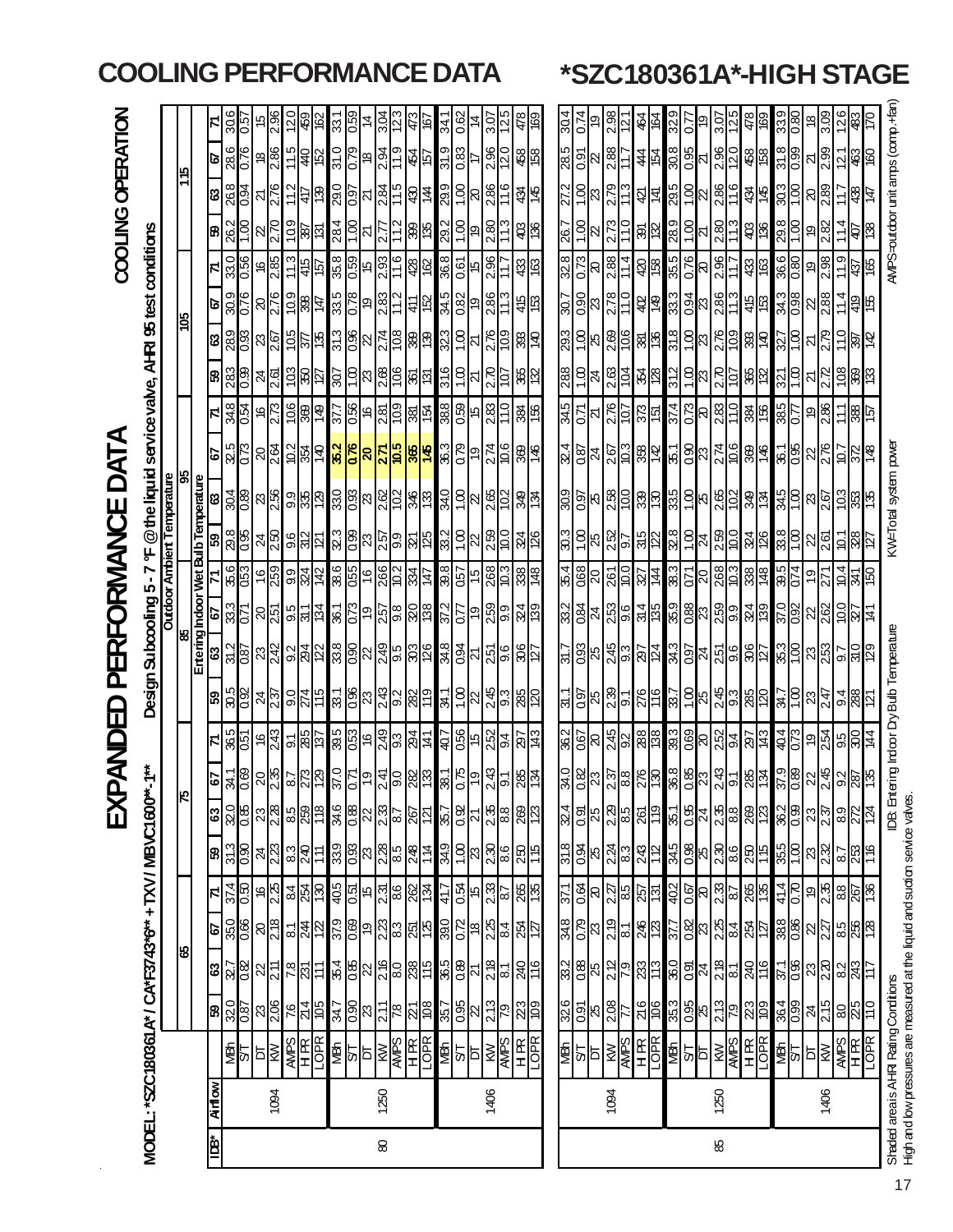|                   |                                                                               |                                    |              |                                                                            |                     |                     |               |      |                                                                                                                                             |     |                    |                            |      |             |                                                                                     |            |                    |                       |                                         |                                                                                              |                   |      | $rac{1}{38}$        |                   | <br>4.01                     | 15.9                                                                                              | 46                   | 69              |                   |                  | $\frac{41}{44}$ $\frac{1}{2}$ $\frac{1}{2}$ $\frac{1}{2}$ |                      | $\frac{1}{6}$ $\frac{1}{6}$ $\frac{1}{6}$ $\frac{1}{6}$ $\frac{1}{6}$ $\frac{1}{6}$ $\frac{1}{6}$ $\frac{1}{6}$                                                                                                                                                                                             |                     |                                            |    | $\frac{4.16}{ }$ | 3 9 p | 466                                                                                                                                                                                                                                                                                                                                                                                          |                      |                                                                                                                     |
|-------------------|-------------------------------------------------------------------------------|------------------------------------|--------------|----------------------------------------------------------------------------|---------------------|---------------------|---------------|------|---------------------------------------------------------------------------------------------------------------------------------------------|-----|--------------------|----------------------------|------|-------------|-------------------------------------------------------------------------------------|------------|--------------------|-----------------------|-----------------------------------------|----------------------------------------------------------------------------------------------|-------------------|------|---------------------|-------------------|------------------------------|---------------------------------------------------------------------------------------------------|----------------------|-----------------|-------------------|------------------|-----------------------------------------------------------|----------------------|-------------------------------------------------------------------------------------------------------------------------------------------------------------------------------------------------------------------------------------------------------------------------------------------------------------|---------------------|--------------------------------------------|----|------------------|-------|----------------------------------------------------------------------------------------------------------------------------------------------------------------------------------------------------------------------------------------------------------------------------------------------------------------------------------------------------------------------------------------------|----------------------|---------------------------------------------------------------------------------------------------------------------|
| COOLING OPERATION |                                                                               |                                    |              | 5                                                                          | $rac{8}{3}$         | 9 + 0               |               | 3.84 | 6 <mark>성 효 경</mark> 송                                                                                                                      |     |                    | 11                         |      |             | <u>နှိုင်မြီး</u>                                                                   | 45.5       | $rac{50}{1}$       |                       | $\frac{3.38}{15.7}$                     |                                                                                              | 124<br>10         |      |                     | $\frac{407}{160}$ |                              | ခု <mark>မြ</mark> ို့ အဖြ                                                                        |                      | 640             |                   |                  |                                                           |                      |                                                                                                                                                                                                                                                                                                             |                     |                                            |    |                  |       |                                                                                                                                                                                                                                                                                                                                                                                              | unit amps (comp.+fai |                                                                                                                     |
|                   |                                                                               |                                    |              | 63                                                                         |                     | $\frac{37.3}{0.66}$ | $\frac{5}{3}$ |      |                                                                                                                                             |     |                    |                            |      |             | <u>ဖွံ့ (ချွံ့) မြံ့ခြံ့မြံ့မြံ့မြံ့ (</u><br>မြို့မြံ့မြံ့မြံ့မြံ့မြံ့မြံ့မြံ့မြံ့ | 41.6       | 0.72               |                       |                                         | $\frac{4}{385}$<br>$\frac{4}{12}$                                                            |                   | - 41 | $\frac{37.6}{0.81}$ |                   |                              | $\frac{18}{12}$ $\frac{12}{12}$ $\frac{12}{12}$                                                   |                      |                 |                   |                  |                                                           |                      |                                                                                                                                                                                                                                                                                                             |                     |                                            |    |                  |       | <u> 하음 = 영</u> 업 - 경우<br>경우 - 영 <mark>성</mark> - 경우                                                                                                                                                                                                                                                                                                                                          |                      |                                                                                                                     |
|                   |                                                                               |                                    |              | ြို့                                                                       |                     | $\frac{35.9}{0.80}$ |               |      | $\frac{1}{28}$ $\frac{1}{28}$ $\frac{1}{28}$ $\frac{1}{28}$ $\frac{1}{28}$ $\frac{1}{28}$ $\frac{1}{28}$                                    |     |                    |                            | 373  |             | $rac{14.7}{884}$                                                                    | 40.1       |                    |                       |                                         | <u>ခြင်းမြို့များ</u>                                                                        |                   |      | $\frac{6}{8}$       |                   |                              | $\frac{25}{25}$                                                                                   |                      | 129             |                   |                  | 8848                                                      |                      | $rac{88}{28}$                                                                                                                                                                                                                                                                                               |                     |                                            |    |                  |       | <u> 승리능 영국 원</u> 출                                                                                                                                                                                                                                                                                                                                                                           | autdoor              |                                                                                                                     |
|                   |                                                                               |                                    |              |                                                                            |                     |                     |               |      |                                                                                                                                             |     |                    |                            |      |             |                                                                                     |            |                    |                       |                                         |                                                                                              |                   |      | $rac{47.2}{0.39}$   |                   |                              | <u>= % ㅎ 8 </u>                                                                                   |                      | 154             |                   | 일의               |                                                           |                      |                                                                                                                                                                                                                                                                                                             |                     |                                            |    |                  |       | <u>မျိုင်ခြင်းမြို့ မြို့မြို့ မြို့</u><br>မြို့သို့ မြို့မြို့                                                                                                                                                                                                                                                                                                                             |                      |                                                                                                                     |
|                   |                                                                               |                                    | 105          | 79                                                                         |                     | $rac{41}{15}$       |               |      |                                                                                                                                             |     |                    |                            |      |             | <u>일주 중 출입 이 원 주 정부</u>                                                             | 49.2       |                    |                       |                                         | <u>ခြို မြို့ချိန်မြို့</u>                                                                  |                   |      | $\frac{44.0}{0.61}$ |                   |                              | $\frac{1}{2}$ $\frac{1}{2}$ $\frac{1}{2}$ $\frac{1}{2}$ $\frac{1}{2}$ $\frac{1}{2}$ $\frac{1}{2}$ |                      |                 |                   |                  |                                                           |                      |                                                                                                                                                                                                                                                                                                             |                     |                                            |    |                  |       |                                                                                                                                                                                                                                                                                                                                                                                              |                      |                                                                                                                     |
|                   |                                                                               |                                    |              | ଞ                                                                          |                     | $rac{2}{0.66}$      |               |      |                                                                                                                                             |     |                    |                            |      |             | $\frac{4.1}{25}$                                                                    | 44.9       |                    | $rac{072}{15}$        |                                         | <u> 정치 이 정</u>                                                                               |                   |      |                     | $rac{6}{180}$     |                              | $\frac{8}{36}$ ခြို့                                                                              |                      | $^{132}$        |                   |                  | $\frac{4}{3}$ $\frac{1}{3}$ $\frac{1}{3}$                 |                      |                                                                                                                                                                                                                                                                                                             |                     |                                            |    |                  |       | $rac{1}{2}$ $rac{1}{2}$ $rac{1}{2}$ $rac{1}{2}$ $rac{1}{2}$ $rac{1}{2}$ $rac{1}{2}$ $rac{1}{2}$ $rac{1}{2}$ $rac{1}{2}$ $rac{1}{2}$ $rac{1}{2}$ $rac{1}{2}$ $rac{1}{2}$ $rac{1}{2}$ $rac{1}{2}$ $rac{1}{2}$ $rac{1}{2}$ $rac{1}{2}$ $rac{1}{2}$ $rac{1}{2}$ $rac{1}{2}$ $rac{1}{2}$ $rac{1}{2}$ $rac{1}{$                                                                                    |                      |                                                                                                                     |
|                   |                                                                               |                                    |              | B)                                                                         | 38.8                | 820                 |               |      |                                                                                                                                             |     |                    |                            |      |             | <u>ချီဗိုင်္မြိုင်္မြိုင်္ဂျီမြိုင်္မြိုင်္မြိုင်္</u>                              | 43.3       |                    |                       |                                         | <mark>န္တုိ ဗုဒ္ဓုဒ္ဓု</mark><br>မြန္မာမျ                                                    |                   |      | $\frac{39.5}{0.90}$ |                   |                              | $\frac{1}{2\sqrt{2}}\frac{1}{2\sqrt{2}}$                                                          |                      | 124             |                   |                  |                                                           |                      |                                                                                                                                                                                                                                                                                                             |                     |                                            |    |                  |       | <u>များပြီး အမြန်မြို့ မြို့မြို့ မြို့များ</u>                                                                                                                                                                                                                                                                                                                                              |                      |                                                                                                                     |
|                   |                                                                               |                                    |              | Z                                                                          |                     |                     |               |      |                                                                                                                                             |     |                    |                            |      |             |                                                                                     |            |                    |                       |                                         |                                                                                              |                   |      | $rac{1}{48}$        |                   | <u> 라이</u>                   |                                                                                                   | $\frac{10}{388}$     | $\overline{47}$ |                   |                  | $\frac{18}{36}$ $\approx$ $\frac{12}{36}$                 |                      |                                                                                                                                                                                                                                                                                                             |                     |                                            |    |                  |       | $\frac{1}{4} \frac{1}{8} \frac{1}{8} \frac{1}{8} \frac{1}{8} \frac{1}{8} \frac{1}{8} \frac{1}{8} \frac{1}{8} \frac{1}{8} \frac{1}{8} \frac{1}{8} \frac{1}{8} \frac{1}{8} \frac{1}{8} \frac{1}{8} \frac{1}{8} \frac{1}{8} \frac{1}{8} \frac{1}{8} \frac{1}{8} \frac{1}{8} \frac{1}{8} \frac{1}{8} \frac{1}{8} \frac{1}{8} \frac{1}{8} \frac{1}{8} \frac{1}{8} \frac{1}{8} \frac{1}{8} \frac{$ |                      |                                                                                                                     |
| DAT               |                                                                               |                                    | 8            | 5                                                                          |                     | $\frac{464}{4}$     |               |      |                                                                                                                                             |     |                    |                            |      |             | <u> ၁ မိုမြို့မျိုး  မျိုး  မျိုး  မျိုး  မျိုး</u>                                 | 8 19       |                    |                       |                                         | $\frac{1}{\sqrt{2}}\frac{1}{\sqrt{2}}\frac{1}{\sqrt{2}}\frac{1}{\sqrt{2}}\frac{1}{\sqrt{2}}$ |                   | 142  | $\frac{46.3}{0.59}$ |                   |                              | $rac{6}{8}$ $rac{1}{8}$ $rac{1}{8}$ $rac{1}{8}$ $rac{1}{8}$                                       |                      |                 |                   |                  |                                                           |                      |                                                                                                                                                                                                                                                                                                             |                     |                                            |    |                  |       | <u>일이 이 일</u> 리 2015<br>일이 이 일이 없다.                                                                                                                                                                                                                                                                                                                                                          | WeTotal system powe  |                                                                                                                     |
| Щ<br>( )          |                                                                               |                                    |              |                                                                            | $\frac{42.3}{0.64}$ |                     | ∣≌            |      |                                                                                                                                             |     |                    |                            |      |             | <u>မျိုးများ မြို့များများများ</u>                                                  | 47.2       |                    |                       |                                         | $rac{66}{66}$                                                                                |                   |      |                     |                   |                              |                                                                                                   |                      |                 |                   |                  |                                                           |                      |                                                                                                                                                                                                                                                                                                             |                     |                                            |    |                  |       | <mark>ြိုင် မြည်ဆြံမြင် <mark>ဒုဒ္ဓါဒမြိုင် မြိုင်</mark> ခြံခြံ မြိုင် မြိုင် မြိုင်</mark>                                                                                                                                                                                                                                                                                                 |                      |                                                                                                                     |
|                   |                                                                               |                                    |              |                                                                            | 40.8                | 076                 |               |      | <u>ခြင်းမြို့</u>                                                                                                                           |     | $rac{4}{3}$        |                            |      |             | <u>ြို့မျှ အခြား</u>                                                                | 45.6       |                    |                       |                                         | <u>အခြံခြံခြံခြံ</u>                                                                         |                   |      | $\frac{41.5}{0.86}$ |                   |                              | <u>ងន្ទ្រីន្ទ្រីន្ទ្រ</u>                                                                         |                      | 611             |                   |                  |                                                           |                      |                                                                                                                                                                                                                                                                                                             |                     |                                            |    |                  |       | <u>ခုိပ္တုိ႔မွာမြန္မာတြံ႔ မြန္မာတြံ႔ မြန္မာ</u>                                                                                                                                                                                                                                                                                                                                              |                      |                                                                                                                     |
| FORMAN            | Design Subcooling 5 - 7 °F @the liquid service valve, AHRI 95 test conditions | <b>Outdoor Ambient Temperature</b> |              | ing Indoor Wet Bulb Temperature<br>__     67         71      59         63 |                     |                     |               |      |                                                                                                                                             |     |                    |                            |      |             |                                                                                     |            |                    |                       |                                         |                                                                                              |                   |      | 50.36               |                   |                              | $\pm \frac{25}{125}$                                                                              |                      | $\overline{0}$  |                   |                  | $\frac{12}{15}$                                           |                      |                                                                                                                                                                                                                                                                                                             |                     |                                            |    |                  |       | ခြုံမျှ <u>န</u> ္တ မြို့သူမြို့အမြို့<br> မျိုး  န္တ မြို့သူမြို့                                                                                                                                                                                                                                                                                                                           |                      |                                                                                                                     |
|                   |                                                                               |                                    |              |                                                                            |                     | $rac{47.5}{0.43}$   |               |      | $\frac{1}{2}$ $\frac{1}{2}$ $\frac{1}{2}$ $\frac{1}{2}$ $\frac{1}{2}$ $\frac{1}{2}$ $\frac{1}{2}$ $\frac{1}{2}$ $\frac{1}{2}$ $\frac{1}{2}$ |     |                    |                            |      |             | <u>ြမ္မျိဳင္ကုမ္ထူး</u>                                                             | 53.1       | $rac{46}{11}$      |                       |                                         | <u>명이다</u><br>영 <mark>의</mark>                                                               |                   | 98)  | $\frac{47.4}{0.57}$ |                   |                              | <mark>ေမြို့ချိန</mark> ္တ                                                                        |                      | 131             |                   |                  |                                                           |                      |                                                                                                                                                                                                                                                                                                             |                     |                                            |    |                  |       | <u>စုခြံ မြေမြန်မြို့မြို့မြို့မြို့မြို့မြို့</u>                                                                                                                                                                                                                                                                                                                                           |                      |                                                                                                                     |
| PER               |                                                                               |                                    | 85<br>Enteri | ଞ                                                                          |                     |                     |               |      |                                                                                                                                             |     |                    |                            |      |             |                                                                                     | 48.4       |                    |                       |                                         | <u>၉ြံမှု မြို့ပြီး မြို့</u>                                                                |                   |      | 43.8                |                   |                              | <u>ଅଧିଧ୍ୟ</u> ଞ୍ଚ                                                                                 |                      | $\overline{20}$ |                   |                  |                                                           |                      |                                                                                                                                                                                                                                                                                                             |                     |                                            |    |                  |       | <u>များ မြို့သူများ အခြံချိုင်းမြို့</u><br>များ မြို့ပါ များ မြို့သူများ                                                                                                                                                                                                                                                                                                                    | emperature           |                                                                                                                     |
|                   |                                                                               |                                    |              | ြု့က                                                                       | $\frac{9}{41}$      | 0.74                | စ္            |      |                                                                                                                                             |     |                    |                            |      |             | <u>2015 2014 2015 2016 20</u>                                                       | 46.7       | $\frac{20}{17}$    |                       |                                         | $\frac{37}{228}$                                                                             |                   |      | $\frac{426}{0.84}$  |                   |                              | $\frac{1}{2}\frac{1}{2}\left \frac{1}{2}\frac{1}{2}\right $                                       |                      | 113             |                   |                  | $rac{467}{98}$                                            |                      |                                                                                                                                                                                                                                                                                                             |                     |                                            |    |                  |       |                                                                                                                                                                                                                                                                                                                                                                                              |                      |                                                                                                                     |
|                   |                                                                               |                                    |              | Z                                                                          |                     |                     |               |      |                                                                                                                                             |     |                    |                            |      |             |                                                                                     |            |                    |                       |                                         |                                                                                              |                   |      | 52.2                |                   |                              | $\pm \frac{35}{25}$                                                                               |                      | 1ষ্ট            |                   |                  | $\frac{155}{155} = \frac{155}{155}$                       |                      | $\frac{1}{28}$ $\frac{1}{88}$ $\frac{1}{88}$ $\frac{1}{88}$ $\frac{1}{88}$ $\frac{1}{88}$ $\frac{1}{88}$ $\frac{1}{88}$ $\frac{1}{88}$ $\frac{1}{88}$ $\frac{1}{88}$ $\frac{1}{88}$ $\frac{1}{88}$ $\frac{1}{88}$ $\frac{1}{88}$ $\frac{1}{88}$ $\frac{1}{88}$ $\frac{1}{88}$ $\frac{1}{88}$ $\frac{1}{88}$ |                     |                                            |    |                  |       | <u>" 중국 (</u><br><u> </u>                                                                                                                                                                                                                                                                                                                                                                    |                      |                                                                                                                     |
| <u>द</u>          | **<br>0**                                                                     |                                    |              | ।ञ                                                                         |                     |                     |               |      |                                                                                                                                             |     |                    |                            |      |             | <u> 용성 이 가을 이 정도 이 정도 이 정도 같</u>                                                    | 54.3       |                    |                       | $\frac{d^2x}{dx^2} = \frac{d^2x}{dx^2}$ |                                                                                              | $\frac{8}{25}$    |      | $\frac{48.6}{0.55}$ |                   |                              |                                                                                                   |                      |                 |                   |                  |                                                           |                      |                                                                                                                                                                                                                                                                                                             |                     |                                            |    |                  |       | $\frac{1}{8}$ $\frac{1}{8}$ $\frac{1}{8}$ $\frac{1}{8}$ $\frac{1}{8}$ $\frac{1}{8}$ $\frac{1}{8}$ $\frac{1}{8}$ $\frac{1}{8}$ $\frac{1}{8}$ $\frac{1}{8}$ $\frac{1}{8}$ $\frac{1}{8}$ $\frac{1}{8}$ $\frac{1}{8}$ $\frac{1}{8}$ $\frac{1}{8}$ $\frac{1}{8}$ $\frac{1}{8}$ $\frac{1}{8}$ $\frac{1}{8}$ $\frac{1}{8}$                                                                          | DB: Entering Indoor  |                                                                                                                     |
| 区                 |                                                                               |                                    | 57           | ශ                                                                          |                     | $rac{444}{160}$     |               | 3.07 | 11.0                                                                                                                                        | 8 년 | 48.2               | $\hat{\mathbf{e}}$         | 3.15 | 11.3        | 332<br>$\frac{8}{3}$                                                                | 49.6       | 0.65               | 9,                    | $\frac{3.17}{11.5}$                     |                                                                                              |                   |      | $\frac{620}{1000}$  |                   | $\frac{8}{300}$              | 11.1                                                                                              | 251                  | 91              | $\frac{920}{987}$ |                  | $\frac{9}{5}$                                             | 11.5                 | $\frac{1}{28}$                                                                                                                                                                                                                                                                                              | $\frac{50.1}{0.79}$ |                                            | Ġ, | 3.20             | 11.6  | <u>ଞ୍ଜାସ</u>                                                                                                                                                                                                                                                                                                                                                                                 |                      |                                                                                                                     |
|                   |                                                                               |                                    |              | 8                                                                          | 429                 | R<br>O              | စ္            |      | $\frac{1}{2}$ ន៍  $\frac{1}{2}$ ន៍                                                                                                          |     | $\frac{465}{0.75}$ | $\overset{\circ}{\approx}$ | 3.08 | 111         | 8<br>$\ddot{ }$                                                                     | 47.9       | $rac{1}{\sqrt{2}}$ |                       | $\frac{3.10}{11.2}$                     |                                                                                              | $\frac{24}{12}$   |      | $\frac{436}{0.82}$  |                   |                              | $\frac{1}{2} \frac{1}{2} \frac{1}{2} \frac{1}{2}$ ମ୍ମ                                             |                      | 80              |                   | $rac{473}{0.85}$ | $\overline{\mathcal{N}}$                                  | 112<br>$\frac{1}{3}$ | <u> 정</u>                                                                                                                                                                                                                                                                                                   | 48.7                | <u>ଞ୍</u> ଜି                               |    | 3.13             | 113   | 243<br>113                                                                                                                                                                                                                                                                                                                                                                                   |                      |                                                                                                                     |
|                   |                                                                               |                                    |              | Σ                                                                          |                     |                     |               |      |                                                                                                                                             |     |                    |                            |      |             |                                                                                     |            |                    |                       |                                         |                                                                                              |                   |      | $rac{9}{1554}$      |                   | ≍∣ຮ                          | 11.0                                                                                              | 14Z                  | ľд              | $rac{9.0}{6.75}$  |                  | $\dot{=}$                                                 | 113<br>3.14          | ষ্ট্ৰীভ়                                                                                                                                                                                                                                                                                                    | $\frac{60}{369}$    |                                            |    | 3.16             | 114   | <u>ଅଧି</u>                                                                                                                                                                                                                                                                                                                                                                                   |                      |                                                                                                                     |
|                   |                                                                               |                                    | 59           | <u>p</u>                                                                   | 49.9                | ञ<br>               |               |      | 인 <mark>앞</mark> 이 없는                                                                                                                       |     | 54.0               |                            |      |             | <u> ဗ ချ္တချိန်  ၁</u>                                                              | 556        |                    | $rac{1}{4}$ $\approx$ | $\frac{3.04}{10.9}$                     |                                                                                              | $rac{54}{125}$    |      | $rac{98}{105}$      |                   |                              | $\frac{68}{288}$                                                                                  |                      | $\overline{E}$  |                   |                  | 88862<br>888                                              | <b>60L</b>           | <u> အျိုးအခြံ မြိုင်</u>                                                                                                                                                                                                                                                                                    |                     |                                            |    |                  |       | 246<br>124                                                                                                                                                                                                                                                                                                                                                                                   |                      |                                                                                                                     |
|                   |                                                                               |                                    |              | ශ                                                                          | 455                 | 8.0                 |               |      | <u>မုန္တုဒ္မုန္တုန္တုန္တု</u>                                                                                                               |     |                    |                            |      |             | <u>ေမြို့မျှ များ</u>                                                               | 508        |                    |                       |                                         |                                                                                              | 231               | 113  | $\frac{460}{0.70}$  |                   |                              | କ <mark>୍ଷ</mark> ୁସ୍ଥିଷ୍                                                                         |                      | <u>80</u>       |                   |                  | <u>များ</u><br>များ                                       |                      |                                                                                                                                                                                                                                                                                                             |                     |                                            |    |                  |       | <u>ခြံဗြံး မြိုင်မြိုင်မြိုင်</u>                                                                                                                                                                                                                                                                                                                                                            |                      |                                                                                                                     |
|                   |                                                                               |                                    |              | B)                                                                         | 439                 | ස 0                 |               |      | $\frac{1}{2}$ $\frac{1}{2}$ $\frac{1}{2}$ $\frac{1}{2}$ $\frac{1}{2}$ $\frac{1}{2}$                                                         |     | $\frac{476}{0.72}$ |                            |      |             | ူများပြုပြီး                                                                        | 0'67       | $rac{1}{\sqrt{2}}$ |                       | $\frac{2.88}{10.3}$                     |                                                                                              | $\frac{214}{106}$ |      | $\frac{620}{277}$   |                   | ম $\left \frac{1}{2}\right $ |                                                                                                   | $\frac{8}{100}$      | 80 L            |                   |                  | $rac{48}{38}$ $rac{1}{28}$                                | 10.3                 | $rac{215}{106}$                                                                                                                                                                                                                                                                                             |                     | $\frac{8}{8}$ $\frac{8}{8}$ $\frac{8}{12}$ |    |                  |       | 이주                                                                                                                                                                                                                                                                                                                                                                                           |                      |                                                                                                                     |
|                   |                                                                               |                                    |              |                                                                            |                     | 을                   | Б             |      | $\frac{\frac{1}{100}}{\frac{1}{100}}$                                                                                                       |     | $\frac{1}{15}$     | ЪŢ                         | ŠЙ   | <b>AMPS</b> | $\frac{1}{10}$ PR                                                                   | <b>MBN</b> |                    |                       | $\frac{ST}{NT}$<br>AMPS                 |                                                                                              | HIPR<br>IO PR     |      | $\frac{MPV}{S}$     |                   | 하                            |                                                                                                   | <b>AMPS</b><br>HI FR | <b>NO PR</b>    |                   |                  | <b>SHA</b>                                                | <b>AMPS</b>          | $\frac{H}{2R}$                                                                                                                                                                                                                                                                                              | <b>MBN</b>          | $\frac{1}{\sqrt{2}}\frac{1}{\sqrt{2}}$     |    |                  |       | ES<br>ES<br>ES                                                                                                                                                                                                                                                                                                                                                                               |                      |                                                                                                                     |
|                   | MODEL: "SZC180481A" / CA"F4961"6" + TXV / MBVC200                             |                                    |              | <b>Airflow</b>                                                             |                     |                     |               | 1531 |                                                                                                                                             |     |                    |                            | 1750 |             |                                                                                     |            |                    |                       | 1969                                    |                                                                                              |                   |      |                     |                   | 1531                         |                                                                                                   |                      |                 |                   |                  |                                                           | 1750                 |                                                                                                                                                                                                                                                                                                             |                     |                                            |    | 1969             |       |                                                                                                                                                                                                                                                                                                                                                                                              |                      | Shaded area is ACCA (TVA) conditions<br>High and bw pressures are measured at the liquid and sudion service valves. |
|                   |                                                                               |                                    |              | ₿                                                                          |                     |                     |               |      |                                                                                                                                             |     |                    |                            | R    |             |                                                                                     |            |                    |                       |                                         |                                                                                              |                   |      |                     |                   |                              |                                                                                                   |                      |                 |                   |                  |                                                           | Ю                    |                                                                                                                                                                                                                                                                                                             |                     |                                            |    |                  |       |                                                                                                                                                                                                                                                                                                                                                                                              |                      |                                                                                                                     |

# **COOLING PERFORMANCE DATA \*SZC180481A\*-HIGH STAGE**

18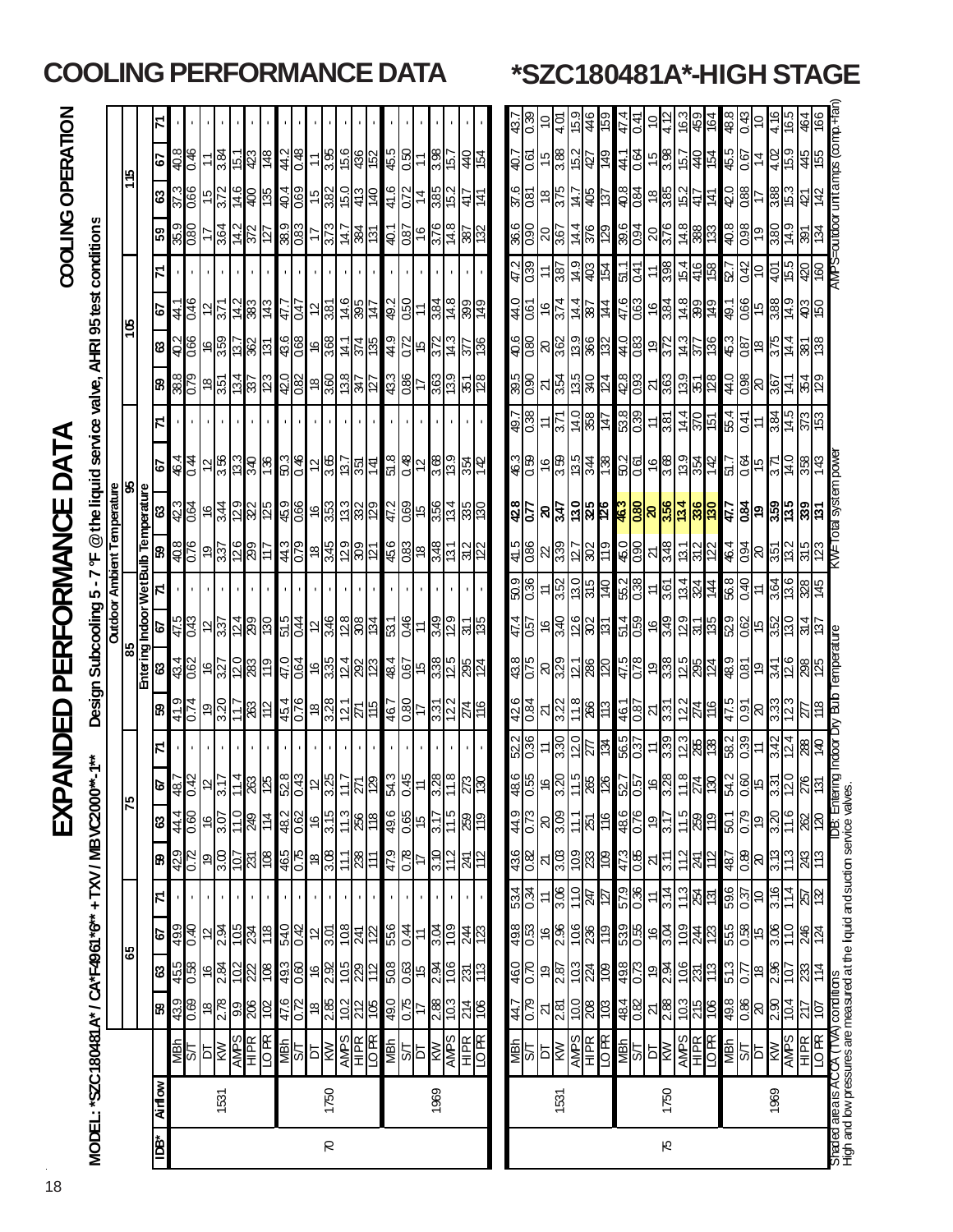|    |               |                                                                                                                       |                          |                     |                           |                    |                   | EXP                 |                                                                                                        | <b>Q<br/>RXX</b>                                                                | G                                                      | PERFORMANCE                                      |                                                                       |                                                                                                   |                                                                       |                                           | DATA                                                     |                                                                                                   |                                                                                                                                |                               |                                                                                                                                             |                                        |                               | COOLING OPERATION                |                                                                       |                        |
|----|---------------|-----------------------------------------------------------------------------------------------------------------------|--------------------------|---------------------|---------------------------|--------------------|-------------------|---------------------|--------------------------------------------------------------------------------------------------------|---------------------------------------------------------------------------------|--------------------------------------------------------|--------------------------------------------------|-----------------------------------------------------------------------|---------------------------------------------------------------------------------------------------|-----------------------------------------------------------------------|-------------------------------------------|----------------------------------------------------------|---------------------------------------------------------------------------------------------------|--------------------------------------------------------------------------------------------------------------------------------|-------------------------------|---------------------------------------------------------------------------------------------------------------------------------------------|----------------------------------------|-------------------------------|----------------------------------|-----------------------------------------------------------------------|------------------------|
|    |               | MODEL: "SZC180481 A* / CA*F4961 *6" + TXV / MBVC200                                                                   |                          |                     |                           |                    |                   |                     | $0^{***}$ -1**                                                                                         |                                                                                 | Design:                                                |                                                  | Subcooling                                                            | M<br>5                                                                                            | ٣                                                                     |                                           | @the liquid service valve, AHRI 95 test conditions       |                                                                                                   |                                                                                                                                |                               |                                                                                                                                             |                                        |                               |                                  |                                                                       |                        |
|    |               |                                                                                                                       |                          |                     |                           |                    |                   |                     |                                                                                                        |                                                                                 |                                                        |                                                  | <b>Outdoor</b>                                                        |                                                                                                   |                                                                       | <b>Ambient Temperature</b>                |                                                          |                                                                                                   |                                                                                                                                |                               |                                                                                                                                             |                                        |                               |                                  |                                                                       |                        |
|    |               |                                                                                                                       |                          | 65                  |                           |                    |                   | 75                  |                                                                                                        |                                                                                 |                                                        | 85<br>Entering Indoor Wet Bulb Temperature       |                                                                       |                                                                                                   |                                                                       |                                           |                                                          |                                                                                                   |                                                                                                                                | 90 L                          |                                                                                                                                             |                                        |                               | 115                              |                                                                       |                        |
| È  | <b>Airlow</b> |                                                                                                                       | ඹ                        | ශ                   | s                         |                    | ඹ                 | ಣ                   | ø                                                                                                      |                                                                                 | β                                                      | 8                                                | 6                                                                     |                                                                                                   | 8                                                                     |                                           | င်                                                       |                                                                                                   | B                                                                                                                              | ខេ                            | ۰ō                                                                                                                                          |                                        | င္ပာ                          | 83                               | 6                                                                     |                        |
|    |               | <u>NSI</u>                                                                                                            | 45.4                     | 464                 | 967                       | 530<br>0.49        | 44.4              | $\frac{45.4}{0.84}$ | 48.5                                                                                                   | $\frac{51.8}{0.51}$                                                             | $\frac{43.3}{0.92}$                                    | $rac{980}{2*5}$                                  | <u>070</u>                                                            | 50.6                                                                                              | $rac{42.3}{0.95}$                                                     | 432                                       |                                                          | 49.3                                                                                              | $rac{10}{208}$                                                                                                                 | $rac{41.0}{0.92}$             | $\frac{43.8}{0.75}$                                                                                                                         | 46.9                                   | 37.2                          | $rac{80}{0.85}$                  | $rac{10}{\sqrt{10}}$                                                  | $\frac{434}{65}$       |
|    |               |                                                                                                                       | 0.86                     | 0.81                | 0.66                      | 9                  | 0.90<br>শ্ৰ       |                     |                                                                                                        | $\frac{1}{2}$                                                                   |                                                        |                                                  |                                                                       |                                                                                                   |                                                                       |                                           |                                                          |                                                                                                   |                                                                                                                                |                               |                                                                                                                                             |                                        | 860<br>$\approx$              | ম                                |                                                                       |                        |
|    | 1531          | 하                                                                                                                     | $\frac{1}{2}$            | $\frac{1}{2}$       | $\frac{8}{2}$             | 3.08               | 3.05              | $\frac{3.12}{ }$    | $8\frac{1}{2}\frac{1}{2}\frac{1}{2}\frac{1}{2}\frac{1}{2}\frac{1}{2}\frac{1}{2}\frac{1}{2}\frac{1}{2}$ | $\frac{33}{3}$                                                                  | $ x _2^2$ 이 지역                                         |                                                  | မျို့ချို့ချိန်မြို့                                                  | $\frac{16}{35}$                                                                                   | $\frac{1}{2\sqrt{2}}$                                                 | <u>အမြို့ချီများ မြို့မျ</u>              |                                                          | $\frac{1}{2}$ $\frac{1}{2}$ $\frac{1}{2}$ $\frac{1}{2}$ $\frac{1}{2}$ $\frac{1}{2}$ $\frac{1}{2}$ | $ x $ $\frac{1}{2}$ $ x $ $\frac{1}{2}$ $ x $ $\frac{1}{2}$                                                                    | <u> 예정 취임 호</u>               | <u> 잉승 중 원</u>                                                                                                                              | $\frac{6}{35}$                         | 370                           | 378                              | $\frac{1}{2}$                                                         | ধ<br>4                 |
|    |               |                                                                                                                       | 10.1                     | 10.4                | 10.7                      | $\frac{11}{11}$    | 110               | 11.2                |                                                                                                        |                                                                                 |                                                        |                                                  |                                                                       |                                                                                                   |                                                                       |                                           |                                                          |                                                                                                   |                                                                                                                                |                               |                                                                                                                                             |                                        |                               |                                  |                                                                       |                        |
|    |               | $\frac{\text{APS}}{\text{HIR}}$                                                                                       | $\frac{1}{20}$           | $\frac{88}{10}$     | <u>ଅଧି</u>                |                    | 8 P               | <u>정</u><br>177     |                                                                                                        | $\frac{218}{88}$                                                                |                                                        |                                                  |                                                                       | $\frac{13.2}{318}$                                                                                |                                                                       |                                           |                                                          |                                                                                                   |                                                                                                                                |                               |                                                                                                                                             | 한성이                                    | $rac{2}{38}$                  | $\frac{498}{480}$                | $\frac{15}{25}$                                                       | <u>ီမြိုင်</u>         |
|    |               | LO <sub>PR</sub>                                                                                                      | $\frac{1}{2}$            |                     |                           | 881                |                   |                     |                                                                                                        |                                                                                 |                                                        |                                                  |                                                                       | $\frac{141}{3}$                                                                                   | $\frac{28}{28}$                                                       |                                           |                                                          |                                                                                                   |                                                                                                                                |                               |                                                                                                                                             |                                        |                               |                                  |                                                                       |                        |
|    |               | $\frac{1}{2}$<br>$\frac{1}{2}$                                                                                        | 49.2                     | $\frac{503}{0.84}$  | 53.8                      | $rac{15}{9.56}$    | 48.1              | $rac{49.1}{0.87}$   |                                                                                                        | $\frac{56.1}{0.53}$                                                             |                                                        |                                                  | $rac{2}{5}$                                                           | 54.8                                                                                              |                                                                       |                                           |                                                          |                                                                                                   |                                                                                                                                |                               | $rac{2.2}{9.45}$                                                                                                                            | 50.8                                   | 40.3                          |                                  | $rac{1}{4}$ $rac{1}{8}$                                               | 47.0                   |
|    |               |                                                                                                                       | $\frac{80}{2}$           |                     |                           |                    | 0.93              |                     |                                                                                                        |                                                                                 |                                                        |                                                  |                                                                       |                                                                                                   |                                                                       |                                           |                                                          |                                                                                                   |                                                                                                                                |                               |                                                                                                                                             |                                        |                               | $\frac{160}{0.97}$               |                                                                       | 8<br> 3                |
|    |               | 히                                                                                                                     | $\frac{8}{25}$           | $\frac{88.5}{28.5}$ | $\frac{9}{36}$            | 49                 | ଅ                 | $\frac{2}{3.20}$    | <u>မြည့်ခြိုင်မြ</u>                                                                                   | $rac{16}{3.42}$                                                                 | <u> မိုဓ္ဓို မျွှိုင်း မြ</u>                          | အ <mark>မြို့ချွန်  အမြို့ချွန်  အမြို့</mark>   | <u>မြည့်ခြိုင်းမြ</u>                                                 | $\frac{16}{3.64}$                                                                                 | <u>န္မွ မြွှုများမြှုပ</u> ်                                          | အ <mark>မြို့ချိန် </mark> ချို့          | 이 <mark>아 하는 <mark>  영 이 이 아 보다 하</mark>는</mark>         | <u>အိုင္တြို မုန္တို ဒုိင္ကုတ္ထ</u>                                                               | <u> မံခြံမြံခြံခြံမြိုင်</u>                                                                                                   |                               | <mark>ခံမြို့ချိန်ခြ</mark>                                                                                                                 | $\frac{6}{5}$                          | ခြို့ <u>zမြို့ချိန်မြို့</u> | $ z $ ္ဏိုင္ပုံခ်က္ကြ            | <mark>ံခြေ ခြံခြံခြံ</mark>                                           | $\frac{5}{1}$          |
| 8  | 1750          |                                                                                                                       | 10.4                     |                     | 11.0                      | 3.16<br>11.5       | 5.5<br>113        | 11.6                |                                                                                                        |                                                                                 |                                                        |                                                  |                                                                       |                                                                                                   |                                                                       |                                           |                                                          |                                                                                                   |                                                                                                                                |                               |                                                                                                                                             | 4.01                                   |                               |                                  |                                                                       | 16.5<br>$\frac{1}{6}$  |
|    |               | AMPS<br>HIPR                                                                                                          | 717                      |                     |                           |                    |                   |                     |                                                                                                        |                                                                                 |                                                        |                                                  |                                                                       |                                                                                                   |                                                                       |                                           |                                                          |                                                                                                   |                                                                                                                                |                               |                                                                                                                                             |                                        |                               |                                  |                                                                       | 797                    |
|    |               | LO PR                                                                                                                 | 20 L                     |                     | $\frac{48}{12}$           | <u>খে</u>          | 243               | 88                  |                                                                                                        | $\frac{124}{28}$                                                                |                                                        |                                                  |                                                                       | $\frac{58}{28}$                                                                                   |                                                                       |                                           |                                                          |                                                                                                   |                                                                                                                                |                               |                                                                                                                                             | $\frac{155}{200}$                      |                               |                                  |                                                                       | 166                    |
|    |               | <b>NBN</b>                                                                                                            | :05                      | 518                 | 55.4                      | 592                | 49.5              | 50.6                |                                                                                                        | 8.75                                                                            | 48.4                                                   | 49.4                                             | 52.8                                                                  | 56.4                                                                                              | 47.2                                                                  |                                           |                                                          |                                                                                                   | 44.8                                                                                                                           | 45.8                          |                                                                                                                                             | 52.3                                   | 41.5                          | 42.4                             | 45.3                                                                  | ்த                     |
|    |               |                                                                                                                       | 0.94                     | 0.88                | 0.72                      | 0.54               | 1.00              | 0.91                | 0.74                                                                                                   | 0.56                                                                            |                                                        |                                                  | 0.76                                                                  | 0.57                                                                                              |                                                                       |                                           |                                                          |                                                                                                   |                                                                                                                                |                               | $\frac{48.9}{0.82}$                                                                                                                         | 0.61                                   | 1.00                          |                                  | 0.82                                                                  | <u>ପ</u>               |
|    |               | 이                                                                                                                     | $\overline{\mathcal{Z}}$ | R                   | ö                         | 10                 | <b>Z</b>          | R                   |                                                                                                        | 45                                                                              | $\frac{20}{20}$                                        | $\frac{24}{2}$                                   | er                                                                    | 10                                                                                                | $\frac{20}{2}$                                                        | $\frac{1}{\sqrt{2}}$                      | $\frac{615}{515}$                                        | 550<br>059                                                                                        | <u>ទី </u> ភ                                                                                                                   | <u>ទី </u> ភ                  | <u>ဝ</u>                                                                                                                                    | 45                                     | <u>ဝ</u>                      | $rac{2}{20}$                     |                                                                       |                        |
|    | 1969          |                                                                                                                       |                          | $2.\overline{9}$    | 3.09                      | 3.19               | 3.16              | 3.23                | $\frac{9}{3.33}$                                                                                       | 3.45                                                                            | $\frac{3.36}{12.4}$                                    |                                                  | 355                                                                   | 367                                                                                               | 354                                                                   |                                           |                                                          | 387                                                                                               | 370                                                                                                                            | 378                           |                                                                                                                                             | 4.05                                   | 383                           |                                  | 4.05                                                                  | ५<br>प                 |
|    |               | <b>KW</b><br>AMPS                                                                                                     | $\frac{2.93}{10.5}$      | 801                 | 11.1                      | 911                | 11.4              | 117                 | 2.1                                                                                                    | <b>S7</b>                                                                       |                                                        | $\frac{347}{127}$                                | 13.2                                                                  | $\overline{3}$                                                                                    | 5.51                                                                  | $\frac{36}{26}$                           | $\frac{3.75}{14.1}$                                      | $\overline{14}$ .                                                                                 | 14.2                                                                                                                           | 14.6                          | $rac{391}{151}$                                                                                                                             | - 91                                   | r 91                          | $\frac{392}{155}$                | 0.9                                                                   | 16.6                   |
|    |               | <b>HPK</b>                                                                                                            | 219                      | 236                 | $\frac{28}{18}$           | ඹු <mark>න</mark>  | $\frac{1}{2}$     | 정 <mark>집</mark>    | <u>ଅକ</u>                                                                                              | ଷ                                                                               | $\frac{2}{10}$                                         | $\frac{25}{26}$                                  | $\overline{317}$                                                      | ଛା                                                                                                | 318                                                                   | $\frac{342}{13}$                          | 361                                                      | $\overline{37}$                                                                                   | 358                                                                                                                            | 385                           | $\overline{407}$                                                                                                                            | 424                                    | 395                           | 426                              | 49                                                                    | 469                    |
|    |               | LO PR                                                                                                                 | $rac{108}{100}$          | $rac{4}{5}$         |                           |                    |                   |                     |                                                                                                        | 141                                                                             |                                                        |                                                  | $\frac{88}{2}$                                                        | 47                                                                                                | 125                                                                   |                                           | 45<br>145                                                | 154                                                                                               | 131                                                                                                                            | 68                            | $\frac{52}{3}$                                                                                                                              | 162                                    | 135                           | $\frac{44}{5}$                   | 157                                                                   | <u>نې</u>              |
|    |               |                                                                                                                       |                          |                     |                           |                    |                   |                     |                                                                                                        |                                                                                 |                                                        |                                                  |                                                                       |                                                                                                   |                                                                       |                                           |                                                          |                                                                                                   |                                                                                                                                |                               |                                                                                                                                             |                                        |                               |                                  |                                                                       |                        |
|    |               | $\frac{1}{100}$                                                                                                       | 46.2<br>$\frac{5}{10}$   | 47.1<br>0.87        | 49.4<br>$\frac{62}{6}$    | $rac{527}{0.64}$   | 45.2<br><u>हा</u> | $\frac{46.0}{0.91}$ | $\frac{22}{38}$ $\frac{22}{35}$                                                                        | $\frac{51.4}{0.66}$                                                             | $rac{4}{36}$ $\frac{1}{8}$ $\frac{1}{8}$ $\frac{1}{8}$ |                                                  | $\frac{1}{4}$ $\frac{1}{8}$ $\frac{1}{8}$ $\frac{1}{8}$ $\frac{1}{8}$ | $\frac{2}{5}$ $\frac{1}{2}$ $\frac{1}{2}$ $\frac{1}{2}$ $\frac{1}{2}$ $\frac{1}{2}$ $\frac{1}{2}$ | $\frac{1}{3}$                                                         | $\frac{438}{0.96}$                        |                                                          | $\frac{10}{100}$                                                                                  | 40.9                                                                                                                           | 41.7                          | $\frac{15}{36}$                                                                                                                             | မှု<br>များ<br>များ                    |                               | 38.6                             | $\frac{1}{3}$ $\frac{1}{2}$ $\frac{1}{2}$ $\frac{1}{2}$ $\frac{1}{2}$ | ΓĀ<br>$\ddot{a}$       |
|    |               |                                                                                                                       |                          |                     |                           |                    |                   |                     |                                                                                                        |                                                                                 |                                                        |                                                  |                                                                       |                                                                                                   |                                                                       |                                           |                                                          |                                                                                                   | ချွိန္မျမ္တု                                                                                                                   | <u>ခြုံမျွံ့</u>              |                                                                                                                                             |                                        | $\frac{2}{3}$                 | <u>ခြုံ အိုမ္အ</u>               |                                                                       | 6Ļ                     |
|    | 1531          | 회회                                                                                                                    | $\frac{28}{25}$          | $rac{28}{2}$        | $\frac{1}{2}$ ମ୍ମ         | $R_{\overline{5}}$ | $\frac{18}{3}$    | $\frac{25}{3.15}$   |                                                                                                        | $\frac{8}{3}$                                                                   |                                                        |                                                  |                                                                       |                                                                                                   |                                                                       |                                           |                                                          | $\frac{27}{27}$                                                                                   |                                                                                                                                |                               |                                                                                                                                             |                                        |                               |                                  |                                                                       | ধ<br>4                 |
|    |               | <b>AMPS</b>                                                                                                           | 10.2                     | 10.5                | 10.8                      | 112                | 111               | 11.3                | 11.7                                                                                                   |                                                                                 |                                                        |                                                  |                                                                       |                                                                                                   |                                                                       |                                           |                                                          |                                                                                                   |                                                                                                                                |                               |                                                                                                                                             | 15.2                                   | 14.6                          | 15.0                             |                                                                       | $\tilde{6}$            |
|    |               | <b>HIPR</b>                                                                                                           | 212                      | $\frac{28}{12}$     | $\frac{241}{125}$         | 82                 | 88                | $\frac{25}{10}$     |                                                                                                        |                                                                                 | $rac{12}{271}$                                         |                                                  |                                                                       |                                                                                                   | $\frac{1}{2}$ $\frac{1}{2}$ $\frac{1}{2}$ $\frac{1}{2}$ $\frac{1}{2}$ |                                           |                                                          |                                                                                                   |                                                                                                                                |                               |                                                                                                                                             |                                        | $rac{384}{131}$               | $rac{4}{130}$<br>$rac{6}{15}$    |                                                                       | <u>နှုင် မြီ</u>       |
|    |               | <b>DO PR</b>                                                                                                          | $\frac{9}{2}$            |                     |                           |                    | 111               |                     |                                                                                                        |                                                                                 |                                                        |                                                  |                                                                       |                                                                                                   |                                                                       |                                           |                                                          |                                                                                                   |                                                                                                                                |                               |                                                                                                                                             |                                        |                               |                                  |                                                                       |                        |
|    |               | И <sub>В</sub> М                                                                                                      | 50.1                     | 51.1                |                           | 571                | 687               | 6.67                |                                                                                                        |                                                                                 |                                                        |                                                  |                                                                       |                                                                                                   |                                                                       |                                           |                                                          |                                                                                                   |                                                                                                                                |                               |                                                                                                                                             |                                        | 41.0                          |                                  |                                                                       |                        |
|    |               | 57                                                                                                                    | 0.94                     | 0.91                |                           | $\frac{0.66}{2}$   | <u>ର</u><br>୧     | 0.94                |                                                                                                        |                                                                                 |                                                        |                                                  |                                                                       |                                                                                                   |                                                                       |                                           |                                                          |                                                                                                   |                                                                                                                                |                               |                                                                                                                                             |                                        |                               |                                  |                                                                       | $\frac{8}{2}$          |
| 88 | 1750          | 하                                                                                                                     | $\frac{25}{23}$          | $\frac{8}{2}$       | မ <mark>္က</mark> ု မျိုး | $R_{3.9}^{\circ}$  | $\frac{25}{3.16}$ | $\frac{25}{3.23}$   |                                                                                                        | $\frac{28}{18}$ $\frac{15}{15}$ $\frac{13}{15}$ $\frac{13}{15}$ $\frac{13}{15}$ | $rac{8}{3.36}$                                         |                                                  | <u>င္တုဗ္ကုဒ္မွု ငွုမ္တုံများ</u>                                     | <u>မြို့မြို့ မြို့မြို့မြို့</u>                                                                 | $\frac{100}{25}$                                                      | <u> မျိုးပြီးပြီး မြို့မြို့မြို့များ</u> | <u>မံခြံ 4 မြံ ၃ မြံ – မံ မံ မံ မံ မံ မံ မံ မံ မံ မံ</u> | <u>ဒုံနှုံးမြှုပ် မြို့</u>                                                                       | $\frac{5}{12}$ $\frac{1}{2}$ $\frac{1}{2}$ $\frac{1}{2}$ $\frac{1}{2}$ $\frac{1}{2}$ $\frac{1}{2}$ $\frac{1}{2}$ $\frac{1}{2}$ | <u> 추업 중 중 중 없</u>            | $\frac{1}{2}$ $\frac{1}{2}$ $\frac{1}{2}$ $\frac{1}{2}$ $\frac{1}{2}$ $\frac{1}{2}$ $\frac{1}{2}$ $\frac{1}{2}$ $\frac{1}{2}$ $\frac{1}{2}$ | <u>4 0 4 0 0 4 0</u><br>4 0 10 0 0 4 0 | ခဲ့သူမှူ                      | $\frac{2}{3}$                    | <u>င်္ဂနာမြွ မြွံခြံကြိုင်</u>                                        | 4.19<br>$\overline{6}$ |
|    |               | AMPS                                                                                                                  | 10.5                     | 10.8                | 111                       | 11.6               | 11.4              | 11.7                |                                                                                                        |                                                                                 |                                                        |                                                  |                                                                       | 13.7                                                                                              |                                                                       |                                           |                                                          |                                                                                                   |                                                                                                                                |                               |                                                                                                                                             |                                        |                               |                                  | 6.0                                                                   | 16.6                   |
|    |               | $\frac{HPR}{SR}$                                                                                                      | $\frac{2}{18}$           | $\frac{236}{15}$    | $\frac{18}{18}$           | $\frac{1}{2}$      | $\frac{28}{11}$   | <u>ଞ୍ଜ୍ଞା</u>       | $\frac{5}{2}$ $\frac{8}{3}$                                                                            | $\frac{15}{28}$                                                                 | $\frac{24}{28}$                                        |                                                  | $\frac{2}{5}$ $\frac{1}{2}$ $\frac{1}{2}$                             | <u>원년</u>                                                                                         | $\frac{3}{25}$                                                        |                                           |                                                          | $\frac{12}{215}$                                                                                  | $\frac{2}{38}$                                                                                                                 | $\frac{48}{80}$               | 전함                                                                                                                                          | $\frac{157}{462}$                      | 한 <u>이 없</u>                  | $\frac{158}{25}$                 |                                                                       | <u> 167</u>            |
|    |               |                                                                                                                       |                          |                     |                           |                    |                   |                     |                                                                                                        |                                                                                 |                                                        |                                                  |                                                                       |                                                                                                   |                                                                       |                                           |                                                          |                                                                                                   |                                                                                                                                |                               |                                                                                                                                             |                                        |                               |                                  | $rac{45}{15}$                                                         |                        |
|    |               | <b>MBh</b>                                                                                                            | 51.G                     | 52.6                | 551                       | 588                | 504               | $\frac{514}{5}$     |                                                                                                        | $rac{57.4}{0.72}$                                                               |                                                        |                                                  |                                                                       | 56.0                                                                                              | 48.0                                                                  |                                           |                                                          | 견                                                                                                 | 45.6                                                                                                                           | 46.5                          |                                                                                                                                             | 51 হ                                   | 이<br>이                        | 43.1                             |                                                                       | - 8                    |
|    |               | 양                                                                                                                     | $\frac{8}{2}$            | $\frac{8}{8}$       | $\frac{8}{2}$             | $\alpha$           | $rac{8}{5}$       | 0.99                | <u> 88N 321</u>                                                                                        |                                                                                 |                                                        |                                                  |                                                                       | 0.74                                                                                              |                                                                       | $\frac{15}{36}$                           | ်အအဖြစ်<br>ျွန်ဆြီ                                       | $rac{16}{19}$                                                                                     | <u>୍ରା</u>                                                                                                                     | $\frac{2}{3}$ N $\frac{2}{3}$ | $\frac{48.7}{0.98}$                                                                                                                         | 0.79                                   | $rac{5}{20}$                  | $rac{5}{20}$                     | $\frac{451}{98}$                                                      | <u>ය</u>               |
|    |               |                                                                                                                       |                          |                     |                           | စ္                 |                   | ∣৯                  |                                                                                                        | စ္                                                                              |                                                        |                                                  |                                                                       | စ္                                                                                                |                                                                       |                                           |                                                          |                                                                                                   |                                                                                                                                |                               |                                                                                                                                             | er                                     |                               |                                  |                                                                       |                        |
|    | 1969          | KW                                                                                                                    | 2.95                     | 3.01                | 3.11                      | 3.22               | 3.18              | 3.25                |                                                                                                        | 3.48                                                                            |                                                        |                                                  |                                                                       | 3.71                                                                                              |                                                                       |                                           |                                                          | 391                                                                                               | 373                                                                                                                            |                               | 394                                                                                                                                         | 4.08                                   | 386                           | 395                              | 4.09                                                                  |                        |
|    |               | SdNV                                                                                                                  | 90F                      | ္ပိ                 | ب<br>—                    |                    |                   |                     |                                                                                                        | N                                                                               |                                                        |                                                  |                                                                       |                                                                                                   |                                                                       |                                           |                                                          |                                                                                                   |                                                                                                                                |                               | $\ddot{\circ}$                                                                                                                              | 15.9                                   | īο                            | i5.6                             | 7.9I                                                                  | ق                      |
|    |               | LO <sub>PR</sub><br><b>HIPR</b>                                                                                       | <u>ភ្</u> កូខ            | $\frac{88}{16}$     | ম্ৰ $\frac{5}{2}$         | රිලි<br>නි         | $\frac{48}{15}$   | <u>କ୍ଷ୍</u>         | 옚                                                                                                      | श्चैक्ष                                                                         | <mark>ျှိဒ္ဌိုအမြို့မျှ မျှ မျှ</mark>                 | ခြံပြီး မြန္မျခစ္တြင္က ေမြးေမြးေမြးေမြးေမြးေမြးေ | <u>မှုခြံမြှုမှုမြို့မျှမ</u>                                         | $\frac{1}{2}$ $\frac{1}{2}$ $\frac{1}{2}$                                                         | <u>ទ្យី។ ដូច្នៃ ខ្លាំង</u>                                            | $\frac{368}{368}$                         | 칅쒾놂                                                      | $\frac{48}{28}$                                                                                   | ခဲ့ခြင်                                                                                                                        | 취쐶술                           | $rac{411}{153}$                                                                                                                             | $rac{428}{63}$                         | 137                           | $rac{430}{145}$                  | 454                                                                   | 473<br>169             |
|    |               |                                                                                                                       |                          |                     |                           |                    |                   |                     |                                                                                                        |                                                                                 |                                                        |                                                  |                                                                       |                                                                                                   |                                                                       |                                           |                                                          |                                                                                                   |                                                                                                                                |                               |                                                                                                                                             |                                        |                               |                                  |                                                                       |                        |
|    |               | Sheded area is AHRI Rating Conditions<br>High and bw pressures are measured at the liquid and suction service valves. |                          |                     |                           |                    |                   |                     |                                                                                                        |                                                                                 |                                                        |                                                  |                                                                       |                                                                                                   |                                                                       | W-Total system power                      |                                                          |                                                                                                   |                                                                                                                                |                               |                                                                                                                                             |                                        |                               | AMPS autoor unit amps (comp.+fan |                                                                       |                        |

# **COOLING PERFORMANCE DATA \*SZC180481A\*-HIGH STAGE**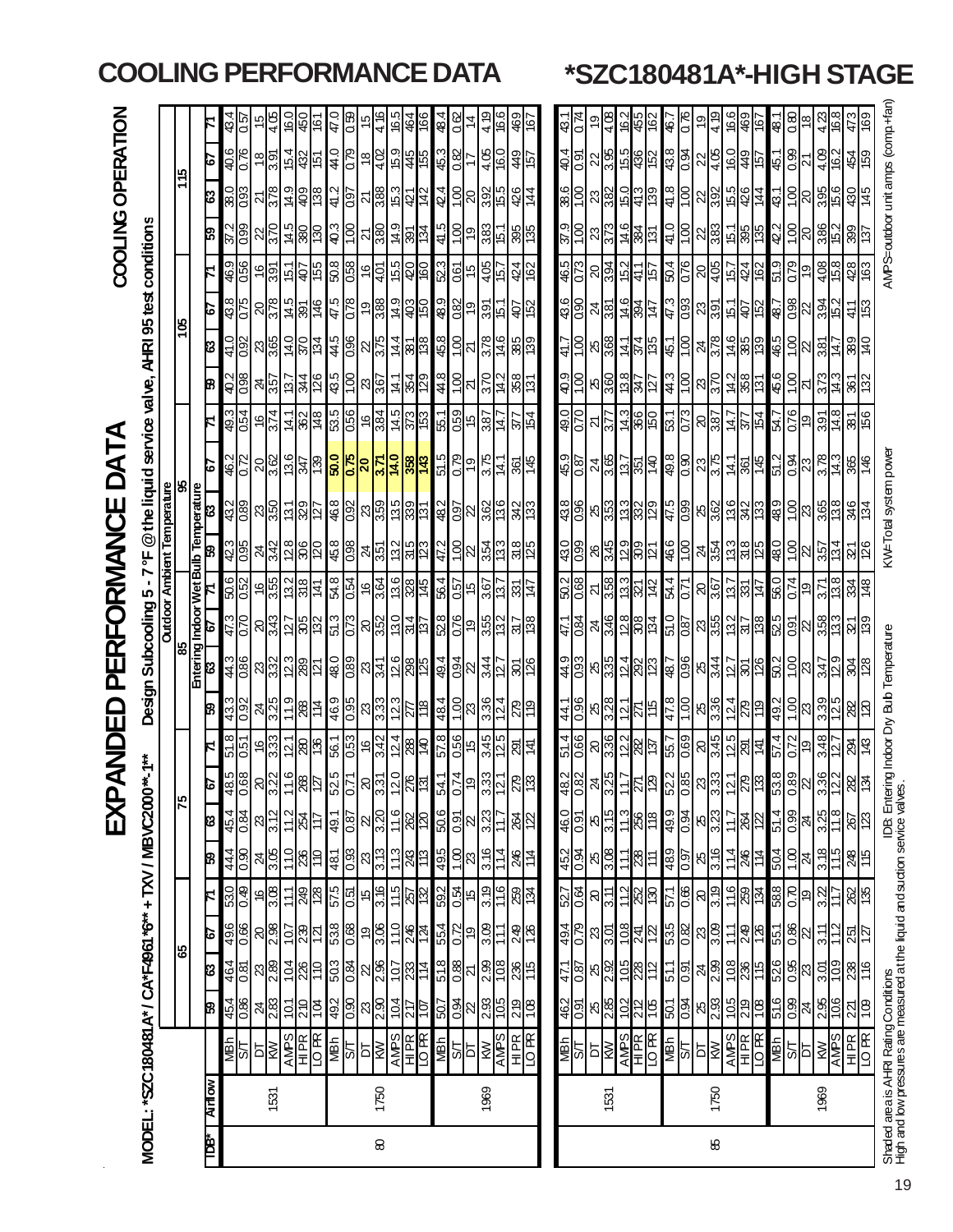# EXPANDED PERFORMANCE DATA

# COOLING OPERATION

| $\frac{1}{40}$<br>ସ<br> ஐ<br>$0^{**}$ -1**<br><u>ଅର୍ଥି</u><br>$\frac{6}{11}$<br>$\frac{58}{8}$<br>ဗု<br>$\overline{35}$<br>$\overline{5}$<br>ତ<br>MODEL: "SZC180601 A" / CA"F4961 "6" + TXV / MBVC200<br>F<br>$\frac{1}{20}$<br>အ<br>$rac{1}{88}$<br>န္တု<br>$\frac{25}{28}$<br>29<br>85<br> ಙ <br>$rac{66}{96}$ $8\frac{1}{3}$<br>$\frac{67}{210}$<br>8<br>চ্চ |                |                                                                                                                                        |                                                                                                                                                                                                                                                                                                                            |                                                                                                         |                                                                                                                                                                                                                                                                                                                                                                                                                                                                                                                                                           |                                          |                                                                                                                                                                                       |                                                                                                                                                                                                                                                                                                                                                                                                                                                                     |                                                                  | $\frac{49.0}{0.59}$<br>410<br>$\overline{12}$<br>88<br>53.1<br>9.4<br>0.61<br>ଞ<br>∣≒<br>t,                                               | 58.2<br>0.01<br>$\frac{42}{1}$<br>4.24<br>304<br>123<br>$\frac{257}{150}$<br>$\frac{1}{2}$<br>s |                                                                | $\frac{46.2}{0.73}$<br>50.0<br>0.76<br>٣<br> ସ୍ପ୍ର<br>305<br>112<br>Ľ01     | 51.8<br>$rac{478}{0.61}$<br>4.33<br>$-10.5$<br>119<br>328<br>ෙ 0<br>17<br>63 | <u> 일종</u> 리<br>346<br>$\overline{130}$<br>4.47<br>111<br>79                                            |                                                                                                                                                                             | $rac{8}{10}$<br>$rac{475}{5}$<br>0.78<br>343<br>4.42<br>117<br>ြို့<br>$\Omega$ | $rac{492}{0.66}$<br>$\frac{454}{0.63}$<br>124<br>369<br>63<br>4.52<br>17 | 53.9<br>$\frac{498}{644}$<br>4.68<br><b>S.ZI</b><br>န္တြ<br>98<br>$\frac{3}{2}$<br>Δ9              |                                                                    | <u>ଣ୍ଣ</u><br>E ZI<br>$\frac{44.0}{78}$<br>ခုန္တြ<br>$\frac{22}{3}$<br>121<br>ြို့                      | 45.6<br>8.7<br>0.66<br>युद्धि<br>बाह<br>4.69<br>408<br>129<br>63<br>$\overset{\circ}{\tau}$ | $\frac{1}{3}$<br>$\frac{1}{4}$<br>50.0<br>$\frac{46}{5}$<br>$\frac{1}{4}$<br>13.4<br>431<br>141<br>Δ9        |
|-----------------------------------------------------------------------------------------------------------------------------------------------------------------------------------------------------------------------------------------------------------------------------------------------------------------------------------------------------------------|----------------|----------------------------------------------------------------------------------------------------------------------------------------|----------------------------------------------------------------------------------------------------------------------------------------------------------------------------------------------------------------------------------------------------------------------------------------------------------------------------|---------------------------------------------------------------------------------------------------------|-----------------------------------------------------------------------------------------------------------------------------------------------------------------------------------------------------------------------------------------------------------------------------------------------------------------------------------------------------------------------------------------------------------------------------------------------------------------------------------------------------------------------------------------------------------|------------------------------------------|---------------------------------------------------------------------------------------------------------------------------------------------------------------------------------------|---------------------------------------------------------------------------------------------------------------------------------------------------------------------------------------------------------------------------------------------------------------------------------------------------------------------------------------------------------------------------------------------------------------------------------------------------------------------|------------------------------------------------------------------|-------------------------------------------------------------------------------------------------------------------------------------------|-------------------------------------------------------------------------------------------------|----------------------------------------------------------------|-----------------------------------------------------------------------------|------------------------------------------------------------------------------|---------------------------------------------------------------------------------------------------------|-----------------------------------------------------------------------------------------------------------------------------------------------------------------------------|---------------------------------------------------------------------------------|--------------------------------------------------------------------------|----------------------------------------------------------------------------------------------------|--------------------------------------------------------------------|---------------------------------------------------------------------------------------------------------|---------------------------------------------------------------------------------------------|--------------------------------------------------------------------------------------------------------------|
|                                                                                                                                                                                                                                                                                                                                                                 |                |                                                                                                                                        |                                                                                                                                                                                                                                                                                                                            |                                                                                                         |                                                                                                                                                                                                                                                                                                                                                                                                                                                                                                                                                           |                                          | ္တ<br>$\overline{a}$<br>41<br>R<br>တ                                                                                                                                                  |                                                                                                                                                                                                                                                                                                                                                                                                                                                                     | 52.8<br>4.15<br>372<br>011<br>$rac{6}{279}$<br>9.5<br>0.77<br>61 | 0.64<br><u>ြ</u><br>4.24<br>9.9<br>.<br>ম<br>562<br>9ł<br>Ξ                                                                               | $\frac{98}{130}$<br>59.9<br>0.44<br>10.4<br>314<br>127                                          |                                                                | 10.6<br>0.79<br>515<br><u>စန္ဒြာ</u><br>18 <sub>1</sub><br>$\frac{5}{10}$   | 534<br>4.48<br>11.0<br>0.66<br>332<br>342<br>91                              | $rac{92}{196}$<br>11.6<br>$\frac{6}{6}$ $\frac{1}{6}$ $\frac{4}{6}$<br>198                              |                                                                                                                                                                             | 48.9<br>$rac{9}{9}$ $rac{1}{2}$<br>ង្គ $\frac{1}{2}$<br>71<br>7<br>မြ           | 0.69<br>$\frac{2}{8}$ $\frac{8}{8}$<br>4.68<br>384<br>50.7<br>91         | $\frac{28}{492}$<br>9.99<br>0.48<br>$\frac{485}{13.0}$<br>$\frac{140}{1}$<br>¦ই<br>$\overline{12}$ |                                                                    | $\frac{28}{8}$ $\frac{8}{25}$<br>45.3<br>$rac{8}{18}$<br>$4\overline{74}$<br>$rac{68}{395}$             | 13.3<br>47.0<br>0.69<br>$rac{4.86}{1.36}$<br>07<br>133                                      | 51.5<br>14.0<br>0.48<br>5.03<br>974<br>.<br>그<br>48<br>444<br>$\overline{12}$                                |
| 활일절                                                                                                                                                                                                                                                                                                                                                             |                |                                                                                                                                        |                                                                                                                                                                                                                                                                                                                            |                                                                                                         |                                                                                                                                                                                                                                                                                                                                                                                                                                                                                                                                                           |                                          | $\frac{8}{20}$<br>4.01                                                                                                                                                                | $rac{589}{0.34}$<br>4.14<br>ား<br>အဆ<br>$\overline{2}$                                                                                                                                                                                                                                                                                                                                                                                                              | $\frac{48.1}{0.80}$<br>$\frac{1}{2}$<br>$\frac{2}{20}$<br>ļΞ     | $\frac{495}{0.72}$<br>413<br><u>္တရ</u><br>I±<br>ম                                                                                        | $\frac{536}{0.54}$<br>4.28<br>$rac{10}{207}$<br><u>125</u><br>₽                                 | 57 S<br>0.35<br>$\frac{8}{20}$<br>443<br>133<br>$\overline{a}$ | ုဒ္ဒါန<br>$rac{46.9}{0.83}$<br>$\frac{8}{4}$                                | $\frac{1}{287}$<br>$\frac{5}{4.36}$<br><mark>려</mark> 입                      | $\frac{523}{0.56}$<br>$\frac{13}{350}$<br>$\frac{1}{2}$<br><u>हि</u>                                    | $\frac{51}{136}$<br>$\frac{20}{365}$<br>39<br>$\frac{2}{467}$                                                                                                               | $rac{4}{8}$<br>11 4<br>$\frac{2}{45}$<br>9Æ                                     | $rac{36}{10}$<br>11.8<br>4.56<br>373<br>26<br>$\overline{21}$            | $rac{1}{1.64}$<br>$\frac{5}{84}$<br>472<br>∣ల                                                      | ಜ <mark>ನಿ</mark><br>ಜನ<br>$\frac{22}{41}$<br>$\frac{2}{4}$<br>146 | $\frac{4}{2}$ $\frac{6}{2}$<br>$\frac{25}{383}$<br>∣≌<br>$\overline{2}$<br>$\overline{21}$              | $\frac{42.5}{0.78}$<br>$\frac{20}{4}$<br>$\frac{13}{42}$<br>$\overline{30}$                 | 46.0<br>0.59<br>$\frac{136}{435}$<br>$\frac{6}{4}$<br>146<br>$\frac{42}{3}$                                  |
|                                                                                                                                                                                                                                                                                                                                                                 |                |                                                                                                                                        |                                                                                                                                                                                                                                                                                                                            |                                                                                                         |                                                                                                                                                                                                                                                                                                                                                                                                                                                                                                                                                           |                                          | $\frac{2}{20}$<br>$\frac{1}{4}$                                                                                                                                                       | $\frac{12}{4.26}$<br>ားများ<br>မြန်မြည်                                                                                                                                                                                                                                                                                                                                                                                                                             | 415<br>$rac{6}{279}$<br>$\mathbb{Z}$                             | 10.0<br>$\overline{074}$<br>4.25<br>300<br>81<br>37<br>R                                                                                  | 10.6<br>4.39<br><b>9ZI</b><br><u>ZIS</u><br>¢                                                   | 86<br>11.3<br>455<br>$\frac{35}{37}$<br>$\overline{2}$         | 50.9<br>980<br>10.8<br>$\frac{8}{43}$<br>$\frac{318}{2}$<br>$\frac{16}{16}$ | 87.48<br>112<br>$\overline{21}$                                              | 11.8<br>4.64<br>199<br>17                                                                               | $\frac{60.8}{60.37}$<br>12.5<br>4.80<br>$\frac{376}{144}$<br>$\tilde{c}$                                                                                                    | 11.9<br>$rac{48.3}{0.89}$<br>4.58<br>23<br>원성                                   | 4.68<br>$\frac{54}{28}$<br>$\overline{21}$                               | $\frac{1}{2}$ $\frac{1}{2}$<br>4.85<br>17                                                          | 6.06<br>$rac{6}{5}$<br>$\tilde{c}$                                 | 4.74<br>$\overline{2}$                                                                                  | 13.5<br>4.86<br>$\frac{80}{2}$<br>46.1<br>$rac{425}{134}$<br>$\frac{0}{2}$                  | 49.9<br>5.03<br>14.2<br>$rac{448}{46}$<br>0.61<br>$\frac{6}{5}$                                              |
|                                                                                                                                                                                                                                                                                                                                                                 |                |                                                                                                                                        |                                                                                                                                                                                                                                                                                                                            |                                                                                                         |                                                                                                                                                                                                                                                                                                                                                                                                                                                                                                                                                           |                                          | 415<br>64<br>9Ļ                                                                                                                                                                       | ļΘ<br>677<br>ଞ୍ଜି                                                                                                                                                                                                                                                                                                                                                                                                                                                   | 419<br>9.8<br>22<br>$rac{87}{2}$                                 | 5.3<br>$\overline{078}$<br>4.28<br>ļ5<br>န္တ<br>R                                                                                         | 86<br>0.59<br>$\frac{8}{9}$<br>87.P                                                             | 84.2<br>0.38<br>$\frac{1}{11}$<br>697                          | 52.4<br>$\frac{8}{8}$<br>$rac{442}{109}$<br> ଧି                             |                                                                              | <u> 2</u><br>4.68                                                                                       | <b>62.6</b><br>$\frac{484}{127}$                                                                                                                                            | 8.6<br>$rac{3}{2}$<br>462<br>آغا                                                | 51.2<br>$rac{1}{20}$<br>4.72                                             | 535<br>$rac{16}{16}$<br>$rac{5.51}{13.2}$                                                          | $\frac{1}{40}$<br>5.06                                             | $\frac{5}{20}$<br>13.2                                                                                  | 47.5<br>$rac{6}{19}$<br>4.90<br>$-51$                                                       | 51.4<br>$rac{64}{15}$<br>14.4<br>总点<br>20.S                                                                  |
|                                                                                                                                                                                                                                                                                                                                                                 | <b>Airflow</b> | AMPS<br>TOPE ST ST RES<br><b>ARANGE DE REAL EST</b><br>ARANGE DE REAL EST<br>ARANGE DE REAL EST<br>ARANGE DE REAL EST<br><b>SURVER</b> | Shaded area is ACCA (TVA) conditions<br><u>အိုစ္တို ခုနှ</u> ြ<br>$\frac{92.0}{505}$<br>8 3 3 3 3 3 3 3 3 3 3 3 4<br>$\frac{1}{2}$ $\frac{1}{2}$ $\frac{1}{2}$ $\frac{1}{2}$ $\frac{1}{2}$ $\frac{1}{2}$ $\frac{1}{2}$ $\frac{1}{2}$<br>$\begin{array}{c}\n 88 \\  87 \\  10\n \end{array}$<br>$\frac{71}{216}$ 554<br>102 | $\frac{890}{615}$<br><u>ြိုင်းမြို့</u><br>မြို့<br>7.884<br>574<br>$\frac{27}{3.58}$<br>$\frac{4}{28}$ | $\frac{1}{2}$ $\frac{1}{2}$ $\frac{1}{2}$ $\frac{1}{2}$ $\frac{1}{2}$ $\frac{1}{2}$ $\frac{1}{2}$ $\frac{1}{2}$ $\frac{1}{2}$ $\frac{1}{2}$ $\frac{1}{2}$ $\frac{1}{2}$ $\frac{1}{2}$ $\frac{1}{2}$ $\frac{1}{2}$ $\frac{1}{2}$<br>$\frac{27}{100}$ $\frac{100}{100}$ $\frac{100}{100}$ $\frac{100}{100}$ $\frac{100}{100}$ $\frac{100}{100}$<br><mark>99</mark> 95<br>629<br>$\frac{7}{3.70}$<br>$rac{91}{246}$<br>$\frac{1}{2}$ $\frac{1}{2}$ $\frac{1}{2}$ $\frac{1}{2}$ $\frac{1}{2}$ $\frac{1}{2}$ $\frac{1}{2}$ $\frac{1}{2}$<br>$\frac{562}{0.51}$ | <u>ၛၟႍၯၟၣၛၟၣၣၣၣၛၯၟၣၛၟၛၛၯၟႜၛၟၣၛၟၣၛၛၯၟ</u> | <mark>မ္မာ့ေမြးေမြးေမြးေမြးေ</mark><br>  이성  10<br>  이성  20 <br>  이성 <br>$\frac{ 5 }{ 2 8 8 8 8 8 8 8 8 }$<br>$\frac{493}{0.78}$<br><u> </u>  အ <mark>မြို့မျှ မျှ မျှ မျှ မျှ</mark> | 6<br>ದ<br>39.5<br>0.55<br>$\frac{40}{5}$<br><b>DB:Ent</b><br>$\frac{25}{10}$<br>$\frac{1}{2}\left\ \frac{1}{2}\right\ _2^2\left\ \frac{1}{2}\right\ _2^2\left\ \frac{1}{2}\right\ _2^2\left\ \frac{1}{2}\right\ _2^2\left\ \frac{1}{2}\right\ _2^2\left\ \frac{1}{2}\right\ _2^2\left\ \frac{1}{2}\right\ _2^2$<br>$\frac{88}{88}$ = $\frac{8}{8}$<br>$\frac{25}{4}$ $\frac{10}{10}$ $\frac{10}{10}$ $\frac{10}{10}$<br>$\frac{1}{36}$<br> မ <mark>္မာများ</mark> ၂ | 133<br>$\frac{54.9}{0.53}$<br>$\frac{658}{2}$                    | 51.3<br>$\frac{521}{0.83}$<br>0.73<br>$\frac{90}{268}$<br><u>je</u><br>$\frac{47.3}{0.71}$<br>$\frac{1}{4}$<br>65.0<br>8.37<br><b>635</b> | $\frac{1}{2}$<br><u>:</u>                                                                       | 58.1<br>$\frac{13}{435}$<br>ရွင္ကြ<br>88                       | <u>ଅ</u><br>ഥ<br><b>Design Subcooling</b><br>Entering Indoor<br>Outdoor     | $\frac{8}{3}$<br>Wet<br>ering Indoor Dry Bulb Temperature                    | <mark>႕ေမွ</mark> ာ မွာ မြန္မာ<br>4.44<br>$\frac{27}{155}$<br>$\frac{1}{4}$ $\frac{1}{8}$ $\frac{1}{8}$ | $\frac{268}{341}$ $\frac{1}{2}$ $\frac{4}{69}$<br>$rac{28}{36}$<br>KW=Total system powe<br>$\frac{567}{58}$<br><b>Bulb Temperature</b><br>မြေ<br><b>Ambient Temperature</b> | <u> 왕성</u>                                                                      | $\frac{20}{45}$<br>اڭ.<br>.<br><u>မြို့</u>                              | $\frac{497}{180}$<br>4.64<br>$\frac{58}{28}$<br>ခြ                                                 | 53.8<br>$\frac{13}{480}$<br>113<br>4<br><u>a)</u>                  | $\frac{1}{3}$ $\frac{1}{3}$ $\frac{1}{3}$ $\frac{1}{3}$ $\frac{1}{3}$ $\frac{1}{3}$ $\frac{1}{3}$<br>28 | ဒါ <mark>ဗွန္ဓု</mark> မွ<br>$\frac{18}{4}$<br>$\frac{447}{1.90}$<br>126<br>   이 기          | SL L<br>$\frac{16}{4.81}$<br>$\frac{29}{5}$<br>134<br>AHRI 95 test conditions<br>@ the liquid service valve, |

**COOLING PERFORMANCE DATA \*SZC180601A\*-HIGH STAGE**

High and bw pressures are measured at the liquid and suction service valves. High and low pressures are measured at the liquid and suction service valves.

### 20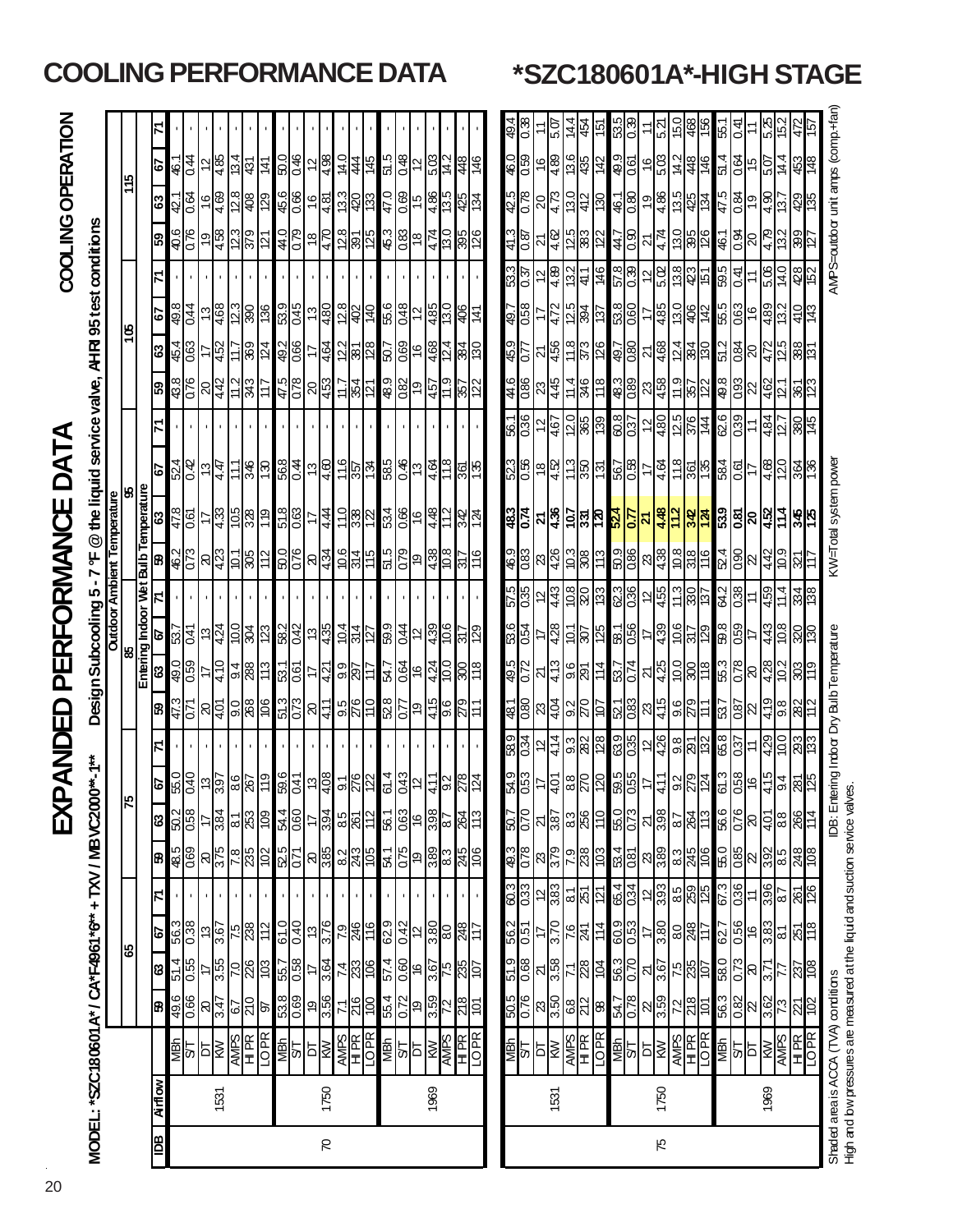|    |               |                                                                           |                                                 |                                                |                    |                                                                                               |                                                         | 区                               | <b>Z</b>                          | $\mathbf{H}$                                      |                                                     | PER                              | 叿                | ORMAN                    |                                      |                                                                                                                                                                                                                                                                                                                                                                                              | ЪŽ                                                                    |                   |                                           |                                  |                    | <b>COOLING</b>                                          |                                           | OPERATION                |                                    |
|----|---------------|---------------------------------------------------------------------------|-------------------------------------------------|------------------------------------------------|--------------------|-----------------------------------------------------------------------------------------------|---------------------------------------------------------|---------------------------------|-----------------------------------|---------------------------------------------------|-----------------------------------------------------|----------------------------------|------------------|--------------------------|--------------------------------------|----------------------------------------------------------------------------------------------------------------------------------------------------------------------------------------------------------------------------------------------------------------------------------------------------------------------------------------------------------------------------------------------|-----------------------------------------------------------------------|-------------------|-------------------------------------------|----------------------------------|--------------------|---------------------------------------------------------|-------------------------------------------|--------------------------|------------------------------------|
|    |               | MODEL: *SZC180601 A* / CA*F4961 *6** + TXV / MBVC200                      |                                                 |                                                |                    |                                                                                               |                                                         |                                 | $1**-1***$                        |                                                   |                                                     |                                  |                  |                          |                                      | Design Subcooling 5-7°F @ the liquid service valve, AHRI 95 test conditions                                                                                                                                                                                                                                                                                                                  |                                                                       |                   |                                           |                                  |                    |                                                         |                                           |                          |                                    |
|    |               |                                                                           |                                                 |                                                |                    |                                                                                               |                                                         |                                 |                                   |                                                   |                                                     |                                  |                  |                          | <b>Outdoor Ambient Temperature</b>   |                                                                                                                                                                                                                                                                                                                                                                                              |                                                                       |                   |                                           |                                  |                    |                                                         |                                           |                          |                                    |
|    |               |                                                                           |                                                 | န့                                             |                    |                                                                                               |                                                         | ≍                               |                                   |                                                   |                                                     | မွှ                              |                  |                          |                                      | မွ                                                                                                                                                                                                                                                                                                                                                                                           |                                                                       |                   |                                           | క్ల                              |                    |                                                         |                                           | Ļ۴                       |                                    |
| È  | <b>Airlow</b> |                                                                           |                                                 |                                                | Ø                  |                                                                                               |                                                         |                                 |                                   | B                                                 | 8                                                   |                                  |                  | 8                        | Entering Indoor Wet Bulb Temperature | ιō                                                                                                                                                                                                                                                                                                                                                                                           |                                                                       | ឌ                 | ន                                         | ŀо                               |                    | ၉၅                                                      | း                                         | ŀб                       |                                    |
|    |               |                                                                           | B                                               | ß                                              |                    |                                                                                               | B                                                       | ଞା                              | ιδ                                |                                                   |                                                     | စ                                |                  |                          |                                      |                                                                                                                                                                                                                                                                                                                                                                                              |                                                                       |                   |                                           |                                  |                    |                                                         |                                           |                          |                                    |
|    |               | 활의성                                                                       | $\frac{514}{0.83}$                              | $rac{52.5}{0.78}$                              | $\frac{561}{0.63}$ | ၜ႞ၟၣၛၟၜ႞ၛၟၣၛၟၣ<br>ၜ႞ၣၣၛၟၜ႞ၛၣ႞ၣ႞ၣ႞ၣ႞ၣ႞ၣ႞ၣ႞<br>ၜ႞ၣၣၣၣၣၣၣၣၣၣၣၣၣၣၣၣၣၣၣ                            | $\frac{2}{3}$ $\frac{8}{3}$ $\frac{8}{3}$ $\frac{2}{3}$ | <mark>ြို့အ</mark> မြန်မြို့    | $rac{54.8}{0.66}$                 | 58.5<br>0.49                                      | <u>esses</u><br><u>ခ်ိန္ကြို မြန္မို ျပင္ဆုန္</u> က | ន <mark>ិទ្ធ</mark> ិនន្ទ្រី     | $\frac{250}{12}$ | $\frac{47.8}{0.91}$      | $rac{488}{0.85}$                     | $rac{521}{0.68}$                                                                                                                                                                                                                                                                                                                                                                             | 원입                                                                    | $rac{464}{100}$   |                                           | $\frac{49.5}{0.72}$              | $\frac{530}{0.54}$ | $rac{6}{10}$                                            | $\frac{1}{3}$                             | $\frac{459}{073}$        | $\frac{49.1}{1.94}$                |
|    |               |                                                                           |                                                 |                                                |                    |                                                                                               |                                                         |                                 |                                   | 17                                                |                                                     |                                  |                  |                          | 25                                   |                                                                                                                                                                                                                                                                                                                                                                                              |                                                                       | 26                |                                           | $\overline{2}$                   |                    |                                                         |                                           |                          | $\frac{6}{5}$                      |
|    | 1531          |                                                                           | $\frac{26}{3.53}$                               | $\frac{24}{3.61}$                              | $\frac{2}{3.73}$   |                                                                                               |                                                         |                                 |                                   | 4.18                                              |                                                     |                                  | 4.47             | $rac{26}{4.30}$          | 4.40                                 | $\frac{22}{4.56}$                                                                                                                                                                                                                                                                                                                                                                            | 4.72                                                                  | 4.49              |                                           | 4.76                             | 4.93               | $rac{24}{4.66}$                                         | $rac{23}{47}$                             | $rac{5}{10}$             | 5.11                               |
|    |               |                                                                           |                                                 |                                                |                    |                                                                                               |                                                         |                                 |                                   |                                                   |                                                     |                                  |                  |                          |                                      |                                                                                                                                                                                                                                                                                                                                                                                              |                                                                       |                   |                                           |                                  | 13.4               |                                                         |                                           |                          |                                    |
|    |               | <b>AVES</b><br>HERE                                                       | $\frac{1}{2}$                                   |                                                |                    |                                                                                               | 이성호                                                     | $rac{25}{258}$                  | $ s _2^2$ $ s _2^2$               | 9882                                              | $rac{2}{8}$<br>$rac{2}{15}$                         | $\frac{1}{2}$                    | $rac{1}{28}$     | $\frac{104}{311}$        | $\frac{1}{2}$                        |                                                                                                                                                                                                                                                                                                                                                                                              | $\frac{28}{36}$                                                       | $rac{6}{180}$     | $\frac{12}{25}$                           | $\frac{88}{28}$                  |                    | $\frac{25}{28}$                                         | $rac{13.1}{416}$                          |                          |                                    |
|    |               |                                                                           |                                                 | $\frac{13}{28}$                                | $rac{54}{245}$     |                                                                                               |                                                         |                                 |                                   |                                                   |                                                     |                                  |                  | 114                      |                                      | င်းမြို့မှ <mark>အိုင်းမြို့</mark>                                                                                                                                                                                                                                                                                                                                                          |                                                                       |                   |                                           |                                  | $rac{415}{148}$    |                                                         | <u>lë</u>                                 | $ \tilde{\omega} $ အံဆြံ | $rac{6}{48}$ $rac{8}{12}$          |
|    |               | <b>SHORES</b><br>SHORES                                                   | 55.6                                            | 56.9                                           | $\frac{607}{0.66}$ |                                                                                               | 54.3                                                    | 55.5                            | 59.3                              |                                                   | 54.2<br>$\frac{60}{100}$                            | 070<br>070                       |                  |                          |                                      |                                                                                                                                                                                                                                                                                                                                                                                              |                                                                       |                   |                                           |                                  |                    |                                                         |                                           |                          |                                    |
|    |               |                                                                           |                                                 |                                                |                    |                                                                                               |                                                         |                                 |                                   | <b>84</b><br>951                                  |                                                     |                                  | 61.9             | $\frac{51.8}{0.94}$      | 529                                  |                                                                                                                                                                                                                                                                                                                                                                                              | 604                                                                   | 492               | 50.2                                      | 53.7<br>0.75                     | $rac{96}{12}$      | $rac{60}{9}$                                            | 46.5                                      | <u>270</u>               | 53.2<br>0.56                       |
|    |               |                                                                           |                                                 | $rac{24}{3.71}$                                | $\frac{25}{36}$    |                                                                                               |                                                         |                                 |                                   | 4                                                 |                                                     | 인                                |                  |                          |                                      |                                                                                                                                                                                                                                                                                                                                                                                              |                                                                       |                   | $\overline{24}$                           | ম                                |                    | $\frac{4}{3}$                                           |                                           | $\frac{50}{25}$          | $\frac{6}{2}$                      |
| 8  | 1750          |                                                                           |                                                 |                                                |                    |                                                                                               |                                                         | $\frac{1}{2}$                   |                                   |                                                   |                                                     | $\frac{43}{2}$                   | 459              | $\frac{26}{442}$         |                                      |                                                                                                                                                                                                                                                                                                                                                                                              | 485                                                                   | $\frac{25}{462}$  |                                           |                                  | 5.06               |                                                         |                                           |                          | 5.25                               |
|    |               |                                                                           | 8.82782                                         | $\frac{5}{25}$                                 | $rac{2}{8}$        |                                                                                               |                                                         | $\frac{88}{14}$                 | <u> 외침액성</u>                      | <mark>ချွင</mark> ့္တစ္ခု<br>မူရွိဆို             | 제승리 이 비<br><mark>န</mark> ေဖြစ္ပြား                 | $rac{8}{28}$                     | 11.4             | $\frac{10}{221}$         | 성 <mark>형 국왕 정</mark>                | <mark>क्ष विशिष्ट</mark><br>इंडि <mark>क</mark> ्                                                                                                                                                                                                                                                                                                                                            | 28/45                                                                 | $\frac{5}{8}$     | <br> -<br> မြို့သူ  အမြ                   | <u> 예약</u><br> 19 <mark>6</mark> | $\frac{4.0}{48}$   | $\frac{2}{3}$ $\frac{2}{3}$ $\frac{2}{3}$ $\frac{2}{3}$ | အ <mark>ခြံခြံခြံခြ</mark>                | $rac{4}{3}$ $rac{4}{3}$  | 15.2                               |
|    |               |                                                                           |                                                 |                                                |                    |                                                                                               |                                                         |                                 |                                   |                                                   |                                                     |                                  | 334              |                          |                                      |                                                                                                                                                                                                                                                                                                                                                                                              |                                                                       |                   |                                           |                                  |                    |                                                         |                                           |                          | $\frac{472}{157}$                  |
|    |               |                                                                           |                                                 |                                                |                    |                                                                                               |                                                         |                                 |                                   |                                                   |                                                     |                                  |                  | ₩                        |                                      |                                                                                                                                                                                                                                                                                                                                                                                              |                                                                       |                   |                                           | $\frac{43}{5}$                   |                    |                                                         |                                           |                          |                                    |
|    |               |                                                                           |                                                 |                                                |                    |                                                                                               |                                                         |                                 | 61.                               | 65.3                                              | 58<br>54.6                                          | 59.6                             | 63.8             | 53.3                     |                                      | 58.2                                                                                                                                                                                                                                                                                                                                                                                         | 62.2                                                                  | 50.6              | 51.7                                      | 55.3                             | 59.1               | 46.9                                                    | 47.9                                      | 51.2                     | 1.<br>Ra                           |
|    |               |                                                                           |                                                 |                                                |                    |                                                                                               |                                                         |                                 | $\overline{0}$                    | 0.53                                              | 0.90<br>0.96                                        | 0.73                             | 0.55             | $\overline{\frac{1}{2}}$ | $rac{545}{0.33}$                     |                                                                                                                                                                                                                                                                                                                                                                                              | 0.56                                                                  |                   |                                           |                                  |                    | 1.00                                                    | $\frac{50}{20}$                           |                          | <u>ඹ</u>                           |
|    |               | 화일                                                                        | $rac{57.3}{0.90}$                               |                                                | $\frac{68}{100}$   |                                                                                               | <mark>ន</mark> ្លួន នូ <mark>ន</mark>                   |                                 | $\infty$                          |                                                   |                                                     | $\infty$                         | 9                | ಸಿ                       | $\overline{24}$                      | $\frac{1}{2}$                                                                                                                                                                                                                                                                                                                                                                                | $\frac{6}{5}$                                                         | $rac{5}{24}$      | $\frac{8}{23}$                            | $\frac{8}{20}$                   | 88<br>0.50         |                                                         | ଅ                                         | $\frac{6}{6}$            | 40                                 |
|    | 1969          |                                                                           | 3.65                                            |                                                |                    |                                                                                               |                                                         |                                 | 419                               | $\frac{43}{3}$                                    | $\frac{33}{21}$<br>$rac{22}{9.9}$                   | 447                              | 463              | 446                      | 4.56                                 |                                                                                                                                                                                                                                                                                                                                                                                              | $\frac{2}{3}$                                                         | 4.66              | 47                                        | 4.93                             | 5.11               | $\frac{4}{3}$                                           |                                           | 512                      | 5.30                               |
|    |               | <b>KINES</b><br>AMPS<br>LOPR                                              |                                                 | $\frac{18}{88}$                                |                    | <mark>ၜ</mark> ႜၜ႞ၛႍႜၛႜၛႜႜၛၣ                                                                  |                                                         | ၛၟႜၜ <mark>ၟၛ</mark> ႜၟႜၛႜၛၟႜႜၛ | ω,                                | Ö                                                 |                                                     | 60                               |                  |                          |                                      |                                                                                                                                                                                                                                                                                                                                                                                              |                                                                       | 0.2               | $\sim$                                    |                                  | ्<br>य             |                                                         | $\frac{4}{9}$ $\frac{5}{9}$               | 971                      | r 91                               |
|    |               |                                                                           | $\frac{23}{10}$                                 | $rac{240}{109}$                                | 253                |                                                                                               | $\frac{250}{109}$                                       |                                 | 284                               | $\frac{85}{3}$                                    | $\frac{1}{28}$                                      | $\frac{23}{21}$<br>$\frac{8}{3}$ | 337              | $\frac{34}{10}$          | $\frac{3}{28}$                       | $\frac{88}{18}$                                                                                                                                                                                                                                                                                                                                                                              | $\frac{384}{147}$                                                     | <u> श्लेय</u>     | $\frac{2}{2}$                             | 414                              | $\frac{432}{54}$   | 읪                                                       | $\frac{33}{2}$                            | $rac{458}{49}$           | $\overline{47}$                    |
|    |               |                                                                           |                                                 |                                                |                    |                                                                                               |                                                         |                                 |                                   |                                                   |                                                     | 02                               | $\frac{40}{5}$   |                          |                                      |                                                                                                                                                                                                                                                                                                                                                                                              |                                                                       |                   |                                           | 44                               |                    | 29                                                      | ļ5                                        |                          | 63                                 |
|    |               |                                                                           |                                                 |                                                |                    |                                                                                               |                                                         |                                 |                                   |                                                   |                                                     |                                  |                  |                          |                                      |                                                                                                                                                                                                                                                                                                                                                                                              |                                                                       |                   |                                           |                                  |                    |                                                         |                                           |                          |                                    |
|    |               |                                                                           |                                                 |                                                | 558<br>0.76        |                                                                                               | $\frac{51.0}{0.90}$                                     |                                 | $\frac{54.5}{0.78}$               | $\frac{58.1}{0.64}$                               | 880<br>49.8                                         | 53.2                             |                  |                          |                                      |                                                                                                                                                                                                                                                                                                                                                                                              |                                                                       |                   |                                           |                                  |                    |                                                         |                                           |                          | $\frac{187}{18}$                   |
|    |               |                                                                           | $\frac{522}{0.87}$                              | $\frac{53.3}{0.84}$                            |                    |                                                                                               |                                                         |                                 |                                   |                                                   |                                                     |                                  | 56.7             | $\frac{48.6}{0.95}$      | $rac{495}{98}$                       | $rac{20}{10}$                                                                                                                                                                                                                                                                                                                                                                                | $\frac{554}{0.67}$                                                    | $\frac{462}{100}$ | $rac{471}{0.95}$                          | $rac{3}{26}$                     | <u>ଅଟ</u>          | $rac{8}{10}$                                            | $rac{6}{10}$                              | $\frac{457}{180}$        |                                    |
|    |               |                                                                           |                                                 |                                                |                    |                                                                                               |                                                         |                                 |                                   |                                                   |                                                     |                                  | $\frac{22}{450}$ | $\frac{8}{434}$          |                                      | $\frac{26}{4.60}$                                                                                                                                                                                                                                                                                                                                                                            | 22                                                                    | $\frac{27}{453}$  | $\frac{27}{4.64}$                         | $rac{25}{4.80}$                  | $\frac{22}{4.97}$  | $rac{26}{4.70}$                                         | $rac{25}{481}$                            | $\frac{24}{480}$         | $\frac{21}{5.16}$                  |
|    | 1531          |                                                                           | $\frac{27}{3.56}$                               | $\frac{27}{3.64}$                              |                    |                                                                                               |                                                         |                                 |                                   | $\frac{22}{42}$                                   | $\frac{27}{42}$                                     | $rac{26}{4.35}$                  |                  |                          | $\frac{44}{4}$                       |                                                                                                                                                                                                                                                                                                                                                                                              |                                                                       |                   |                                           |                                  |                    |                                                         |                                           |                          |                                    |
|    |               |                                                                           |                                                 |                                                |                    |                                                                                               |                                                         |                                 |                                   |                                                   |                                                     |                                  |                  |                          |                                      |                                                                                                                                                                                                                                                                                                                                                                                              |                                                                       | 117               |                                           |                                  |                    |                                                         |                                           |                          |                                    |
|    |               | <b>SARIA SARIE</b><br>SARIE SARIE<br>SARIE SARIE                          | $rac{56}{17}$                                   | $\frac{1}{2}$ $\frac{1}{2}$                    | 8.8288             | <mark>ိုင်</mark> မြစ္ဆို အမြင့                                                               | ႜၜႜ <mark>ႜ</mark> ၛၟႜႝၛၟႜႜၛၟ                           | 88 2 3 3 2 3 3 4 5              | <u>န္တခြိုင္ရည္တြ</u>             | $rac{66}{80}$                                     | $\frac{150}{150}$<br>$R = 882$                      | $\frac{25}{25}$                  | $\frac{25}{25}$  | $rac{5}{25}$             | $\frac{2}{3}$ $\frac{2}{3}$          | $rac{26}{25}$                                                                                                                                                                                                                                                                                                                                                                                | $\frac{3}{2}$                                                         | 쒾호                | $\frac{2}{2}$ $\frac{2}{2}$ $\frac{2}{2}$ | $\frac{1}{2}$ $\frac{1}{2}$      | $rac{6}{26}$       | $\frac{28}{28}$                                         | <u>ဒုံမြ</u> ိုး                          | $\frac{4}{3}$ द्वीक़     | ຈັສຮ້                              |
|    |               |                                                                           |                                                 |                                                |                    |                                                                                               |                                                         |                                 |                                   |                                                   |                                                     |                                  |                  |                          |                                      |                                                                                                                                                                                                                                                                                                                                                                                              |                                                                       |                   |                                           |                                  |                    |                                                         |                                           |                          |                                    |
|    |               | NBh<br>S/T                                                                | 56.6                                            | 57.7<br>3.0                                    | $\frac{604}{0.78}$ | 64.5                                                                                          | 55.3                                                    | 56.4                            | $\frac{59.0}{0.81}$               | 88                                                | 54.0                                                | $\frac{57.6}{0.83}$<br>502       | 61.5             | 52.7                     | 537                                  | 56.2                                                                                                                                                                                                                                                                                                                                                                                         | 60.0                                                                  | $rac{10}{100}$    | 51.0                                      | $\frac{534}{0.89}$               | $rac{2}{10}$       | $\frac{46.3}{1.00}$                                     | $rac{47.2}{1.00}$                         | $\frac{45}{9}$           | 52.8                               |
|    |               |                                                                           |                                                 |                                                |                    |                                                                                               |                                                         |                                 |                                   |                                                   |                                                     |                                  | 0.68             |                          |                                      |                                                                                                                                                                                                                                                                                                                                                                                              |                                                                       |                   | 0.99                                      |                                  |                    |                                                         |                                           |                          | 0.73                               |
|    |               | FSEER<br>PSEER                                                            | $\frac{25}{365}$ $\frac{4}{28}$ $\frac{23}{25}$ | $\frac{8}{3.74}$ $\frac{8}{28}$ $\frac{1}{29}$ | 88.8000            | $\frac{1}{2} \left\  \frac{1}{2} \right\ _2^2 = \frac{1}{2} \left\  \frac{1}{2} \right\ _2^2$ | $\frac{1}{28}$                                          | $8\frac{105}{988}$              | $8\frac{19}{49}$ $8\frac{19}{80}$ | ရ <mark>္ကား</mark> ျဖစ္သူမ်ား<br>$\frac{2}{433}$ | $\frac{5}{432}$                                     | $\frac{25}{447}$                 | $\frac{2}{4}$    | <u>ដ</u>                 | $\frac{27}{45}$                      | $\frac{1}{2} \frac{1}{2} \frac{1}{2} \frac{1}{2} \frac{1}{2} \frac{1}{2} \frac{1}{2} \frac{1}{2} \frac{1}{2} \frac{1}{2} \frac{1}{2} \frac{1}{2} \frac{1}{2} \frac{1}{2} \frac{1}{2} \frac{1}{2} \frac{1}{2} \frac{1}{2} \frac{1}{2} \frac{1}{2} \frac{1}{2} \frac{1}{2} \frac{1}{2} \frac{1}{2} \frac{1}{2} \frac{1}{2} \frac{1}{2} \frac{1}{2} \frac{1}{2} \frac{1}{2} \frac{1}{2} \frac{$ | $\frac{22}{4.89}$                                                     | 26                | ଘ                                         | $\frac{25}{43}$                  | $\approx$          | $\frac{24}{48}$                                         | $\frac{25}{4.34}$                         | $\frac{23}{5}$           | $\frac{20}{5}$                     |
| 98 | 1750          |                                                                           |                                                 |                                                |                    |                                                                                               |                                                         |                                 |                                   |                                                   |                                                     |                                  |                  | 4.46                     |                                      |                                                                                                                                                                                                                                                                                                                                                                                              |                                                                       |                   | 477                                       |                                  | 5.11               |                                                         |                                           |                          |                                    |
|    |               |                                                                           |                                                 |                                                |                    |                                                                                               |                                                         |                                 |                                   | $\frac{1}{2}$ $\frac{1}{2}$                       | $\frac{104}{100}$                                   | $\frac{1}{2}$ $\frac{1}{2}$      | 11.6             | $\frac{1}{11}$           |                                      |                                                                                                                                                                                                                                                                                                                                                                                              | $\frac{1}{2}$ $\frac{1}{2}$ $\frac{1}{2}$ $\frac{1}{2}$ $\frac{1}{2}$ | $\frac{23}{8}$    | 282                                       | 13.4                             | 14.2               | 13.4                                                    | $ \tilde{\mathbb{S}} \tilde{\mathbb{S}} $ | $\frac{1}{2}$            | 15.4                               |
|    |               |                                                                           |                                                 |                                                |                    |                                                                                               |                                                         |                                 |                                   |                                                   |                                                     |                                  | 337              | $\frac{324}{119}$        | 349                                  |                                                                                                                                                                                                                                                                                                                                                                                              |                                                                       |                   |                                           | 414                              | 432                | 403                                                     |                                           |                          | 입크                                 |
|    |               |                                                                           |                                                 |                                                |                    |                                                                                               |                                                         |                                 |                                   |                                                   |                                                     |                                  | $\frac{40}{5}$   |                          |                                      |                                                                                                                                                                                                                                                                                                                                                                                              |                                                                       |                   |                                           |                                  |                    |                                                         |                                           |                          |                                    |
|    |               | 할인                                                                        | $\frac{1}{2}$                                   | 59.4                                           | $\frac{22}{38}$    | $\frac{4}{100}$                                                                               | 569<br>0.98                                             | 58.1                            | 60.8                              | 64.9                                              | .<br>36<br>55.6                                     | $\frac{1}{38}$                   | 63               | 54.2                     | 55.3                                 | 57.9                                                                                                                                                                                                                                                                                                                                                                                         | 61.8                                                                  | $\frac{5}{2}$     | 575                                       | 55.0                             | 58.7               | 47.7                                                    | 48.7                                      | 51.0                     | স্ব<br>প                           |
|    |               |                                                                           |                                                 | $\frac{91}{25}$                                |                    |                                                                                               |                                                         | $rac{94}{25}$                   | $\frac{0.85}{24}$                 | $\frac{50}{20}$                                   | $\frac{92}{20}$<br>$\frac{90}{20}$                  |                                  | 0.71             | $rac{5}{25}$             | $\frac{8}{1}$                        | 0.90                                                                                                                                                                                                                                                                                                                                                                                         | 0.73                                                                  | 100               | $\frac{25}{25}$                           | $rac{54}{24}$                    | $rac{1}{2}$        | $\frac{8}{1}$                                           | $\frac{62}{100}$                          | $\frac{1}{2}$            |                                    |
|    |               |                                                                           |                                                 |                                                |                    |                                                                                               |                                                         |                                 |                                   |                                                   |                                                     |                                  | ಸ                |                          | 97                                   | $\frac{4}{3}$                                                                                                                                                                                                                                                                                                                                                                                | <u>ير</u>                                                             | 24                |                                           |                                  |                    | ನ                                                       |                                           | Ŋ                        | <u>ဝ</u>                           |
|    | 1969          |                                                                           | $\frac{3.69}{7.6}$                              |                                                |                    |                                                                                               | $\frac{3.99}{8.7}$                                      | $\frac{4.08}{9.1}$              | $\frac{422}{97}$                  | 437                                               | 4.36<br>$\frac{4.26}{10.1}$                         | 4.51                             | 4.67             | 4.50                     | 4.60                                 | 4.76                                                                                                                                                                                                                                                                                                                                                                                         | 4.93                                                                  | 470               | 4.81                                      | 4.98                             | 5.16               | 4.87                                                    | 4.99                                      | 516                      | 5.35                               |
|    |               | <b>SURISE</b><br>AVES                                                     |                                                 | $rac{277}{7.9}$                                | $\frac{3.90}{84}$  | $\frac{13}{100}$                                                                              |                                                         |                                 |                                   | $\frac{3}{2}$                                     | $\frac{50}{3}$                                      | 11.1                             | 11.8             | $\overline{11}$          | Ξ                                    | $\overline{123}$                                                                                                                                                                                                                                                                                                                                                                             | ۱3.1                                                                  | 12.4              | 12.9                                      | $\frac{13.6}{ }$                 | 14.4               | 9.81                                                    | Ľ. t                                      | 8 11                     | 9 91                               |
|    |               |                                                                           | $\frac{25}{25}$                                 | 242                                            | <b>256</b><br>121  |                                                                                               | $\frac{35}{10}$                                         | $\frac{272}{117}$               | 82                                | 299                                               | 309<br>$\frac{287}{14}$                             | $\frac{8}{25}$                   | $rac{340}{141}$  | 327                      | 있다                                   | <u>있다</u>                                                                                                                                                                                                                                                                                                                                                                                    | 388                                                                   | 368               | 861                                       | $\frac{418}{146}$                | $\frac{46}{5}$     | $rac{15}{15}$                                           | $\frac{28}{36}$                           | <u> 총이</u>               | 亂호                                 |
|    |               |                                                                           |                                                 |                                                |                    |                                                                                               |                                                         |                                 |                                   |                                                   |                                                     |                                  |                  | <u>ରୁ</u>                |                                      |                                                                                                                                                                                                                                                                                                                                                                                              |                                                                       |                   |                                           |                                  |                    |                                                         |                                           |                          |                                    |
|    |               | Shaded area is AHRI Rating Conditions                                     |                                                 |                                                |                    |                                                                                               |                                                         | <b>IDB:</b> Ent                 | ering Indoor Dry Bulb Temperature |                                                   |                                                     |                                  |                  |                          |                                      | KW=Total system power                                                                                                                                                                                                                                                                                                                                                                        |                                                                       |                   |                                           |                                  |                    |                                                         |                                           |                          | AMPS authoor unit amps (comp.+fan) |
|    |               | High and low pressures are measured at the liquid and sudion service valv |                                                 |                                                |                    |                                                                                               |                                                         |                                 | 8                                 |                                                   |                                                     |                                  |                  |                          |                                      |                                                                                                                                                                                                                                                                                                                                                                                              |                                                                       |                   |                                           |                                  |                    |                                                         |                                           |                          |                                    |

### **COOLING PERFORMANCE DATA \*SZC180601A\*-HIGH STAGE**

21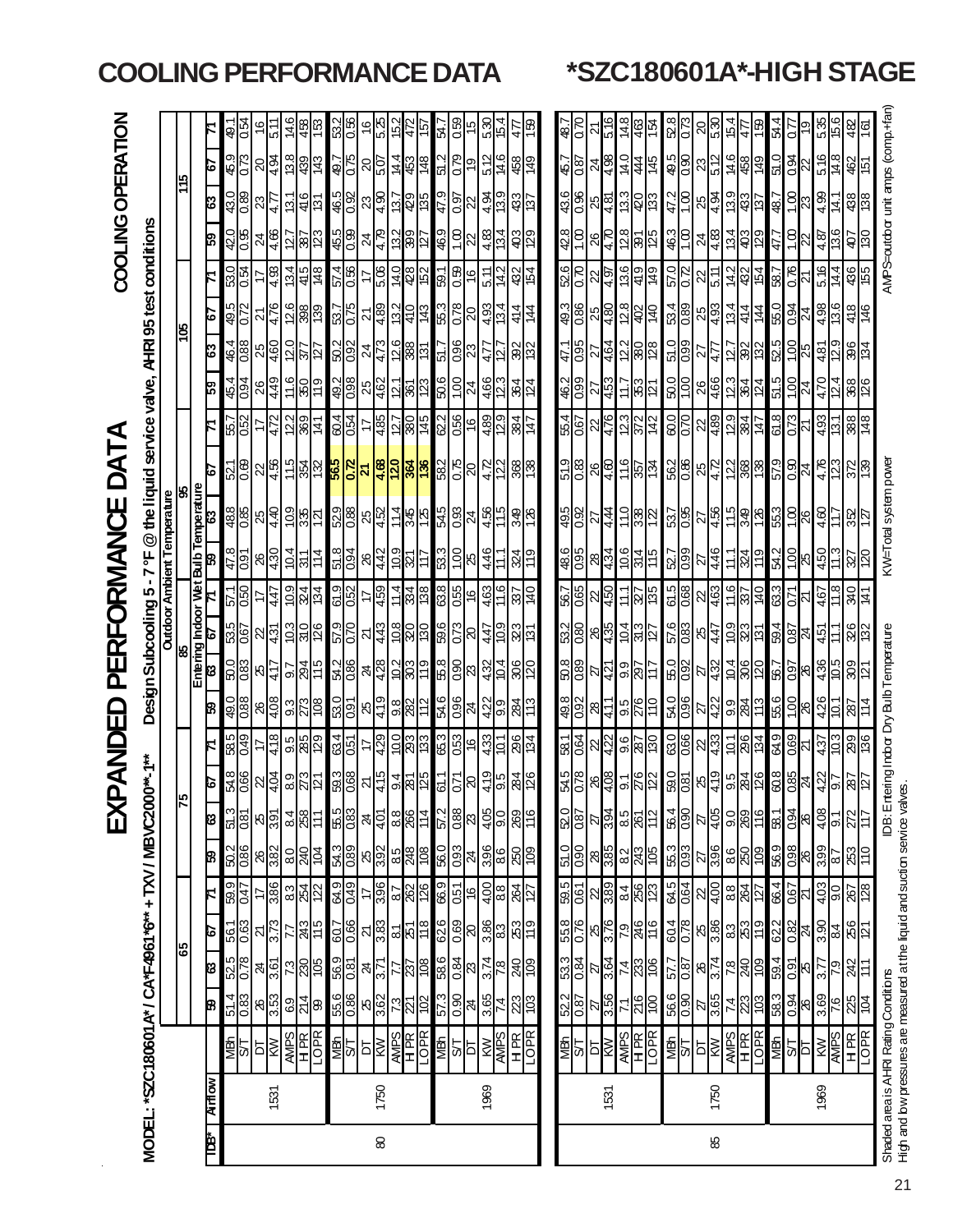| <b>MODEL:</b>                                                     |         | *SZC180601B*CAPF4961D6                   |                    |                                                               |                   |                    |                                               | MB<br>Ш                          | <b>VC2000A</b><br>으<br>X                                                            | ٠<br>Q<br>NA       | HQIH<br>$\Box$<br>Ш                     |                   | PERE<br>STAGE       | <b>ORM</b>                           | ⋖                       | Z                       | ш                                   | _<br>∆                         |                                                     |                      | COOLING           | O                              | PERATION                |                        |                 |
|-------------------------------------------------------------------|---------|------------------------------------------|--------------------|---------------------------------------------------------------|-------------------|--------------------|-----------------------------------------------|----------------------------------|-------------------------------------------------------------------------------------|--------------------|-----------------------------------------|-------------------|---------------------|--------------------------------------|-------------------------|-------------------------|-------------------------------------|--------------------------------|-----------------------------------------------------|----------------------|-------------------|--------------------------------|-------------------------|------------------------|-----------------|
|                                                                   |         |                                          |                    |                                                               |                   |                    |                                               |                                  |                                                                                     |                    |                                         |                   |                     | Outdoor Ambient Temperature          |                         |                         |                                     |                                |                                                     |                      |                   |                                |                         |                        |                 |
|                                                                   |         |                                          |                    | 65                                                            |                   |                    |                                               |                                  | 75                                                                                  |                    |                                         | 85                |                     |                                      |                         | 95                      |                                     |                                |                                                     | 105                  |                   |                                |                         | 115                    |                 |
|                                                                   |         |                                          |                    |                                                               |                   |                    |                                               |                                  |                                                                                     |                    |                                         |                   |                     | Entering Indoor Wet Bulb Temperature |                         |                         |                                     |                                |                                                     |                      |                   |                                |                         |                        |                 |
| ăal                                                               | Airflow | NBh                                      | 51.1<br>69         | 52.9<br>63                                                    | 58.0<br>5         |                    | 49.9<br>69                                    | $\frac{63}{2}$<br>51.            | 56.6<br>79                                                                          |                    | င္ပြ<br>48.                             | 5.03<br>ස         | 55.3<br>قة          |                                      | 59<br>47                | 49.2<br>63              | 53.9<br>ؘڡ                          | - 15                           | 46.8<br>63<br>69                                    | 2.15<br>79           |                   | 41.8<br>69                     | 43.3<br>63              | 47.5<br>79             |                 |
|                                                                   |         | LS                                       | 0.67               | 0.56                                                          | 0.39              |                    | 0.70                                          | 0.5                              | 0.40                                                                                |                    | 0.71                                    | 0.60              | 0.41                |                                      | 0.74                    | 0.6                     | 0.43                                | 77                             | 0.64                                                | 0.44                 |                   | 77                             | 0.64                    | 0.45                   |                 |
|                                                                   |         | I <sup>e</sup> iləd                      | $\overline{20}$    | $\ddot{ }$                                                    | $\frac{3}{2}$     |                    | 20                                            | $\overline{1}$                   |                                                                                     |                    | $\overline{20}$                         | $\overline{17}$   | $\frac{3}{2}$       |                                      | $20$                    |                         | $\frac{3}{2}$                       |                                | 17                                                  | $\frac{3}{2}$        |                   | $\frac{6}{5}$                  | 16                      | $\frac{2}{3}$          |                 |
|                                                                   | 1600    |                                          | 3.41               | 3.48                                                          |                   |                    | 3.67                                          | 3.7 <sup>2</sup>                 | $\frac{13}{3.86}$                                                                   |                    | 3.90                                    |                   | 4.11                |                                      |                         | 4.19                    |                                     |                                | 4.36<br>$\frac{20}{4.27}$                           |                      |                   | 4.42                           | 4.52                    | 4.67                   |                 |
|                                                                   |         | KW<br>AMPS                               | 12.7               | 0.61                                                          | $3.59$<br>$13.4$  |                    | 13.7                                          | $-14.$                           | 14.5                                                                                |                    | 14.9                                    | 3.98              | 15.8                |                                      | $\frac{4.10}{16.0}$     | 16.4                    | $4.32$<br>$16.9$                    |                                | 17.5<br>0.21                                        | $\frac{4.51}{18.1}$  |                   | 18.1                           | $-18.5$                 | 19.2                   |                 |
|                                                                   |         | HI <sub>PR</sub>                         | 201                | 216                                                           | 228               |                    | 225                                           | 243                              | 256                                                                                 |                    | 256                                     | 276               | 291                 |                                      | 292                     | 314                     | 332                                 |                                | 354<br>329                                          | 373                  |                   | 363                            | 391                     | 412                    |                 |
|                                                                   |         | LO <sub>PR</sub>                         | 104                | $\frac{1}{10}$                                                | $\frac{120}{20}$  |                    |                                               | F۴                               | $\frac{127}{2}$                                                                     |                    | 114                                     | $\frac{121}{2}$   | $\frac{132}{2}$     |                                      | $\frac{1}{2}$           | $\frac{127}{2}$         | $\frac{66}{120}$                    |                                | 133<br>125                                          | 145                  |                   | 130                            | $\frac{8}{36}$          | $\frac{0.91}{1}$       |                 |
|                                                                   |         | NBh<br>$5\overline{1}$                   | 53.8<br>0.70       | 0.59<br>55.7                                                  | 0.19<br>0.41      |                    | 52.5<br>0.73                                  | 0.6<br>54.                       | 59.6<br>0.42                                                                        |                    | 51.3<br>0.75                            | 0.62<br>53.1      | 58.2<br>0.43        |                                      | 50.0<br>77              | 51.8<br>0.64            | 56.8<br>0.45                        |                                | 49.2<br>0.67<br>47.5<br>0.80                        | 53.9<br>0.46         |                   | 44.0<br>0.81                   | 45.6<br>0.67            | 50.0<br>0.47           |                 |
|                                                                   |         | Delta T                                  | $\frac{6}{5}$      | $\overline{17}$                                               | $\frac{3}{2}$     |                    | 20                                            | $\overline{1}$                   |                                                                                     |                    | $20$                                    | 11                | 13                  |                                      | 20                      | $\ddot{ }$              | E L                                 |                                | $\ddot{ }$<br>$\frac{6}{7}$                         | $\frac{3}{2}$        |                   | $\overset{\circ}{\phantom{a}}$ | $\frac{6}{1}$           | $\tilde{c}$            |                 |
| $\overline{C}$                                                    | 1800    | KW                                       |                    |                                                               | 3.65              |                    |                                               | 3.8                              |                                                                                     |                    |                                         |                   |                     |                                      | $\frac{7}{4}$           |                         | 4.40                                |                                | 4.44<br>4.34                                        |                      |                   |                                |                         |                        |                 |
|                                                                   |         | $\frac{\text{AMPS}}{\text{HIR}}$         | $rac{46}{12.9}$    | $\left \frac{5}{3}\right \frac{2}{3}\left \frac{1}{2}\right $ | $\frac{7}{233}$   |                    | $\left \frac{1}{3}\frac{1}{2}\right ^{2}_{2}$ | $\frac{14.3}{248}$               | $\frac{1}{2}$ $\frac{1}{2}$ $\frac{1}{2}$ $\frac{1}{2}$ $\frac{1}{2}$               |                    | $\frac{96}{362}$                        | $\frac{166}{168}$ | $rac{4.18}{16.1}$   |                                      |                         | $\frac{4.26}{16.7}$     | $rac{65}{17.3}$                     |                                | $\frac{17.8}{361}$                                  | $\frac{4.58}{1.814}$ |                   | $rac{0.25}{184}$               | $\frac{68}{18.9}$       | $\frac{4.75}{19.5}$    |                 |
|                                                                   |         |                                          |                    |                                                               |                   |                    |                                               |                                  |                                                                                     |                    |                                         |                   |                     |                                      | $\frac{16.3}{298}$      |                         |                                     |                                | $\frac{17.4}{335}$                                  |                      |                   |                                |                         |                        |                 |
|                                                                   |         |                                          |                    |                                                               |                   |                    |                                               | $\frac{51}{2}$                   | $\frac{130}{2}$                                                                     |                    |                                         |                   | 135                 |                                      |                         | 130                     | 142                                 |                                | 136                                                 |                      |                   | $\overline{132}$               | 141                     | 154                    |                 |
|                                                                   |         | <b>VIBN</b>                              | 54.6               | 5.63                                                          | 62.0              |                    | 53.3                                          | 55.                              | 60.5                                                                                |                    | 52.0                                    | 53.9              | 59.1                |                                      | 50.8                    | 52.6                    | 9.75                                |                                | 50.0<br>48.2                                        | 54.8                 |                   | 44.7                           | 46.3                    | $-0.5$                 |                 |
|                                                                   |         | 57                                       | 0.73               | 0.61                                                          | 0.42              |                    | 0.76                                          | 0.6                              | 0.44                                                                                |                    | 0.78                                    | 0.65              | 0.45                |                                      | 0.80                    | 0.67                    | 0.47                                |                                | 0.70<br>0.83                                        | 0.48                 |                   | 0.84                           | 0.70                    | 0.49                   |                 |
|                                                                   |         | T shed                                   | $\frac{8}{3}$      | $\frac{6}{1}$                                                 | $\frac{2}{3}$     |                    | e,                                            | $\frac{6}{1}$                    |                                                                                     |                    | $\overline{6}$                          | $\frac{6}{7}$     | 2 <sub>1</sub>      |                                      | $\frac{6}{1}$           | $\frac{8}{1}$           | 2 <sub>1</sub>                      |                                | $\frac{6}{7}$<br>$\frac{6}{7}$                      | 51                   |                   | 17                             | 15                      |                        |                 |
|                                                                   | 2000    | KW                                       |                    |                                                               | 3.67              |                    | 3.75                                          | $\frac{8}{3}$                    |                                                                                     |                    |                                         | 4.07              | 4.20                |                                      | 4.19                    |                         | 4.42                                |                                | 4.46<br>4.37                                        |                      |                   |                                |                         | 4.7<br>4               |                 |
|                                                                   |         | $\frac{\angle AMES}{\angle HER}$         | $\frac{48}{130}$   | $\frac{55}{132}$                                              | $\frac{8}{135}$   | $\mathbf{r}$ .     | $\frac{14.1}{232}$                            | $\frac{1}{4}$ $\frac{1}{2}$      | $\frac{1}{2}$ $\frac{1}{2}$ $\frac{1}{2}$ $\frac{1}{2}$ $\frac{1}{2}$ $\frac{1}{2}$ |                    | $\frac{3.98}{15.3}$                     | 15.7              | $\frac{16.2}{2.99}$ |                                      | $\frac{16.4}{300}$      | $\frac{4.28}{16.8}$     | $\frac{17.4}{ }$<br>$\frac{1}{341}$ |                                | $rac{17.9}{363}$<br>$\frac{17.5}{ }$                | $\frac{4.61}{18.5}$  |                   | $rac{62}{18.5}$                | $\frac{4.62}{19.0}$     | 1.61                   |                 |
|                                                                   |         |                                          | $\frac{106}{1}$    | $\frac{1}{13}$                                                | 124               | $\blacksquare$     |                                               | $\overline{2}$                   | $\frac{5}{1}$                                                                       |                    | 117                                     | 283<br>124        | 136                 |                                      | 123                     | $\frac{5}{12}$          | 143                                 |                                | $\frac{137}{2}$<br>$\overline{\frac{8}{33}}$<br>129 | 149                  |                   | 133                            | 142                     | 424                    |                 |
|                                                                   |         |                                          |                    |                                                               |                   |                    |                                               |                                  |                                                                                     |                    |                                         |                   |                     |                                      |                         |                         |                                     |                                |                                                     |                      |                   |                                |                         |                        |                 |
|                                                                   |         | ИВИ                                      | 6.15               | 53.5                                                          | 57.9              | 62.1               | 50.7                                          | $rac{52}{0.7}$                   | 56.5                                                                                | 60.                | 49.5                                    | 51.0              | 55.2                |                                      | 48.3                    | $-64$                   | 5<br>53.8                           | $\frac{4}{5}$<br>$\frac{8}{1}$ | $\frac{1}{4}$                                       | 1.16<br>بن           | თ.<br>4<br>LÒ.    | 42.5                           | 43.8                    | 47.4                   | $10^{10}$       |
|                                                                   |         | ZЗ                                       | 0.76               | 0.68                                                          | 0.52              | 0.33               | 0.79                                          |                                  | 0.54                                                                                | 0.35               | 0.81                                    | 0.73              | 0.55                | 0.35                                 | 0.84                    | 0.75                    | <b>LS:0</b>                         | 0.37                           | 0.78<br>6.67                                        | 0.59                 | 0.38              | 0.88                           | 0.79                    | 0.59                   | 0.38            |
|                                                                   |         | $\frac{Delta T}{KN}$                     |                    | ম                                                             | $\ddot{ }$        | $\frac{2}{3}$      | 23                                            | $\tilde{\mathsf{S}}$             |                                                                                     | $\frac{12}{4.02}$  | $\frac{23}{3.93}$                       | ন                 |                     |                                      | 23                      | ন                       | $\frac{8}{1}$                       | 12                             | ম<br>$\frac{23}{4.31}$                              |                      | $\tilde{c}$       | ಸ                              | $\overline{c}$          | $\frac{6}{1}$          |                 |
|                                                                   | 1600    |                                          | 3.43               | 3.51                                                          | 3.62              | 3.73               | $\frac{1}{3.70}$                              | ∞∣∾<br>3.7                       | 3.90                                                                                |                    |                                         | 4.01              | 4.14                | 4.28                                 | 4.13                    | 4.22                    | 4.36                                | 4.51                           | 4.40                                                | 4.55                 | 4.70              | $4.45$<br>18.2                 | 4.55                    | 4.71                   | 4.86            |
|                                                                   |         | <b>AMPS</b>                              | $\frac{12.8}{203}$ | 13.1                                                          | 13.5              | 14.1               | 13.9                                          | $\frac{4}{3}$                    | 14.7                                                                                | 5.2                | 15.1                                    | 15.5              | 16.0                | 16.6                                 | 16.1                    | 16.5                    | 17.1                                | 17.8                           | 17.6<br>17.2                                        | 18.2                 | 18.9              |                                | 7.81                    | 19.3                   | 20.             |
|                                                                   |         | HI PR<br>LO <sub>PR</sub>                | $rac{105}{105}$    | 218<br>111                                                    | <b>231</b><br>122 | 241<br>129         | $\frac{228}{111}$                             | $\frac{5}{245}$<br>$\frac{1}{2}$ | 259<br>128                                                                          | 270<br>187         | 259<br>115                              | 279<br>122        | 294<br>133          | $\frac{1}{307}$<br>142               | 295<br>$\frac{2}{12}$   | 128<br><b>LLE</b>       | 335<br>140                          | 350<br>149                     | 135<br>357<br>332                                   | 377<br>147           | 393<br>156        | 367<br>$\frac{1}{3}$           | 395<br>139              | 417<br>152             | 435<br>301      |
|                                                                   |         | <b>VIBN</b>                              | 54.7               | 56.3                                                          | 6.03              | 65.4               | 53.4                                          | 55.                              | 5.95                                                                                | 63.9               | 52.1                                    | 53.7              | 58.1                | 62.3                                 | 50.9                    | 52.4                    | 56.7                                | 60.8                           | 49.7<br>48.3                                        | 53.8                 | 57.8              | 44.7                           | 46.1                    | 49.9                   | 53.5            |
|                                                                   |         | ļδ                                       | <b>SSO</b>         | 0.71                                                          | 0.54              | $\frac{35}{2}$     | 0.83                                          | 4<br>$\overline{0.7}$            | 0.56                                                                                | 0.36               | $\frac{85}{0.85}$                       | 0.76              | 0.57                | 0.37                                 | 0.88                    | 0.78                    | 0.59                                | 0.38                           | 0.81<br>0.91                                        | 0.62                 | 0.40              | 0.92                           | 0.82                    | 0.62                   | 0.40            |
|                                                                   |         | Delta T $\frac{1}{N}$                    |                    | $\frac{21}{3.56}$                                             | 17                | $\frac{12}{3.79}$  | 23<br>3.76                                    | $\frac{21}{3.84}$                | $\ddot{ }$                                                                          | $\frac{12}{4.09}$  |                                         | $\overline{2}$    | 17                  | $12$                                 | $\frac{23}{4.20}$       | $\overline{\mathbf{a}}$ |                                     | $\frac{12}{4.58}$              | ম<br>$\frac{22}{4.38}$                              | Ţ                    | 51                | ম                              | $\frac{6}{1}$           | $\frac{6}{1}$          | Ξ               |
| 75                                                                | 1800    |                                          | $\frac{22}{3.49}$  |                                                               | 3.67              |                    |                                               |                                  | 3.96                                                                                |                    | $\frac{23}{3.99}$<br>$\frac{15.4}{264}$ | 4.08              | 4.21                | 4.35                                 |                         | 4.29                    | 4.43                                |                                | 4.48                                                | 4.62                 | 4.78              | 4.53                           | 4.63                    | 4.79                   | 4.95            |
|                                                                   |         | <b>AMPS</b>                              |                    | 13.4                                                          |                   |                    | 14.1                                          | LO                               |                                                                                     |                    |                                         |                   | 16.3                | 16.9                                 | 16.4                    | 16.9                    | $\frac{1}{17.4}$                    | 18.1                           | 18.0<br>17.5                                        | 18.6                 | 19.3              | 18.6                           | 19.1                    | 7.61                   | 20.5            |
|                                                                   |         | HI PR                                    | $\frac{207}{107}$  | 223                                                           | $\frac{8}{13.85}$ | $\frac{14.3}{245}$ | 232                                           | $rac{14.5}{250}$                 | $\frac{150}{284}$                                                                   | $\frac{15.5}{275}$ |                                         | 284               | 300                 | 313                                  | 301                     | 324<br>$\frac{1}{2}$    | 342                                 | $rac{357}{152}$                | 364<br>339                                          | 385                  | $\frac{401}{160}$ | 374<br>134                     | 403                     | 425                    | $rac{443}{165}$ |
|                                                                   |         | LO <sub>PR</sub><br><b>VIBN</b>          | 55.5               | 1.19                                                          | 61.8              | 66.4               | 54.2                                          | 55.8                             | 60.4                                                                                | 64.8               | 52.9                                    | 54.5              | 59.0                | 63.3<br>145                          | 9.16<br>$\overline{23}$ | 53.1                    | 5.75                                | 61.7                           | 5.05<br>49.0                                        | 54.6                 | 58.6              | 45.4                           | 46.8<br>$\frac{142}{3}$ | 50.6                   | 54.3            |
|                                                                   |         | $5\frac{1}{2}$                           | 0.83               | 0.75                                                          | 0.56              | 0.36               | 0.86                                          | 7.0                              | 0.58                                                                                | 0.38               | 0.89                                    | 0.79              | 0.60                | .39<br>ö                             | 0.91                    | 0.82                    | 0.62                                | 0.40                           | 0.85<br>0.95                                        | 0.64                 | 0.41              | 96.0                           | 0.86                    | 0.65                   | 0.42            |
|                                                                   |         | Delta T                                  |                    |                                                               |                   | $\tilde{t}$        |                                               |                                  |                                                                                     | $\tilde{t}$        |                                         | $\overline{20}$   | $\frac{6}{5}$       |                                      |                         | 20                      | 9 <sub>l</sub>                      |                                | $\overline{21}$                                     |                      | $\tilde{=}$       |                                |                         |                        | $\frac{0}{1}$   |
|                                                                   | 2000    | <b>MX</b>                                | $\frac{21}{3.51}$  | $\frac{20}{3.58}$                                             | $\frac{16}{3.70}$ | 3.81               | $\frac{22}{3.78}$                             | $\frac{20}{3.86}$                | $\frac{16}{3.98}$                                                                   | 4.11               | $\frac{22}{4.02}$                       | 4.10              | 4.24                | 4.38                                 | $\frac{22}{4.23}$       | 4.32                    | 4.46                                | 4.61                           | $\frac{20}{4.50}$<br>4.40                           | $\frac{16}{4.65}$    | 4.81              | $\frac{20}{4.56}$              | $\frac{18}{4.66}$       | $\frac{15}{4.82}$      | 4.98            |
|                                                                   |         |                                          |                    | 13.4                                                          | 13.9              |                    | 14.2                                          |                                  | 15.1                                                                                | 15.6               | $\frac{15.5}{266}$                      | 15.9              | 16.4                | 17.0                                 | 16.6                    | 17.0                    | 17.5                                | 18.2                           | 18.1<br>17.6                                        | 18.7                 | 19.4              | $\frac{18.7}{ }$               | 19.2                    | 19.8                   | 20.6            |
|                                                                   |         | $\frac{\overline{AMPS}}{\overline{HIR}}$ | $\frac{1}{208}$    | $\frac{224}{114}$                                             | $\frac{237}{125}$ | $rac{14.4}{247}$   | 234<br>$\frac{1}{14}$                         | $\frac{14.6}{252}$               | 266                                                                                 | 72                 |                                         | 286               | 302                 | G<br>146<br>$\frac{1}{3}$            | $\overline{303}$        | 326                     | 344                                 | 359<br>ြိ                      | $rac{267}{138}$<br>$\frac{341}{120}$                | 387<br>ė,            | 404               | 377<br>134                     | $\frac{405}{ }$<br>143  | 428<br>$\frac{156}{2}$ | 99<br>447       |
|                                                                   |         |                                          |                    |                                                               |                   |                    |                                               | ë                                |                                                                                     |                    |                                         |                   |                     |                                      |                         |                         |                                     |                                |                                                     |                      | AMPS=outdoor unit |                                |                         |                        |                 |
| High and low pressures are measured at the liquid and suction ser |         | Shaded area is ACCA (TVA) conditions     |                    |                                                               |                   |                    |                                               |                                  | vice valves                                                                         |                    | Entering Indoor Dry Bulb Temperature    |                   |                     |                                      | KW=Total system pow     |                         |                                     | ō                              |                                                     |                      |                   |                                | amps (comp.+fan)        |                        |                 |

## **COOLING PERFORMANCE DATA \*SZC180601B\*-HIGH STAGE**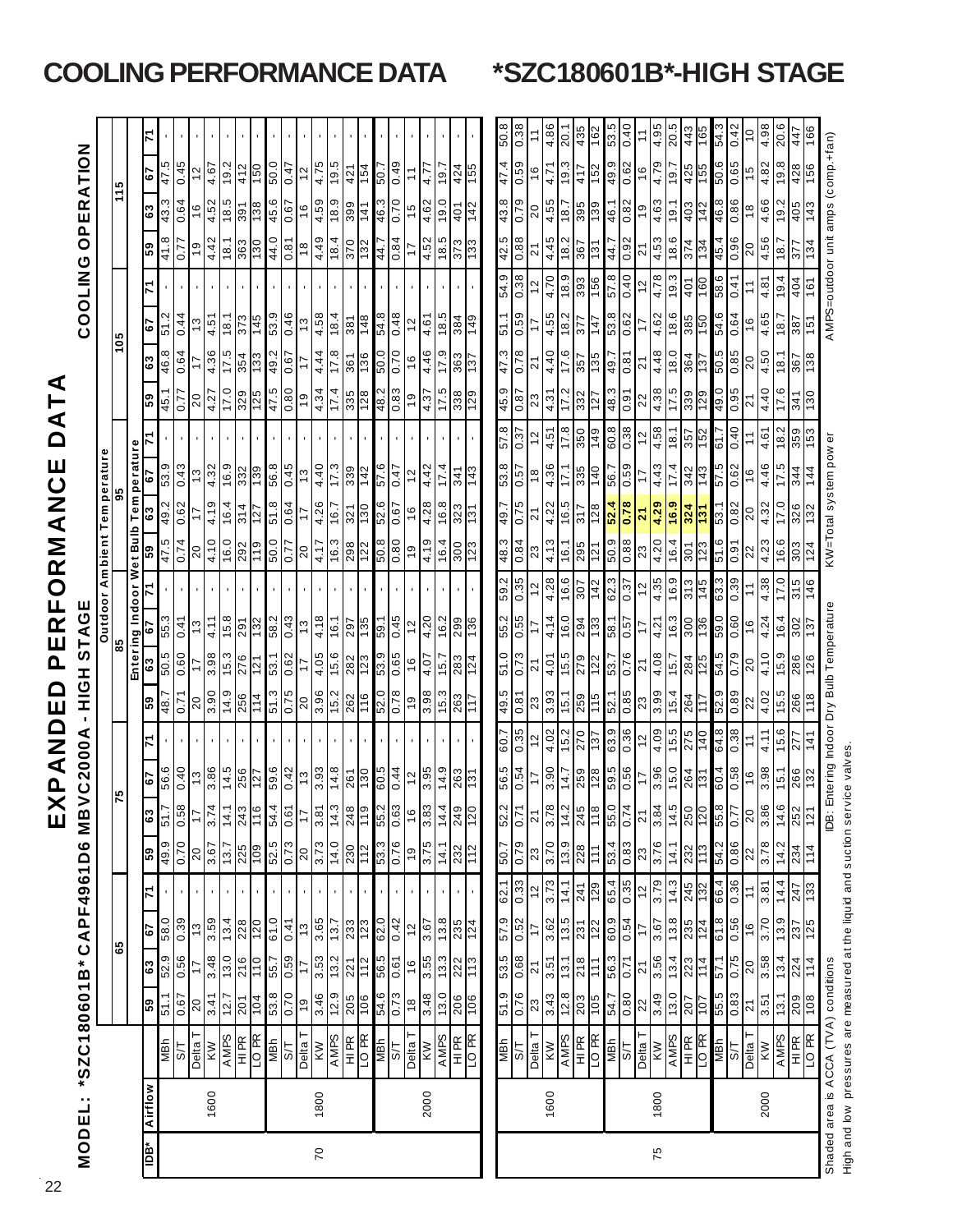|     |         |                                                                           |                   |                           |                            |                          |                                     | <u>іп</u>                               | ءِ<br>پ                                                                                                   | ONA<br>A            | $\Box$<br>ш         | ER<br>L<br><u>ሲ</u>         | $\mathsf O$<br>Щ                                 | RMANC                       |                           | Ш                                                                                                                                             | DAT                | ⋖                                                       |                          |                                         |                                                         |                        |                                                                                              |                    |              |
|-----|---------|---------------------------------------------------------------------------|-------------------|---------------------------|----------------------------|--------------------------|-------------------------------------|-----------------------------------------|-----------------------------------------------------------------------------------------------------------|---------------------|---------------------|-----------------------------|--------------------------------------------------|-----------------------------|---------------------------|-----------------------------------------------------------------------------------------------------------------------------------------------|--------------------|---------------------------------------------------------|--------------------------|-----------------------------------------|---------------------------------------------------------|------------------------|----------------------------------------------------------------------------------------------|--------------------|--------------|
|     | MODEL:  | *SZC180601B*CAPF4961D6                                                    |                   |                           |                            |                          |                                     | <b>MBV</b>                              | <b>C2000A</b>                                                                                             | 인<br>도<br>٠         | I                   | <b>STAGE</b>                |                                                  |                             |                           |                                                                                                                                               |                    |                                                         |                          | COOLING                                 |                                                         |                        | OPERATION                                                                                    |                    |              |
|     |         |                                                                           |                   |                           |                            |                          |                                     |                                         |                                                                                                           |                     |                     |                             |                                                  | Outdoor Ambient Temperature |                           |                                                                                                                                               |                    |                                                         |                          |                                         |                                                         |                        |                                                                                              |                    |              |
|     |         |                                                                           |                   |                           | 65                         |                          |                                     |                                         |                                                                                                           |                     |                     | 83                          |                                                  |                             |                           |                                                                                                                                               |                    |                                                         | 105                      |                                         |                                                         |                        | ю<br>ż                                                                                       |                    |              |
|     |         |                                                                           |                   |                           |                            |                          |                                     |                                         |                                                                                                           |                     |                     | Enteri                      | ng Indoor Wet                                    | Bulb                        |                           | Temperature                                                                                                                                   |                    |                                                         |                          |                                         |                                                         |                        |                                                                                              |                    |              |
| ådl | Airflow |                                                                           | ន                 | $\boldsymbol{\mathsf{s}}$ | 57                         | Z                        | 59                                  | ଞ                                       | 2                                                                                                         | 7                   | 59                  | ෂ                           | 5                                                | 59                          | $\boldsymbol{\mathsf{s}}$ | 5                                                                                                                                             | 7                  | ္က                                                      | <u>အ</u>                 | 5                                       | ᠷ                                                       | $\frac{5}{9}$          | ଞ                                                                                            | 5                  | 7            |
|     |         | иви                                                                       | 67S               | 0. bG                     | 79                         | - 19                     | 9.LG                                | 3.Z3                                    |                                                                                                           |                     |                     |                             | 889<br>n 39                                      | 49.                         |                           |                                                                                                                                               |                    | 46.                                                     |                          |                                         | 79                                                      |                        | #                                                                                            |                    |              |
|     |         | $rac{5\pi}{25}$                                                           | $\frac{84}{15}$   | 0.79                      | 0.64                       | 0.48                     | $rac{92}{18.0}$                     | $\frac{88}{5}$                          | $rac{66}{21}$                                                                                             | 0.50                | $rac{8}{26}$        |                             | 15.0<br>$\frac{68}{22}$                          | $rac{32}{26}$               | $rac{25}{2}$              | $rac{70}{22}$                                                                                                                                 | 0.52               | $rac{95}{26}$                                           | $rac{90}{25}$            | 0.73                                    | 0.54                                                    | $\frac{8}{0.36}$       | $rac{60}{20}$                                                                                | 0.73               | $rac{9}{16}$ |
|     |         |                                                                           |                   | $\overline{24}$           | <u>년</u>                   |                          |                                     |                                         |                                                                                                           |                     |                     | $\frac{1}{108}$             |                                                  |                             |                           |                                                                                                                                               |                    |                                                         |                          | న్                                      |                                                         | $\overline{4}$         |                                                                                              | ାର                 |              |
|     | 1600    | KW                                                                        | 3.46              | 3.53                      | 3.65                       | 3.76                     | 3.73                                | 3.81                                    | $\frac{3.93}{14.8}$                                                                                       | 4.06                | 3.96                |                             | 4.31<br>$\frac{4.18}{16.1}$                      | $rac{1}{16.3}$              | $\frac{4.26}{16.7}$       | $rac{17}{17.3}$                                                                                                                               | 4.54               | 4.34                                                    | $\frac{4.78}{17.8}$      | $\frac{4.58}{18.4}$                     | 4.74                                                    | 4.49                   |                                                                                              | 4.75               | 4.91         |
|     |         | <b>AMPS</b>                                                               | $\frac{129}{20}$  | $\frac{13.2}{2}$          | $\frac{13.7}{ }$           | 14.2                     | 14.0                                | 14.3                                    |                                                                                                           | 15.4                |                     |                             | $\frac{167}{16}$                                 |                             |                           |                                                                                                                                               | $\frac{6}{17}$     | 17.4                                                    |                          |                                         | $\frac{1}{9}$                                           | 18.4                   | $\frac{460}{159}$ $\frac{1}{29}$ $\frac{1}{29}$ $\frac{1}{29}$ $\frac{1}{29}$ $\frac{1}{29}$ | $\frac{19.5}{ }$   |              |
|     |         | <b>HIPR</b><br><b>RIPR</b>                                                | $rac{205}{100}$   | $\frac{27}{12}$           |                            | <b>243</b>               | $\frac{230}{112}$                   | 248                                     | $\frac{55}{13}$                                                                                           | $\frac{273}{138}$   | 262<br>116          | 282<br>T23                  | $rac{210}{144}$<br>$\frac{5}{135}$               | $\frac{298}{122}$           | $\frac{27}{130}$          |                                                                                                                                               | $rac{151}{151}$    | $rac{335}{128}$                                         | $ \tilde{\mathbb{S}} _2$ | $rac{381}{148}$                         | $rac{1}{185}$                                           | 370                    |                                                                                              | $\frac{421}{154}$  |              |
|     |         | <b>MBN</b>                                                                |                   |                           | 33<br>2005<br>2006<br>2009 |                          |                                     |                                         |                                                                                                           |                     |                     |                             | 6.75                                             |                             |                           | $334$ $\frac{5}{32}$                                                                                                                          |                    |                                                         |                          |                                         |                                                         |                        | 49.                                                                                          |                    |              |
|     |         | 55                                                                        | $\frac{880}{955}$ | $rac{56.9}{0.82}$         |                            | 64.9<br>0.50             | $\frac{6.0}{6.75}$                  | $\frac{555}{0.85}$                      | 59.3<br>0.69                                                                                              | 63.4<br>0.52        | $\frac{53.0}{0.93}$ | $\frac{54.2}{0.87}$         | $\frac{61.9}{0.53}$<br>0.71                      | $rac{86}{618}$              | $rac{652}{0.90}$          |                                                                                                                                               | 60.4               | $\frac{49.2}{1.00}$                                     | $\frac{50.2}{0.93}$      | 53.7<br>0.76                            | $\frac{15.0}{v^{2}}$                                    | $\frac{45.5}{1.00}$    | $-2.0$                                                                                       |                    | ة.<br>O      |
|     |         | L <sup>e</sup> lləd                                                       | 25                | 24                        | $\overline{2}$             | t,                       | 25                                  | 24                                      | $\overline{z}$                                                                                            |                     | 25                  | 24                          | 24                                               | 25                          | 24                        | $\overline{21}$                                                                                                                               | 77                 | 25                                                      | 24                       | $\overline{21}$                         |                                                         | 23                     | $\mathbb{Z}$                                                                                 | $\overline{6}$     |              |
| 80  | 1800    | <b>MX</b>                                                                 | 3.52              | 3.59                      | 3.70                       | 3.82                     | 3.79                                | 3.87                                    |                                                                                                           | 4.12                | 4.03                | 4.11                        | 4.39<br>4.25                                     | 4.24                        | 4.33                      | 4.47                                                                                                                                          | 4.62               | 4.42                                                    | 4.51                     | 4.66                                    | 4.82                                                    | 4.57                   | 4.67                                                                                         | 4.83               | 4.99         |
|     |         | <b>AMPS</b>                                                               | 13.2              | 13.5                      |                            | 14.5                     | 14.2                                | 14.6                                    |                                                                                                           | 7.51                | 15.5                |                             | 171                                              | 16.6                        | 17.0                      | 0.71                                                                                                                                          |                    | 17.                                                     | 18.1                     |                                         | <b>G</b> <sup>6</sup>                                   | 18.8                   | 19.2                                                                                         | 19.9               | 20.          |
|     |         | $\frac{HPR}{10}$                                                          | $\frac{208}{108}$ | $\frac{225}{115}$         |                            | $\frac{248}{133}$        | 235                                 | $\frac{253}{121}$                       |                                                                                                           | $\frac{278}{2}$     | 267<br>118          | $rac{287}{287}$             | $rac{316}{147}$                                  |                             | $rac{27}{132}$            | 346                                                                                                                                           | $\frac{18.3}{360}$ |                                                         | $rac{86}{139}$           | $rac{188}{180}$                         | $\frac{405}{161}$                                       | $\frac{378}{135}$      | $\frac{1}{43}$                                                                               | $\frac{429}{157}$  | 448          |
|     |         |                                                                           |                   |                           |                            |                          |                                     |                                         |                                                                                                           | 141                 |                     |                             |                                                  |                             |                           |                                                                                                                                               |                    |                                                         |                          |                                         |                                                         |                        |                                                                                              |                    |              |
|     |         |                                                                           |                   |                           |                            |                          |                                     |                                         |                                                                                                           |                     |                     |                             |                                                  |                             | 53.7                      |                                                                                                                                               | 61.3<br>ნ          |                                                         |                          | 54.5                                    | 58.2                                                    |                        |                                                                                              |                    |              |
|     |         | $\frac{1/5}{2}$                                                           | $rac{16.0}{9.30}$ | $\frac{98.0}{2.75}$       | 38666<br>2896              | 65.9                     | $rac{55.2}{0.95}$                   | $\frac{6.6}{0.88}$                      | $\frac{3.98}{1.51}$ $\frac{2.78}{1.51}$ $\frac{2.72}{1.51}$                                               | 64.4                | $rac{26.0}{8.85}$   | $rac{16.0}{0.35}$           | 62.8<br>$\frac{16.4}{303}$<br>$\frac{88.8}{303}$ | $\frac{304}{124}$           | $\frac{1}{94}$            | $rac{2}{5.75}$                                                                                                                                | $\frac{1}{2}$      | $\frac{342}{130}$<br>$\frac{99}{100}$<br>$\frac{1}{28}$ | $rac{6}{10}$             | 65.0                                    | 0.59                                                    | $\frac{46.2}{1.00}$    | $rac{17.2}{0.98}$                                                                            | $\frac{0.8}{9.05}$ | ତ<br>୦       |
|     |         | $\frac{DeltaT}{KNV}$                                                      | $\frac{24}{3.54}$ | $\frac{23}{3.61}$         |                            | $\frac{1}{2}$            | 24<br>3.81                          | $\mathbb{S}$                            |                                                                                                           | $\overline{0}$      | $\frac{24}{4.05}$   | 23                          | $\frac{1}{6}$                                    | 24                          | 23                        | 20                                                                                                                                            | $\overline{a}$     |                                                         | $\frac{23}{4.54}$        | 20                                      | $\frac{8}{1}$                                           | $\overline{21}$        | Z                                                                                            | $\frac{1}{2}$      |              |
|     | 2000    |                                                                           |                   |                           | $\frac{20}{3.73}$          | 3.85                     |                                     | 3.89                                    |                                                                                                           | 4.15                |                     | $\frac{20}{4.2}$<br>4.14    | 4.41                                             | $\frac{4.26}{ }$            | 4.35                      | 4.50                                                                                                                                          | 4.65               | $\frac{4.44}{4}$                                        |                          | $\frac{1}{4}$                           | 4.85                                                    | 4.60                   | 4.70                                                                                         | 4.86               |              |
|     |         |                                                                           | 13.2              | 13.6                      |                            |                          | 14.3                                | 14.7                                    | $\frac{20}{4.02}$                                                                                         | 15.8                | 15.6                | 16.0                        | 17.2<br>$rac{202}{590}$                          | $rac{26}{100}$              |                           |                                                                                                                                               |                    |                                                         | 18.3                     | 18.9                                    | 19.6                                                    |                        | 19.4                                                                                         | 20.0               |              |
|     |         |                                                                           |                   | 227<br>116                |                            | 14.6<br>250<br>134       | 236<br>115                          | $\frac{1}{2}$                           |                                                                                                           | 280<br>142          | 269<br>119          | $\frac{289}{127}$           | 8th<br>148                                       |                             |                           | 348                                                                                                                                           | $rac{68}{85}$      | $rac{344}{131}$                                         | $\frac{371}{140}$        | 391<br>152                              | $rac{408}{162}$                                         | $rac{96}{186}$         | 41 4<br>40                                                                                   | 432<br>158         |              |
|     |         | AMPS<br>HIPR<br>LO PR                                                     | $rac{11}{100}$    |                           | $\frac{14.0}{239}$         |                          |                                     |                                         |                                                                                                           |                     |                     |                             |                                                  |                             | $\frac{28}{133}$          |                                                                                                                                               |                    |                                                         |                          |                                         |                                                         |                        |                                                                                              |                    | õ            |
|     |         |                                                                           |                   |                           |                            |                          |                                     |                                         |                                                                                                           |                     |                     |                             |                                                  |                             |                           |                                                                                                                                               |                    |                                                         |                          |                                         |                                                         |                        |                                                                                              |                    |              |
|     |         | MBh                                                                       | 53.8              | 8.15                      | 57.4                       | E 19                     | 52.5                                | 53.5                                    | - 99                                                                                                      | 8.69                | 51.3                | 52.3                        | 58.4<br>54.7                                     | 50.0                        | 0.19                      | 53.4                                                                                                                                          | 57.0               | 5.7 <sub>b</sub>                                        | 48.4                     | 50.7                                    | 54.1                                                    | 0.77                   | 44.9                                                                                         | 47.0               | 50.1         |
|     |         | ISБ                                                                       | 88.0              | 0.85                      | $\frac{1}{2}$              | 0.62                     | 16.0                                | 88.0                                    | 62.0                                                                                                      | 0.64                | 0.93                | $-8.0$<br>0.90              | 0.66                                             | 0.96                        | 0.93                      | 0.84                                                                                                                                          | 890                | 00'L                                                    | $16^{+0}$                | /8°                                     | 0.71                                                    | 00.1                   | 6.0                                                                                          | 88.0               |              |
|     |         | Delta                                                                     | 72                | 27                        | 25                         | $\overline{\mathcal{Z}}$ | 72                                  | $\overline{z}$                          | 26                                                                                                        | 22                  | 28                  | 27                          | 26                                               | 28                          | 27                        | 26                                                                                                                                            |                    | Ñ                                                       | Ñ                        | 25                                      |                                                         | $\frac{25}{4.53}$      |                                                                                              |                    |              |
|     | 1600    | KW                                                                        | 3.49              | 3.56                      | 3.67                       | 3.79                     | 3.76                                | 3.84                                    | 3.96                                                                                                      | 4.09                | 3.99                | 4.08                        | 4.35<br>4.21                                     | 4.20                        | 4.29                      | 4.43                                                                                                                                          | 4.58               | 4.38                                                    | 4.47                     | 4.62                                    | 4.78                                                    |                        | 4.63                                                                                         | 4.79               | 9.<br>95     |
|     |         | $\frac{\angle AMPS}{\angle HPR}$                                          | 13.0              | 13.4                      | $\frac{38}{28}$            | $\frac{14.3}{245}$       | $rac{1}{2}$ $rac{1}{2}$ $rac{1}{2}$ | $\frac{14.5}{250}$                      | $\frac{14.9}{264}$                                                                                        | $\frac{55}{25}$     | $rac{154}{284}$     | $\frac{15.7}{284}$          | $\frac{16.9}{373}$<br>$\frac{16.3}{300}$         | $\frac{16.4}{301}$          | $rac{9}{324}$             | $\frac{1}{2}$ $\frac{1}{3}$ $\frac{1}{3}$ $\frac{1}{6}$ $\frac{1}{6}$ $\frac{1}{8}$ $\frac{1}{8}$ $\frac{1}{8}$ $\frac{1}{10}$ $\frac{1}{10}$ | $\frac{25}{85}$    | $\frac{5}{28}$                                          | $\frac{20}{36}$          | $rac{66}{385}$                          | $\frac{1}{2}$ $\frac{1}{2}$ $\frac{1}{2}$ $\frac{1}{2}$ | $\frac{18.6}{374}$     | 희승녀                                                                                          | 19.7               | 203          |
|     |         |                                                                           | 207<br>407        | $\frac{223}{114}$         |                            |                          |                                     | $\overline{\mathbb{Z}}$                 |                                                                                                           |                     |                     | $\frac{5}{25}$              | 145<br>$\frac{136}{2}$                           |                             | င်္                       |                                                                                                                                               |                    |                                                         | 3                        | $\frac{150}{2}$                         |                                                         |                        |                                                                                              | 425<br>155         | 443          |
|     |         |                                                                           |                   | 57.7                      |                            |                          |                                     |                                         |                                                                                                           |                     |                     |                             |                                                  |                             |                           |                                                                                                                                               | 0.09               |                                                         |                          |                                         | 0.79                                                    |                        | 47.2                                                                                         | 49.5               |              |
|     |         | $\frac{1}{2}$<br>$\frac{2}{2}$                                            | $\frac{26}{9.99}$ | $\frac{88}{0.89}$         | 60.4                       | 64.5<br>0.65             | $rac{55.3}{0.95}$                   | 56.4                                    | $\frac{55}{36}$ $\frac{8}{36}$ $\frac{1}{36}$ $\frac{1}{36}$ $\frac{1}{36}$ $\frac{1}{36}$ $\frac{1}{36}$ | $\frac{63.0}{0.67}$ | 54.0<br>0.98        | 55.0                        | 61.5<br>57.6                                     | $\frac{527}{1.00}$          | 53.7                      |                                                                                                                                               | 0.71               | 50.0                                                    | $\frac{00}{1.00}$        | $\frac{534}{0.91}$                      | 0.74                                                    | $rac{10}{1.00}$        | $\frac{00}{1}$                                                                               | 0.92               |              |
|     |         | Delta T                                                                   | $\frac{27}{3.55}$ | $\frac{26}{3.62}$         | $\frac{25}{3.73}$          | $\frac{21}{3.85}$        | 27<br>3.82                          | $\frac{26}{3.90}$                       |                                                                                                           | 22                  | $rac{27}{4.06}$     | 26                          | $22\,$                                           |                             | 27                        |                                                                                                                                               | $\frac{22}{4.66}$  | 26<br>4.45                                              | 26<br>4.55               | $\frac{25}{4.70}$                       | $\frac{21}{4.86}$                                       | $\frac{24}{4.61}$      | $\frac{1}{2}$                                                                                | $\frac{23}{4.87}$  | ର            |
| 85  | 1800    | <b>MX</b>                                                                 |                   |                           |                            |                          |                                     |                                         |                                                                                                           | 4.16                |                     | 4.15                        | 4.42                                             |                             | 4.37                      |                                                                                                                                               |                    |                                                         |                          |                                         |                                                         |                        | 4.71                                                                                         |                    |              |
|     |         | AMPS<br>HIPR<br>LO PR                                                     | 13.3              | $\frac{13.6}{227}$        | $\frac{14.1}{240}$         | $\frac{4.6}{250}$        | $\frac{14.4}{237}$                  | $rac{1}{4}$ $\frac{1}{8}$ $\frac{1}{8}$ |                                                                                                           | $\frac{15.8}{281}$  | $\frac{57}{200}$    | $rac{160}{290}$             | 17.2<br>320<br>$\frac{8}{36}$                    | $\frac{27}{4.27}$           | $\frac{1}{17}$ .2         | $rac{91}{15}$<br>$rac{1}{15}$                                                                                                                 | $rac{98}{155}$     | $\frac{17.9}{345}$                                      | 18.3                     | $rac{25}{100}$                          | $rac{20}{100}$                                          | $rac{9.0}{382}$        | $rac{41}{145}$                                                                               | $\frac{20.1}{434}$ | 30<br>20     |
|     |         |                                                                           | 211               |                           |                            |                          |                                     |                                         |                                                                                                           |                     |                     |                             |                                                  |                             | 330                       |                                                                                                                                               |                    |                                                         |                          |                                         |                                                         |                        |                                                                                              |                    | 452          |
|     |         |                                                                           | ခြ                |                           |                            |                          |                                     |                                         |                                                                                                           |                     |                     |                             | ¦≆                                               | 126                         | l≌                        |                                                                                                                                               |                    |                                                         | ਉ                        |                                         |                                                         |                        |                                                                                              |                    |              |
|     |         | <b>VIBN</b>                                                               | 57.5              | 58.6                      | 61.3                       | 65.4                     | 56.1                                | 57.2                                    | 59.9                                                                                                      | 63.9                | 54.8                | 55.8                        | 62.4<br>58.5                                     | 53.4                        | 54.5                      | - 25                                                                                                                                          | 6.03               | 50.8                                                    | 8.16                     | 54.2                                    | 57.8                                                    | 47.0                   | 47.9                                                                                         | 50.2               |              |
|     |         | ZЗ                                                                        | 0.96              | 0.92                      | 0.83                       | 0.68                     | 660                                 | 0.96                                    | 0.86                                                                                                      | 0.70                | 1.00                | 860                         | 680                                              | 00.1                        | 00.1                      | 0.92                                                                                                                                          | 0.74               | 00'                                                     | 00.1                     | 0.95                                    | 5<br>07                                                 | 1.00                   | $00^{1}$                                                                                     | 96'0               |              |
|     |         | Delta T                                                                   | 82                | 25                        | $\overline{2}$             | $\bowtie$                | 26                                  | 8                                       | $\frac{24}{4.05}$                                                                                         | $\overline{2}$      | 25                  | 82                          | 2<br>$\overline{\mathcal{A}}$                    | 25                          | 25                        | $^{24}$                                                                                                                                       | 2                  | $\mathbbm{S}$                                           | $\overline{24}$          | $\overline{2}$                          | $\overline{0}$                                          | $\frac{2}{4}$          | $\beta$                                                                                      | $\frac{22}{4.90}$  |              |
|     | 2000    |                                                                           | $\frac{1}{3}$     | 3.64                      | 3.76                       | 3.88                     | 3.84                                | $\frac{3.92}{ }$                        |                                                                                                           | 4.18                | 4.08                | 4.3<br>4.17                 | 4.45                                             | $\frac{30}{4}$              | 4.39                      | 4.54                                                                                                                                          | 4.69               | 4.48                                                    | 4.58                     | 82.7                                    | 4.89                                                    |                        | 4.74                                                                                         |                    | <u>ლი</u>    |
|     |         |                                                                           | 13.4              | 13.7                      |                            | 7.14.7                   | 14.5                                | 14.8                                    | 15.3                                                                                                      | 15.9                | 15.8                | $\frac{16.2}{292}$          | $\frac{16.7}{309}$                               | $\frac{16.9}{309}$          | 17.3                      | 17.9                                                                                                                                          | $\frac{18.6}{367}$ | 18.0                                                    | 18.4                     |                                         | 19.8                                                    | $\frac{19.1}{384}$     | 19.6                                                                                         | 20.2               |              |
|     |         | $\frac{\frac{\text{KW}}{\text{AMP S}}}{\frac{\text{HIPR}}{\text{HPI}}}\,$ | 213               | 229                       | $rac{14.2}{242}$           | 252                      | 239                                 | 257                                     | 271                                                                                                       | $\frac{8}{2}$       | 27                  |                             | 322                                              |                             | 333                       | $\overline{35}$                                                                                                                               |                    | 848                                                     | 374                      | $rac{2}{2}$ $\frac{8}{8}$ $\frac{5}{2}$ | 412                                                     |                        | 414                                                                                          | $rac{15}{159}$     |              |
|     |         |                                                                           | 011               |                           |                            |                          |                                     |                                         |                                                                                                           |                     |                     |                             |                                                  |                             |                           |                                                                                                                                               |                    |                                                         |                          |                                         |                                                         |                        | 4                                                                                            |                    |              |
|     |         | Shaded area is ACCA (TVA) conditions                                      |                   |                           |                            |                          |                                     | l<br>≌                                  | Entering                                                                                                  |                     |                     | Indoor Dry Bulb Temperature |                                                  |                             |                           | KW=Total system power                                                                                                                         |                    |                                                         |                          |                                         |                                                         | AMPS=outdoor unit amps |                                                                                              | $(comp + fan)$     |              |

# DATA DEDEODMANCE EVDANDED

# **COOLING PERFORMANCE DATA \*SZC180601B\*-HIGH STAGE**

High and bw pressures are measured at the liquid and suction service valves. High and low pressures are measured at the liquid and suction service valves.

23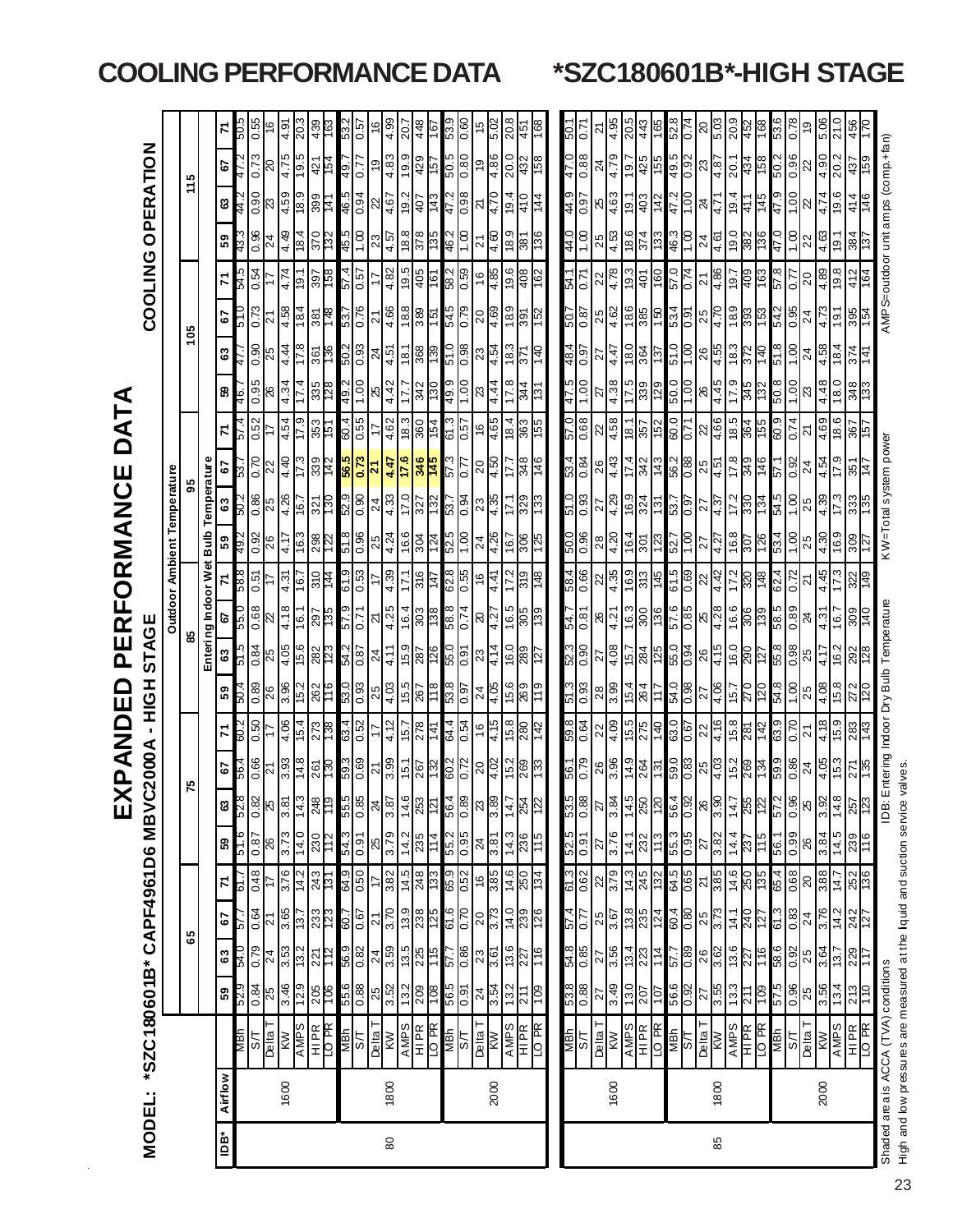### **PERFORMANCE DATA LOW STAGE**

**\*SZC180361A\* / CA\*F3743\*6\*\*+ TXV / MBVC1600\*\*-1\*\* Conditions: 80 °F IDB, 67 °F IDW @ 850 CFM LOW STAGE** 

| Outdoor<br>Temp. ° F. | Total<br>Btuh                                    | <b>Sensible</b><br>Btuh | Latent<br><b>Btuh</b> | Total<br>Watts |
|-----------------------|--------------------------------------------------|-------------------------|-----------------------|----------------|
| $75^\circ$            | 26,556                                           | 19,120                  | 7,435                 | 1,549          |
| $80^{\circ}$          | 26.239                                           | 19,133                  | 7,107                 | 1,602          |
| $85^\circ$            | 25,923                                           | 19,139                  | 6.784                 | 1.654          |
| $90^{\circ}$          | 25,607                                           | 19,211                  | 6,397                 | 1,701          |
| $95^{\circ}$          | 25,291                                           | 19,274                  | 6,017                 | 1,748          |
| $100^\circ$           | 24,659                                           | 19,148                  | 5,510                 | 1,787          |
| $105^\circ$           | 24,026                                           | 19,004                  | 5,022                 | 1,827          |
| $110^\circ$           | 23,141                                           | 18,381                  | 4,760                 | 1,861          |
| 115°                  | 22,256                                           | 17,752                  | 4,504                 | 1,895          |
|                       | TVA Conditions @ 95° OD DB, 75° ID DB, 63° ID WB |                         |                       |                |
| $95^{\circ}$          | 23,436                                           | 19,082                  | 4,354                 | 1,674          |

**Outdoor Temp. ° F. Total Btuh Sensible Btuh Latent Btuh Total Watts** 75° 37,540 26,689 10,851 2,145 80°  $\begin{array}{|c|c|c|c|c|c|c|c|c|} \hline 37,093 & 26,706 & 10,386 & 2,219 \hline \end{array}$ 85° 36,646 26,716 9,930 2,293 90° 36,199 26,815 9,384 2,359 **95° 35,752 26,904 8,848 2,424** 100°  $\begin{array}{|c|c|c|c|c|c|c|c|} \hline \end{array}$  34,858 26,728 8,130 3,130 2,480 105° | 33,964 | 26,527 | 7,437 | 2,535 110°  $\begin{array}{|c|c|c|c|c|c|c|c|} \hline 32,713 & 25,657 & 7,056 & 2,583 \ \hline \end{array}$ 115° | 31,462 | 24,779 | 6,683 | 2,631 **95° 33,129 26,635 6,494 2,320 \*SZC180481A\* / CA\*F4961\*6\*\*+TXV / MBVC2000\*\*-1\*\* Conditions: 80 °F IDB, 67 °F IDW @ 1200 CFM LOW STAGE TVA Conditions @ 95° OD DB, 75° ID DB, 63° ID WB**

| Conditions: 80 °F IDB, 67 °F IDW @ 1200 CFM LOW STAGE |                                                  |                                |                |                       |
|-------------------------------------------------------|--------------------------------------------------|--------------------------------|----------------|-----------------------|
| Outdoor<br>Temp. ° F.                                 | Total<br><b>Btuh</b>                             | <b>Sensible</b><br><b>Btuh</b> | Latent<br>Btuh | <b>Total</b><br>Watts |
| $75^{\circ}$                                          | 44,563                                           | 29,825                         | 14,738         | 2,731                 |
| $80^{\circ}$                                          | 44,032                                           | 29,844                         | 14,188         | 2,827                 |
| $85^{\circ}$                                          | 43,502                                           | 29,855                         | 13,647         | 2,923                 |
| $90^{\circ}$                                          | 42,971                                           | 29,966                         | 13,005         | 3,007                 |
| $95^{\circ}$                                          | 42,441                                           | 30,065                         | 12,375         | 3,092                 |
| $100^\circ$                                           | 41,379                                           | 29,869                         | 11,510         | 3,164                 |
| $105^\circ$                                           | 40,318                                           | 29,644                         | 10,674         | 3,236                 |
| $110^\circ$                                           | 38,833                                           | 28,672                         | 10,161         | 3,298                 |
| 115°                                                  | 37,348                                           | 27,690                         | 9,657          | 3,360                 |
|                                                       | TVA Conditions @ 95° OD DB, 75° ID DB, 63° ID WB |                                |                |                       |
| $95^{\circ}$                                          | 39,327                                           | 29,765                         | 9,562          | 2,958                 |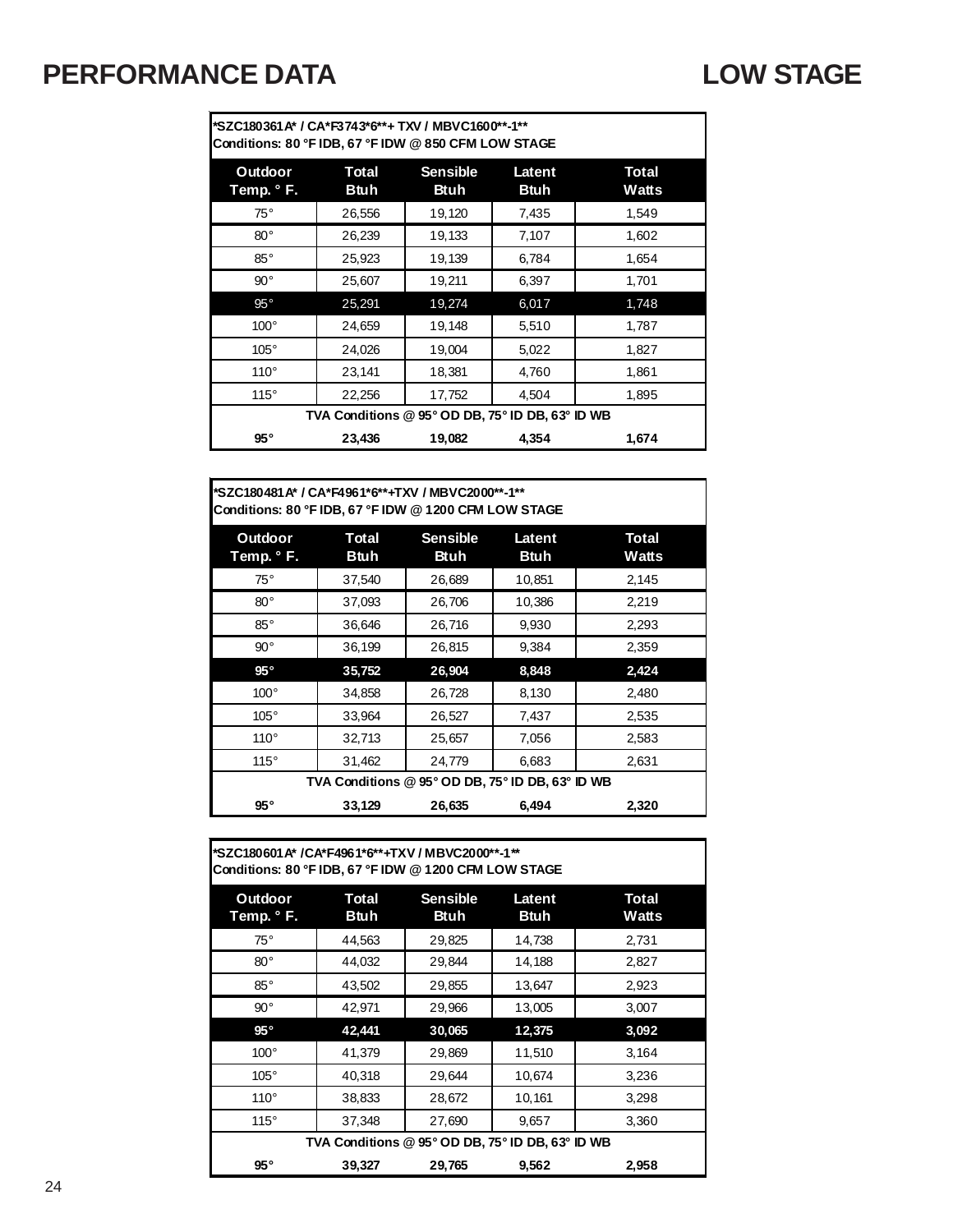## **PERFORMANCE DATA LOW STAGE**

| Conditions: 80°F IDB, 67°F IWB @ 1200 CFM LOW STAGE |  |
|-----------------------------------------------------|--|

| <b>Outdoor</b><br>Temp. ° F. | Total<br><b>Btuh</b> | <b>Sensible</b><br><b>Btuh</b> | Latent<br><b>Btuh</b>       | Total<br><b>Watts</b> |
|------------------------------|----------------------|--------------------------------|-----------------------------|-----------------------|
| $75^\circ$                   | 42,893               | 29,582                         | 13,311                      | 2,568                 |
| $80^\circ$                   | 42,382               | 29,597                         | 12,785                      | 2,654                 |
| $85^\circ$                   | 41,871               | 29,612                         | 12,259                      | 2,741                 |
| $90^\circ$                   | 41,361               | 29,716                         | 11,644                      | 2,818                 |
| $95^\circ$                   | 40,850               | 29,821                         | 11,030                      | 2,894                 |
| $100^\circ$                  | 39,829               | 29,612                         | 10,217                      | 2,959                 |
| $105^\circ$                  | 38,808               | 29,403                         | 9,404                       | 3.024                 |
| $110^\circ$                  | 37,378               | 28,434                         | 8,944                       | 3,080                 |
| $115^\circ$                  | 35,948               | 27,465                         | 8,483                       | 3,136                 |
|                              | TVA Conditions @ 95° |                                | OD DB, 75° OD DB. 63° OD WB |                       |
| $95^\circ$                   | 37,853               | 29.522                         | 8,331                       | 2,773                 |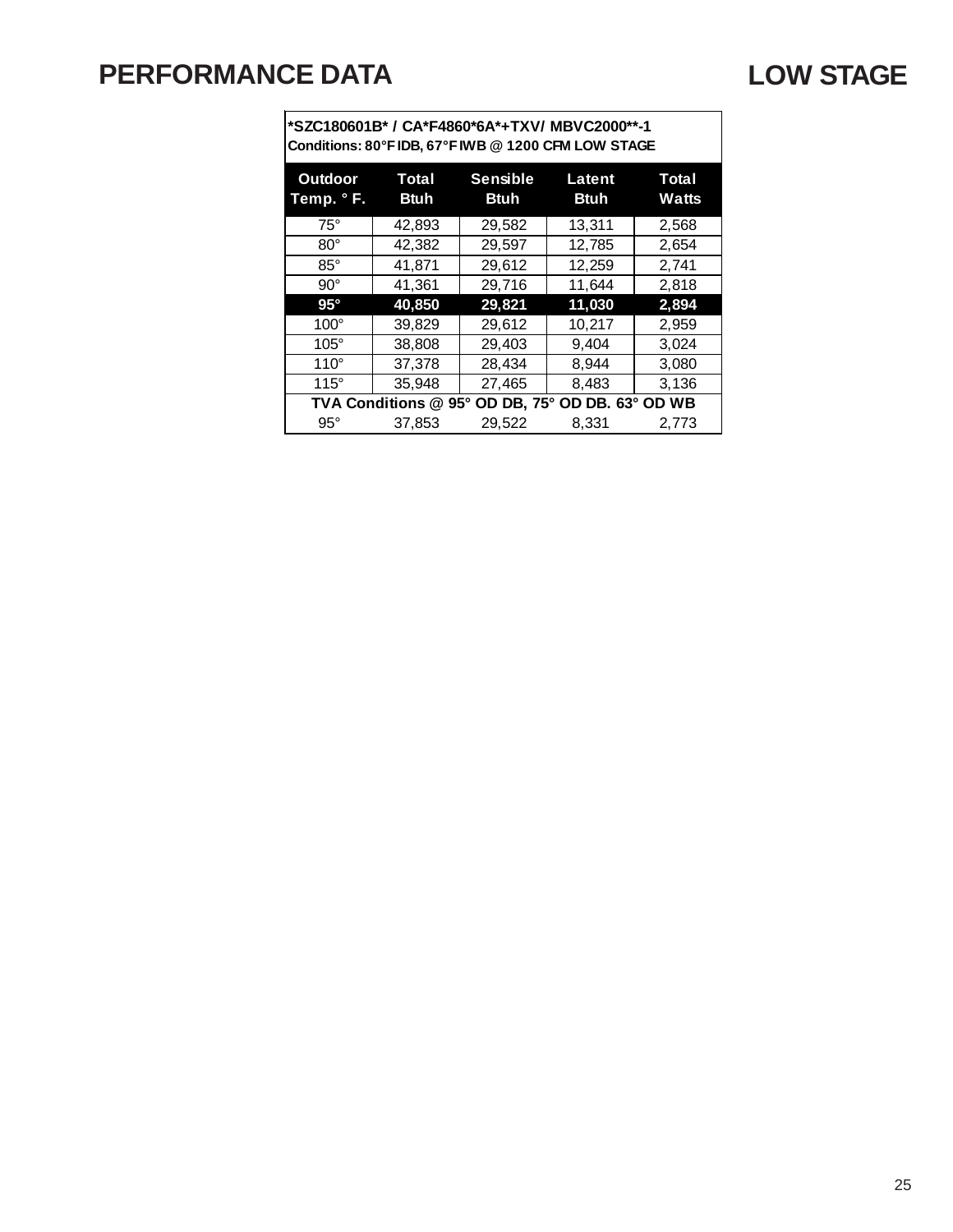### **PERFORMANCE DATA HIGH STAGE**

**\*SZC180361A\* / CA\*F3743\*6\*\*+TXV/ MBVC1600\*\*-1\*\* Condition: 80° IDB, 67° IWB, @ 1250 CFM, HIGH STAGE**

| Outdoor<br>Temp. ° F. | Total<br><b>Btuh</b>                             | <b>Sensible</b><br><b>Btuh</b> | Latent<br><b>Btuh</b> | <b>Total</b><br>Watts |
|-----------------------|--------------------------------------------------|--------------------------------|-----------------------|-----------------------|
| $75^{\circ}$          | 36,990                                           | 26,394                         | 10,595                | 2.413                 |
| $80^{\circ}$          | 36,550                                           | 26,412                         | 10,138                | 2,492                 |
| $85^\circ$            | 36,109                                           | 26,421                         | 9,688                 | 2,572                 |
| $90^{\circ}$          | 35,669                                           | 26,519                         | 9,149                 | 2,643                 |
| $95^{\circ}$          | 35,229                                           | 26,607                         | 8,621                 | 2,713                 |
| $100^\circ$           | 34.348                                           | 26,434                         | 7,914                 | 2,773                 |
| $105^\circ$           | 33,467                                           | 26,235                         | 7,232                 | 2,833                 |
| $110^\circ$           | 32,234                                           | 25,374                         | 6,860                 | 2,884                 |
| 115°                  | 31,001                                           | 24,505                         | 6,496                 | 2,936                 |
|                       | TVA Conditions @ 95° OD DB, 75° ID DB, 63° ID WB |                                |                       |                       |
| $95^{\circ}$          | 32,644                                           | 26,341                         | 6,303                 | 2,601                 |

**\*SZC180481A\* / CA\*F4961\*6\*\*+TXV/ MBVC2000\*\*-1\*\* Condition: 80° IDB, 67° IWB, @ 1750 CFM, HIGH STAGE**

| Outdoor<br>Temp. ° F. | Total<br><b>Btuh</b>                             | <b>Sensible</b><br><b>Btuh</b> | Latent<br><b>Btuh</b> | Total<br>Watts |
|-----------------------|--------------------------------------------------|--------------------------------|-----------------------|----------------|
| $75^{\circ}$          | 52,500                                           | 37,231                         | 15,269                | 3,306          |
| $80^{\circ}$          | 51,875                                           | 37,256                         | 14,619                | 3,415          |
| $85^\circ$            | 51,250                                           | 37,269                         | 13,981                | 3,523          |
| $90^{\circ}$          | 50,625                                           | 37,407                         | 13,218                | 3,618          |
| $95^{\circ}$          | 50,000                                           | 37,531                         | 12,469                | 3,714          |
| $100^\circ$           | 48,750                                           | 37,286                         | 11,464                | 3,795          |
| $105^\circ$           | 47,500                                           | 37,006                         | 10,494                | 3,876          |
| $110^{\circ}$         | 45,750                                           | 35,792                         | 9,958                 | 3,947          |
| 115°                  | 44,000                                           | 34,566                         | 9,434                 | 4,017          |
|                       | TVA Conditions @ 95° OD DB, 75° ID DB, 63° ID WB |                                |                       |                |
| $95^{\circ}$          | 46,332                                           | 37,156                         | 9,176                 | 3,562          |

| *SZC180601A* / CA*F4961*6** + TXV / MBVC2000**-1**<br>Condition: 80° IDB, 67° IWB, @ 1750 CFM, HIGH STAGE |                      |                                                  |                       |                       |
|-----------------------------------------------------------------------------------------------------------|----------------------|--------------------------------------------------|-----------------------|-----------------------|
| Outdoor<br>Temp. ° F.                                                                                     | Total<br><b>Btuh</b> | <b>Sensible</b><br><b>Btuh</b>                   | Latent<br><b>Btuh</b> | <b>Total</b><br>Watts |
| $75^\circ$                                                                                                | 59,325               | 40,312                                           | 19,013                | 4,150                 |
| $80^{\circ}$                                                                                              | 58,619               | 40,339                                           | 18,280                | 4,290                 |
| $85^\circ$                                                                                                | 57,913               | 40,353                                           | 17,559                | 4,431                 |
| $90^{\circ}$                                                                                              | 57,206               | 40,503                                           | 16,703                | 4,555                 |
| $95^{\circ}$                                                                                              | 56,500               | 40,638                                           | 15,862                | 4,680                 |
| $100^\circ$                                                                                               | 55,088               | 40,372                                           | 14,715                | 4,785                 |
| $105^\circ$                                                                                               | 53,675               | 40,069                                           | 13,606                | 4,891                 |
| $110^\circ$                                                                                               | 51,698               | 38,754                                           | 12,943                | 4,982                 |
| $115^\circ$                                                                                               | 49,720               | 37,427                                           | 12,293                | 5,073                 |
|                                                                                                           |                      | TVA Conditions @ 95° OD DB, 75° ID DB, 63° ID WB |                       |                       |
| $95^{\circ}$                                                                                              | 52,355               | 40,231                                           | 12,124                | 4,482                 |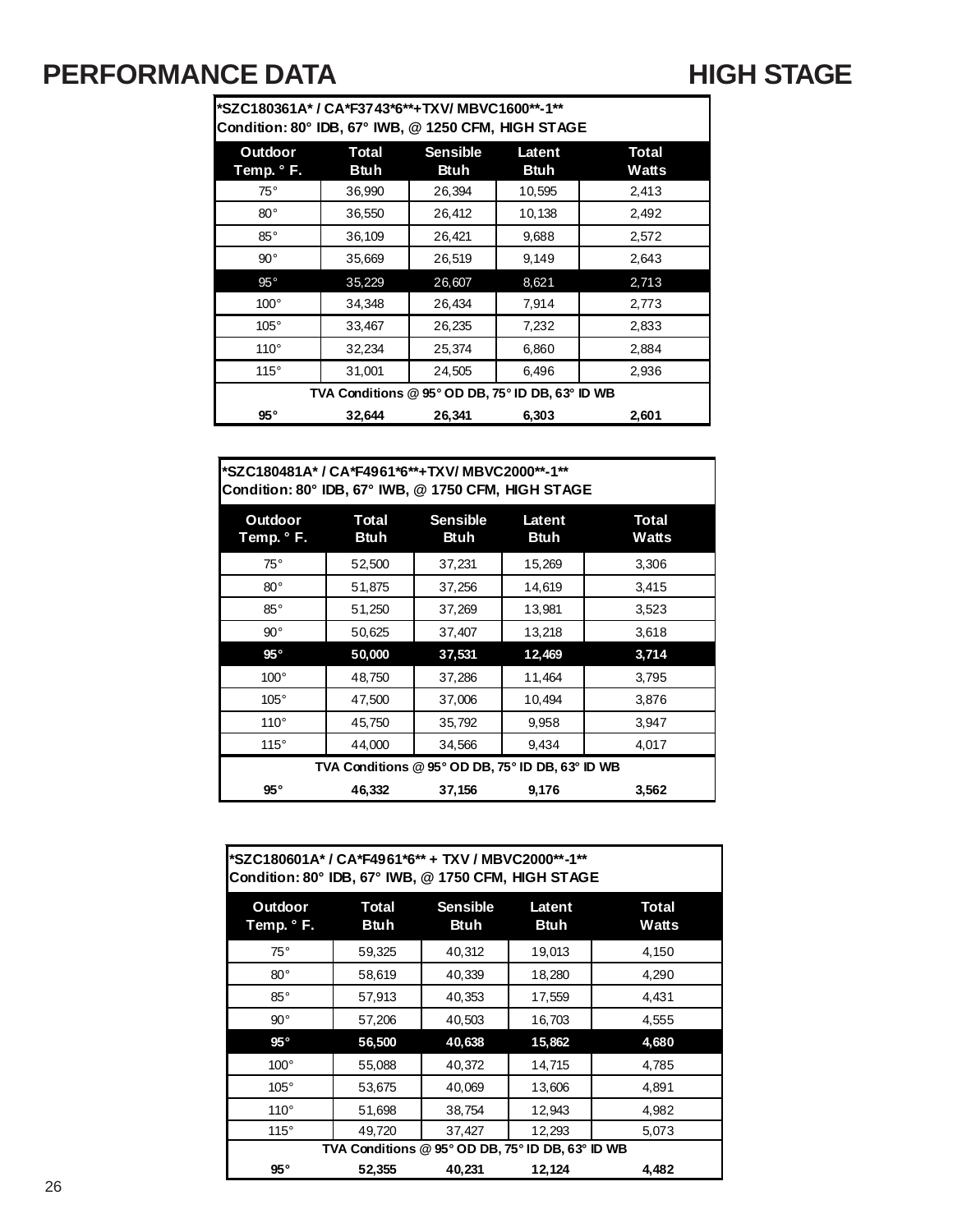**\*SZC180601B\* / CA\*F4860\*6A\*+TXV/ MBVC2000\*\*-1 Conditions: 80°F IDB, 67°F IWB @ 1750 CFM HIGH STAGE**

| <b>Outdoor</b><br>Temp. °F. | Total<br><b>Btuh</b> | <b>Sensible</b><br><b>Btuh</b> | Latent<br><b>Btuh</b>       | Total<br><b>Watts</b> |
|-----------------------------|----------------------|--------------------------------|-----------------------------|-----------------------|
| $75^\circ$                  | 59,325               | 41,083                         | 18,242                      | 3,993                 |
| $80^\circ$                  | 58,619               | 41,104                         | 17,515                      | 4,120                 |
| $85^\circ$                  | 57,913               | 41,125                         | 16,788                      | 4,247                 |
| $90^\circ$                  | 57,206               | 41,270                         | 15,937                      | 4,360                 |
| $95^\circ$                  | 56,500               | 41,415                         | 15,086                      | 4,472                 |
| $100^\circ$                 | 55,088               | 41,125                         | 13,963                      | 4,567                 |
| $105^\circ$                 | 53,675               | 40,835                         | 12,840                      | 4,663                 |
| $110^\circ$                 | 51,698               | 39,489                         | 12,209                      | 4,745                 |
| $115^\circ$                 | 49,720               | 38,143                         | 11,577                      | 4,828                 |
|                             | TVA Conditions @ 95° |                                | OD DB, 75° OD DB. 63° OD WB |                       |
| $95^\circ$                  | 52,355               | 41,000                         | 11,355                      | 4.294                 |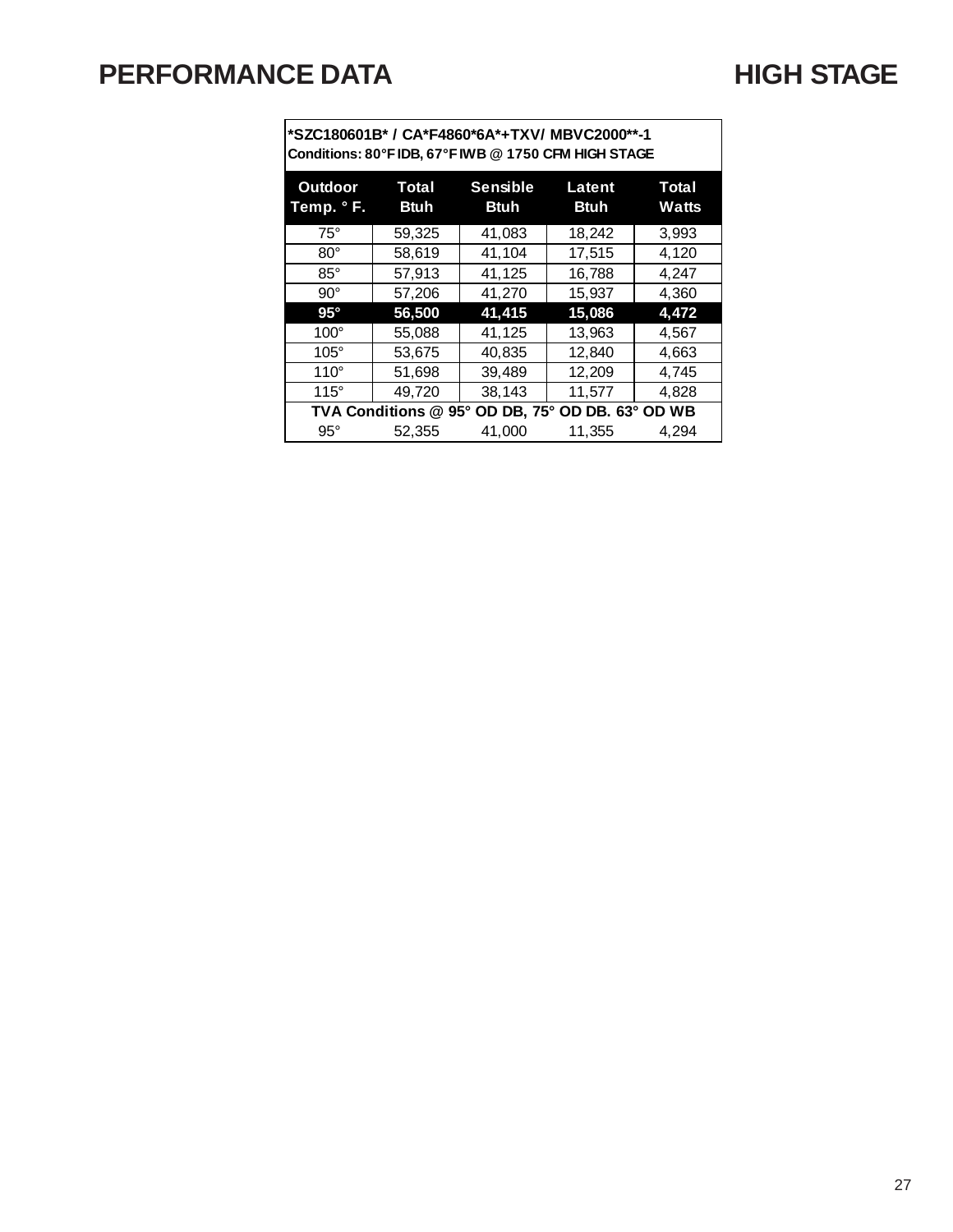### **\*SZC180361A\***

### **SPLIT SYSTEM HEATING PERFORMANCE**

### **EXPANDED PERFORMANCE DATA LOW STAGE**

### **MODEL: \*SZC180361A\* / CA\*F3743\*6\*\* + TXV / MBVC1600\*\*-1\*\* HEATING OPERATION**

|               |      |      |      |      |      |      |      |      | <b>Outdoor Ambient Temperature</b> |      |      |      |      |      |      |      |      |      |
|---------------|------|------|------|------|------|------|------|------|------------------------------------|------|------|------|------|------|------|------|------|------|
|               | 65   | 60   | 55   | 50   | 47   | 45   | 40   | 35   | 30                                 | 25   | 20   | 17   | 15   | 10   |      | 0    | -5   | -10  |
| MBh           | 30.8 | 29.2 | 27.4 | 25.6 | 24.5 | 23.7 | 22.0 | 20.3 | 18.0                               | 16.6 | 15.3 | 14.5 | 13.9 | 12.5 | 11.1 | 9.7  | 8.3  | 6.8  |
| <b>DELTAT</b> | 33.5 | 31.8 | 29.9 | 27.9 | 26.7 | 25.9 | 24.0 | 22.1 | 19.6                               | 18.1 | 16.7 | 15.8 | 15.2 | 13.6 | 12.1 | 10.5 | 9.0  | 7.4  |
| <b>KW</b>     | .98  | .94  | 1.90 | .86  | 1.83 | 1.81 | 1.77 | .73  | .78،                               | .74  | . 69 | .67  | .65  | .60  | .56  | . 51 | .47  | 1.42 |
| <b>AMPS</b>   | 9.5  | 8.8  | 8.2  | 7.7  | 7.5  | 7.3  | 6.9  | 6.5  | 6.2                                | 6.0  | 5.7  | 5.5  | 5.5  | 5.2  | 4.8  | 4.5  | 4.2  | 3.7  |
| <b>COP</b>    | 4.54 | 4.39 | 4.23 | 4.04 | 3.91 | 3.83 | 3.64 | 3.44 | 2.96                               | 2.81 | 2.65 | 2.54 | 2.48 | 2.28 | 2.08 | 87،، | 1.64 | 1.39 |
| <b>EER</b>    | 15.5 | 15.0 | 14.4 | 13.8 | 13.4 | 13.1 | 12.4 |      | 10.1                               | 9.6  | 9.1  | 8.7  | 8.5  | 7.8  |      | 6.4  | 5.6  | 4.7  |

### **EXPANDED PERFORMANCE DATA**

### **HIGH STAGE**

**HEATING OPERATION**

### **MODEL: \*SZC180361A\* / CA\*F3743\*6\*\* + TXV / MBVC1600**

|                |      |      |      |      |      |      |      |      |      | <b>Outdoor Ambient Temperature</b> |      |      |      |      |      |      |      |       |
|----------------|------|------|------|------|------|------|------|------|------|------------------------------------|------|------|------|------|------|------|------|-------|
|                | 65   | 60   | 55   | 50   | 47   | 45   | 40   | 35   | 30   | 25                                 | 20   | 17   | 15   | 10   | 5    |      | -5   | $-10$ |
| <b>MBh</b>     | 44.5 | 42.2 | 39.7 | 37.1 | 35.4 | 34.3 | 31.9 | 29.4 | 27.5 | 25.4                               | 23.4 | 22.0 | 21.2 | 19.1 | 16.9 | 14.7 | 12.6 | 10.3  |
| <b>DELTA T</b> | 33.0 | 31.2 | 29.4 | 27.5 | 26.2 | 25.4 | 23.6 | 21.8 | 20.4 | 18.8                               | 17.3 | 16.3 | 15.7 | 14.1 | 12.5 | 10.9 | 9.3  | 7.6   |
| <b>KW</b>      | 2.81 | 2.75 | 2.69 | 2.63 | 2.60 | 2.57 | 2.52 | 2.46 | 2.43 | 2.37                               | 2.32 | 2.28 | 2.26 | 2.20 | 2.14 | 2.08 | 2.02 | 1.97  |
| <b>AMPS</b>    | 12.8 | 11.8 | 11.1 | 10.4 | 10.0 | 9.8  | 9.2  | 8.7  | 8.3  | 8.0                                | 7.6  | 7.4  | 7.3  | 6.9  | 6.4  | 6.0  | 5.5  | 4.9   |
| <b>COP</b>     | 4.64 | 4.49 | 4.32 | 4.12 | 3.99 | 3.90 | 3.71 | 3.50 | 3.30 | 3.13                               | 2.95 | 2.83 | 2.75 | 2.54 | 2.31 | 2.07 | .82  | 1.53  |
| EER            | 15.9 | 15.3 | 14.8 | 14.1 | 13.6 | 13.3 | 12.7 | 12.0 | 11.3 | 10.7                               | 10.1 | 9.7  | 9.4  | 8.7  | 7.9  | 7.1  | 6.2  | 5.2   |

Calculations are based on nominal CFM and 70° F indoor dry bulb.<br>AMPS = Outdoor unit amps (comp. + fan) More: Shaded area is AHRI Raiting Conditions at 47° outdoor ambient temperature.

*\*Note: Shaded area is AHRI Raiting Conditions at 47° outdoor ambient temperature.* 

|       |          | Pressures show n are for most popular match indoor unit WITH NO FROST ON OUTDOOR COIL. Due to factors like airflow, charge, indoor coil & frost, pressures will vary<br>significantly. Liquid (small) service valve pressures should be ± 20 psig & suction (access port) pressures should be ±5 psig of the values listed in this chart. |     |      |                 |      |     |      |     |      |     |      |     |      |                                                       |      |     |      |     |      |     |      |     |      |
|-------|----------|-------------------------------------------------------------------------------------------------------------------------------------------------------------------------------------------------------------------------------------------------------------------------------------------------------------------------------------------|-----|------|-----------------|------|-----|------|-----|------|-----|------|-----|------|-------------------------------------------------------|------|-----|------|-----|------|-----|------|-----|------|
|       | Indoor   | <b>Indoor Return</b><br>Air Dry Bulb                                                                                                                                                                                                                                                                                                      |     | 17   | 22              |      |     | 27   |     | 32   |     | 37   |     | 42   | Outdoor Air Dry Bulb Temperature (°F)                 | 47   |     | 52   |     | 57   |     | 62   |     | 67   |
|       | Air Flow | Temperature                                                                                                                                                                                                                                                                                                                               |     |      |                 |      |     |      |     |      |     |      |     |      | <b>Liquid Valve &amp; Compressor Suction Pressure</b> |      |     |      |     |      |     |      |     |      |
|       | Rate     | $(^{\circ}F)$                                                                                                                                                                                                                                                                                                                             | Lia | Suct | Lig             | Suct | Lig | Suct | Lig | Suct | Lig | Suct | Lig | Suct | Lig                                                   | Suct | Lig | Suct | Lig | Suct | Lig | Suct | Lig | Suct |
|       |          | 65                                                                                                                                                                                                                                                                                                                                        | 249 | 51   | 258             | 61   | 267 | 72   | 277 | 82   | 286 | 92   | 295 | 103  | 305                                                   | 113  | 314 | 124  | 324 | 134  | 333 | 144  | 343 | 155  |
|       | 740      | 70                                                                                                                                                                                                                                                                                                                                        | 267 | 51   | 277             | 61   | 286 | 71   | 295 | 82   | 305 | 92   | 314 | 102  | 324                                                   | 113  | 333 | 123  | 343 | 134  | 352 | 144  | 362 | 154  |
|       | 75<br>65 |                                                                                                                                                                                                                                                                                                                                           | 286 | 50   | 296             | 61   | 306 | 71   | 315 | 81   | 325 | 92   | 334 | 102  | 344                                                   | 112  | 354 | 123  | 363 | 133  | 373 | 144  | 382 | 154  |
| Stage |          |                                                                                                                                                                                                                                                                                                                                           | 240 | 50   | 249             | 61   | 258 | 71   | 267 | 81   | 276 | 92   | 285 | 102  | 295                                                   | 112  | 304 | 122  | 313 | 133  | 322 | 143  | 331 | 154  |
|       | 850      | 70                                                                                                                                                                                                                                                                                                                                        | 258 | 51   | 267             | 61   | 276 | 71   | 286 | 82   | 295 | 92   | 304 | 102  | 313                                                   | 113  | 322 | 123  | 331 | 133  | 341 | 144  | 350 | 154  |
| No⊿   |          | 75                                                                                                                                                                                                                                                                                                                                        | 277 | 51   | 286             | 61   | 295 | 72   | 305 | 82   | 314 | 92   | 323 | 103  | 332                                                   | 113  | 342 | 124  | 351 | 134  | 360 | 144  | 369 | 154  |
|       |          | 65                                                                                                                                                                                                                                                                                                                                        | 234 | 50   | 243             | 61   | 252 | 71   | 261 | 81   | 269 | 91   | 278 | 102  | 287                                                   | 112  | 296 | 122  | 305 | 133  | 314 | 143  | 323 | 153  |
|       | 960      | 70                                                                                                                                                                                                                                                                                                                                        | 252 | 51   | 260             | 61   | 269 | 71   | 278 | 82   | 287 | 92   | 296 | 102  | 305                                                   | 112  | 314 | 123  | 323 | 133  | 332 | 143  | 341 | 154  |
|       |          | 75                                                                                                                                                                                                                                                                                                                                        | 270 | 51   | 279             | 61   | 288 | 72   | 297 | 82   | 306 | 92   | 315 | 103  | 324                                                   | 113  | 333 | 123  | 342 | 134  | 351 | 144  | 360 | 154  |
|       |          | 65                                                                                                                                                                                                                                                                                                                                        | 271 | 60   | 281             | 68   | 290 | 76   | 300 | 84   | 310 | 92   | 320 | 100  | 330                                                   | 109  | 340 | 117  | 350 | 125  | 360 | 133  | 370 | 141  |
|       | 1090     | 70                                                                                                                                                                                                                                                                                                                                        | 291 | 60   | 301             | 68   | 311 | 76   | 321 | 84   | 331 | 92   | 341 | 100  | 351                                                   | 108  | 361 | 116  | 371 | 124  | 380 | 132  | 390 | 140  |
|       |          | 75                                                                                                                                                                                                                                                                                                                                        | 312 | 60   | 322             | 68   | 332 | 76   | 342 | 84   | 352 | 92   | 362 | 100  | 372                                                   | 108  | 382 | 116  | 392 | 124  | 402 | 132  | 412 | 140  |
| Stage |          | 65                                                                                                                                                                                                                                                                                                                                        | 262 | 60   | 27 <sup>1</sup> | 68   | 281 | 76   | 290 | 84   | 300 | 92   | 309 | 100  | 319                                                   | 108  | 328 | 116  | 338 | 124  | 348 | 132  | 357 | 139  |
|       | 1250     | 70                                                                                                                                                                                                                                                                                                                                        | 281 | 60   | 291             | 68   | 300 | 76   | 310 | 84   | 320 | 92   | 329 | 100  | 339                                                   | 108  | 348 | 116  | 358 | 124  | 368 | 132  | 377 | 140  |
| High  |          | 75                                                                                                                                                                                                                                                                                                                                        | 301 | 61   | 311             | 69   | 321 | 77   | 331 | 85   | 340 | 93   | 350 | 101  | 360                                                   | 109  | 369 | 117  | 379 | 124  | 389 | 132  | 398 | 140  |
|       |          | 65                                                                                                                                                                                                                                                                                                                                        | 255 | 60   | 264             | 68   | 274 | 76   | 283 | 84   | 292 | 92   | 301 | 100  | 311                                                   | 107  | 320 | 115  | 330 | 123  | 339 | 131  | 349 | 139  |
|       | 1410     | 70                                                                                                                                                                                                                                                                                                                                        | 274 | 60   | 284             | 68   | 293 | 76   | 302 | 84   | 312 | 92   | 321 | 100  | 330                                                   | 108  | 340 | 116  | 349 | 124  | 358 | 132  | 368 | 140  |
|       |          | 75                                                                                                                                                                                                                                                                                                                                        | 294 | 61   | 303             | 69   | 313 | 77   | 323 | 85   | 332 | 92   | 341 | 100  | 351                                                   | 108  | 360 | 116  | 370 | 124  | 379 | 132  | 388 | 140  |

Label p/n: 0140R00180-A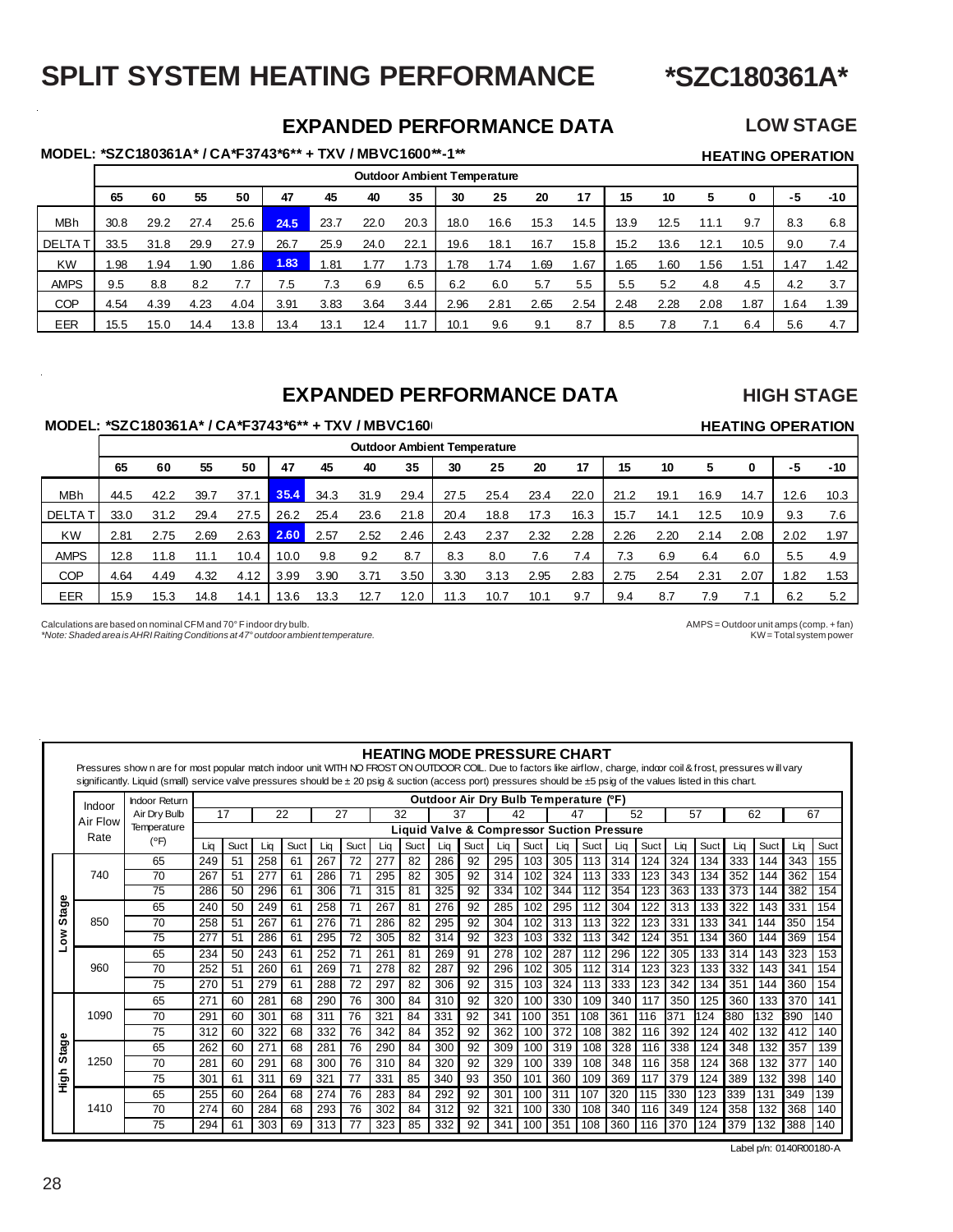### **SPLIT SYSTEM HEATING PERFORMANCE**

**\*SZC180481A\***

### **EXPANDED PERFORMANCE DATA**

### **LOW STAGE**

**HIGH STAGE**

**MODEL: \*SZC180481A\* / CA\*F4961\*6\*\* + TXV / MBVC2000\*\*-1\*\* HEATING OPERATION**

|              |      |      |      |      |      |      |      |      |      | <b>Outdoor Ambient Temperature</b> |      |      |      |      |      |      |      |       |
|--------------|------|------|------|------|------|------|------|------|------|------------------------------------|------|------|------|------|------|------|------|-------|
|              | 65   | 60   | 55   | 50   | 47   | 45   | 40   | 35   | 30   | 25                                 | 20   | 17   | 15   | 10   | 5    | 0    | -5   | $-10$ |
| <b>MBh</b>   | 43.8 | 41.4 | 39.0 | 36.5 | 34.8 | 33.7 | 31.3 | 28.9 | 27.0 | 25.0                               | 23.0 | 21.7 | 20.9 | 18.7 | 16.6 | 14.5 | 12.4 | 10.1  |
| <b>DELTA</b> | 33.8 | 32.0 | 30.1 | 28.1 | 26.9 | 26.0 | 24.2 | 22.3 | 20.9 | 19.3                               | 17.7 | 16.7 | 16.1 | 14.5 | 12.8 | 11.2 | 9.5  | 7.8   |
| <b>KW</b>    | 2.67 | 2.62 | 2.56 | 2.50 | 2.47 | 2.44 | 2.39 | 2.33 | 2.44 | 2.38                               | 2.32 | 2.28 | 2.26 | 2.19 | 2.13 | 2.07 | 2.01 | 1.95  |
| <b>AMPS</b>  | 12.7 | 11.7 | 10.9 | 10.2 | 9.8  | 9.6  | 9.0  | 8.5  | 8.1  | 7.7                                | 7.2  | 7.0  | 6.9  | 6.5  | 6.0  | 5.6  | 5.1  | 4.5   |
| <b>COP</b>   | 4.79 | 4.63 | 4.46 | 4.27 | 4.13 | 4.04 | 3.84 | 3.63 | 3.24 | 3.07                               | 2.90 | 2.78 | 2.71 | 2.50 | 2.28 | 2.05 | .80  | 1.52  |
| EER          | 16.4 | 15.8 | 15.2 | 14.6 | 14.1 | 13.8 | 13.1 | 12.4 | 11.1 | 10.5                               | 9.9  | 9.5  | 9.3  | 8.5  | 7.8  | 7.0  | 6.2  | 5.2   |

### **EXPANDED PERFORMANCE DATA**

### **MODEL: \*SZC180481A\* / CA\*F4961\*6\*\* + TXV / MBVC2000\*\*-1\*\* HEATING OPERATION**

|               |      |      |      |      |      |      |      | <b>Outdoor Ambient Temperature</b> |      |      |      |      |      |      |      |      |      |      |
|---------------|------|------|------|------|------|------|------|------------------------------------|------|------|------|------|------|------|------|------|------|------|
|               | 65   | 60   | 55   | 50   | 47   | 45   | 40   | 35                                 | 30   | 25   | 20   | 17   | 15   | 10   | 5    | 0    | -5   | -10  |
| MBh           | 62.2 | 58.9 | 55.4 | 51.8 | 49.5 | 48.0 | 44.6 | 41.1                               | 38.9 | 35.9 | 33.0 | 31.2 | 30.0 | 27.0 | 23.9 | 20.8 | 17.8 | 14.6 |
| <b>DELTAT</b> | 32.9 | 31.2 | 29.3 | 27.4 | 26.2 | 25.4 | 23.6 | 21.7                               | 20.6 | 19.0 | 17.5 | 16.5 | 15.9 | 14.3 | 12.6 | 11.0 | 9.4  | 7.7  |
| <b>KW</b>     | 3.80 | 3.72 | 3.64 | 3.56 | 3.52 | 3.49 | 3.41 | 3.33                               | 3.28 | 3.20 | 3.12 | 3.07 | 3.04 | 2.96 | 2.89 | 2.81 | 2.73 | 2.66 |
| <b>AMPS</b>   | 17.0 | 15.7 | 14.7 | 13.8 | 13.2 | 13.0 | 12.2 | 11.5                               | 11.0 | 10.5 | 10.0 | 9.7  | 9.6  | 9.1  | 8.4  | 7.9  | 7.2  | 6.4  |
| <b>COP</b>    | 4.80 | 4.64 | 4.46 | 4.26 | 4.12 | 4.03 | 3.82 | 3.61                               | 3.47 | 3.29 | 3.10 | 2.97 | 2.89 | 2.66 | 2.42 | 2.17 | . 90 | 1.61 |
| EER           | 16.4 | 15.8 | 15.2 | 14.5 | 14.1 | 13.8 | 13.1 | 12.3                               | 11.9 | 11.2 | 10.6 | 10.2 | 9.9  | 9.1  | 8.3  | 7.4  | 6.5  | 5.5  |

l,

Î.

*\*Note: Shaded area is AHRI Raiting Conditions at 47° outdoor ambient temperature.* 

Calculations are based on nominal CFM and 70° F indoor dry bulb.<br>AMPS = Outdoor unit amps (comp. + fan) More: Shaded area is AHRI Raiting Conditions at 47° outdoor ambient temperature.

|               |          | Pressures shown are for most popular match indoor unit WITH NO FROST ON OUTDOOR COIL. Due to factors like airflow, charge, indoor coil & frost, pressures will vary<br>significantly. Liquid (small) service valve pressures should be ± 20 psig & suction (access port) pressures should be ±5 psig of the values listed in this chart. |     |      |     |      |     |      |     | <b>HEATING MODE PRESSURE CHART</b>                    |     |      |     |      |                                       |      |     |      |     |      |     |      |     |      |
|---------------|----------|------------------------------------------------------------------------------------------------------------------------------------------------------------------------------------------------------------------------------------------------------------------------------------------------------------------------------------------|-----|------|-----|------|-----|------|-----|-------------------------------------------------------|-----|------|-----|------|---------------------------------------|------|-----|------|-----|------|-----|------|-----|------|
|               | Indoor   | <b>Indoor Return</b>                                                                                                                                                                                                                                                                                                                     |     |      |     |      |     |      |     |                                                       |     |      |     |      | Outdoor Air Dry Bulb Temperature (°F) |      |     |      |     |      |     |      |     |      |
|               | Air Flow | Air Dry Bulb                                                                                                                                                                                                                                                                                                                             |     | 17   |     | 22   | 27  |      |     | 32                                                    |     | 37   |     | 42   |                                       | 47   |     | 52   |     | 57   |     | 62   |     | 67   |
|               | Rate     | Temperature                                                                                                                                                                                                                                                                                                                              |     |      |     |      |     |      |     | <b>Liquid Valve &amp; Compressor Suction Pressure</b> |     |      |     |      |                                       |      |     |      |     |      |     |      |     |      |
|               |          | (°F)                                                                                                                                                                                                                                                                                                                                     | Lia | Suct | Lia | Suct | Lig | Suct | Lia | Suct                                                  | Liq | Suct | Lia | Suct | Lig                                   | Suct | Lia | Suct | Lia | Suct | Lia | Suct | Lia | Suct |
|               |          | 65                                                                                                                                                                                                                                                                                                                                       | 248 | 58   | 256 | 67   | 265 | 76   | 273 | 84                                                    | 282 | 93   | 290 | 102  | 299                                   | 110  | 307 | 119  | 316 | 128  | 324 | 136  | 333 | 145  |
|               | 1050     | 70                                                                                                                                                                                                                                                                                                                                       | 266 | 58   | 275 | 67   | 283 | 75   | 292 | 84                                                    | 300 | 93   | 309 | 101  | 317                                   | 110  | 326 | 119  | 334 | 127  | 343 | 136  | 351 | 145  |
|               |          | 75                                                                                                                                                                                                                                                                                                                                       | 285 | 58   | 294 | 67   | 303 | 75   | 311 | 84                                                    | 320 | 92   | 328 | 101  | 337                                   | 110  | 346 | 118  | 354 | 127  | 362 | 135  | 371 | 144  |
| tage          |          | 65                                                                                                                                                                                                                                                                                                                                       | 239 | 58   | 248 | 66   | 256 | 75   | 264 | 83                                                    | 272 | 92   | 280 | 101  | 289                                   | 109  | 297 | 118  | 305 | 126  | 313 | 135  | 322 | 144  |
| ທ             | 1200     | 70                                                                                                                                                                                                                                                                                                                                       | 257 | 58   | 265 | 67   | 274 | 75   | 282 | 84                                                    | 290 | 93   | 298 | 101  | 307                                   | 110  | 315 | 118  | 323 | 127  | 331 | 136  | 340 | 144  |
| š             |          | 75                                                                                                                                                                                                                                                                                                                                       | 276 | 59   | 284 | 67   | 292 | 76   | 301 | 84                                                    | 309 | 93   | 317 | 102  | 326                                   | 110  | 334 | 119  | 342 | 127  | 350 | 136  | 358 | 145  |
|               |          | 65                                                                                                                                                                                                                                                                                                                                       | 233 | 58   | 241 | 66   | 249 | 75   | 257 | 83                                                    | 265 | 92   | 273 | 101  | 281                                   | 109  | 289 | 118  | 297 | 126  | 306 | 135  | 314 | 144  |
|               | 1350     | 70                                                                                                                                                                                                                                                                                                                                       | 251 | 58   | 259 | 67   | 267 | 75   | 275 | 84                                                    | 283 | 92   | 291 | 101  | 299                                   | 110  | 307 | 118  | 315 | 127  | 323 | 135  | 331 | 144  |
|               |          | 75                                                                                                                                                                                                                                                                                                                                       | 269 | 58   | 277 | 67   | 285 | 76   | 293 | 84                                                    | 301 | 93   | 309 | 102  | 317                                   | 110  | 325 | 119  | 333 | 127  | 341 | 136  | 349 | 144  |
|               |          | 65                                                                                                                                                                                                                                                                                                                                       | 263 | 56   | 270 | 64   | 276 | 72   | 282 | 80                                                    | 288 | 87   | 295 | 95   | 301                                   | 103  | 307 | 111  | 314 | 119  | 320 | 127  | 327 | 135  |
|               | 1580     | 70                                                                                                                                                                                                                                                                                                                                       | 283 | 56   | 289 | 64   | 295 | 71   | 301 | 79                                                    | 308 | 87   | 314 | 95   | 320                                   | 103  | 326 | 111  | 332 | 119  | 339 | 127  | 345 | 135  |
| ჵ             |          | 75                                                                                                                                                                                                                                                                                                                                       | 303 | 56   | 309 | 63   | 316 | 71   | 322 | 79                                                    | 328 | 87   | 334 | 95   | 340                                   | 103  | 346 | 111  | 352 | 118  | 358 | 126  | 364 | 134  |
| $\sin$        |          | 65                                                                                                                                                                                                                                                                                                                                       | 255 | 55   | 261 | 63   | 267 | 71   | 273 | 79                                                    | 279 | 87   | 285 | 95   | 291                                   | 102  | 297 | 110  | 303 | 118  | 309 | 126  | 316 | 134  |
|               | 1800     | 70                                                                                                                                                                                                                                                                                                                                       | 273 | 56   | 279 | 64   | 285 | 71   | 291 | 79                                                    | 297 | 87   | 303 | 95   | 309                                   | 103  | 315 | 111  | 321 | 119  | 327 | 126  | 333 | 134  |
| $\frac{6}{5}$ |          | 75                                                                                                                                                                                                                                                                                                                                       | 293 | 56   | 299 | 64   | 305 | 72   | 311 | 80                                                    | 317 | 88   | 323 | 95   | 328                                   | 103  | 334 | 111  | 340 | 119  | 346 | 127  | 351 | 35   |
|               |          | 65                                                                                                                                                                                                                                                                                                                                       | 248 | 55   | 254 | 63   | 260 | 71   | 266 | 79                                                    | 272 | 87   | 278 | 94   | 284                                   | 102  | 290 | 110  | 296 | 118  | 302 | 126  | 308 | 134  |
|               | 2030     | 70                                                                                                                                                                                                                                                                                                                                       | 267 | 56   | 272 | 63   | 278 | 71   | 284 | 79                                                    | 290 | 87   | 296 | 95   | 301                                   | 103  | 307 | 111  | 313 | 118  | 319 | 126  | 325 | 134  |
|               |          | 75                                                                                                                                                                                                                                                                                                                                       | 286 | 56   | 292 | 64   | 297 | 72   | 303 | 80                                                    | 309 | 88   | 314 | 95   | 320                                   | 103  | 326 | 111  | 331 | 119  | 337 | 127  | 343 | 135  |

Label p/n: 0140R00182-A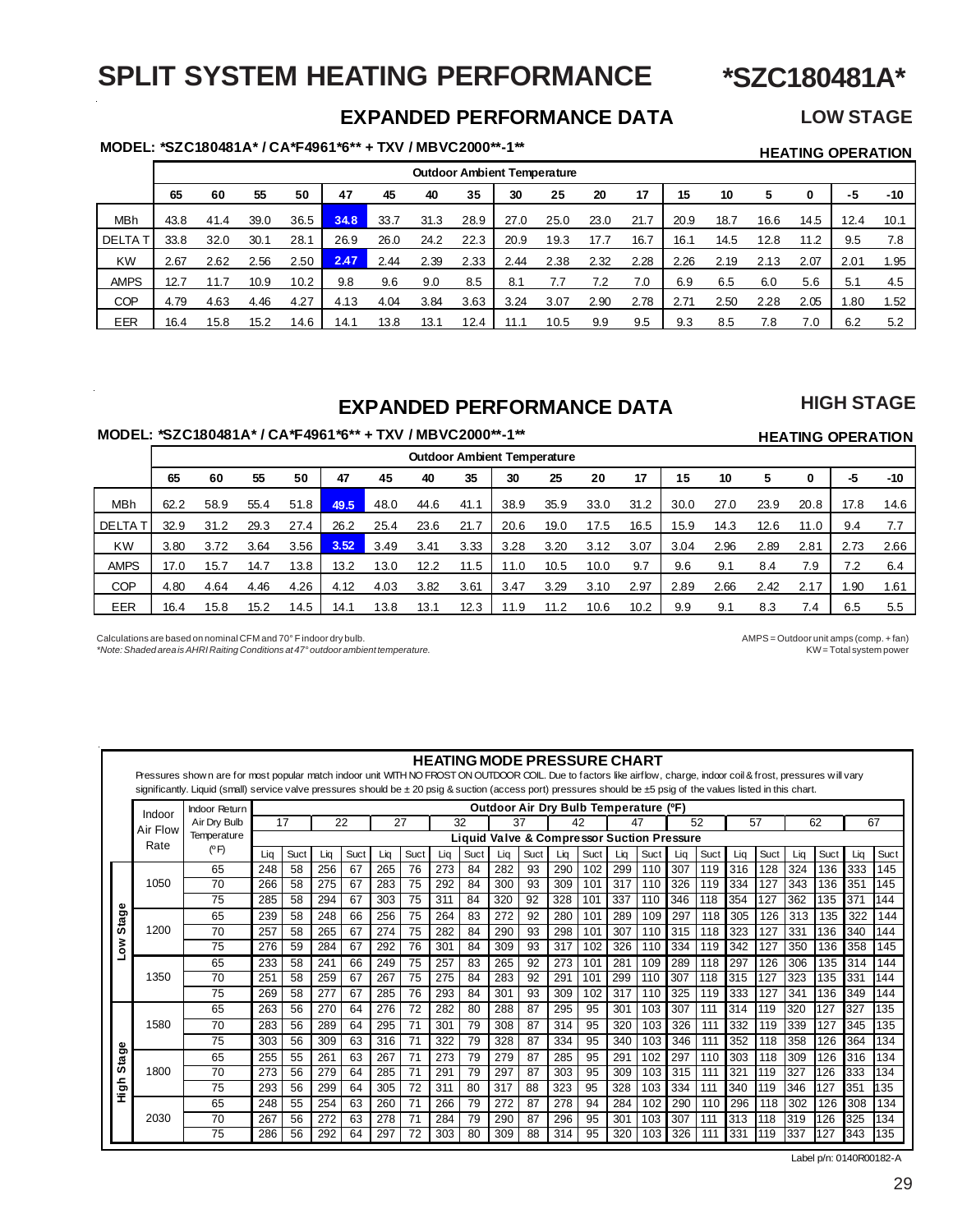### **SPLIT SYSTEM HEATING PERFORMANCE**

**\*SZC180601A\***

### **EXPANDED PERFORMANCE DATA**

### **LOW STAGE**

### **MODEL: \*SZC180481A\* / CA\*F4961\*6\*\* + TXV / MBVC2000\*\*-1\*\* HEATING OPERATION**

|               |      |      |      |      |      |      |      |      |      | <b>Outdoor Ambient Temperature</b> |      |      |      |      |      |      |      |       |
|---------------|------|------|------|------|------|------|------|------|------|------------------------------------|------|------|------|------|------|------|------|-------|
|               | 65   | 60   | 55   | 50   | 47   | 45   | 40   | 35   | 30   | 25                                 | 20   | 17   | 15   | 10   |      | 0    | -5   | $-10$ |
| MBh           | 52.0 | 49.2 | 46.3 | 43.3 | 41.4 | 40.1 | 37.2 | 34.3 | 32.6 | 30.1                               | 27.7 | 26.1 | 25.2 | 22.6 | 20.0 | 17.5 | 14.9 | 12.2  |
| <b>DELTAT</b> | 39.3 | 37.2 | 35.0 | 32.7 | 31.3 | 30.3 | 28.1 | 25.9 | 24.6 | 22.7                               | 20.9 | 19.8 | 19.0 | 17.1 | 15.1 | 13.2 | 11.3 | 9.2   |
| <b>KW</b>     | 3.66 | 3.58 | 3.50 | 3.42 | 3.37 | 3.34 | 3.26 | 3.18 | 3.23 | 3.15                               | 3.06 | 3.01 | 2.98 | 2.90 | 2.81 | 2.73 | 2.65 | 2.57  |
| <b>AMPS</b>   | 17.5 | 16.2 | 15.1 | 14.2 | 13.6 | 13.4 | 12.6 | 11.9 | 11.3 | 10.8                               | 10.3 | 10.0 | 9.8  | 9.3  | 8.6  | 8.1  | 7.4  | 6.6   |
| COP           | 4.16 | 4.02 | 3.87 | 3.71 | 3.59 | 3.51 | 3.34 | 3.16 | 2.95 | 2.80                               | 2.64 | 2.54 | 2.47 | 2.28 | 2.08 | 1.87 | .65  | 1.39  |
| EER           | 14.2 | 13.7 | 13.2 | 12.7 | 12.3 | 12.0 | 11.4 | 10.8 | 10.1 | 9.6                                | 9.0  | 8.7  | 8.4  | 7.8  |      | 6.4  | 5.6  | 4.8   |

### **EXPANDED PERFORMANCE DATA**

### **HIGH STAGE**

### MODEL: \*SZC180601A\* / CA\*F4961\*6\*\* + TXV / MBVC2000\*\*-1\*\* **HEATING OPERATION**

|               |      |      |      |      |      |      |      |      | <b>Outdoor Ambient Temperature</b> |      |      |      |      |      |      |      |      |       |
|---------------|------|------|------|------|------|------|------|------|------------------------------------|------|------|------|------|------|------|------|------|-------|
|               | 65   | 60   | 55   | 50   | 47   | 45   | 40   | 35   | 30                                 | 25   | 20   | 17   | 15   | 10   | 5    | 0    | -5   | $-10$ |
| <b>MBh</b>    | 71.6 | 67.8 | 63.8 | 59.7 | 57.0 | 55.2 | 51.3 | 47.3 | 46.7                               | 43.1 | 39.7 | 37.5 | 36.1 | 32.4 | 28.7 | 25.0 | 21.4 | 17.5  |
| <b>DELTAT</b> | 37.9 | 35.9 | 33.8 | 31.6 | 30.2 | 29.2 | 27.1 | 25.0 | 24.7                               | 22.8 | 21.0 | 19.8 | 19.1 | 17.1 | 15.2 | 13.2 | 11.3 | 9.3   |
| <b>KW</b>     | 4.94 | 4.84 | 4.73 | 4.63 | 4.57 | 4.52 | 4.42 | 4.32 | 4.28                               | 4.17 | 4.07 | 4.00 | 3.96 | 3.85 | 3.75 | 3.65 | 3.54 | 3.44  |
| <b>AMPS</b>   | 24.5 | 22.1 | 20.2 | 18.6 | 17.6 | 17.1 | 15.7 | 14.5 | 13.6                               | 12.6 | 11.7 | 11.2 | 10.9 | 10.0 | 8.8  | 7.9  | 6.7  | 5.3   |
| <b>COP</b>    | 4.24 | 4.10 | 3.95 | 3.77 | 3.65 | 3.57 | 3.40 | 3.21 | 3.19                               | 3.02 | 2.86 | 2.74 | 2.66 | 2.46 | 2.24 | 2.01 | 77،  | 1.49  |
| <b>EER</b>    | 14.5 | 14.0 | 13.5 | 12.9 | 12.5 | 12.2 | 11.6 | 11.0 | 10.9                               | 10.3 | 9.8  | 9.4  | 9.1  | 8.4  |      | 6.9  | 6.0  | 5.1   |

Calculations are based on nominal CFM and 70° F indoor dry bulb.<br>AMPS = Outdoor unit amps (comp. + fan) Mote: Shaded area is AHRI Raiting Conditions at 47° outdoor ambient temperature. *\*Note: Shaded area is AHRI Raiting Conditions at 47° outdoor ambient temperature.*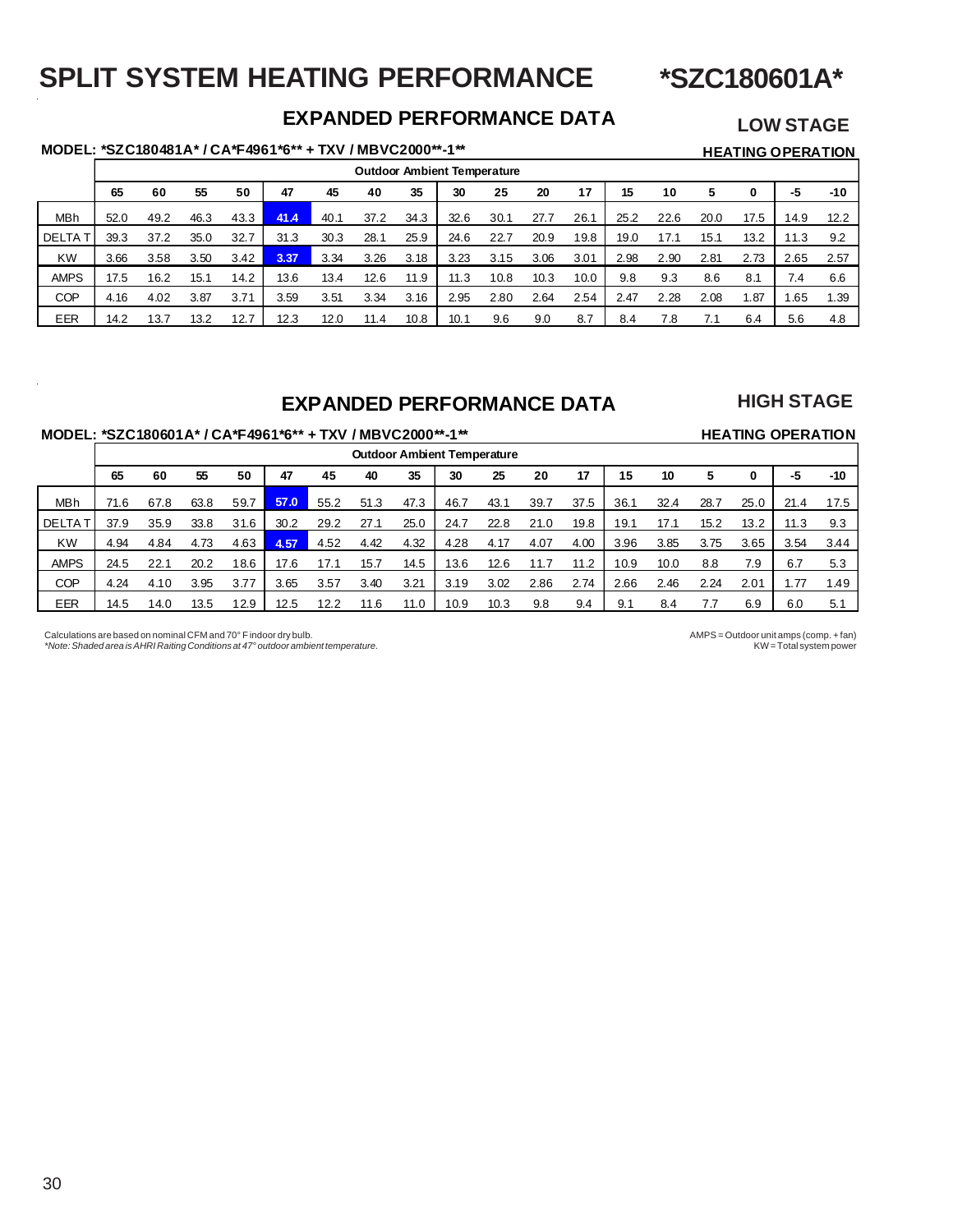### **\*SZC180601B\***

### **SPLIT SYSTEM HEATING PERFORMANCE**

### **LOW STAGE**

### **EXPANDED PERFORMANCE DATA**

 **MODEL: \*SZC180601B\* CAPF4961D6 MBVC2000A - LOW STAGE HEATING OPERATION**

|             |      |      |      |      |      |      | <b>Outdoor Ambient Temperature</b> |      |      |      |      |      |      |      |      |      |      |       |
|-------------|------|------|------|------|------|------|------------------------------------|------|------|------|------|------|------|------|------|------|------|-------|
|             | 65   | 60   | 55   | 50   | 47   | 45   | 40                                 | 35   | 30   | 25   | 20   | 17   | 15   | 10   | 5    | 0    | -5   | $-10$ |
| <b>MBh</b>  | 49.8 | 47.1 | 44.4 | 41.5 | 39.6 | 38.4 | 35.6                               | 32.9 | 29.8 | 27.5 | 25.3 | 23.9 | 23.0 | 20.7 | 18.3 | 16.0 | 13.6 | 11.2  |
| T/R         | 38.4 | 36.4 | 34.2 | 32.0 | 30.6 | 29.6 | 27.5                               | 25.4 | 23.0 | 21.2 | 19.5 | 18.5 | 17.8 | 15.9 | 14.1 | 12.3 | 10.5 | 8.6   |
| KW          | 3.41 | 3.33 | 3.26 | 3.19 | 3.15 | 3.12 | 3.05                               | 2.97 | 3.37 | 3.28 | 3.20 | 3.15 | 3.11 | 3.03 | 2.94 | 2.86 | 2.77 | 2.69  |
| <b>AMPS</b> | 16.8 | 15.6 | 14.6 | 13.7 | 13.2 | 12.9 | 12.2                               | 11.6 | 11.1 | 10.6 | 10.1 | 9.8  | 9.7  | 9.2  | 8.6  | 8.0  | 7.4  | 6.7   |
| <b>COP</b>  | 4.28 | 4.14 | 3.98 | 3.81 | 3.68 | 3.60 | 3.42                               | 3.24 | 2.59 | 2.45 | 2.32 | 2.22 | 2.17 | 2.00 | 1.82 | 1.64 | .44  | 1.22  |
| <b>EER</b>  | 14.6 | 14.1 | 13.6 | 13.0 | 12.6 | 12.3 | 11.7                               | 11.1 | 8.8  | 8.4  | 7.9  | 7.6  | 7.4  | 6.8  | 6.2  | 5.6  | 4.9  | 4.2   |

### **EXPANDED PERFORMANCE DATA**

 **MODEL: \*SZC180601B\* CAPF4961D6 MBVC2000A - HIGH STAGE HEATING OPERATION**

# **HIGH STAGE**

|             |      |      |      |      |      |      |      |      |      | <b>Outdoor Ambient Temperature</b> |      |      |      |      |      |      |      |      |
|-------------|------|------|------|------|------|------|------|------|------|------------------------------------|------|------|------|------|------|------|------|------|
|             | 65   | 60   | 55   | 50   | 47   | 45   | 40   | 35   | 30   | 25                                 | 20   | 17   | 15   | 10   | 5    | 0    | -5   | -10  |
| <b>MBh</b>  | 71.0 | 67.2 | 63.3 | 59.2 | 56.5 | 54.7 | 50.9 | 46.9 | 43.6 | 40.3                               | 37.1 | 35.0 | 33.7 | 30.2 | 26.8 | 23.4 | 20.0 | 16.3 |
| T/R         | 36.5 | 34.6 | 32.6 | 30.4 | 29.1 | 28.2 | 26.2 | 24.1 | 22.4 | 20.7                               | 19.1 | 18.0 | 17.3 | 15.6 | 13.8 | 12.0 | 10.3 | 8.4  |
| <b>KW</b>   | 4.57 | 4.48 | 4.39 | 4.30 | 4.24 | 4.21 | 4.12 | 4.03 | 4.52 | 4.41                               | 4.31 | 4.24 | 4.20 | 4.09 | 3.99 | 3.88 | 3.77 | 3.67 |
| <b>AMPS</b> | 21.4 | 19.8 | 18.5 | 17.3 | 16.7 | 16.4 | 15.4 | 14.6 | 14.0 | 13.3                               | 12.6 | 12.3 | 12.2 | 11.5 | 10.7 | 10.1 | 9.3  | 8.3  |
| <b>COP</b>  | 4.55 | 4.39 | 4.22 | 4.03 | 3.90 | 3.81 | 3.61 | 3.41 | 2.82 | 2.67                               | 2.52 | 2.41 | 2.35 | 2.16 | 1.97 | 1.76 | .55  | 1.30 |
| <b>EER</b>  | 15.5 | 15.0 | 14.4 | 13.8 | 13.3 | 13.0 | 12.3 | 11.6 | 9.6  | 9.1                                | 8.6  | 8.2  | 8.0  | 7.4  | 6.7  | 6.0  | 5.3  | 4.5  |

Calculations are based on nominal CFM and 70° F indoor dry bulb.<br>AMPS = Outdoor unit amps (comp. + fan) <br/>  $\text{KW} = \text{Total system power}$  />  $\text{N} = \text{Total system power}$ *\*Note: Shaded area is AHRI Raiting Conditions at 47° outdoor ambient temperature.* 

### **HEATING MODE PRESSURE CHART**

Pressures shown are for most popular match indoor unit WITH NO FROST ON OUTDOOR COIL. Due to factors like airflow, charge, indoor coil & frost, pressures w ill vary significantly. Liquid (small) service valve pressures should be ± 20 psig & suction (access port) pressures should be ±5 psig of the values listed in this chart.

|             | Indoor   | <b>Indoor Return</b> |     |      |     |      |     |      |     |             |     |      |     |      | <b>Outdoor Air Dry Bulb Temperature</b>    |      | (°F) |      |     |      |     |              |     |      |
|-------------|----------|----------------------|-----|------|-----|------|-----|------|-----|-------------|-----|------|-----|------|--------------------------------------------|------|------|------|-----|------|-----|--------------|-----|------|
|             | Air Flow | Air Drv Bulb         |     | 17   | 22  |      | 27  |      |     | 32          | 37  |      |     | 42   | 47                                         |      | 52   |      | 57  |      |     | 62           | 67  |      |
|             | Rate     | Temperature          |     |      |     |      |     |      |     |             |     |      |     |      | Liquid Valve & Compressor Suction Pressure |      |      |      |     |      |     |              |     |      |
|             |          | (°F)                 | Lia | Suct | Lia | Suct | Lia | Suct | Lia | <b>Suct</b> | Lia | Suct | Lia | Suct | Lia                                        | Suct | Lia  | Suct | Lia | Suct | Lia | Suct         | Lia | Suct |
|             |          | 65                   | 276 | 56   | 284 | 65   | 293 | 73   | 301 | 82          | 310 | 91   | 319 | 99   | 328                                        | 108  | 336  | 116  | 345 | 125  | 354 | 134          | 363 | 142  |
|             | 1050     | 70                   | 296 | 56   | 305 | 65   | 313 | 73   | 322 | 82          | 331 | 90   | 339 | 99   | 348                                        | 107  | 357  | 116  | 365 | 125  | 374 | 133          | 383 | 142  |
|             |          | 75                   | 317 | 56   | 326 | 64   | 335 | 73   | 344 | 81          | 352 | 90   | 361 | 99   | 370                                        | 107  | 378  | 116  | 387 | 124  | 395 | 133          | 404 | 141  |
| Stage       |          | 65                   | 266 | 56   | 275 | 64   | 283 | 73   | 291 | 81          | 300 | 90   | 308 | 98   | 316                                        | 107  | 325  | 115  | 333 | 124  | 342 | 132          | 350 | 141  |
|             | 1200     | 70                   | 286 | 56   | 294 | 65   | 303 | 73   | 311 | 82          | 320 | 90   | 328 | 99   | 336                                        | 107  | 345  | 116  | 353 | 124  | 361 | 133          | 370 | 141  |
| No∫         |          | 75                   | 307 | 56   | 315 | 65   | 324 | 74   | 332 | 82          | 340 | 91   | 349 | 99   | 357                                        | 108  | 365  | 116  | 374 | 125  | 382 | 133          | 390 | 142  |
|             |          | 65                   | 260 | 56   | 268 | 64   | 276 | 73   | 284 | 81          | 292 | 90   | 300 | 98   | 309                                        | 107  | 317  | 115  | 325 | 124  | 333 | 132          | 342 | 141  |
|             | 1350     | 70                   | 279 | 56   | 287 | 64   | 295 | 73   | 303 | 82          | 312 | 90   | 320 | 99   | 328                                        | 107  | 336  | 116  | 344 | 124  | 352 | 133          | 361 | 141  |
|             |          | 75                   | 299 | 56   | 307 | 65   | 316 | 73   | 324 | 82          | 332 | 91   | 340 | 99   | 348                                        | 108  | 356  | 116  | 364 | 125  | 372 | 133          | 380 | 142  |
|             |          | 65                   | 283 | 56   | 290 | 63   | 296 | 70   | 302 | 78          | 308 | 85   | 314 | 92   | 321                                        | 100  | 327  | 107  | 333 | 114  | 340 | 122          | 346 | 129  |
|             | 1580     | 70                   | 304 | 55   | 310 | 63   | 317 | 70   | 323 | 77          | 329 | 85   | 335 | 92   | 341                                        | 99   | 347  | 107  | 353 | 114  | 359 | $12^{\circ}$ | 365 | 129  |
| Φ           |          | 75                   | 326 | 55   | 332 | 63   | 338 | 70   | 344 | 77          | 350 | 84   | 356 | 92   | 362                                        | 99   | 368  | 106  | 374 | 114  | 380 | 121          | 385 | 128  |
| <b>Stag</b> |          | 65                   | 274 | 55   | 280 | 62   | 286 | 70   | 292 | 77          | 298 | 84   | 304 | 91   | 310                                        | 99   | 316  | 106  | 322 | 113  | 328 | 121          | 334 | 128  |
|             | 1800     | 70                   | 294 | 56   | 300 | 63   | 306 | 70   | 312 | 77          | 318 | 85   | 323 | 92   | 329                                        | 99   | 335  | 106  | 341 | 114  | 347 | 12′          | 353 | 128  |
| 등           |          | 75                   | 315 | 56   | 321 | 63   | 327 | 70   | 333 | 78          | 338 | 85   | 344 | 92   | 350                                        | 100  | 355  | 107  | 361 | 114  | 367 | 121          | 372 | 129  |
| Î           |          | 65                   | 267 | 55   | 273 | 62   | 279 | 70   | 284 | 77          | 290 | 84   | 296 | 91   | 302                                        | 99   | 308  | 106  | 314 | 113  | 320 | 120          | 326 | 128  |
|             | 2030     | 70                   | 287 | 55   | 292 | 63   | 298 | 70   | 304 | 77          | 310 | 84   | 315 | 92   | 321                                        | 99   | 327  | 106  | 333 | 114  | 338 | 121          | 344 | 128  |
|             |          | 75                   | 307 | 56   | 313 | 63   | 319 | 70   | 324 | 78          | 330 | 85   | 335 | 92   | 341                                        | 99   | 347  | 107  | 352 | 114  | 358 | $12^{\circ}$ | 363 | 129  |

Label p/n: 0140R00181-A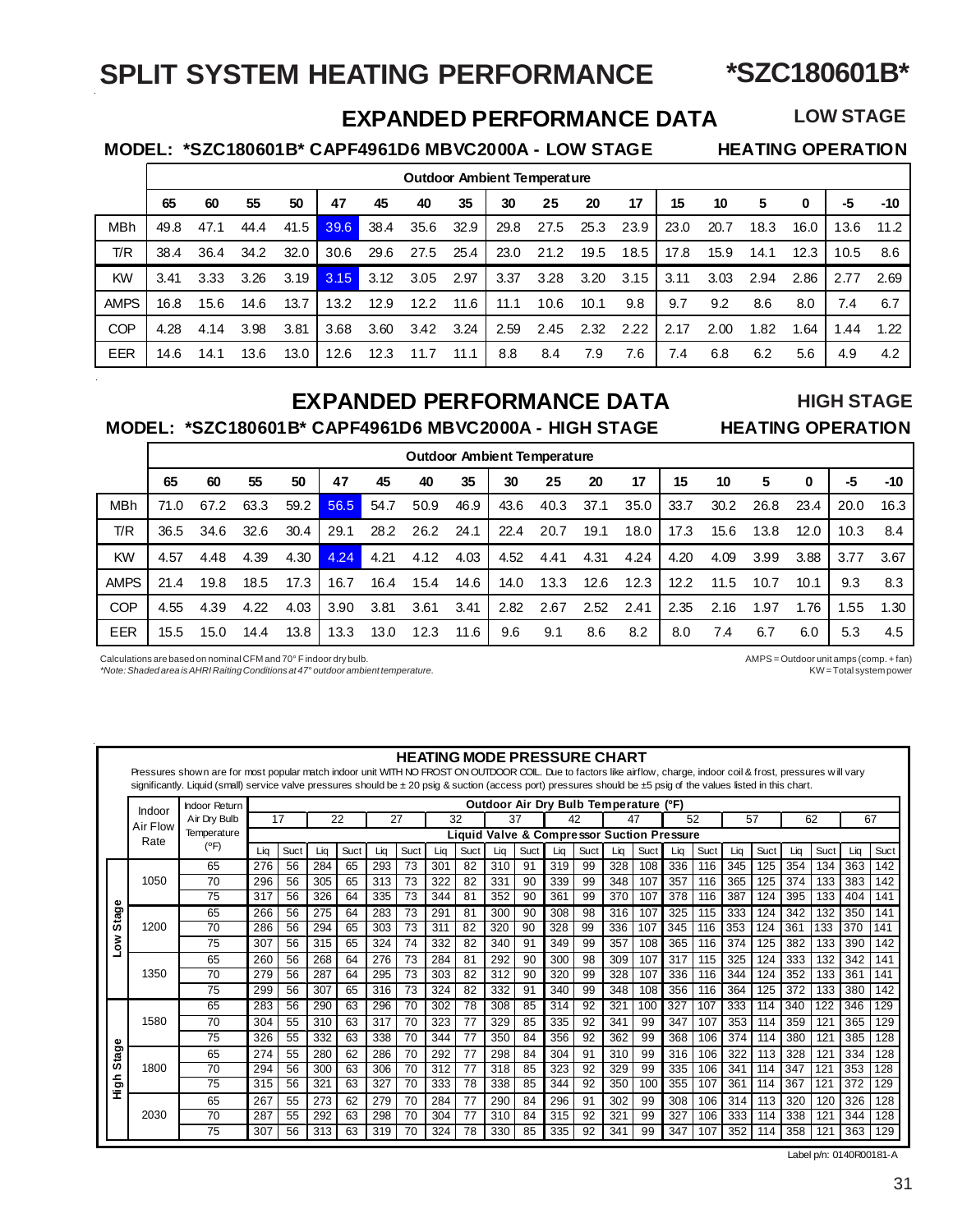## **HEATING SPECIFICATIONS**

### **LOW STAGE**

**\*SZC180361A\* / CA\*F3743\*6\*\*+TXV / MBVC1600\*\*-1\*\* Conditions: 850 CFM Indoor Air @ 70 °F DB LOW STAGE** 

| Outdoor<br>Ambient | <b>Basic Unit without</b><br><b>Auxiliary Heat</b> |        |       |       | <b>Capacity of Unit</b><br>With KW of Auxiliary heat |       |
|--------------------|----------------------------------------------------|--------|-------|-------|------------------------------------------------------|-------|
| °F.                | capacity<br>btuh                                   | c.o.p. | 4.8   | 9.6   | 14.4                                                 | 19.2  |
| 65                 | 30.79                                              | 4.54   | 47.18 | 63.56 | 79.94                                                | 96.32 |
| 60                 | 29.15                                              | 4.39   | 45.53 | 61.92 | 78.30                                                | 94.68 |
| 55                 | 27.44                                              | 4.23   | 43.82 | 60.20 | 76.58                                                | 92.97 |
| 50                 | 25.65                                              | 4.04   | 42.03 | 58.41 | 74.80                                                | 91.18 |
| 45                 | 23.74                                              | 3.83   | 40.12 | 56.50 | 72.88                                                | 89.27 |
| 40                 | 22.05                                              | 3.64   | 38.43 | 54.81 | 71.19                                                | 87.58 |
| 35                 | 20.33                                              | 3.44   | 36.71 | 53.10 | 69.48                                                | 85.86 |
| 30                 | 18.03                                              | 2.96   | 34.42 | 50.80 | 67.18                                                | 83.56 |
| 25                 | 16.65                                              | 2.81   | 33.03 | 49.41 | 65.79                                                | 82.17 |
| 20                 | 15.33                                              | 2.65   | 31.71 | 48.09 | 64.48                                                | 80.86 |
| 15                 | 13.94                                              | 2.48   | 30.32 | 46.70 | 63.09                                                | 79.47 |
| 10                 | 12.51                                              | 2.28   | 28.89 | 45.27 | 61.65                                                | 78.04 |
| 5                  | 11.09                                              | 2.08   | 27.47 | 43.85 | 60.23                                                | 76.62 |
| $\bf{0}$           | 9.67                                               | 1.87   | 26.05 | 42.43 | 58.82                                                | 75.20 |
| -5                 | 8.25                                               | 1.64   | 24.63 | 41.01 | 57.40                                                | 73.78 |
| -10                | 6.76                                               | 1.39   | 23.14 | 39.52 | 55.91                                                | 72.29 |

| *SZC180481A* / CA*F4961*6**+TXV / MBVC2000**-1**    |                                                                  |        |       |                           |       |        |  |  |  |  |  |  |  |  |  |
|-----------------------------------------------------|------------------------------------------------------------------|--------|-------|---------------------------|-------|--------|--|--|--|--|--|--|--|--|--|
| Conditions:1200 CFM Indoor Air @ 70 °F DB LOW STAGE |                                                                  |        |       |                           |       |        |  |  |  |  |  |  |  |  |  |
| Outdoor                                             | <b>Basic Unit without</b>                                        |        |       | <b>Capacity of Unit</b>   |       |        |  |  |  |  |  |  |  |  |  |
| <b>Ambient</b>                                      | <b>Auxiliary Heat</b>                                            |        |       | With KW of Auxiliary heat |       |        |  |  |  |  |  |  |  |  |  |
| °F.                                                 | capacity                                                         |        |       |                           |       |        |  |  |  |  |  |  |  |  |  |
|                                                     | btuh                                                             | c.o.p. | 4.8   | 9.6                       | 14.4  | 19.2   |  |  |  |  |  |  |  |  |  |
| 65                                                  | 43.77                                                            | 4.79   | 60.15 | 76.53                     | 92.92 | 109.30 |  |  |  |  |  |  |  |  |  |
| 60                                                  | 41.44<br>4.63<br>74.20<br>106.97<br>57.82<br>90.58<br>55<br>4.46 |        |       |                           |       |        |  |  |  |  |  |  |  |  |  |
| 71.76<br>39.00<br>55.38<br>88.15<br>104.53          |                                                                  |        |       |                           |       |        |  |  |  |  |  |  |  |  |  |
| 50                                                  | 36.46                                                            | 4.27   | 52.84 | 69.22                     | 85.60 | 101.99 |  |  |  |  |  |  |  |  |  |
| 45                                                  | 33.74                                                            | 4.04   | 50.12 | 66.51                     | 82.89 | 99.27  |  |  |  |  |  |  |  |  |  |
| 40                                                  | 31.34                                                            | 3.84   | 47.72 | 64.10                     | 80.49 | 96.87  |  |  |  |  |  |  |  |  |  |
| 35                                                  | 28.90                                                            | 3.63   | 45.28 | 61.67                     | 78.05 | 94.43  |  |  |  |  |  |  |  |  |  |
| 30                                                  | 27.04                                                            | 3.24   | 43.42 | 59.80                     | 76.19 | 92.57  |  |  |  |  |  |  |  |  |  |
| 25                                                  | 24.96                                                            | 3.07   | 41.34 | 57.72                     | 74.10 | 90.49  |  |  |  |  |  |  |  |  |  |
| 20                                                  | 22.98                                                            | 2.90   | 39.36 | 55.75                     | 72.13 | 88.51  |  |  |  |  |  |  |  |  |  |
| 15                                                  | 20.90                                                            | 2.71   | 37.28 | 53.66                     | 70.05 | 86.43  |  |  |  |  |  |  |  |  |  |
| 10                                                  | 18.75                                                            | 2.50   | 35.13 | 51.51                     | 67.90 | 84.28  |  |  |  |  |  |  |  |  |  |
| 5                                                   | 16.62                                                            | 2.28   | 33.01 | 49.39                     | 65.77 | 82.15  |  |  |  |  |  |  |  |  |  |
| 0                                                   | 14.50                                                            | 2.05   | 30.88 | 47.26                     | 63.64 | 80.03  |  |  |  |  |  |  |  |  |  |
| -5                                                  | 12.37                                                            | 1.80   | 28.75 | 45.13                     | 61.52 | 77.90  |  |  |  |  |  |  |  |  |  |
| $-10$                                               | 10.13                                                            | 1.52   | 26.52 | 42.90                     | 59.28 | 75.66  |  |  |  |  |  |  |  |  |  |

### **\*SZC180601A\* /CA\*F4961\*6\*\*+TXV/ MBVC2000\*\*-1\*\* Conditions:1200 CFM Indoor Air @ 70 °F DB LOW STAGE**

| <b>Outdoor</b><br>Ambient | <b>Basic Unit without</b><br><b>Auxiliary Heat</b> |        | <b>Capacity of Unit</b><br>With KW of Auxiliary heat |       |        |        |
|---------------------------|----------------------------------------------------|--------|------------------------------------------------------|-------|--------|--------|
| °F.                       | capacity                                           |        |                                                      |       |        |        |
|                           | btuh                                               | c.o.p. | 4.8                                                  | 9.6   | 14.4   | 19.2   |
| 65                        | 51.98                                              | 4.16   | 68.36                                                | 84.74 | 101.13 | 117.51 |
| 60                        | 49.21                                              | 4.02   | 65.59                                                | 81.97 | 98.36  | 92.50  |
| 55                        | 46.31                                              | 3.87   | 62.70                                                | 79.08 | 95.46  | 111.84 |
| 50                        | 43.30                                              | 3.71   | 59.68                                                | 76.06 | 92.44  | 108.83 |
| 45                        | 40.07                                              | 3.51   | 56.45                                                | 72.83 | 89.22  | 105.60 |
| 40                        | 37.22                                              | 3.34   | 53.60                                                | 69.98 | 86.36  | 102.75 |
| 35                        | 34.32                                              | 3.16   | 50.70                                                | 67.09 | 83.47  | 99.85  |
| 30                        | 32.57                                              | 2.95   | 48.95                                                | 65.34 | 81.72  | 98.10  |
| 25                        | 30.06                                              | 2.80   | 46.44                                                | 62.83 | 79.21  | 95.59  |
| 20                        | 27.68                                              | 2.64   | 44.07                                                | 60.45 | 76.83  | 93.21  |
| 15                        | 25.17                                              | 2.47   | 41.56                                                | 57.94 | 74.32  | 90.70  |
| 10                        | 22.59                                              | 2.28   | 38.97                                                | 55.35 | 71.73  | 88.11  |
| 5                         | 20.02                                              | 2.08   | 36.41                                                | 52.79 | 69.17  | 85.55  |
| 0                         | 17.46                                              | 1.87   | 33.84                                                | 50.23 | 66.61  | 82.99  |
| -5                        | 14.90                                              | 1.65   | 31.28                                                | 47.66 | 64.05  | 80.43  |
| -10                       | 12.21                                              | 1.39   | 28.59                                                | 44.97 | 61.35  | 77.74  |

### **\*SZC180601B\* / CA\*F4860\*6A\*+TXV/ MBVC2000\*\*-1 Conditions:1200 CFM @ 70°F DB, LOW STAGE**

| <b>Outdoor</b><br><b>Ambient</b> | <b>Basic Unit without</b><br>Auxiliary Heat |        | <b>Capacity of Unit</b><br>With KW of Auxiliary heat |       |       |        |
|----------------------------------|---------------------------------------------|--------|------------------------------------------------------|-------|-------|--------|
| °F.                              | capacity                                    |        |                                                      |       |       |        |
|                                  | btuh                                        | c.o.p. | 4.8                                                  | 9.6   | 14.4  | 19.2   |
| 65                               | 49.79                                       | 4.28   | 66.17                                                | 82.54 | 98.92 | 115.30 |
| 60                               | 47.14                                       | 4.14   | 63.51                                                | 79.89 | 96.27 | 112.65 |
| 55                               | 44.36                                       | 3.99   | 60.74                                                | 77.12 | 93.50 | 109.87 |
| 50                               | 41.47                                       | 3.81   | 57.85                                                | 74.23 | 90.60 | 106.98 |
| 45                               | 38.38                                       | 3.61   | 54.76                                                | 71.14 | 87.51 | 103.89 |
| 40                               | 35.65                                       | 3.43   | 52.03                                                | 68.40 | 84.78 | 101.16 |
| 35                               | 32.88                                       | 3.24   | 49.25                                                | 65.63 | 82.01 | 98.39  |
| 30                               | 29.81                                       | 2.59   | 46.18                                                | 62.56 | 78.94 | 95.32  |
| 25                               | 27.51                                       | 2.46   | 43.89                                                | 60.27 | 76.64 | 93.02  |
| 20                               | 25.33                                       | 2.32   | 41.71                                                | 58.09 | 74.47 | 90.84  |
| 15                               | 23.04                                       | 2.17   | 39.41                                                | 55.79 | 72.17 | 88.55  |
| 10                               | 20.67                                       | 2.00   | 37.05                                                | 53.42 | 69.80 | 86.18  |
| 5                                | 18.32                                       | 1.83   | 34.70                                                | 51.08 | 67.46 | 83.83  |
| 0                                | 15.98                                       | 1.64   | 32.36                                                | 48.74 | 65.11 | 81.49  |
| -5                               | 13.64                                       | 1.44   | 30.01                                                | 46.39 | 62.77 | 79.15  |
| -10                              | 11.17                                       | 1.22   | 27.55                                                | 43.93 | 60.30 | 76.68  |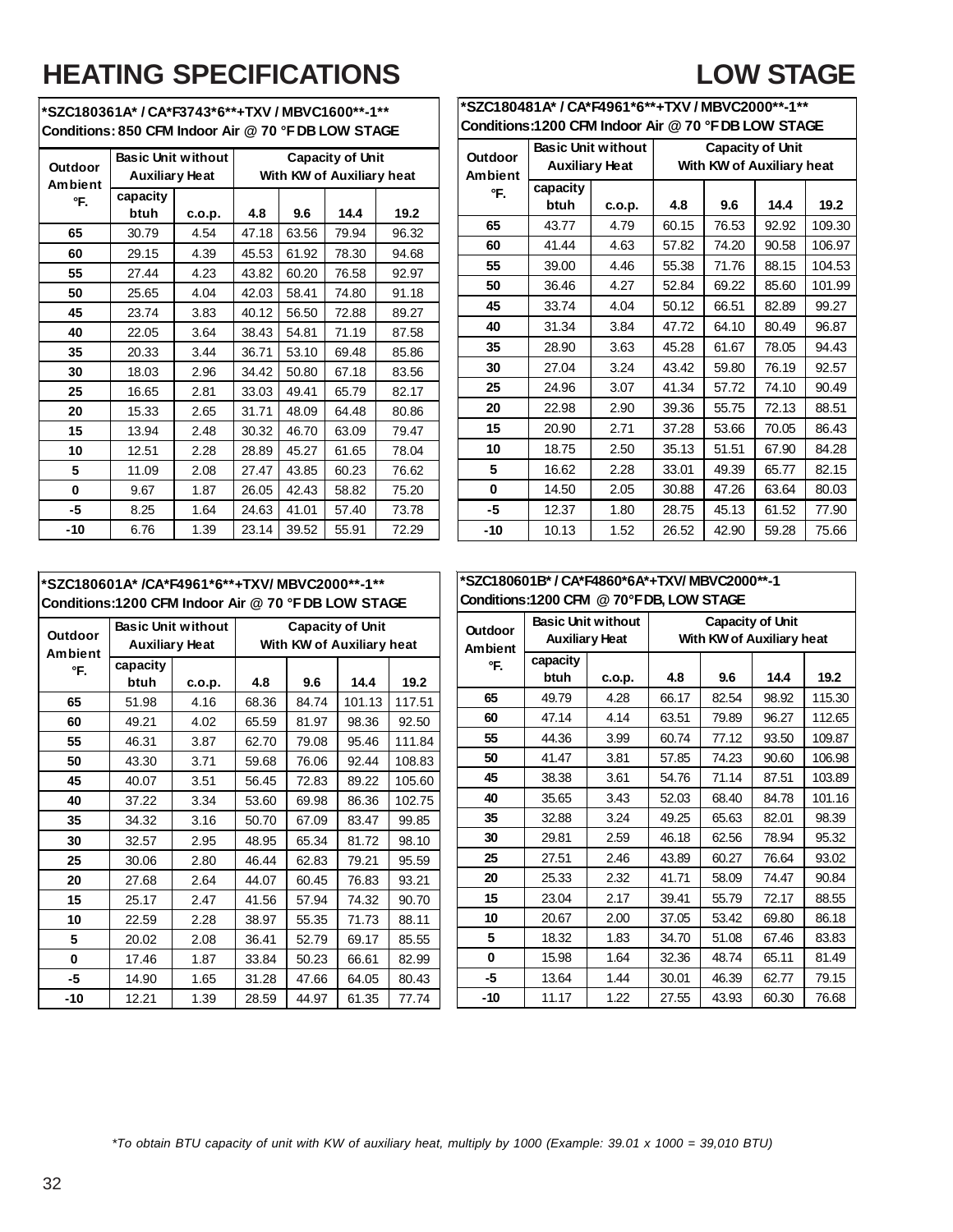### **HEATING SPECIFICATIONS HIGH STAGE**

| <b>Outdoor</b><br>Ambient | <b>Basic Unit without</b><br><b>Auxiliary Heat</b> |        | <b>Capacity of Unit</b><br>With KW of Auxiliary heat |       |       |        |
|---------------------------|----------------------------------------------------|--------|------------------------------------------------------|-------|-------|--------|
| °F.                       | capacity<br>btuh                                   | c.o.p. | 4.8                                                  | 9.6   | 14.4  | 19.2   |
| 65                        | 44.54                                              | 4.64   | 60.92                                                | 77.30 | 93.68 | 110.07 |
| 60                        | 42.16                                              | 4.49   | 58.55                                                | 74.93 | 91.31 | 107.69 |
| 55                        | 39.68                                              | 4.32   | 56.07                                                | 72.45 | 88.83 | 105.21 |
| 50                        | 37.10                                              | 4.12   | 53.48                                                | 69.86 | 86.24 | 102.63 |
| 45                        | 34.33                                              | 3.90   | 50.72                                                | 67.10 | 83.48 | 99.86  |
| 40                        | 31.89                                              | 3.71   | 48.27                                                | 64.65 | 81.04 | 97.42  |
| 35                        | 29.41                                              | 3.50   | 45.79                                                | 62.17 | 78.56 | 94.94  |
| 30                        | 27.47                                              | 3.30   | 43.86                                                | 60.24 | 76.62 | 93.00  |
| 25                        | 25.36                                              | 3.13   | 41.74                                                | 58.12 | 74.50 | 90.89  |
| 20                        | 23.35                                              | 2.95   | 39.73                                                | 56.12 | 72.50 | 88.88  |
| 15                        | 21.23                                              | 2.75   | 37.62                                                | 54.00 | 70.38 | 86.76  |
| 10                        | 19.05                                              | 2.54   | 35.43                                                | 51.82 | 68.20 | 84.58  |
| 5                         | 16.89                                              | 2.31   | 33.27                                                | 49.65 | 66.04 | 82.42  |
| 0                         | 14.73                                              | 2.07   | 31.11                                                | 47.49 | 63.88 | 80.26  |
| -5                        | 12.57                                              | 1.82   | 28.95                                                | 45.33 | 61.72 | 78.10  |
| -10                       | 10.30                                              | 1.53   | 26.68                                                | 43.06 | 59.44 | 75.83  |

**\*SZC180361A\* / CA\*F3743\*6\*\*+TXV / MBVC1600\*\*-1\*\* Condition: 1250 CFM Indoor Air @ 70 °F DB, HIGH STAGE**

**\*SZC180481A\* / CA\*F4961\*6\*\* + TXV / MBVC2000\*\*-1\*\* Condition: 1750 CFM Indoor Air @ 70 °F DB, HIGH STAGE**

| Outdoor<br><b>Ambient</b> | <b>Basic Unit without</b><br><b>Auxiliary Heat</b> |        | <b>Capacity of Unit</b><br>With KW of Auxiliary heat |       |        |        |
|---------------------------|----------------------------------------------------|--------|------------------------------------------------------|-------|--------|--------|
| °F.                       | capacity<br>btuh                                   | c.o.p. | 4.8                                                  | 9.6   | 14.4   | 19.2   |
| 65                        | 62.22                                              | 4.80   | 78.60                                                | 94.99 | 111.37 | 127.75 |
| 60                        | 58.91                                              | 4.64   | 75.29                                                | 91.67 | 108.05 | 124.43 |
| 55                        | 55.44                                              | 4.46   | 71.82                                                | 88.20 | 104.59 | 120.97 |
| 50                        | 51.83                                              | 4.26   | 68.21                                                | 84.59 | 100.97 | 117.36 |
| 45                        | 47.97                                              | 4.03   | 64.35                                                | 80.73 | 97.11  | 113.50 |
| 40                        | 44.55                                              | 3.82   | 60.93                                                | 77.31 | 93.70  | 110.08 |
| 35                        | 41.09                                              | 3.61   | 57.47                                                | 73.85 | 90.23  | 106.61 |
| 30                        | 38.88                                              | 3.47   | 55.26                                                | 71.64 | 88.02  | 104.41 |
| 25                        | 35.88                                              | 3.29   | 52.26                                                | 68.65 | 85.03  | 101.41 |
| 20                        | 33.04                                              | 3.10   | 49.43                                                | 65.81 | 82.19  | 98.57  |
| 15                        | 30.05                                              | 2.89   | 46.43                                                | 62.81 | 79.19  | 95.58  |
| 10                        | 26.96                                              | 2.66   | 43.34                                                | 59.72 | 76.11  | 92.49  |
| 5                         | 23.90                                              | 2.42   | 40.28                                                | 56.67 | 73.05  | 89.43  |
| 0                         | 20.84                                              | 2.17   | 37.23                                                | 53.61 | 69.99  | 86.37  |
| -5                        | 17.79                                              | 1.90   | 34.17                                                | 50.55 | 66.93  | 83.31  |
| $-10$                     | 14.57                                              | 1.61   | 30.95                                                | 47.34 | 63.72  | 80.10  |

**\*SZC180601A\* / CA\*F4961\*6\*\* + TXV / MBVC2000\*\*-1\*\* Condition: 1750 CFM Indoor Air @ 70 °F DB, HIGH STAGE**

| <b>Outdoor</b> | <b>Basic Unit without</b><br><b>Auxiliary Heat</b> |        | <b>Capacity of Unit</b><br>With KW of Auxiliary heat |        |        |        |
|----------------|----------------------------------------------------|--------|------------------------------------------------------|--------|--------|--------|
| <b>Ambient</b> | capacity                                           |        |                                                      |        |        |        |
| °F.            | btuh                                               | c.o.p. | 4.8                                                  | 9.6    | 14.4   | 19.2   |
| 65             | 71.65                                              | 4.24   | 88.03                                                | 104.41 | 120.80 | 137.18 |
| 60             | 67.83                                              | 4.10   | 84.21                                                | 100.59 | 116.98 | 133.36 |
| 55             | 63.84                                              | 3.95   | 80.22                                                | 96.60  | 112.99 | 129.37 |
| 50             | 59.68                                              | 3.77   | 76.06                                                | 92.44  | 108.83 | 125.21 |
| 45             | 55.23                                              | 3.57   | 71.62                                                | 88.00  | 104.38 | 120.76 |
| 40             | 51.30                                              | 3.40   | 67.68                                                | 84.06  | 100.45 | 116.83 |
| 35             | 47.31                                              | 3.21   | 63.69                                                | 80.07  | 96.46  | 112.84 |
| 30             | 46.68                                              | 3.19   | 63.06                                                | 79.44  | 95.82  | 112.20 |
| 25             | 43.08                                              | 3.02   | 59.46                                                | 75.84  | 92.23  | 108.61 |
| 20             | 39.67                                              | 2.86   | 56.05                                                | 72.43  | 88.82  | 105.20 |
| 15             | 36.07                                              | 2.66   | 52.46                                                | 68.84  | 85.22  | 101.60 |
| 10             | 32.37                                              | 2.46   | 48.75                                                | 65.13  | 81.51  | 97.90  |
| 5              | 28.69                                              | 2.24   | 45.08                                                | 61.46  | 77.84  | 94.22  |
| 0              | 25.02                                              | 2.01   | 41.41                                                | 57.79  | 74.17  | 90.55  |
| -5             | 21.35                                              | 1.77   | 37.73                                                | 54.12  | 70.50  | 86.88  |
| $-10$          | 17.49                                              | 1.49   | 33.88                                                | 50.26  | 66.64  | 83.02  |

| Conditions:1750 CFM @ 70°F DB, HIGH STAGE |                                                    |        |                                                      |        |        |        |  |  |
|-------------------------------------------|----------------------------------------------------|--------|------------------------------------------------------|--------|--------|--------|--|--|
| <b>Outdoor</b><br><b>Ambient</b>          | <b>Basic Unit without</b><br><b>Auxiliary Heat</b> |        | <b>Capacity of Unit</b><br>With KW of Auxiliary heat |        |        |        |  |  |
| °F.                                       | capacity                                           |        |                                                      |        |        |        |  |  |
|                                           | btuh                                               | c.o.p. | 4.8                                                  | 9.6    | 14.4   | 19.2   |  |  |
| 65                                        | 71.02                                              | 4.55   | 87.40                                                | 103.78 | 120.15 | 136.53 |  |  |
| 60                                        | 67.24                                              | 4.40   | 83.61                                                | 99.99  | 116.37 | 132.75 |  |  |
| 55                                        | 63.28                                              | 4.23   | 79.66                                                | 96.04  | 112.41 | 128.79 |  |  |
| 50                                        | 59.16                                              | 4.04   | 75.53                                                | 91.91  | 108.29 | 124.67 |  |  |
| 45                                        | 54.75                                              | 3.82   | 71.13                                                | 87.50  | 103.88 | 120.26 |  |  |
| 40                                        | 50.85                                              | 3.62   | 67.23                                                | 83.61  | 99.98  | 116.36 |  |  |
| 35                                        | 46.90                                              | 3.41   | 63.27                                                | 79.65  | 96.03  | 112.41 |  |  |
| 30                                        | 43.61                                              | 2.83   | 59.99                                                | 76.37  | 92.74  | 109.12 |  |  |
| 25                                        | 40.25                                              | 2.67   | 56.63                                                | 73.01  | 89.38  | 105.76 |  |  |
| 20                                        | 37.07                                              | 2.52   | 53.44                                                | 69.82  | 86.20  | 102.58 |  |  |
| 15                                        | 33.71                                              | 2.35   | 50.08                                                | 66.46  | 82.84  | 99.22  |  |  |
| 10                                        | 30.24                                              | 2.17   | 46.62                                                | 63.00  | 79.37  | 95.75  |  |  |
| 5                                         | 26.81                                              | 1.97   | 43.19                                                | 59.57  | 75.94  | 92.32  |  |  |
| 0                                         | 23.38                                              | 1.77   | 39.76                                                | 56.14  | 72.51  | 88.89  |  |  |
| -5                                        | 19.95                                              | 1.55   | 36.33                                                | 52.71  | 69.08  | 85.46  |  |  |
| -10                                       | 16.35                                              | 1.31   | 32.72                                                | 49.10  | 65.48  | 81.86  |  |  |

*\*To obtain BTU capacity of unit with KW of auxiliary heat, multiply by 1000 (Example: 39.01 x 1000 = 39,010 BTU)*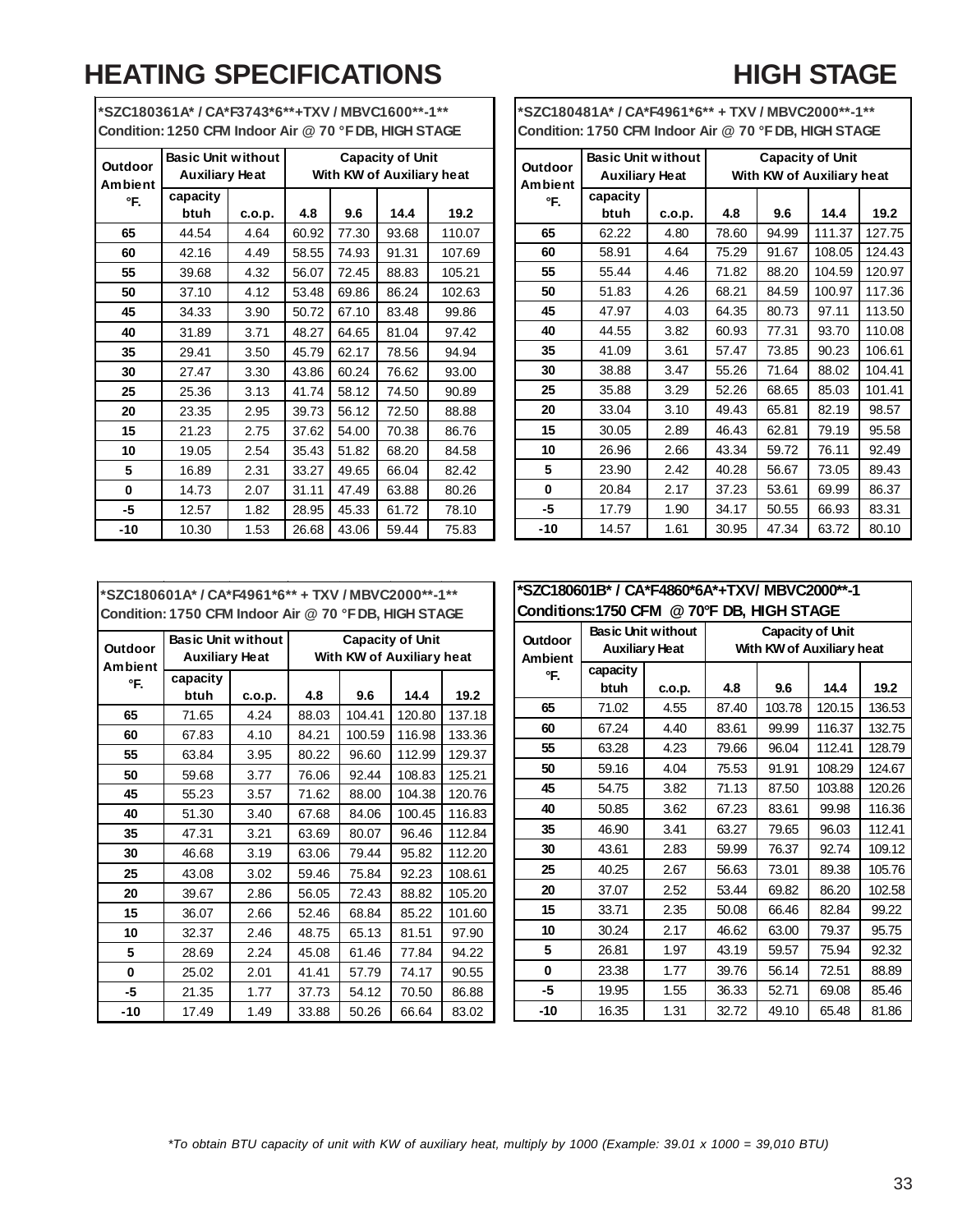### **PERFORMANCE DATA**

### **PERFORMANCE TEST**

All data based upon listed indoor dry bulb temperature. .00 inches external static pressure on coil of outdoor section. Indoor air cubic feet per minute (CFM) as listed in the Performance Data Sheets:

If conditions vary from this, results will change as follows:

- 1. As indoor dry bulb temperatures increase, a slight increase will occur in indoor air temperature drop (Delta T). Low and high side pressures and power will not change.
- 2. As indoor CFM decreases, a slight increase will occur in indoor temperature drop (Delta T). A slight decrease will occur in low and high side pressures and power.

A properly operating unit should be within the subcooling value shown in the Heat Pump Specifications.

A properly operating unit should be within plus or minus **3 degrees** of the typical (Delta T) value shown.

A properly operating unit should be within plus or minus **7 PSIG** of the **HI PR** shown.

A properly operating unit should be within plus or minus **3 PSIG** of the **LO PR** shown.

A properly operating unit should be within plus or minus **3 Amps** of the typical value shown.

*NOTE: Pressures are measured at the liquid and suction service valve ports.*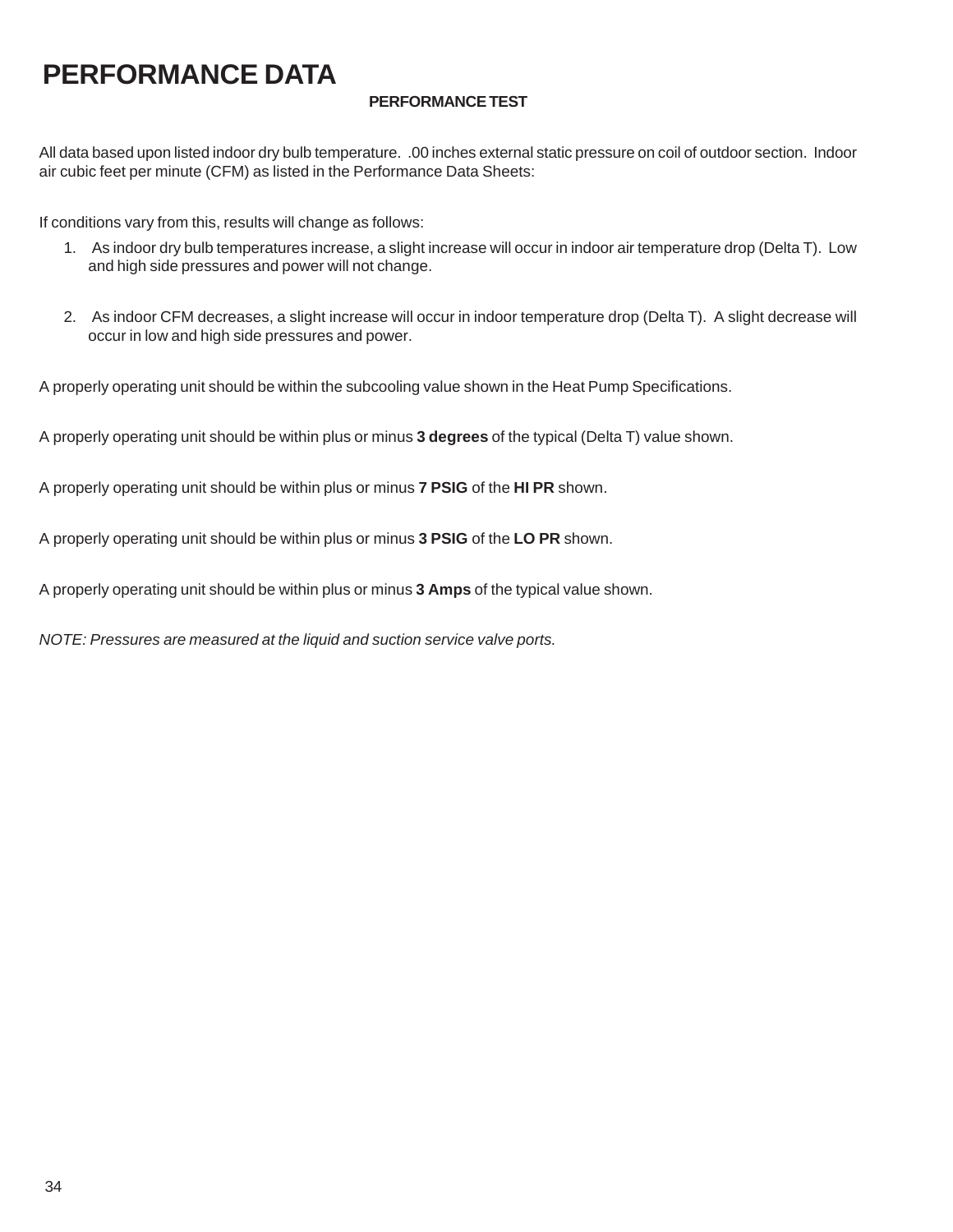

Wiring is subject to change. Always refer to the wiring diagram on the unit for the most up-to-date wiring.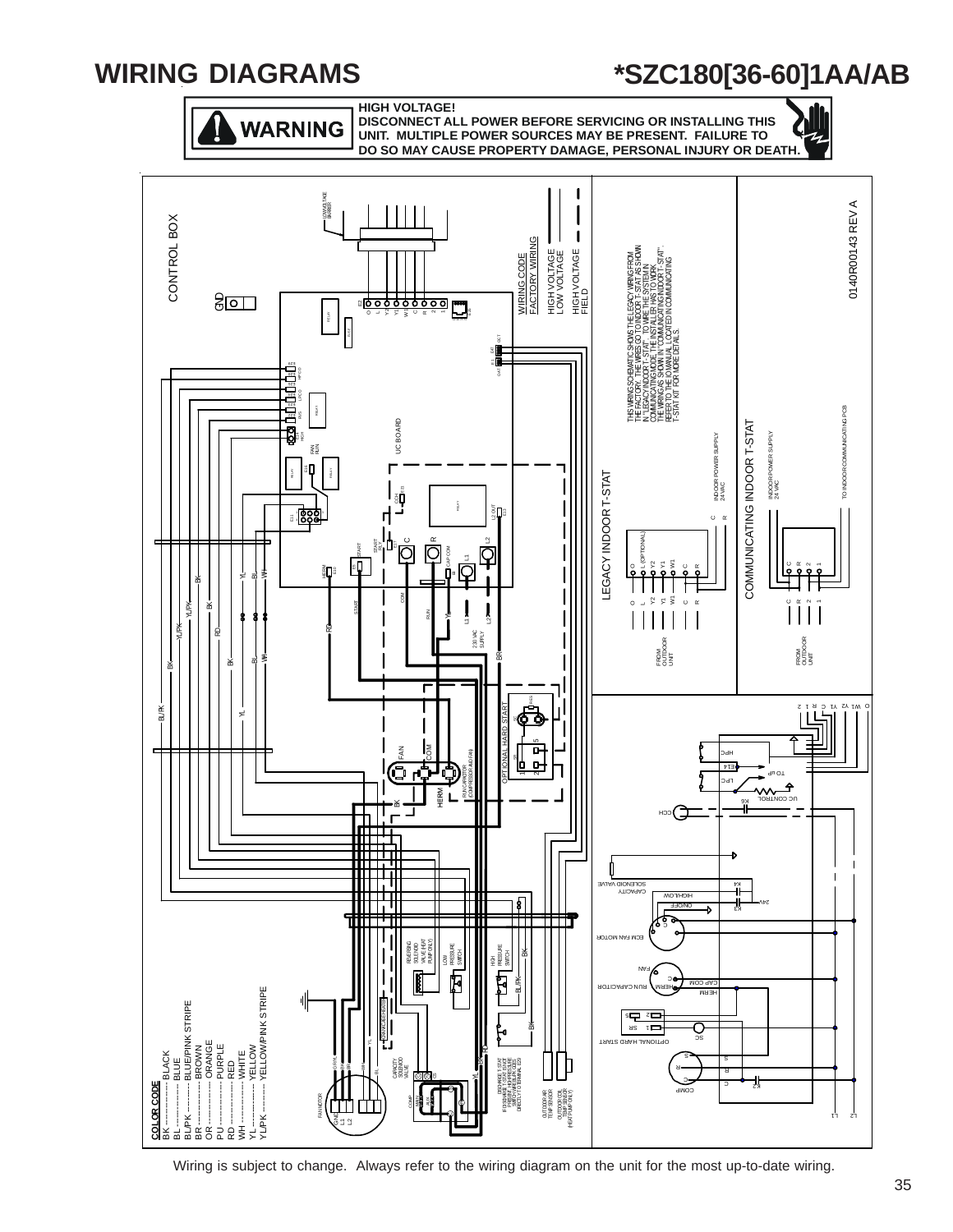

Wiring is subject to change. Always refer to the wiring diagram on the unit for the most up-to-date wiring.